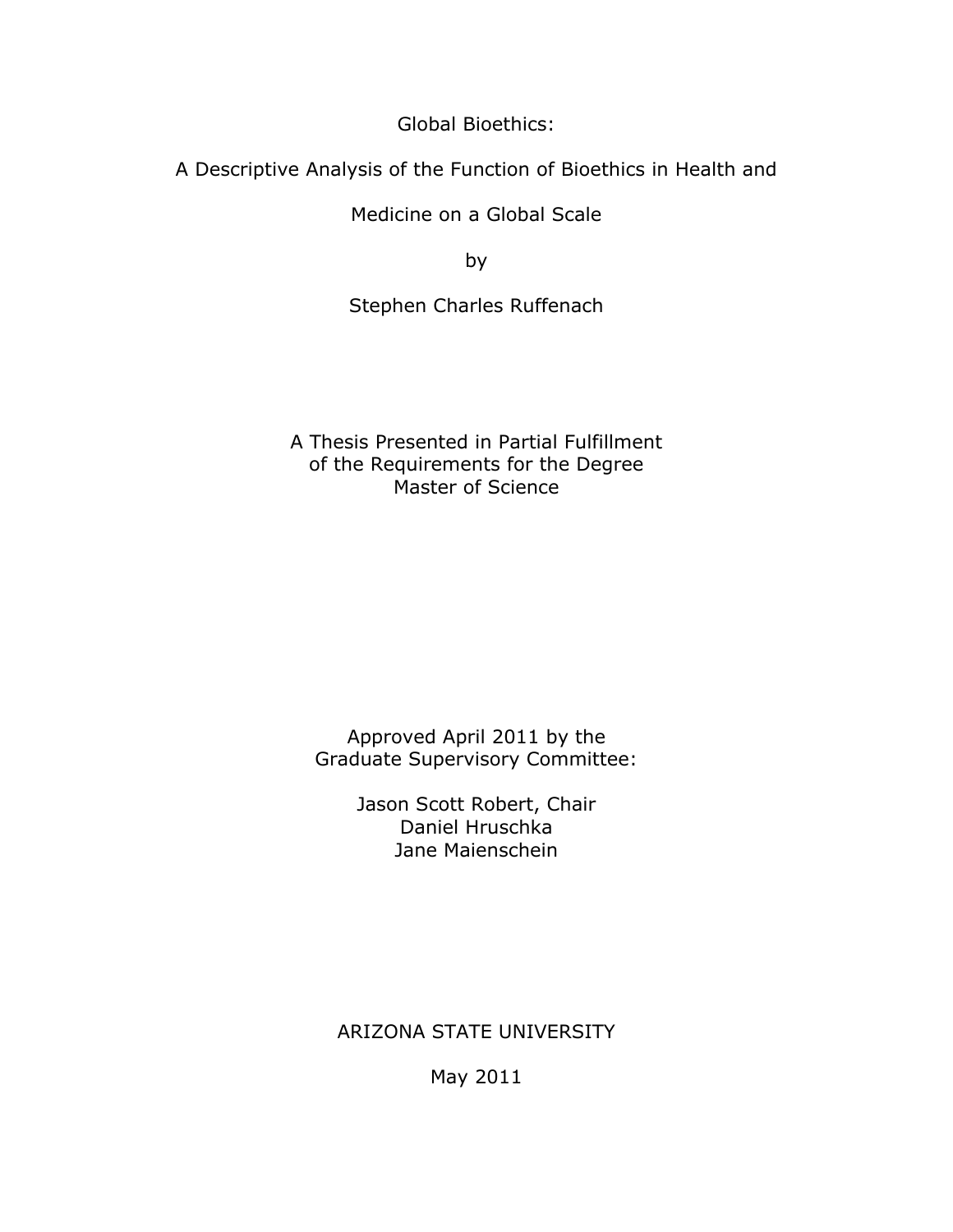# ABSTRACT

 This thesis explores concept of "global bioethics" in both its development as well as its current state in an effort to understand exactly where it fits into the larger field of bioethics. Further, the analysis poses specific questions regarding what it may contribute to this field and related fields, and the possibility and scope associated with the continued development of global bioethics as its own discipline. To achieve this, the piece addresses questions regarding current opinions on the subject, the authorities and their associated publications related to global bioethics, and what the aims of the subject should be given its current state.

 "Global Bioethics" is a term that, while seen frequently in bioethics literature, is difficult to define succinctly. While many opinions are provided on the concept, little consensus exists regarding its application and possible contributions and, in some cases, even its very possibility. Applying ethical principles of health and medicine globally is undoubtedly complicated by the cultural, social, and geographical considerations associated with understanding health and medicine in different populations, leading to a dichotomy between two schools of thought in

i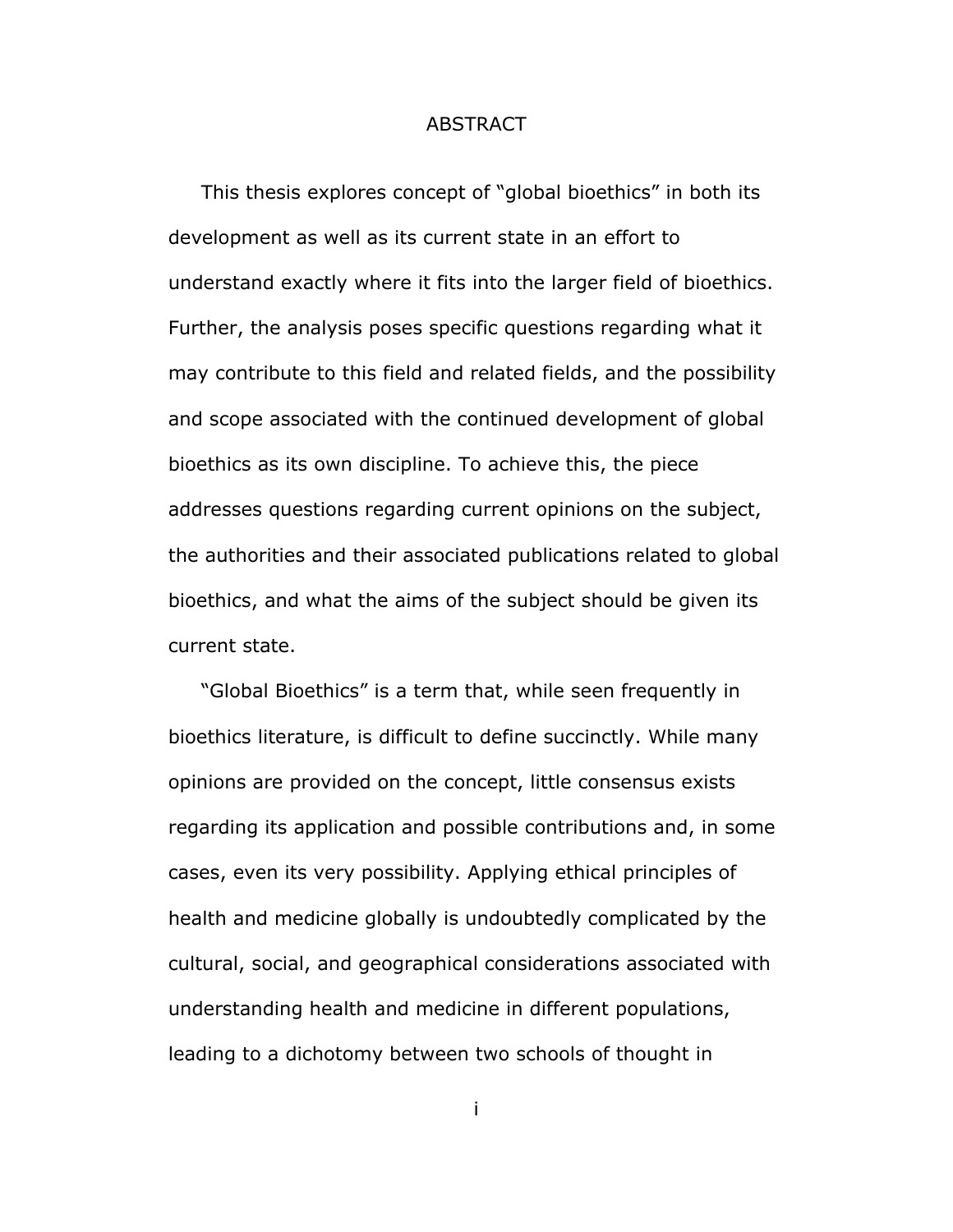relation to global bioethics. These two sides consist of those who think that universality of bioethics is possible whereas the opposing viewpoint holds that relativism is the key to applying ethics on a global scale.

 Despite the aforementioned dichotomy in addressing applications of global bioethics, this analysis shows that the goals of the subject should be more focused on contributing to ethical frameworks and valuable types of thinking related to the ethics health and medicine on a global scale. This is achieved through an exploration of bioethics in general, health as a function of society and culture, the history and development of global bioethics itself, and an exploration of pertinent global health topics. While primarily descriptive in nature, this analysis critiques some of the current discussions and purported goals surrounding global bioethics, recommending that the field focus on fostering valuable discussion and framing of issues rather than the pursuit of concrete judgments on moral issues in global health and medicine.

ii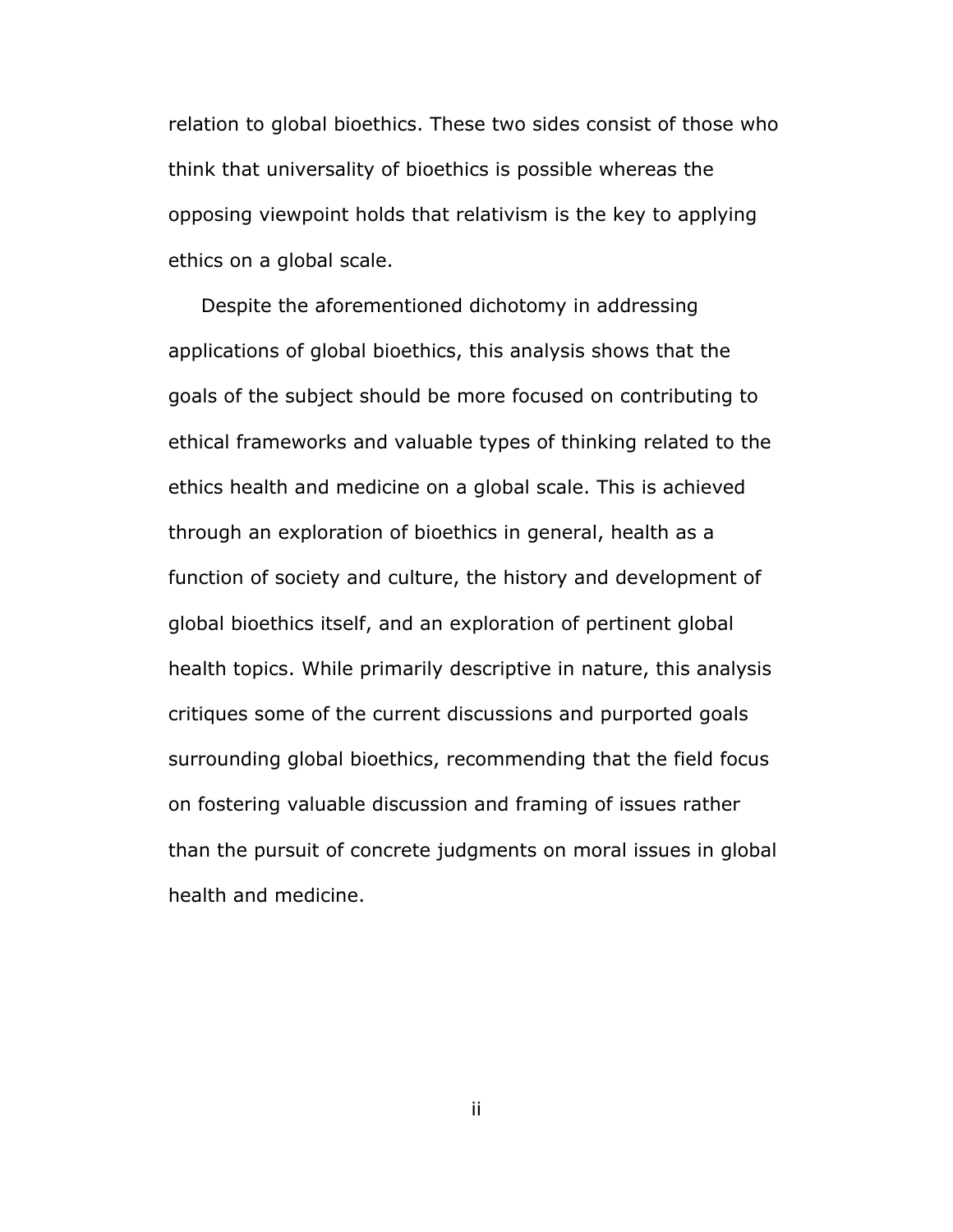# ACKNOWLEDGMENTS

This Masters thesis project was made possible by help from the

following people:

Dr. Jason Scott Robert

Dr. Jane Maienschein

Dr. Daniel Hruschka

Dr. Alexandra Brewis-Slade

Isa Rodriguez-Soto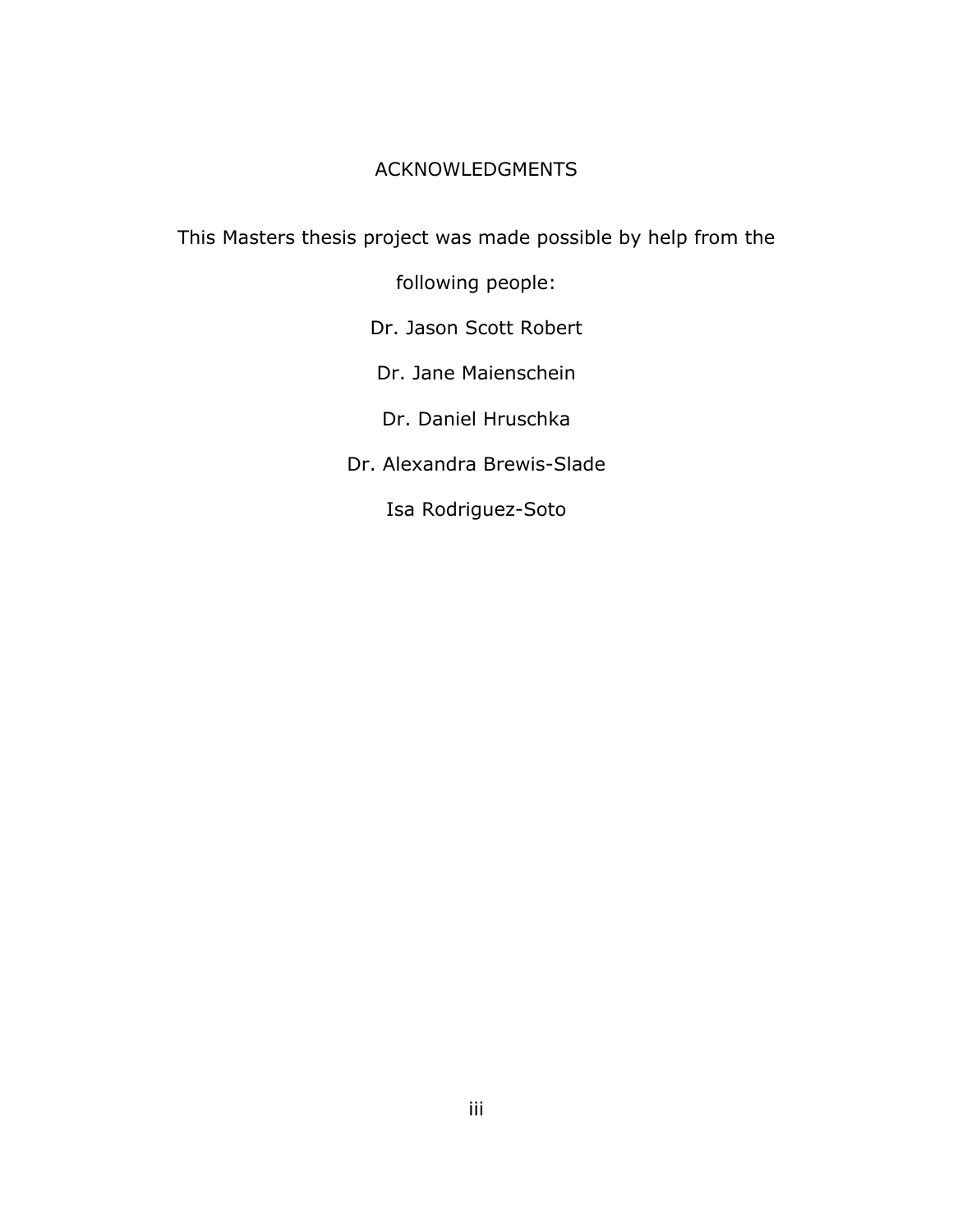# TABLE OF CONTENTS

|                | <b>PAGE</b>                                   |  |
|----------------|-----------------------------------------------|--|
|                |                                               |  |
| <b>CHAPTER</b> |                                               |  |
| $\mathbf{1}$   |                                               |  |
|                |                                               |  |
| 2              |                                               |  |
|                |                                               |  |
|                | Bioethics, Religion, and Philosophy  16       |  |
|                |                                               |  |
|                |                                               |  |
| 3              |                                               |  |
|                | Social Determinants of Health 30              |  |
|                |                                               |  |
|                | Health, Society, and Bioethics 50             |  |
| 4              |                                               |  |
|                | History and Early Development  55             |  |
|                | UNESCO and Global Bioethics  58               |  |
|                | Global Bioethics Since UNESCO  61             |  |
|                | Continued Development of Global Bioethics  63 |  |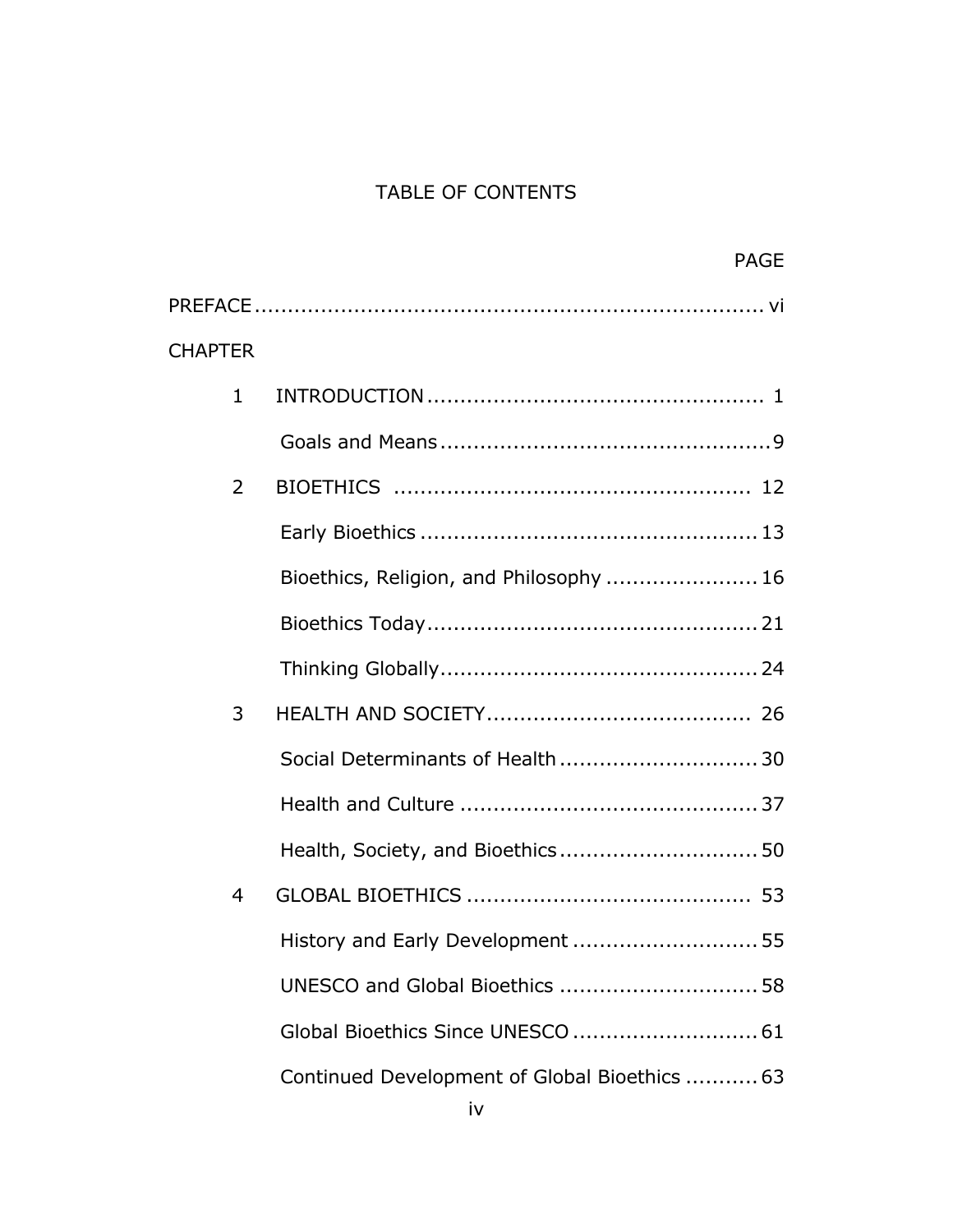| <b>CHAPTER</b> | <b>PAGE</b>                                     |
|----------------|-------------------------------------------------|
| 5              | <b>GLOBAL HEALTH TOPICS THROUGH A BIOETHICS</b> |
|                |                                                 |
|                |                                                 |
|                |                                                 |
|                |                                                 |
|                | Global Bioethics and Global Health Topics 85    |
| 6              |                                                 |
|                |                                                 |
|                |                                                 |
|                |                                                 |
|                |                                                 |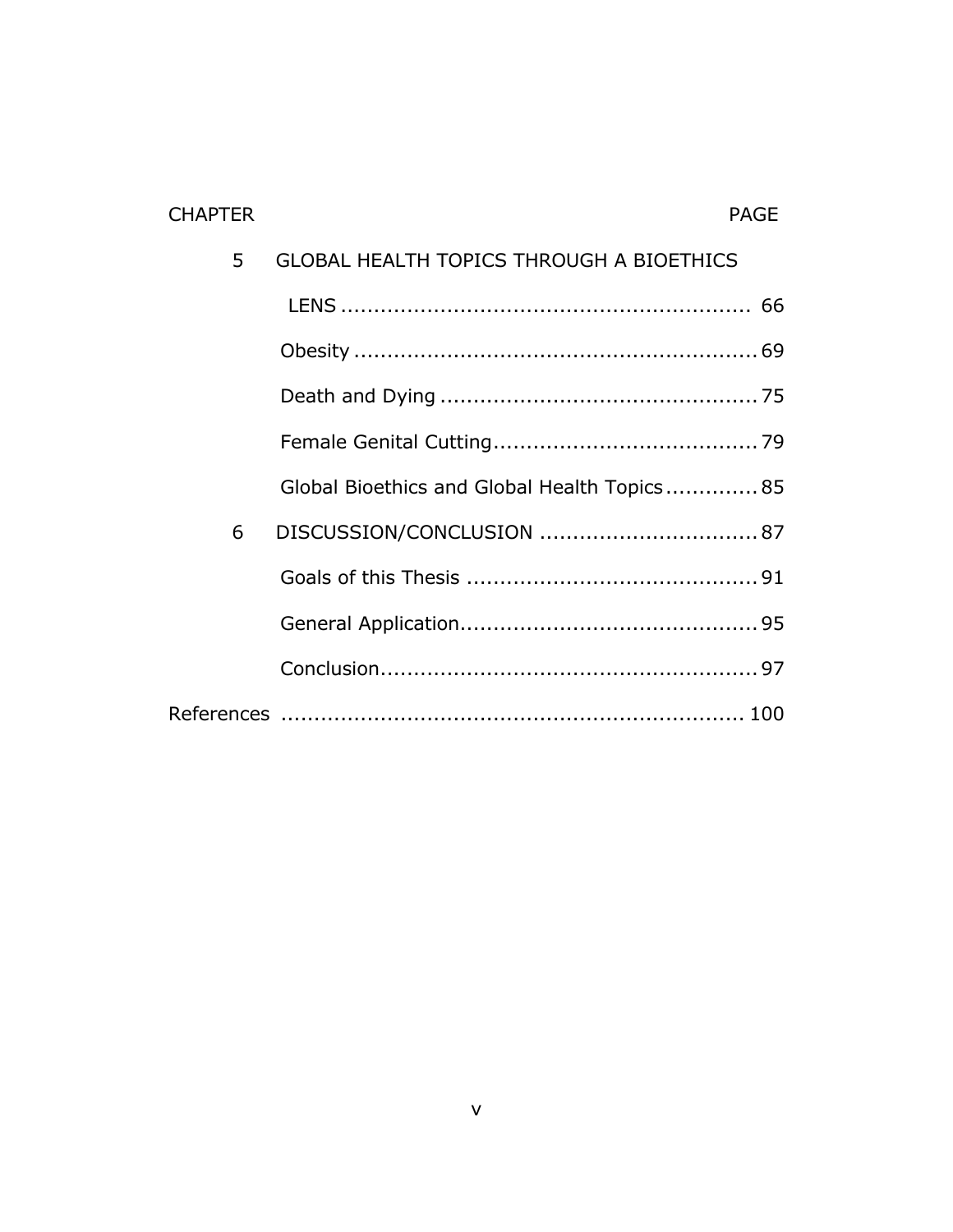#### Preface

 This project represents the culmination of the official requirements of a Master of Science in Biology and Society at Arizona State University. But, beyond that, it is also representative of the culmination of my academic career here at ASU as I move on to the next stage. Biology and Society, both as a degree path and subject, aims to address the connections and crossover between the biological and the sociological. Being a pre-med student with the goal of one day becoming a physician, this relationship has always interested me and is the means by which I have informed my worldview in relation to health, medicine, and biology in general as well as the way these subjects relate to society, technology, and ethics. With that, the subject of this project, global bioethics, gains significance as it represents not only an analysis of a term/field within bioethics but also a mentality I hope will stay with me as I continue on my educational path. My academic career thus far and in particular my Masters education and thesis project have constantly reminded me of the complexity of the world around us in relation to health and medicine and I believe this experience will be invaluable to me as I move forward to study medicine at The University of Arizona College of Medicine–Tucson.

vi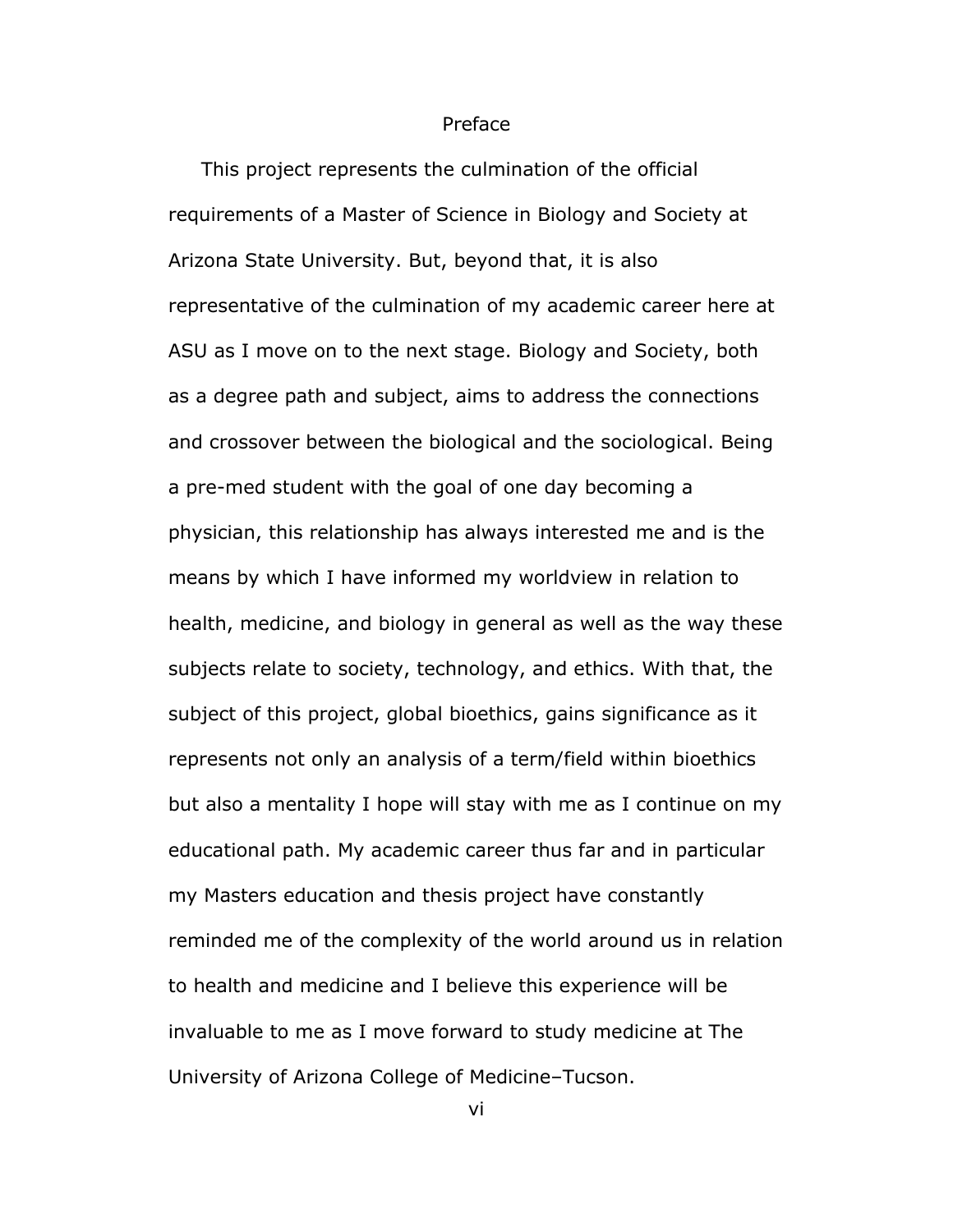#### Chapter 1

### Introduction

 Global Bioethics is an important but ill-defined concept that fits somewhere within the more general topic of bioethics: the exploration of ethics related to biology and medicine and the complex situations that arise from developments in these fields. Though its exact definition and possible function are points of contention among many, it is clear that the topics and goals associated with the topic are extremely important, particularly when applied specifically to health and medicine on a global scale. As the world becomes increasingly interconnected and essentially smaller, people and their associated cultural and geographic groups will interact more than ever. With this trend, it is inevitable that there will be clashes in the ways in which different individuals and groups see the world and this is a phenomenon we must be prepared for in all areas.

 When it comes to bioethics specifically, constant awareness of different people and cultures and how they consider notions of health and disease will affect the continued development of bioethics as a field. Further, by attempting to promote discussion and awareness of these differences in perceptions of health, contributions may be made to fields like public health and global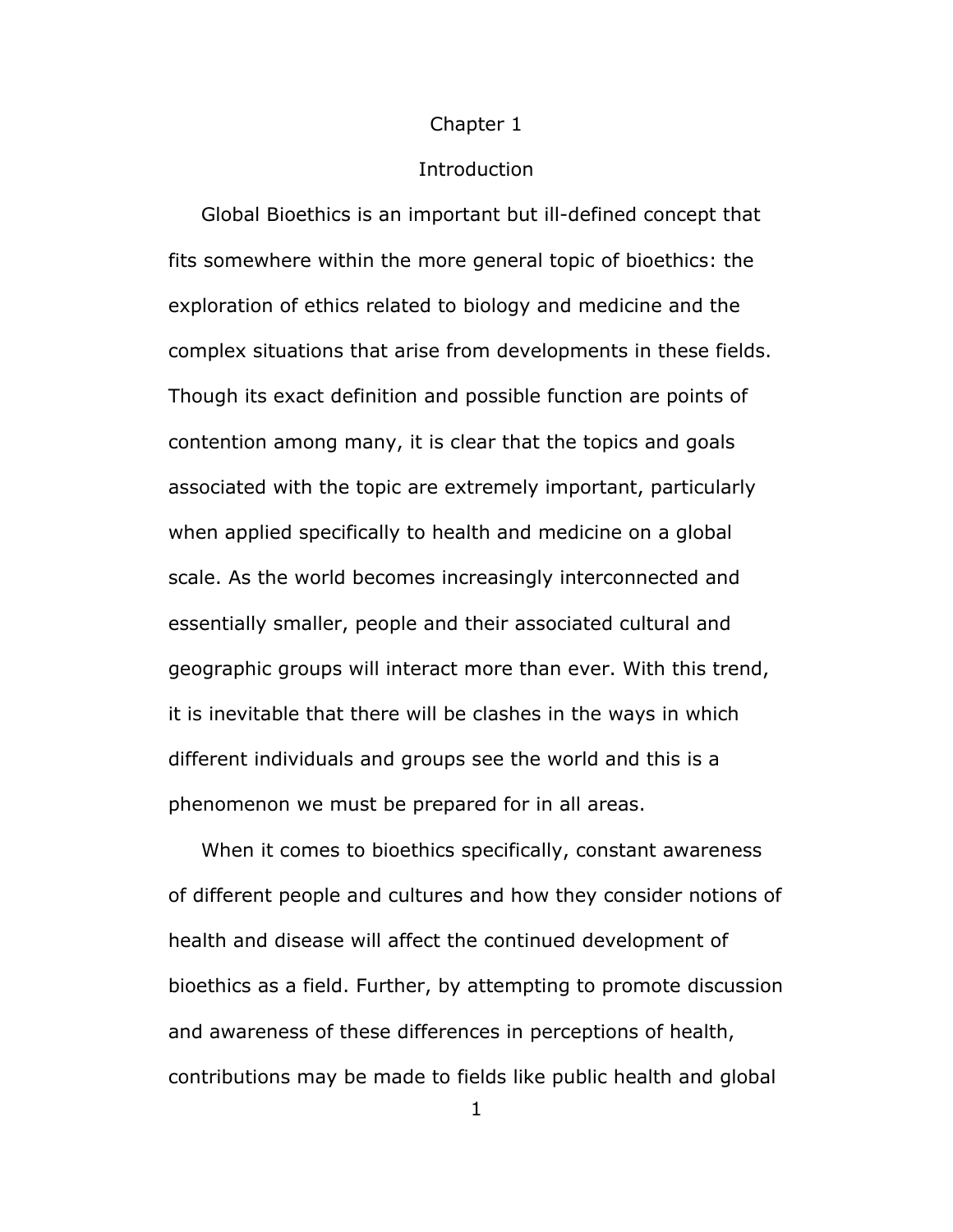health that currently deal with important subjects that already lend themselves to ethical discussion. In this way, principles of global health that emphasize social and cultural context on a global scale may serve as a guide for the continued development of bioethics. Concepts like distribution of resources and the effective implementation of health programs in different countries are pertinent to this type of development and discussion as are the perhaps more obvious examples of actual health interventions and general health principles. Given all this it is important to explore current literature on global bioethics specifically in an effort to determine how such a topic might function in biomedical ethics globally. Exploring the topic in this way will allow for an analysis of the subject as it continues to frame bioethical thinking in coming years

 The goal of this analysis is to examine bioethics in general in an effort to determine where global bioethics may fit into this larger field while also tracking and analyzing the development of global bioethics itself, from its advent to its current state. This endeavor also inherently involves a discussion of the health disparities within and between nations and cultures that draws attention to the myriad of factors that make medicine and health so complex when considered globally. Further, an examination of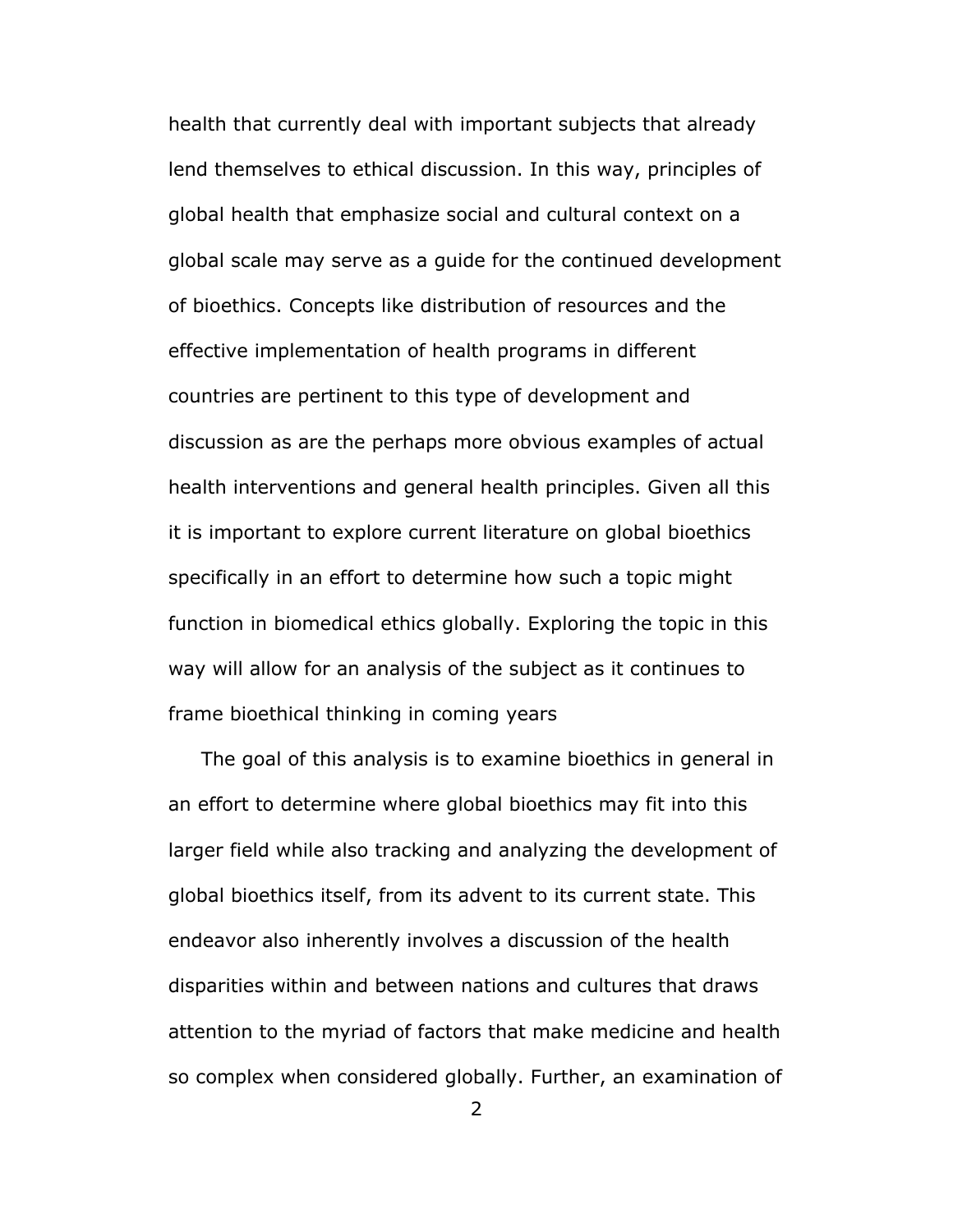example topics from global health that clearly lend themselves to bioethical discussions is also useful for this analysis, showing instances in which ethical discussions are complicated by cultural and social context. All this is done in an effort to promote discussion and exploration of global bioethics with the thought that doing so may provide some sort of contribution to bioethics as well as fields related to global bioethics including global health and medicine. While primarily descriptive in nature, this project will hopefully be a useful tool for those attempting to continue examining the link between bioethics and global health which will be increasingly important in coming decades as medical practices and theories are applied on a global scale.

 When formulating this project, the preliminary literature exploration performed focused on bioethics and general ethics literature that not only addressed what these fields aim to do but also how they should be organized and reorganized to be most effective with worldwide development in health, medicine, and other biological pursuits. In examining these subjects, it became clear that commentary on bioethics as well as other subfields of ethics in general was plentiful. This was promising as it showed that analyzing the current state of various aspects of ethics was commonplace and allowed a template of sorts for this analysis,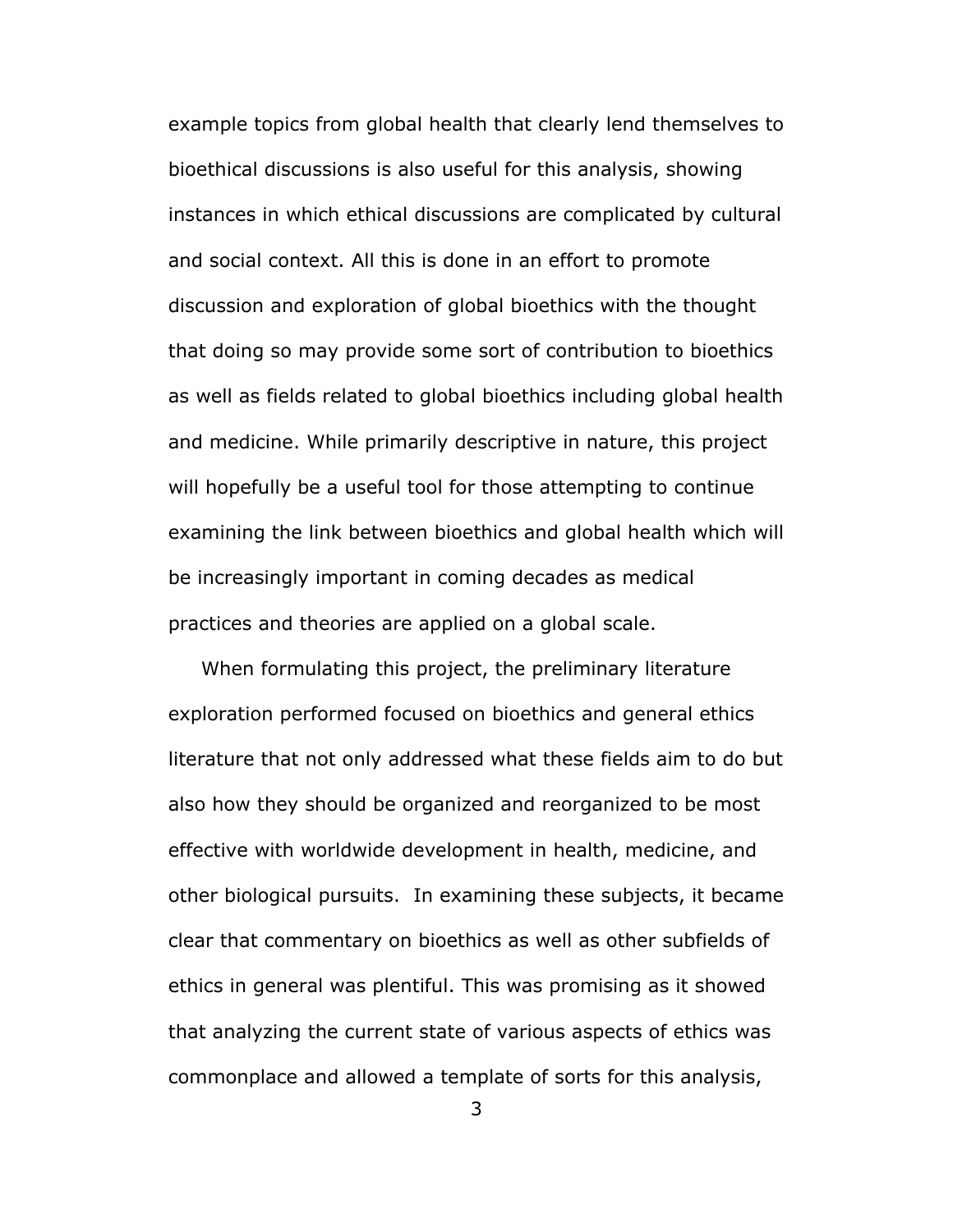its components, and possible goals. The focus of this preliminary reading involved looking at current prescriptions about the aims of bioethics as well as literature dealing with possible extensions of aspects of bioethics in specific realms. One such endeavor is the work of Ben A. Minteer and James P. Collins (2008) in their presentation of "ecological ethics" as an important new interdisciplinary field of current ethical endeavors.

 In addition to this, current literature and opinions on bioethics as it is now as well as prescriptions on where it may be going were explored, with a few pertinent papers being examined closely as preliminary reading for this thesis. One in particular is Michael P. Nelson's short commentary entitled "On Doing Helpful Philosophy" from *Science and Engineering Ethics* (Nelson, 2008). In this short piece, Nelson (2008) presents a criticism of current undertakings of philosophy departments at various universities as well as the field of philosophy in general saying philosophers may suffer from a "failure to be helpful [which] has lead to a failure to promote philosophy" (Nelson, 2008, p.611). With this, Nelson is calling for strategies that could be employed to make the field of philosophy more relevant to scientists, engineers, and the like as well as the public at large. In essence, Nelson is calling for philosophy and its focuses to be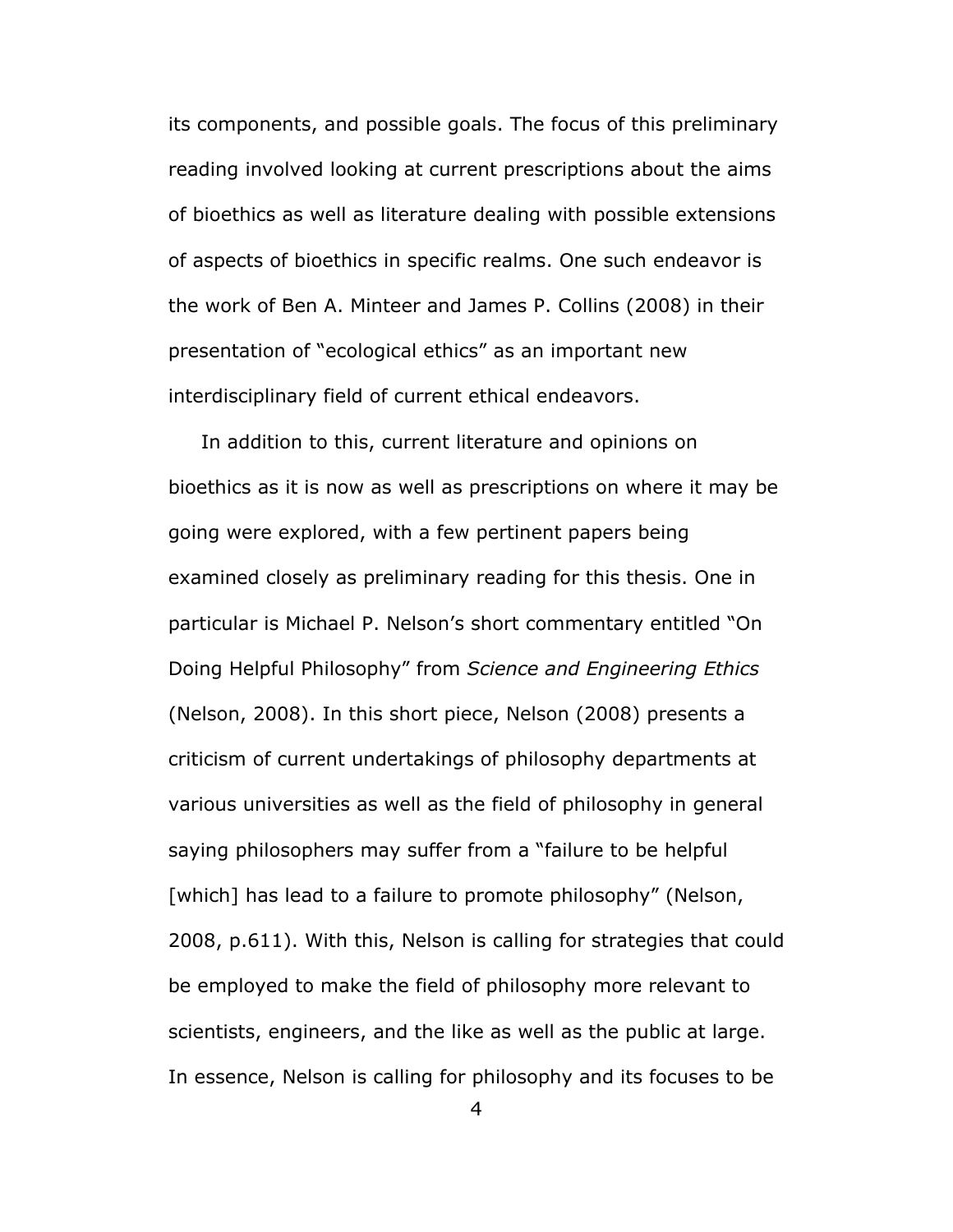more outcome-centered. This is not to say that every aspect of philosophy must be normative in nature but rather the lengthy discussions and plethora of literature on philosophical topics should be filtered and organized to provide actual benefits to other fields and those that work within them.

 In this same vein, Jason Robert's piece entitled "Toward a Better Bioethics" looks at similar tendencies of those explored by Nelson but in relation to bioethics explicitly (Robert, 2009). Robert (2009) discusses the tendency of bioethicists to work with "forbidding science", scientific pursuits that are both controversial in nature as well as actually recommending that certain pursuits not be allowed. Robert pushes for the movement toward a better bioethics (and therein, better bioethicists) in response to Leon Kass' apparent dismissal of bioethicists as selfproclaimed experts, able to render decisions on "moral" grounds in relation to biomedical issues and practices. In general, Robert (2009) recognizes the fact that bioethicists often fall short in attempting to promote worthwhile discussion and exploration of controversial topics, often siding with scientists and their endeavors in an effort to contribute to scientific advancement even in the face of opposition from the public and government officials or policy makers. Robert presents the different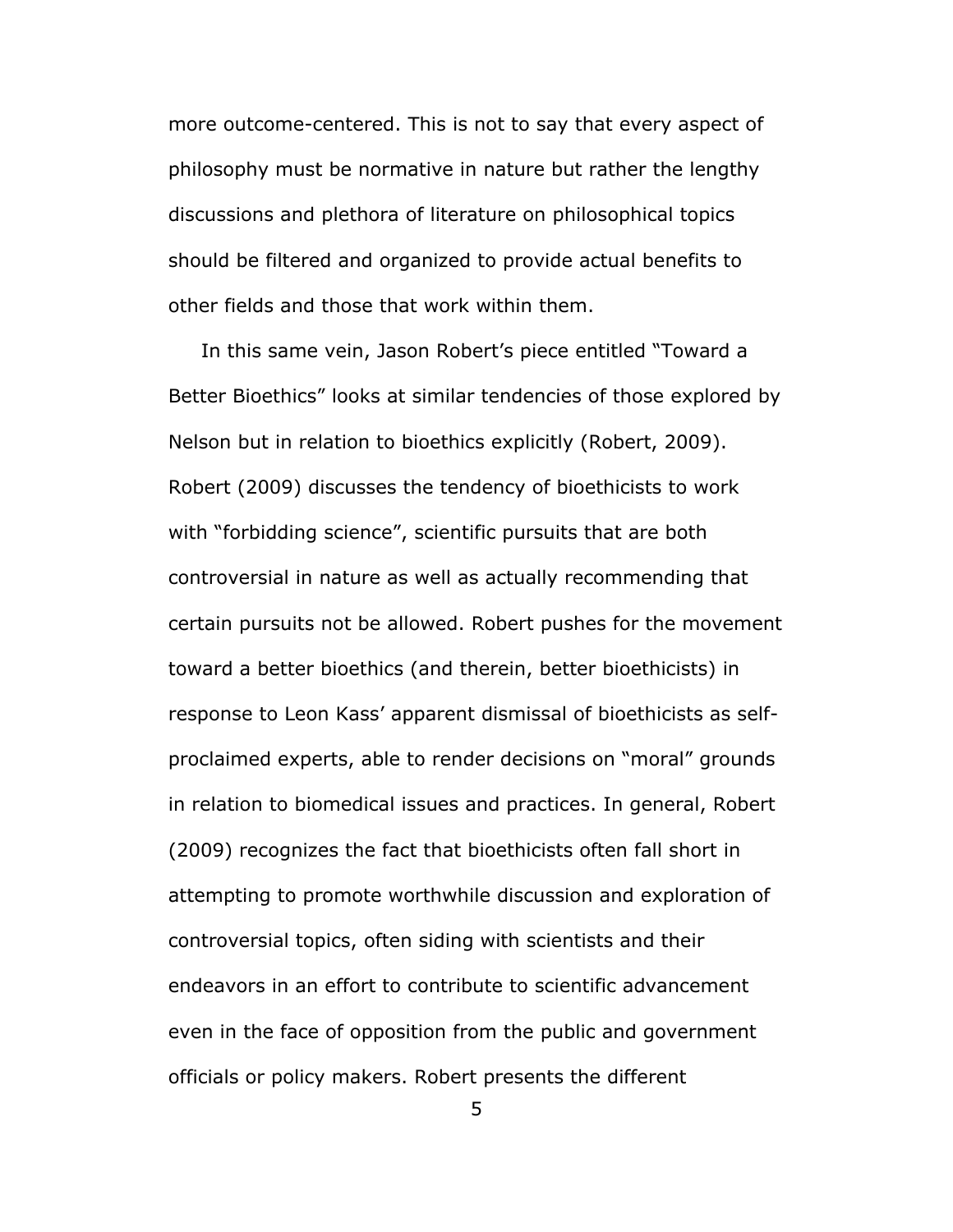tendencies that exist in bioethics work currently showing how bioethicists attempt to sway public opinion toward supporting scientific research when great results are promised, acting as "bio-evangelists", to being seen by scientists as impediments to progress no matter how much they promote scientific inquiry (Robert, 2009). In the end Robert discusses the role of bioethicists as "architects of moral space", presenting the framework to promote quality, beneficial discussion about important moral issues in relation to science, medicine, and health. In this way the goal of the field is more focused on promoting bioethical thinking as opposed to making explicit moral and ethical prescriptions.

 Robert's piece (2009) presents many ideas crucial to the understanding of this thesis by highlighting what many think bioethics has been doing lately as well as what he sees as a more worthwhile goal for the field and those in it. By pushing for the role of bioethicists as "architects" constructing space for worthwhile discussions in ethics, Robert gets at the heart of the issue at hand in this piece. At this stage, exploring global bioethics is not about mandating how and to what degree ethical principles should be applied globally but rather should be aimed at creating awareness of ethical issues and general discussion on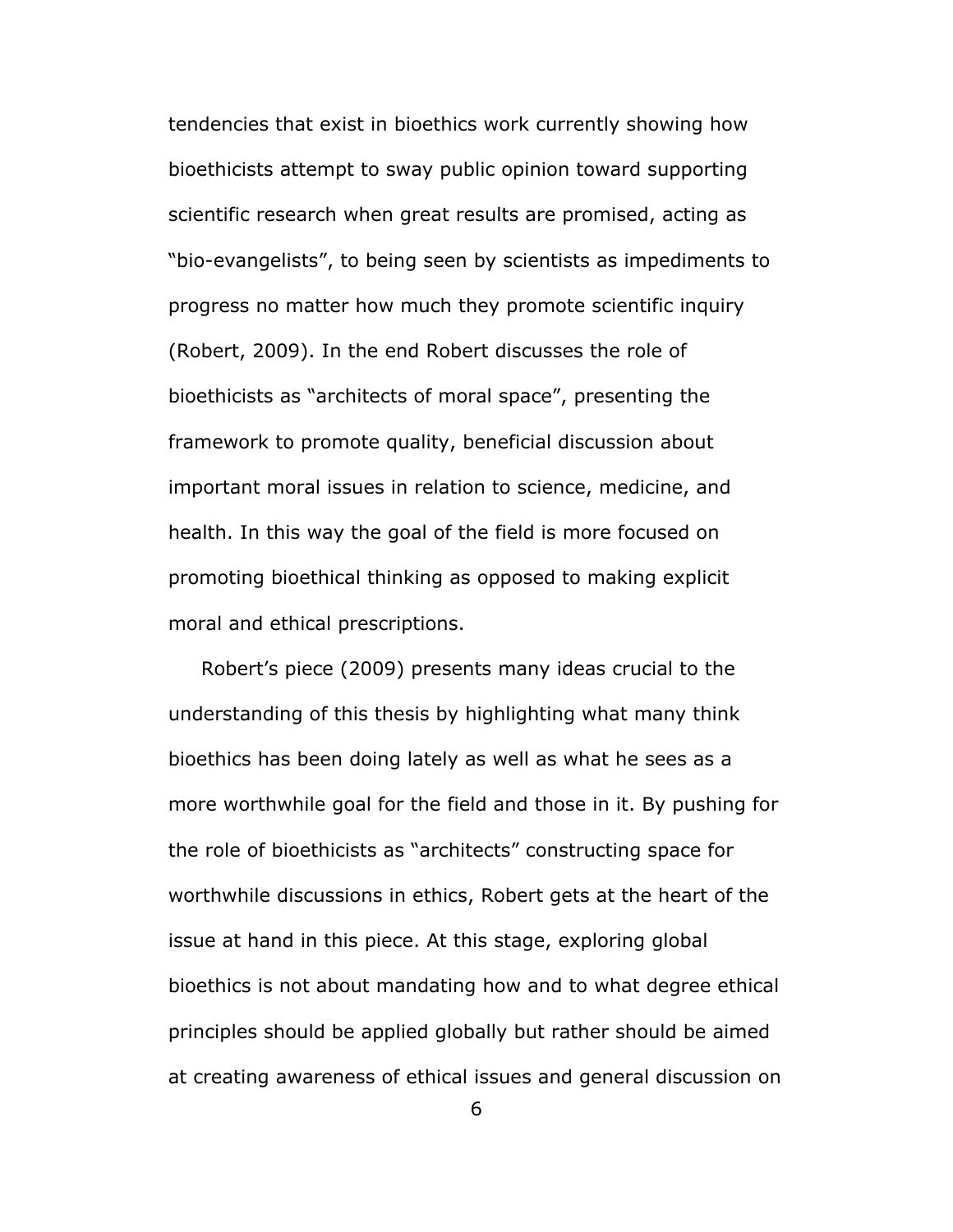the subject. Further, bioethics could benefit from following cues of global health that promote awareness of culture and context in general. By keeping this goal in mind, this exploration will remain descriptive in nature, attempting to track the development of global bioethics in its current form in order to determine how to best use this subject for future work in health and medicine globally.

 As stated, this exploration was also inspired in many ways by the work of Minteer and Collins, authors of "Why we need an "ecological ethics" and "Ecological Ethics: Building a New Tool Kit for Ecologists and Biodiversity Managers" (Minteer and Collins, 2005; Minteer and Collins, 2005). These pieces, while obviously dealing more with ecological and "environmental" ethics, are not specifically useful for this analysis in terms of their content but rather have functioned as guides for presenting this sort of message. In these works, Minteer and Collins recognize a group, research ecologists and biodiversity managers, who work in a field fraught with ethical issues and dilemmas and yet have no organized means to approach these issues and take them on effectively (Minteer and Collins, 2005). Thus, the authors present a new field of ethics called "ecological ethics" in an effort to promote discussion on these pertinent topics while also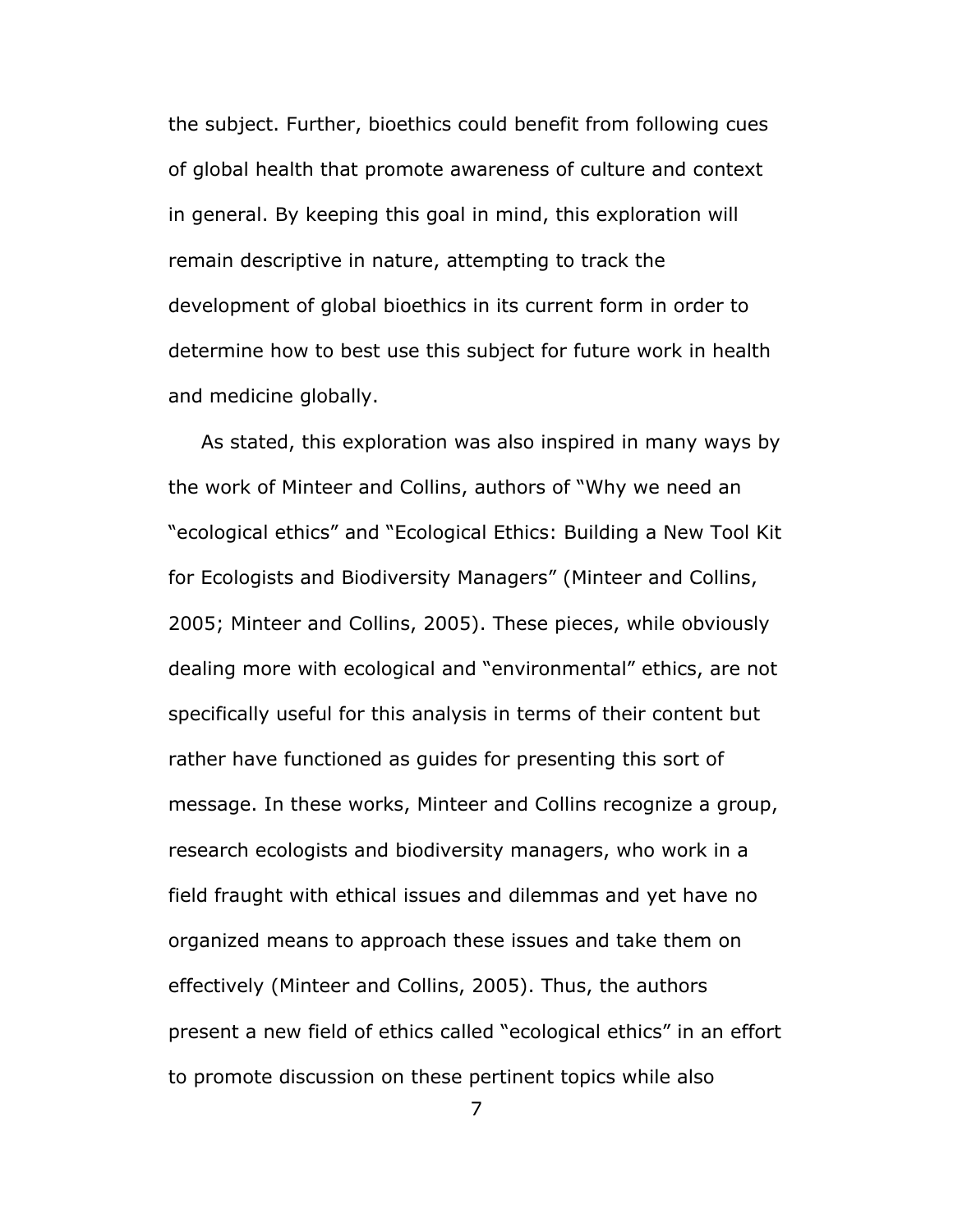providing a support system for the aforementioned workers who encounter the ethical dilemmas in their fields. Essentially, the authors present the idea that, although guidelines of ethical principles exist, the fields of focus for their purposes are complex and dynamic and thus lend themselves to dedicated ethical systems in the form of their own subfields within the larger subject of ethics (Minteer and Collins, 2005).

 Minteer and Collins (2005) make a point that also applies to the situation with global health and bioethics. Bioethics as it is studied now, particularly in relation to health and medicine, attempts to foster discussion and is even able to make normative claims but is somewhat inadequate for thoroughly assessing the complexity of these topics globally. When considering bioethics and health on a global scale, the ethical questions and dilemmas become increasingly complex, exacerbated by the rate at which the world and different populations in it are developing, changing, and interacting. So with this it becomes necessary to examine global bioethics as a new possible subfield within bioethics, applying ethical principles to situations of health and medical practice on a global scale. Doing so inherently involves discussions of the differences in global societies both in terms of objective health as well as how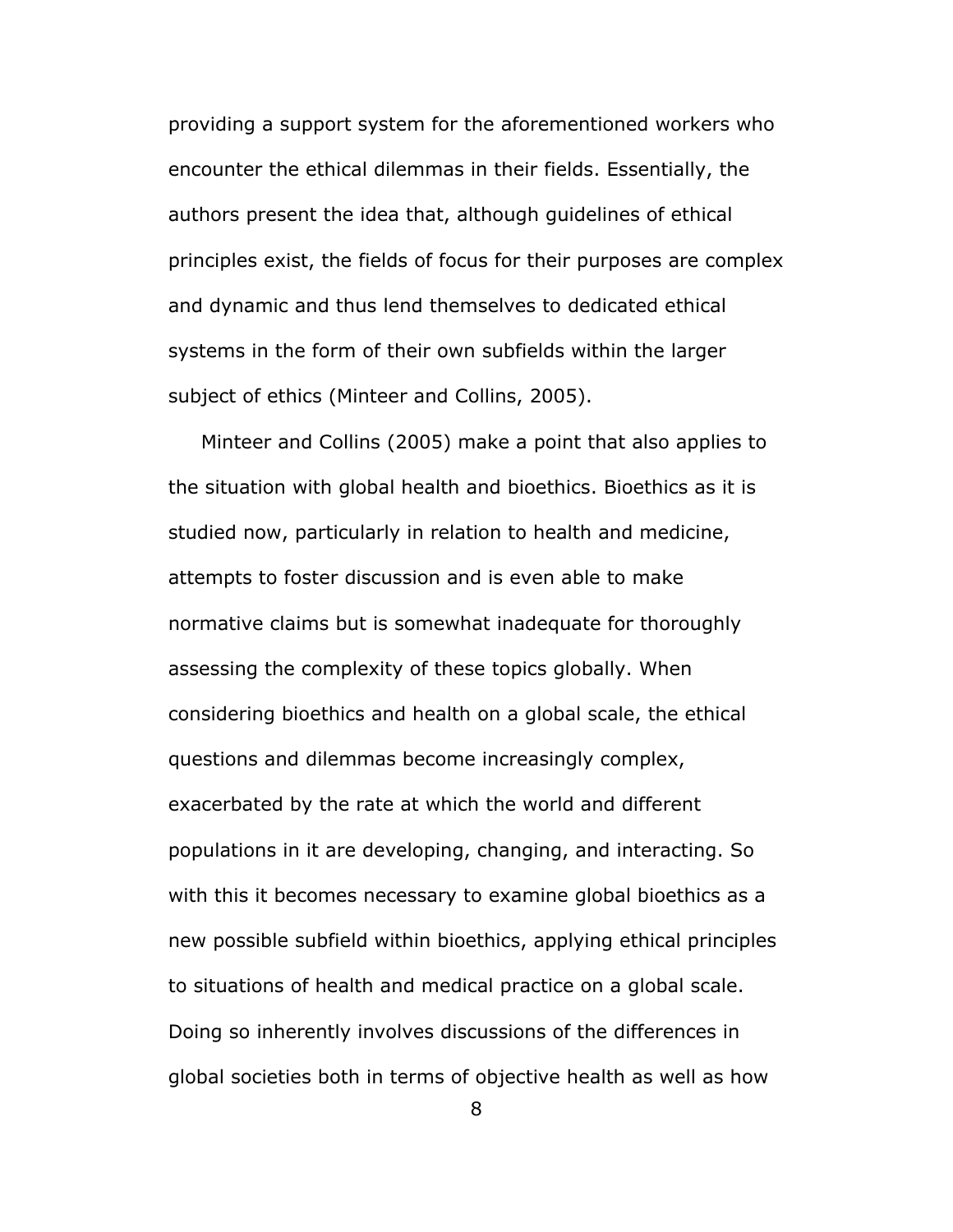it is affected by social, economic, and cultural components and therein lies the complexity that mandates an organized field or subject for making ethical decisions in health around the globe.

### Goals and Means

 This project aims to take on a number of different questions within the realm of global bioethics. In its advent, this project was oriented toward making prescriptive claims on how global bioethics should be presented in academia generally as well as in specific curricula but, through preliminary analysis and research, it was found that the subfield was by no means cohesive enough to be presented as a framework for effective ethical discussion or decision making. With this realization, the project shifted and is now more descriptive in nature. By looking at bioethics in general, health as a function of social and cultural variables, and the specific development and current state of the term and topic of global bioethics, this thesis will describe the type of thinking that may be promoted through exploring global bioethics as well as how this type of thinking may benefit bioethics in general. To narrow the goals of this study, the following questions will be addressed through the course of the analysis: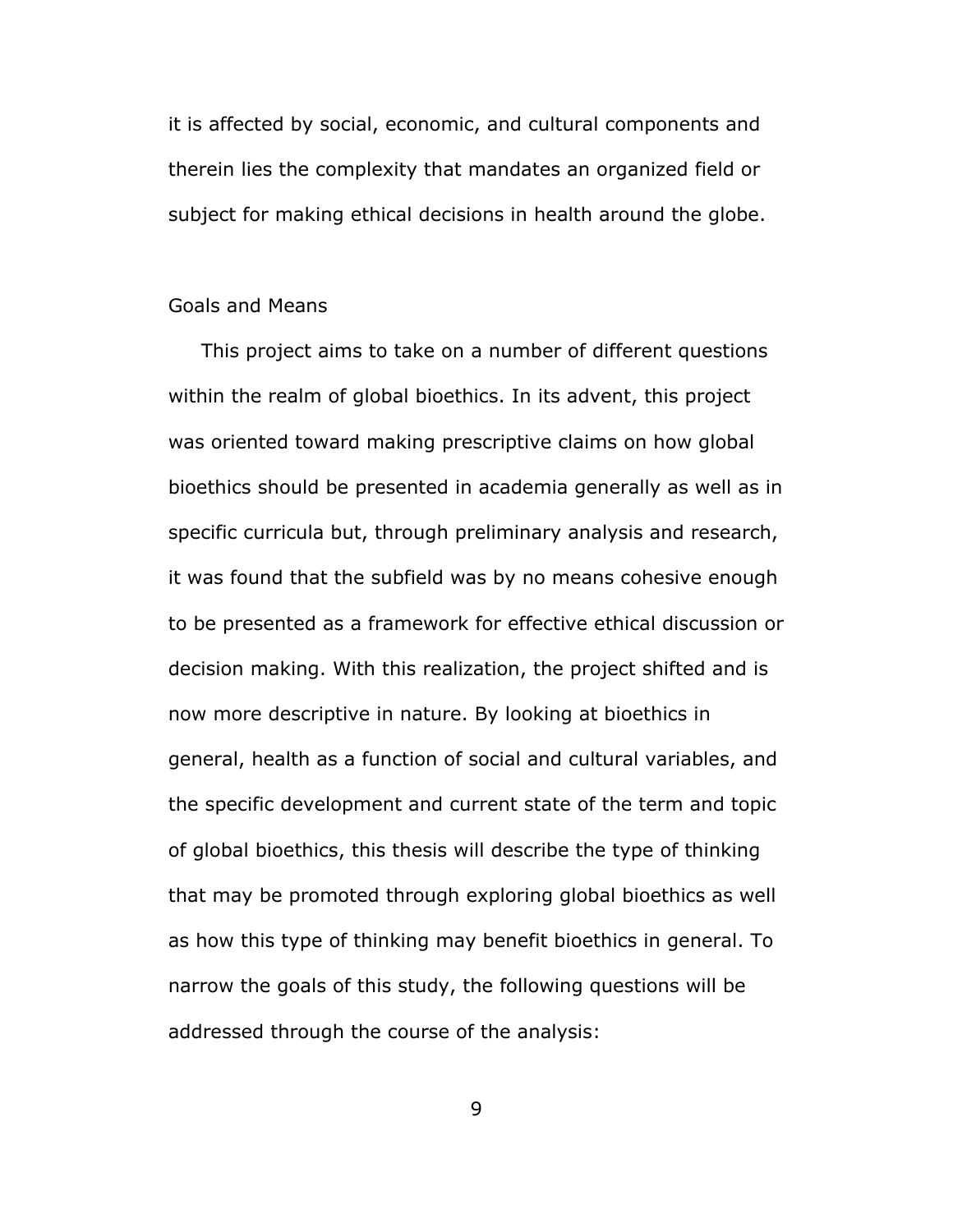- What does it mean to discuss global bioethics today, what authorities have emerged on the topic, and what evidence and arguments exist for current opinions of the subject?
- In what ways may bioethics benefit from a topic like global bioethics?
- Given the lack of cohesion on the subject of global bioethics and its possible contributions to related fields, what realistic goals should remain the aim of continued discussion and exploration of the topic?

 These questions are clearly very open-ended but are intended to be that way given the nature of the subject.

 To answer the different aspects of these questions effectively, the following analysis will take a compartmentalized approach to all the general subjects related to global bioethics. First will come an overview of bioethics within the framework set up by Robert's piece described above. Next, health disparities between different populations and nations will be explored with attention given to the factors contributing to and affecting these differences, further making a case for the complexity of health on a global scale. Then, the explicit history of the term and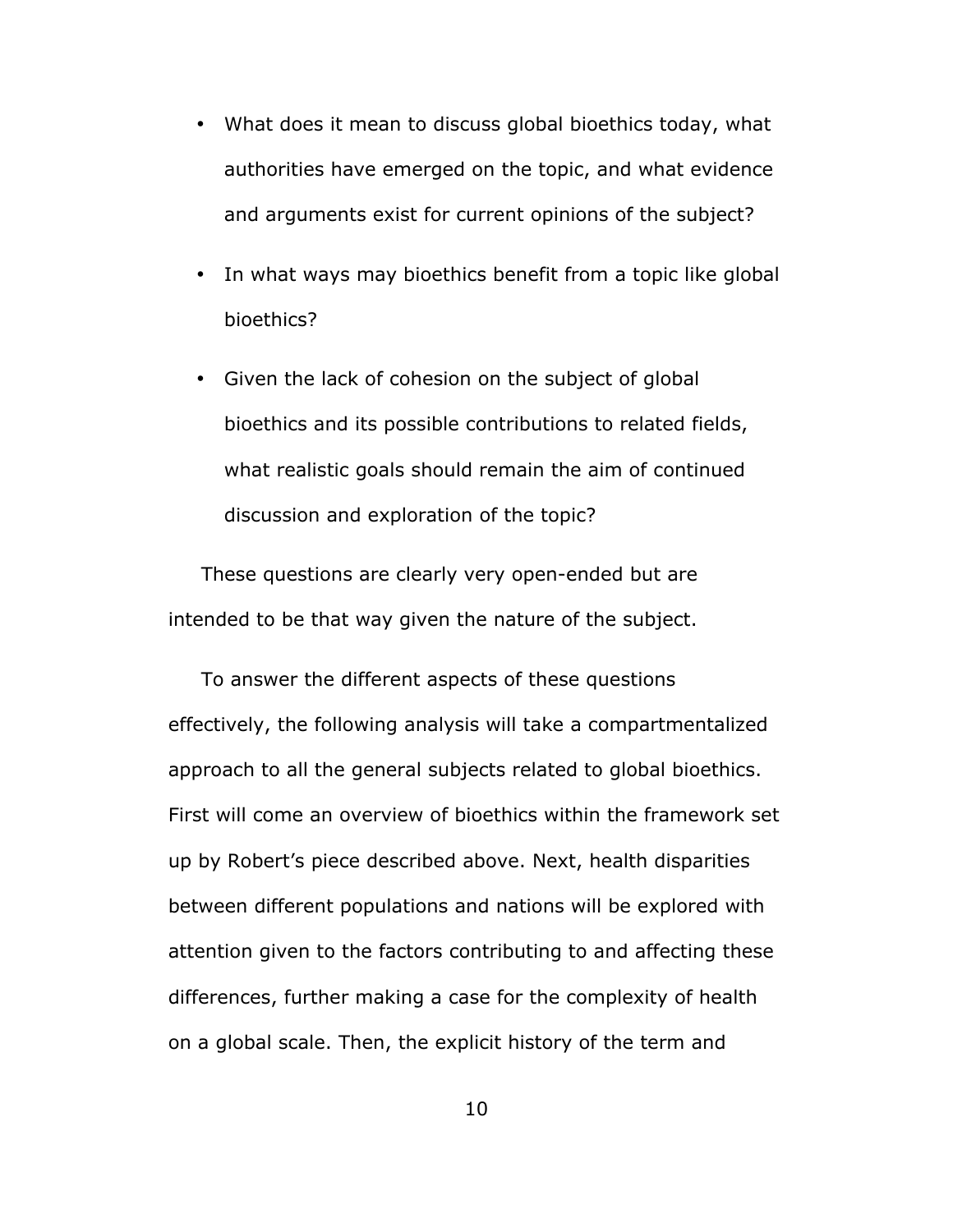subject of global bioethics will be explored to show how it has functioned in the vernacular of bioethics literature as well as what authorities on the subject say about its function, benefits, drawbacks, scope, and very possibility. Finally, an exploration of pertinent global health topics with specific attention given to a select few that lend themselves to questions of a bioethical nature on a global scale will be presented to show the need for and benefit of promoting this type of discussion even in lieu of a succinct, cohesive field represented by global bioethics.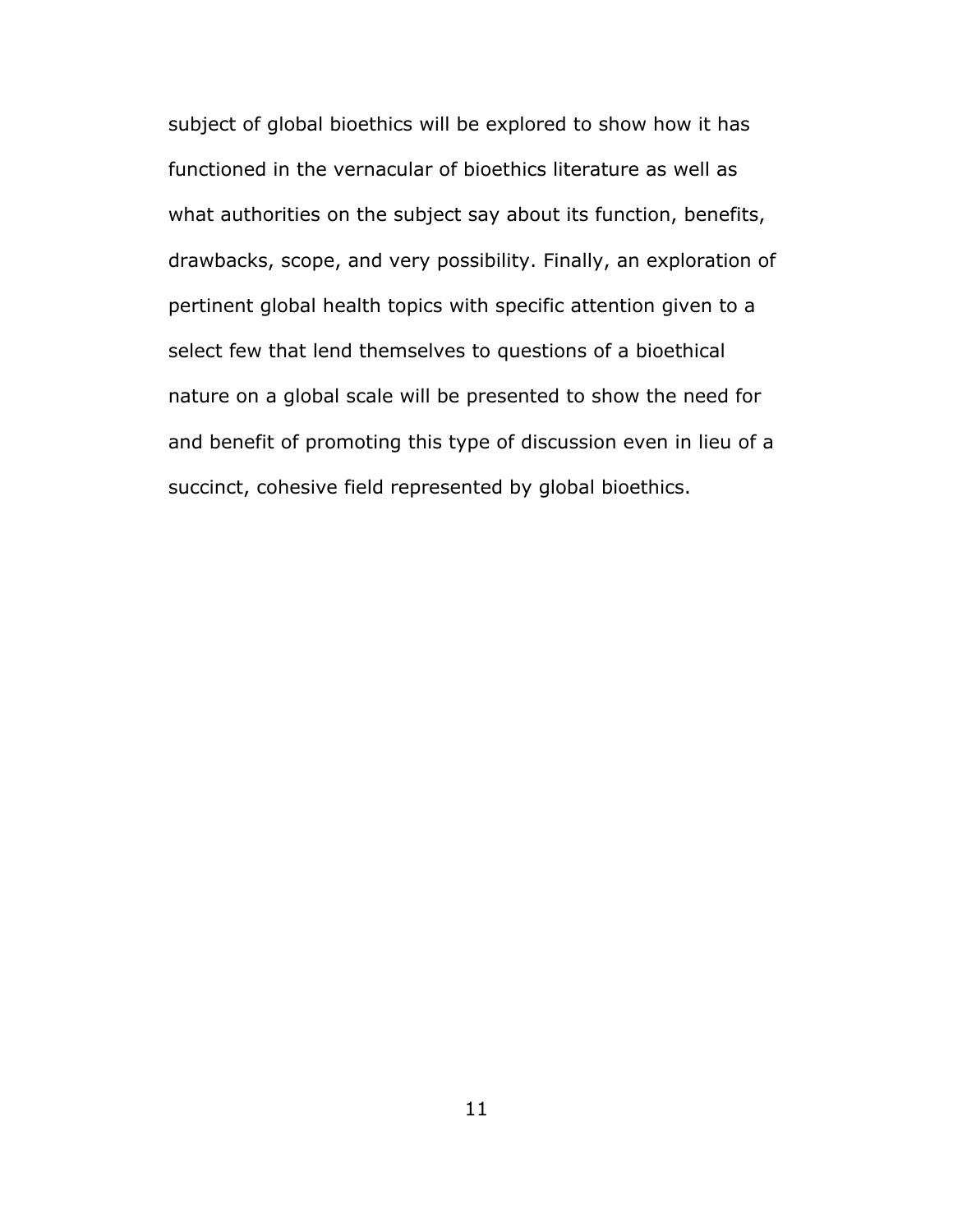#### Chapter 2

#### **Bioethics**

 In order to examine and analyze the possibility of global bioethics as a subfield of bioethics both in organization and in practice, it is important to examine bioethics as a discipline itself. The history of bioethics is a complex one, displaying some of the same lack of cohesion and disagreement problems that mark the discussion of global bioethics. But despite this, the field has continued to develop and gain prominence and functionality in relation to progress seen in biology and medicine as well as related fields. Given its current use and supposed goals and application, it is important to briefly explore where the field has come in recent decades as well as how it functions as an umbrella field for global bioethics.

 The development of both the term and field of bioethics are attributed to the United States of America (Fox and Swazey, 2008). Like many origins stories, there are some discrepancies as to the actual advent of the field but the general narrative attributes the term to Van Rensselaer Potter, coining the term in 1970 (Fox and Swazey, 2008) and describing his work in his 1971 book *Bioethics: Bridge to the Future* (Potter, 1971)*.*  However, credit for the term has also been given to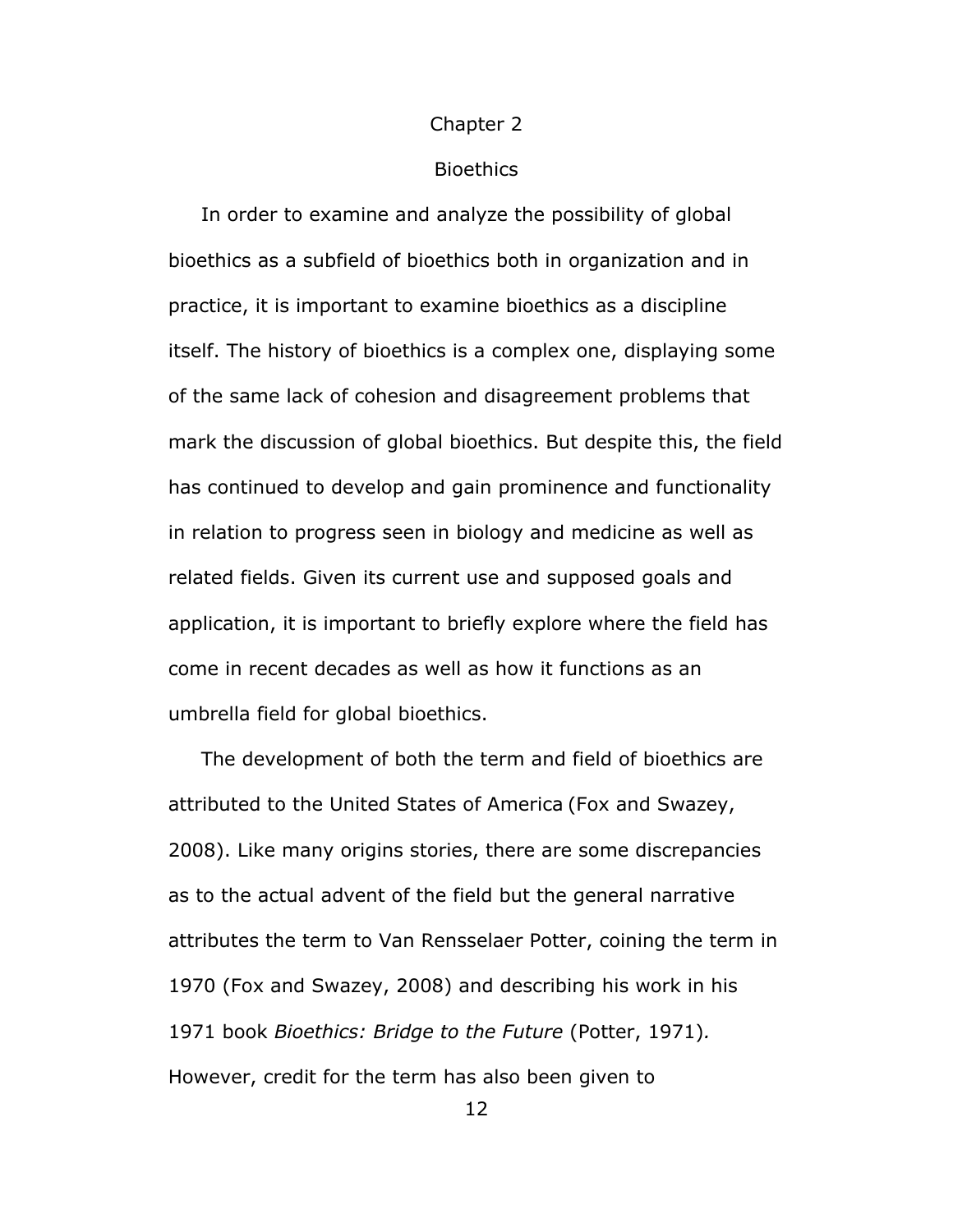contemporaries of Potter, André Hellegers and Sargent Shriver working at Georgetown (Fox and Swazey, 2008). In both instances, the term was used to describe a new field that would reconcile general principles and knowledge of biology and human values systems, in essence undertaking ethical questions and discussions coming from developments in the fields of biology, medicine, and health (Fox and Swazey, 2008; Thomasma, 2002). It has been reported by many that the advent of bioethics as a subfield of ethics came in response to technological advancements in the realm of biomedicine (Fox and Swazey, 2008), although bioethics can and should focus on a wide range of issues related to health more broadly.

# Early Bioethics

 Given the myriad of topics and challenges which bioethics attempts to address, it may seem somewhat strange that technological advancements really spurred its creation rather than philosophical questions related to health and biology. However, upon closer examination, this narrative makes sense, given the biomedical interventions made possible by technological advancements. As early as the 1950's, various practices and associated debates were emerging on topics like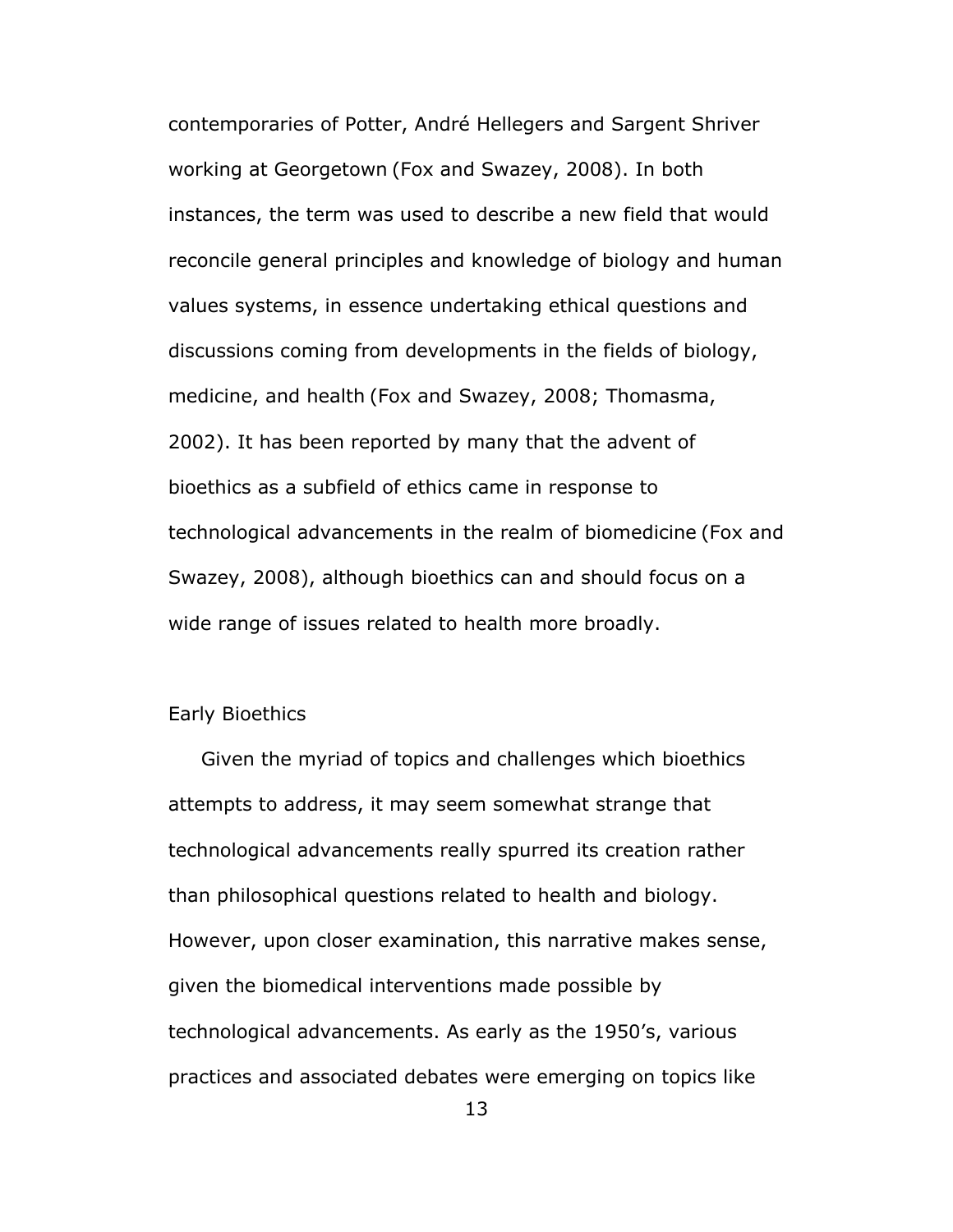human experimentation, showing that even before major technological advances people were trying to reconcile human values with interventionalist medical research and care (Fox and Swazey, 2008). However these discussions only intensified with the advent of the cardiopulmonary life support system and development of methods to transplant organs from deceased individuals to those in need of them (Fox and Swazey, 2008). Such milestones have been cited as major advancements leading to more serious considerations of bioethics as a field of importance in relation to biomedicine (Fox and Swazey, 2008). The inclusion of technology in medical care has been seen by many as potentially problematic, separating the patient from the humanized care that had marked medicine in the past (Fox and Swazey, 2008; Thomasma, 2002). Some worried that such technologically based care would further desensitize medical professionals, allowing them to forget they are treating an actual person rather than just a body (Thomasma, 2002). It became alarming to think that as medical professionals were trained, more and more time was devoted to understanding developing medical technologies, thereby taking time away from teaching workers about compassion and empathy toward their patients and the decisions associated with their care (Thomasma, 2002).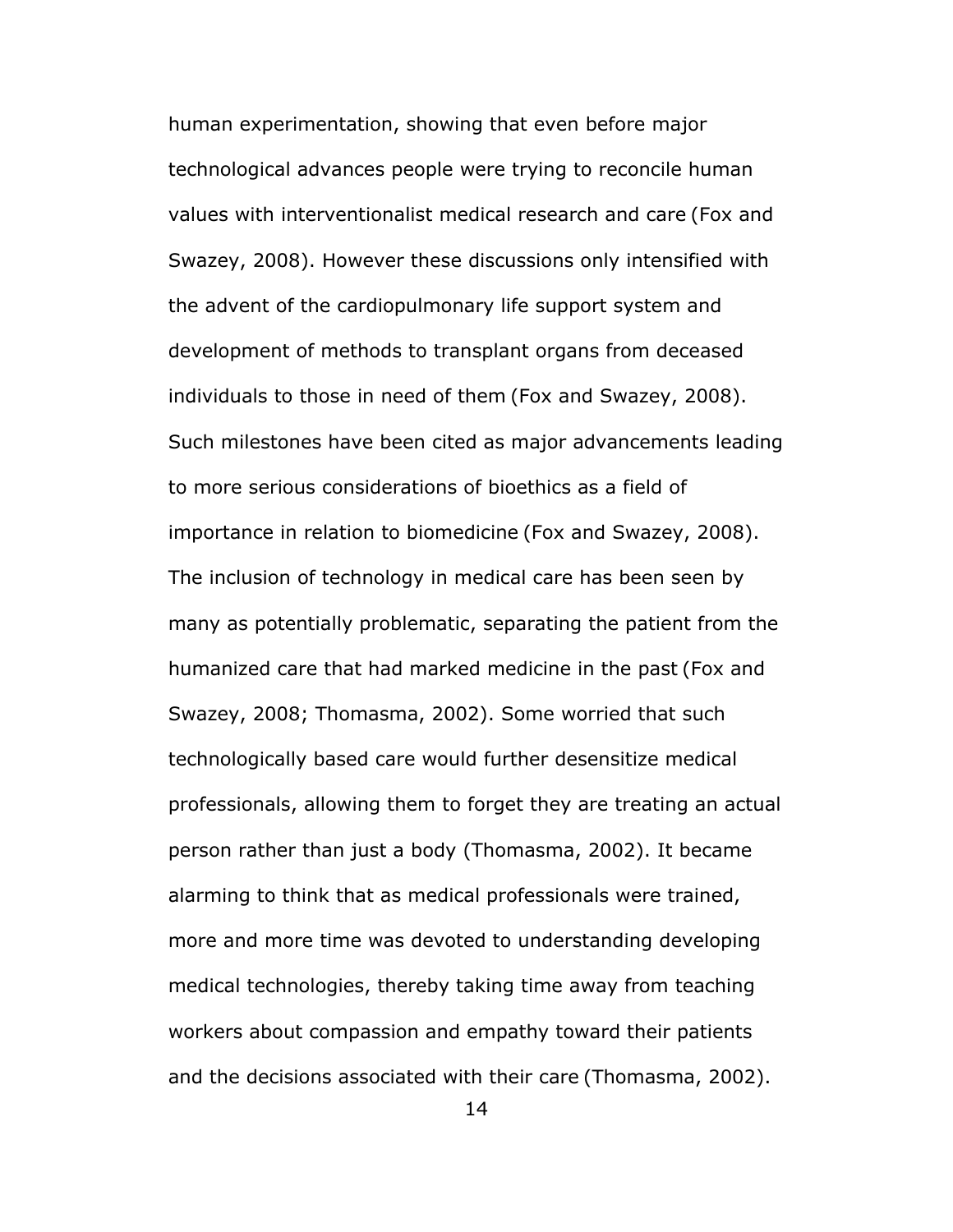Thus, given the directions in which biomedical research and medical care were moving, it was clear that a new discipline needed to be formed that would emphasize continued discussions on ethical and moral matters in these fields.

 The precursors of Bioethics as an organized discipline first found prominence as early as the 1950's though these institutions and programs might not fall into what would be considered "mainstream bioethics" today (Fox and Swazey, 2008). Programs emerged in this decade that attempted to discuss and promote consideration of moral, religious, and ethical human values with medical practice and research while also taking legal aspects of such practices into consideration (Fox and Swazey, 2008). From here, various programs began appearing at different institutions across the United States including the University of Texas Medical Center and Boston University while meetings and conferences on topics related to human values, ethics, and biomedicine became common (Fox and Swazey, 2008). Such meetings and institutions developed as a response to both specific events (like the first successful heart transplant by Dr. Christiaan Barnard in 1968) as well as a general trend toward more invasive and controversial medical practices as techniques and technology advanced (Fox and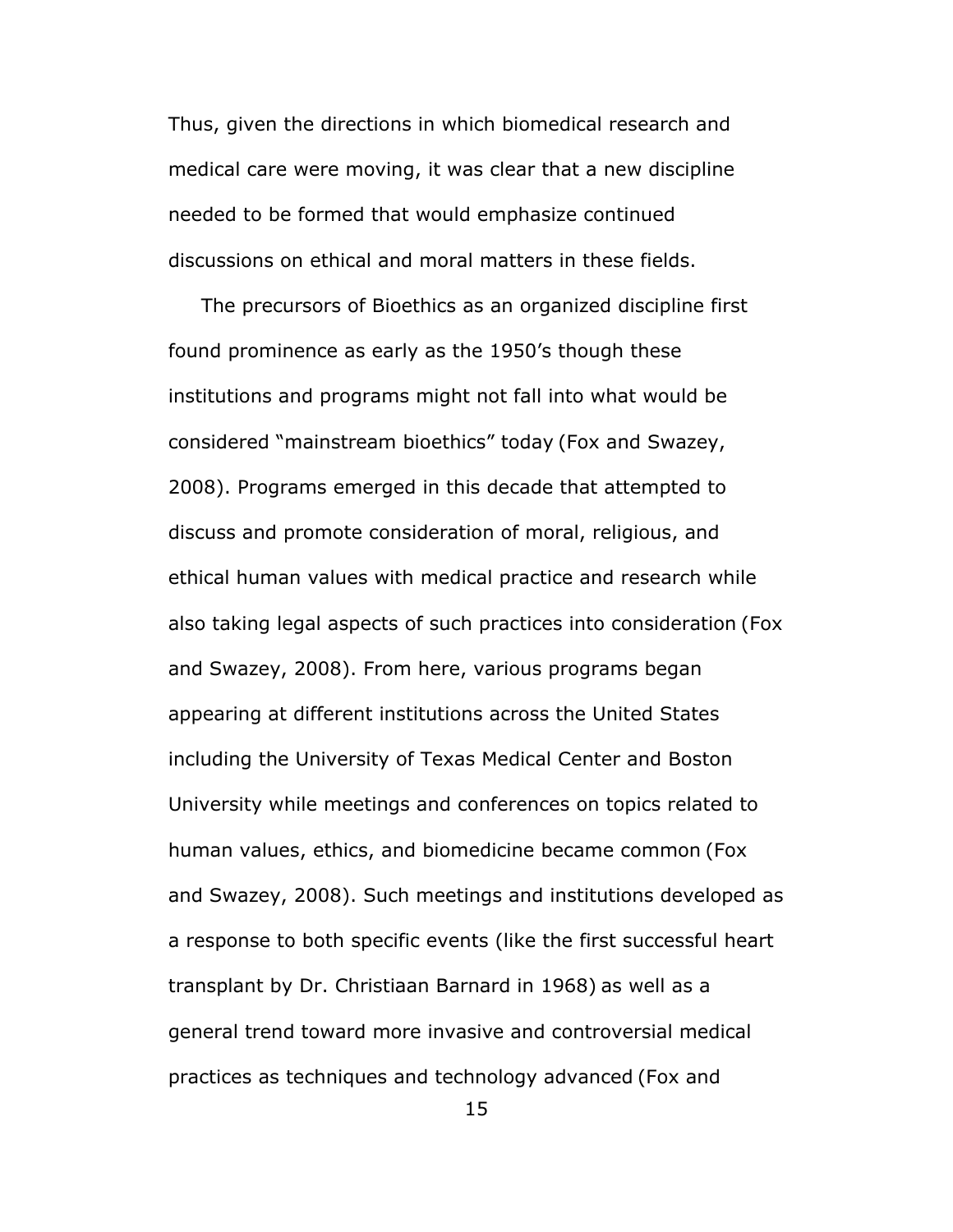Swazey, 2008; Thomasma, 2002). With programs and conferences on (what would later be known as) bioethics becoming more common, humanities programs were introduced into medical schools, taking an interdisciplinary approach to these issues including considerations from the fields of theology and philosophy (Fox and Swazey, 2008). From these beginnings, it is clear that bioethics had close ties with philosophy and religion early on, relationships that would contribute greatly to the continued development of the field into the form we see it today.

# Bioethics, Religion, and Philosophy

 As described, the advent of bioethics as a dedicated field was not the result of one singular event nor did it occur in one specific place (Fox and Swazey, 2008). The development of the field came as a result of various forces though it is clear that developments in biology and medicine, particularly technological advances leading to more invasive procedures, sparked extensive discussion about how human rights factored in to rapidly developing fields related to biomedicine. Given the emergence of this field marked by fragmentation, it is no surprise that the various fields contributing to its development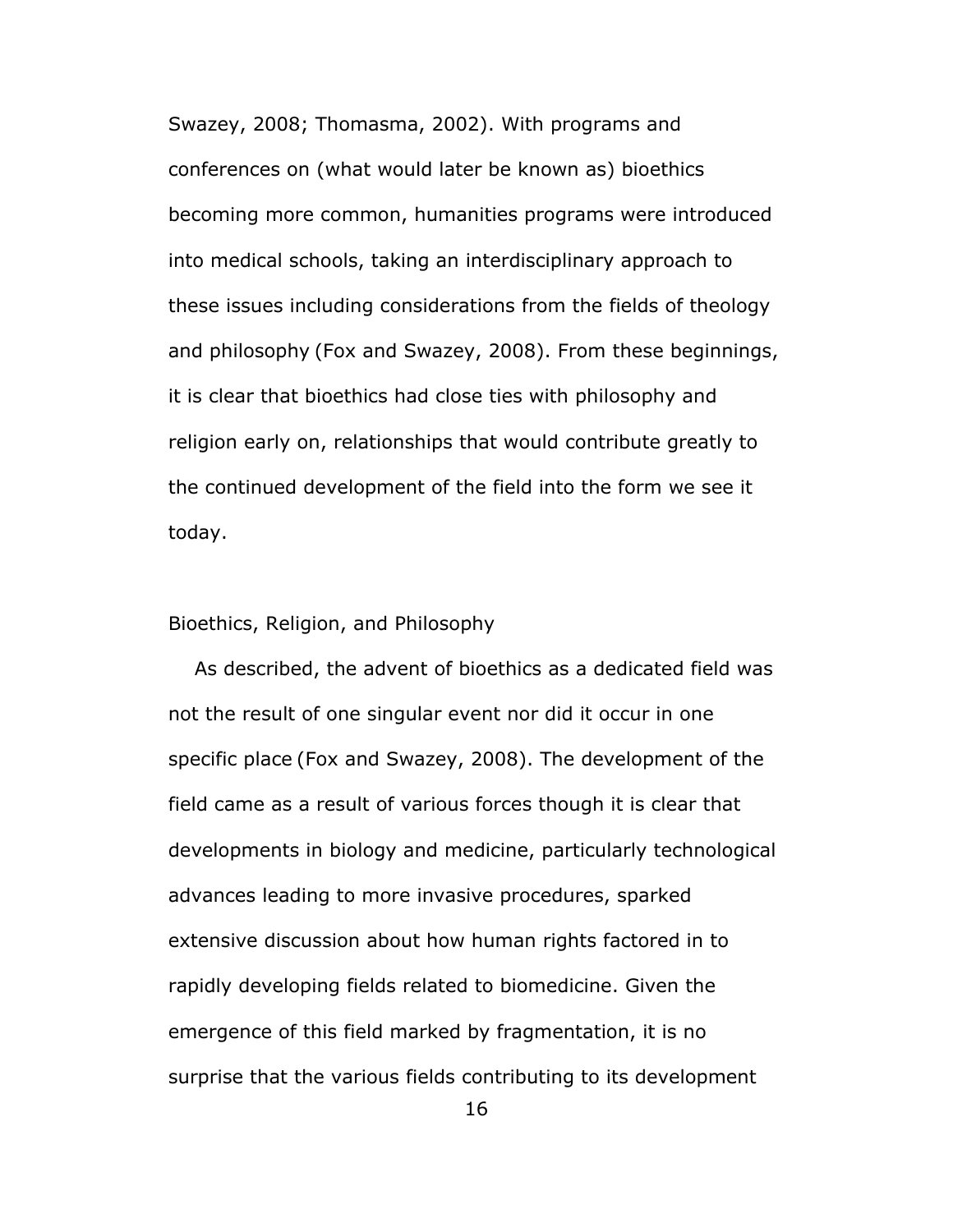influenced it in different ways and that these early influences still exist in the application of the field now. The following examines the early influences of philosophy and religion to track some of the means by which bioethics has reached the state it is in today.

 As the discipline now most accurately described as bioethics continued to develop in the 1960's and 1970's, the influence of various fields became more concrete. Obviously scholars from biology, medicine, and health weighed in on new discussions of ethics as they related to biomedical pursuits but beyond these fields, individuals from moral theology and religious studies backgrounds also provided their thoughts on matters, doing a lot to shape preliminary development of bioethics which remained separate from philosophy at this point (Fox and Swazey, 2008). Prominent theologians of the time like Joseph Fletcher, James Gustafson, Richard McCormick and others contributed to early development of bioethics including having influences in program developments at the Hastings Center and Kennedy Institute (Fox and Swazey, 2008). These institutions, particularly the Hastings Center (founded in 1969), are often associated with the first organized forays into bioethics (Fox and Swazey, 2008). While having a large influence on the early development and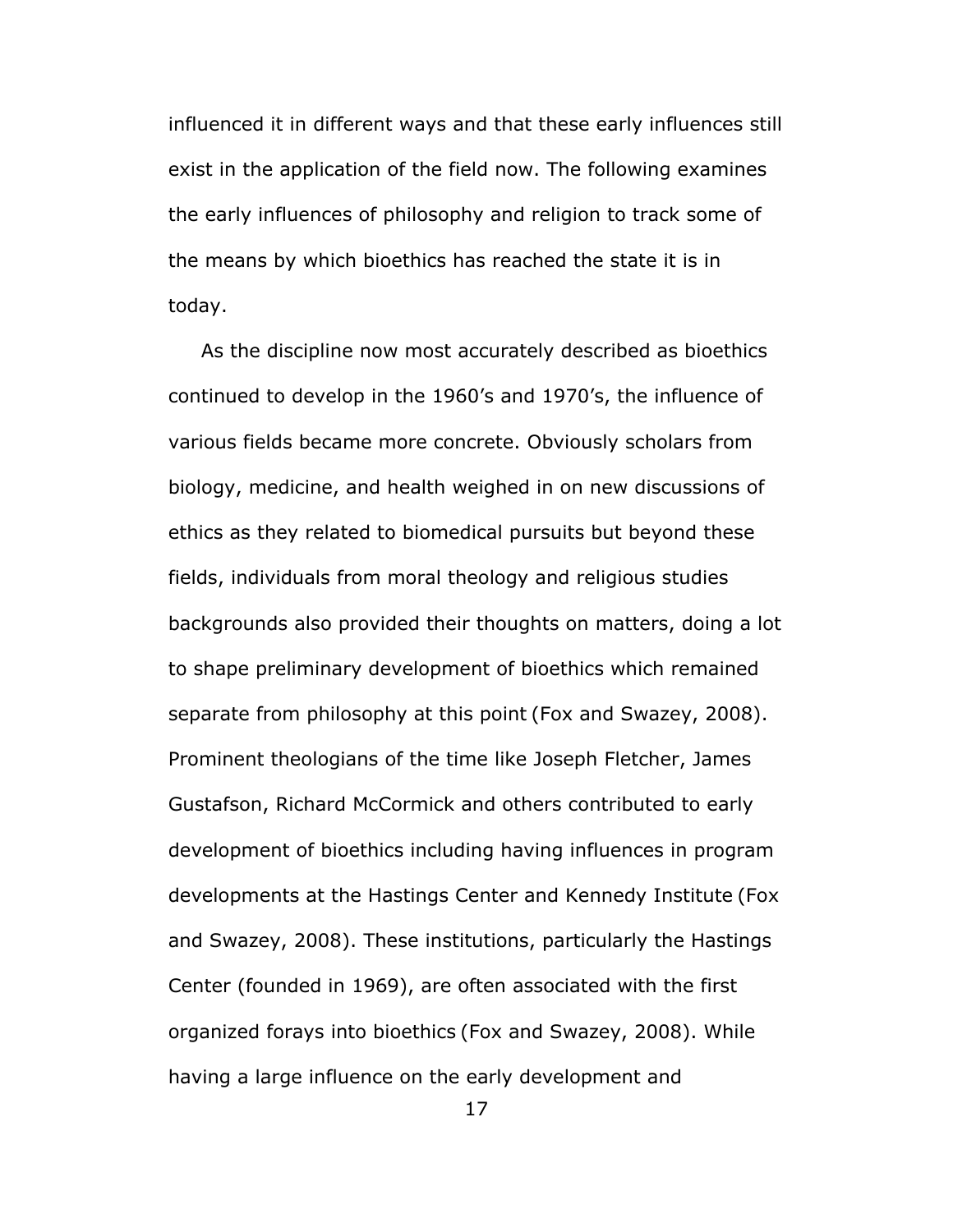institutionalization of bioethics, the general role of religious contributions and specifically the role of theologians in the history of bioethics is somewhat disputed.

 Many scholars, including Renée C. Fox and Judith P. Swazey, recall religious scholars as major contributors to early bioethics "as much for their moral stature as their intellectual contributions" (Fox and Swazey, 2008, p.38). However, regarding the question of how influential theology and religious scholars are to modern bioethics, while their early contributions are respected and valued, their continued input in relation to bioethics application and methodology often fragmented the approaches to various subjects and discussions related to bioethics (Fox and Swazey, 2008; Turner, 2003). Thus, although religion and moral teachings associated with religion contributed to the early backgrounds of bioethics pioneers (Fox and Swazey, 2008), its continued influence proved problematic. This was due to the fact that these religious backgrounds could not be applied in all instances, resulting in individuals making different decisions regarding certain topics, behavior, and practices related to the ethics of biomedicine (Fox and Swazey, 2008; Turner, 2003). Topics of interest in this realm include religious views on death and the afterlife, suffering, and even distribution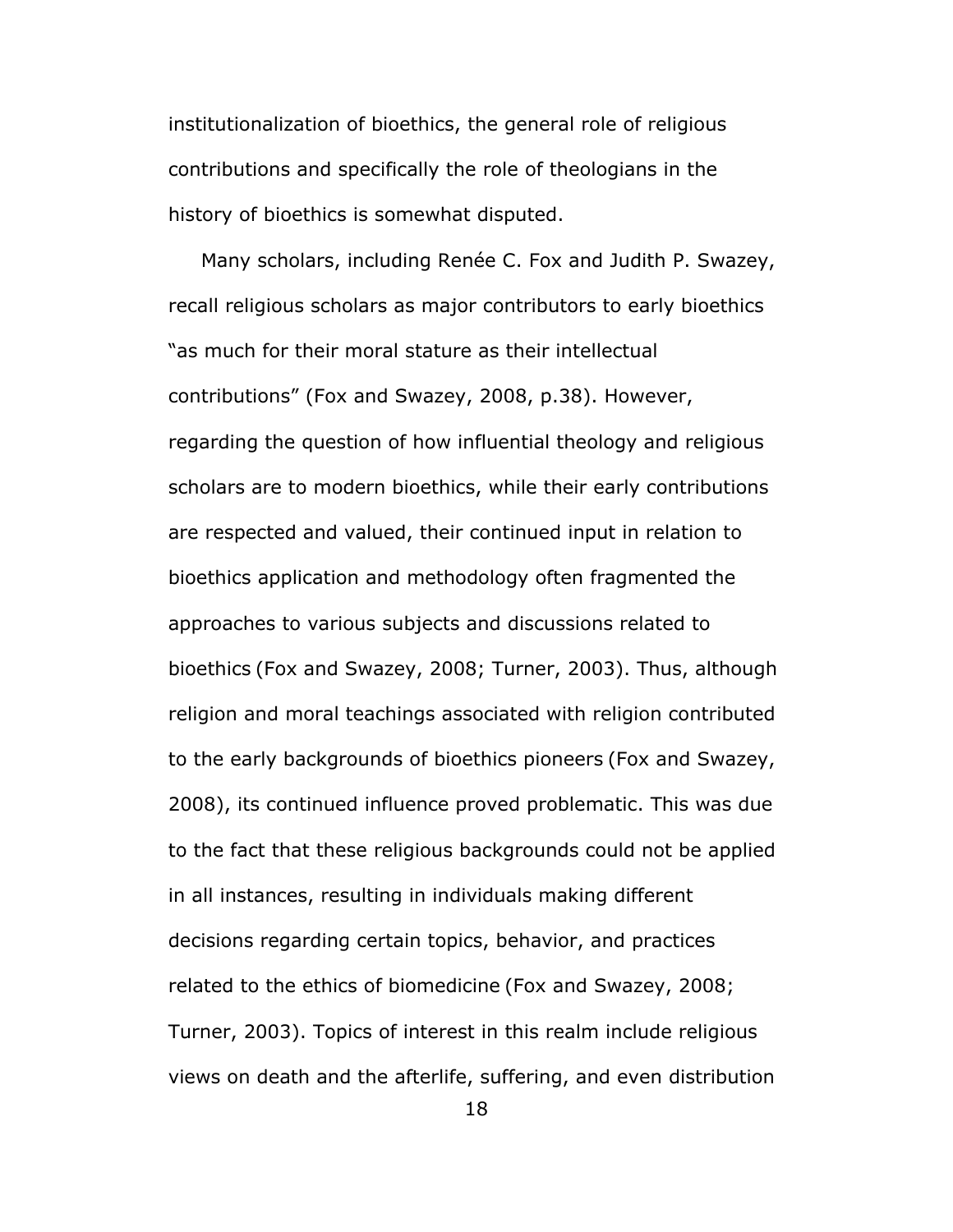of medical care as well as which medical procedures and interventions are considered acceptable (Turner, 2003). Given this, the subsequent "secularization" of bioethics took place, as everywhere religious leaders and institutions fell out of favor as general authorities on subjects largely considered secular (Turner, 2003). Such a movement allowed philosophy to become more influential in the development of bioethics as a field, though initially neutrality towards all religions was emphasized in these matters (Turner, 2003). This separation from religion was a trend seen in political and societal matters dating back to the Enlightenment (Turner, 2003) and thus a similar theme appearing in the development of a field like bioethics is to be expected.

 K. Danner Clouser of the Hastings Center delivered a short report on the link between philosophy and bioethics in 1993, looking back on the contributions of religion and religious scholars while lauding the role of philosophical principles in the continued development of bioethics (Clouser, 1993). In this piece, Clouser (1993) states that it was the influence of philosophy that allowed for the systemization of the field and was responsible for eventually yielding useful discussion and even answers to ethical dilemmas in biomedicine. Clouser also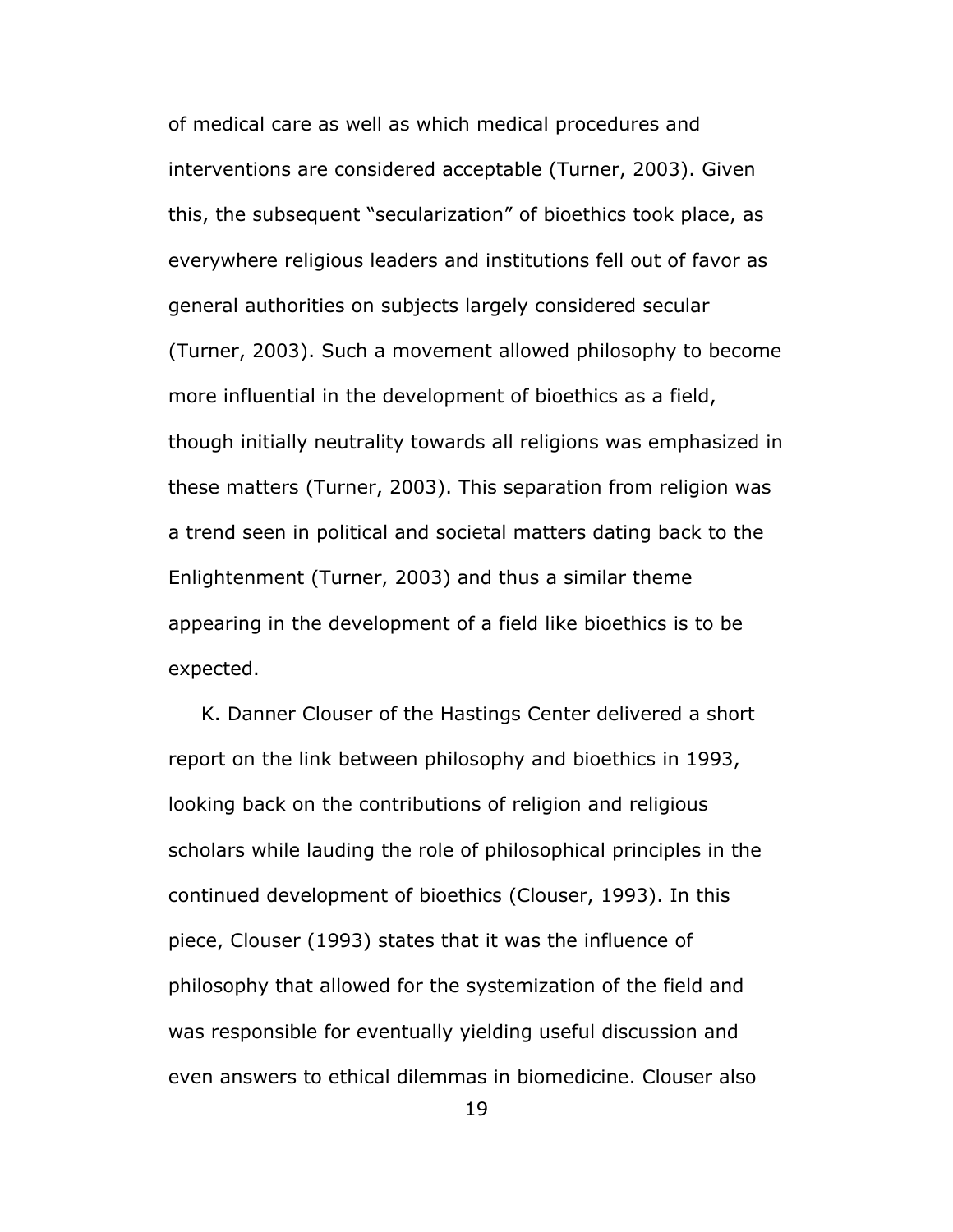claims that this beneficial relationship worked bilaterally, with philosophy also gaining prominence and respect from its role in questions related to bioethics subjects (Clouser, 1993). The main focus of the article, however, explains exactly why philosophy was a successful addition to the development of bioethics and, as mentioned, why bioethics was able to contribute and even revive philosophy. In short, the two fields worked well in that the abstract, hypothetical discussions marking philosophy were met with situational and detail-based dilemmas in bioethics (Clouser, 1993). As Clouser describes it, the contribution of philosophy to bioethics was that of concrete experience, though this relationship does not extend so far as to say either field wholly enveloped the other but rather that the exchange of ideas and discussions allowed for the continued development and application of bioethics while philosophy was given a breath of fresh air in many ways (Clouser, 1993). This account succinctly describes the ways in which philosophical thought allowed bioethics to distance itself from various religious influences. Such an influence provided a fragmentation in the field and was more about religions designing their own guidelines for biomedical ethics rather than working toward an independent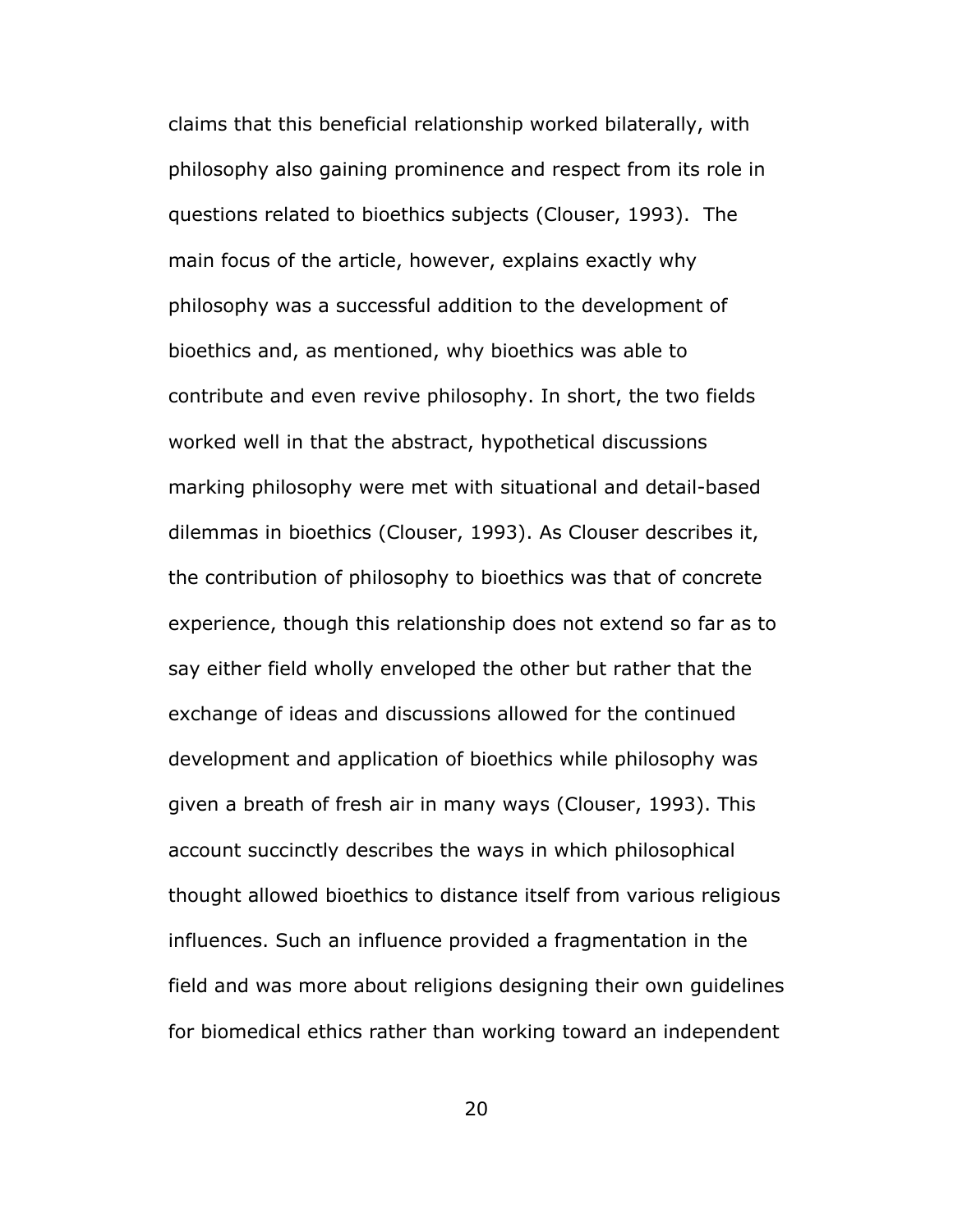field to promote discussion and decisions on such matters in a universal sense.

# Bioethics Today

 Given this background on the advent of bioethics, it is no wonder that the field, over time, has been the subject of scrutiny and dispute. This should not come as a surprise given the scope of topics the field attempts to address, many of which relate to biomedical topics that are quite divisive in nature. However, over the decades of development of the field, as described above, there have been trends of systemization and institutionalization, adding consistency and organization to a field that saw a myriad of influences from various sources and fields in its initial developments (Fox and Swazey, 2008). With this type of development, it is important to recognize how the field functions today, the extent to which such organization has continued and how this progress has affected the general ideology of the field.

 From its very early beginnings, bioethics as a field continued to gain legitimacy and attention, displayed by advancements seen in the mid 1970's (Fox and Swazey, 2008). It was during this time that many recollect bioethics programs becoming more established and organized within institutions and universities in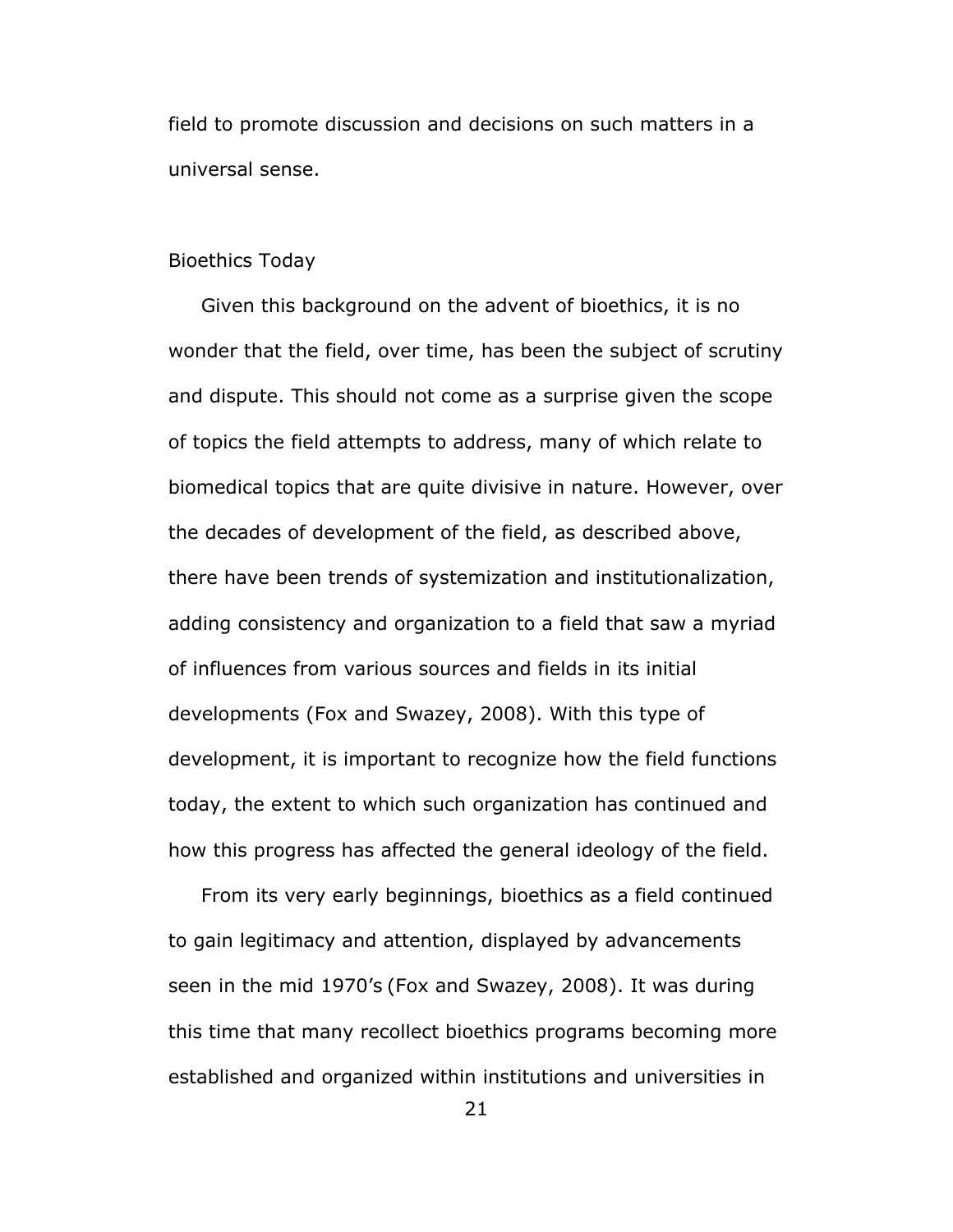the United States while also marking the time in which bioethics began making its way into Washington DC, affecting political and legal discussions of topics in biomedicine (Fox and Swazey, 2008). As philosophers and other leaders in the field of bioethics became more accepted by the scientific and medical community, consultation services for bioethical issues also began appearing at hospitals around the country (Thomasma, 2002). Obviously this time also marked a transition in the actual applications of the field of bioethics. As the field became more institutionalized degree paths in the field began to appear in various institutions (Fox and Swazey, 2008; Thomasma, 2002). All of these trends contributed to the legitimacy of the field and soon authorities in bioethics began to emerge and it became more commonplace for those in the field to actually make normative claims about biomedical procedures and controversial situations. All of this was of course a result of moving away from the religious influence seen early in the development of the field as only with the inclusion of philosophical considerations and associated institutionalization was the field taken seriously as a means of decision-making and discussion promotion on matters related to bioethics. But have these trends continued today, resulting in a field that attempts to apply philosophical thought to all instances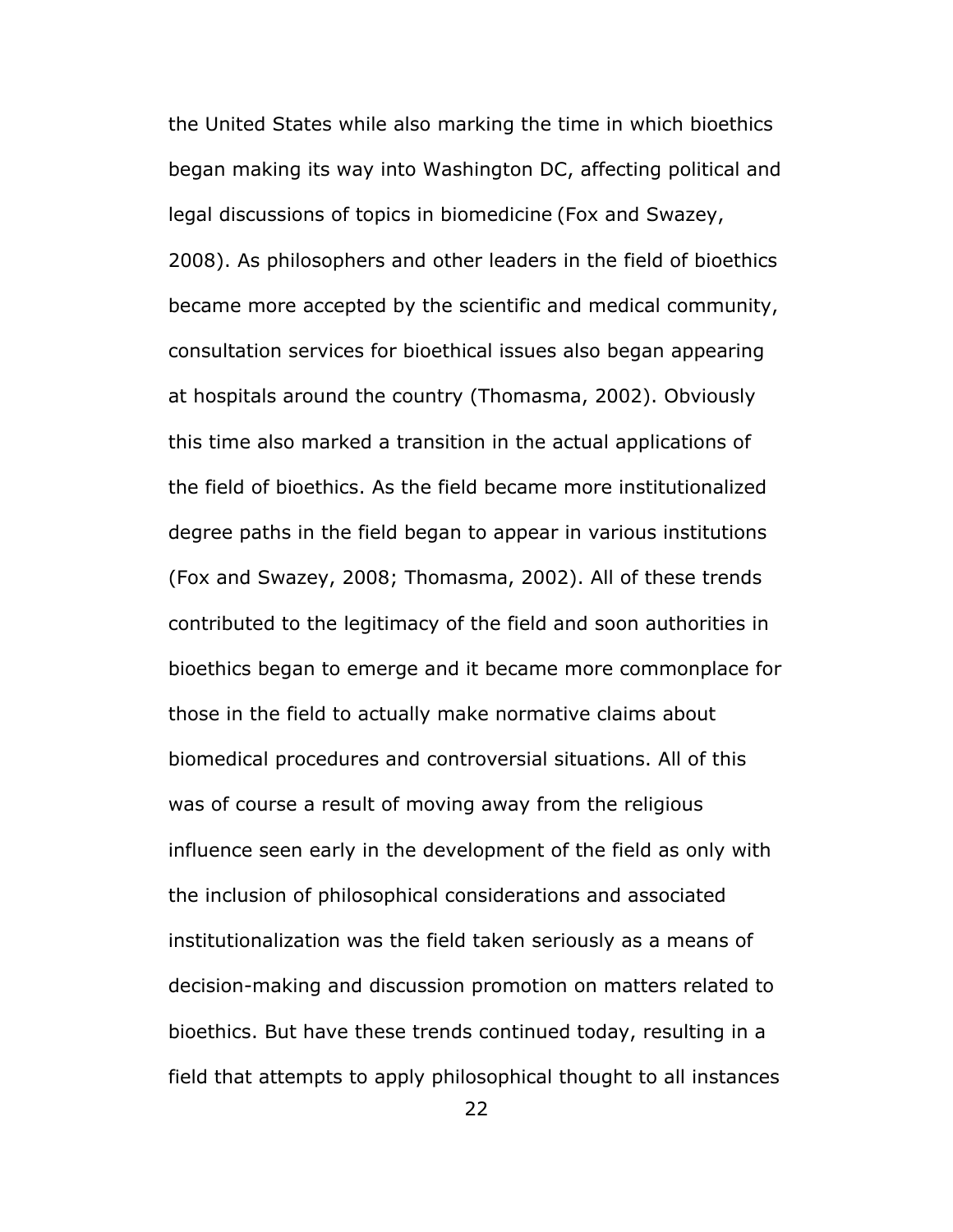of ethics in biomedicine equally in order to achieve valuable discussion and concrete results?

 As noted by Robert (2009) in his piece discussed above, the role of bioethics and bioethicists currently is not completely cut and dried. It is important, as Robert outlines, for bioethicists to work with scientists as well as the general public in order to contribute meaningfully to ethical dialogue in relation to biomedicine. This idea is supported by the current landscape of bioethics as it relates to global medical practice as more is being written on topics outside of specific health intervention and medical practice, focusing on topics like public health ethics (Holland, 2006). This dynamic is important because, as Robert puts it, bioethicists need to understand how science and society are advancing, how such developments affect the nature of how people live and perceive health, as well what effects such developments may have on general expectations of biomedical science (Robert, 2009). It is in this way that bioethicists may be, as Robert puts it, "architects and not arsonists" (Robert, 2009, p.290), contributing to open discussions and debates that aim to be less divisive and more collaborative in nature. Such a task, however, is complicated by the fact that science itself as well as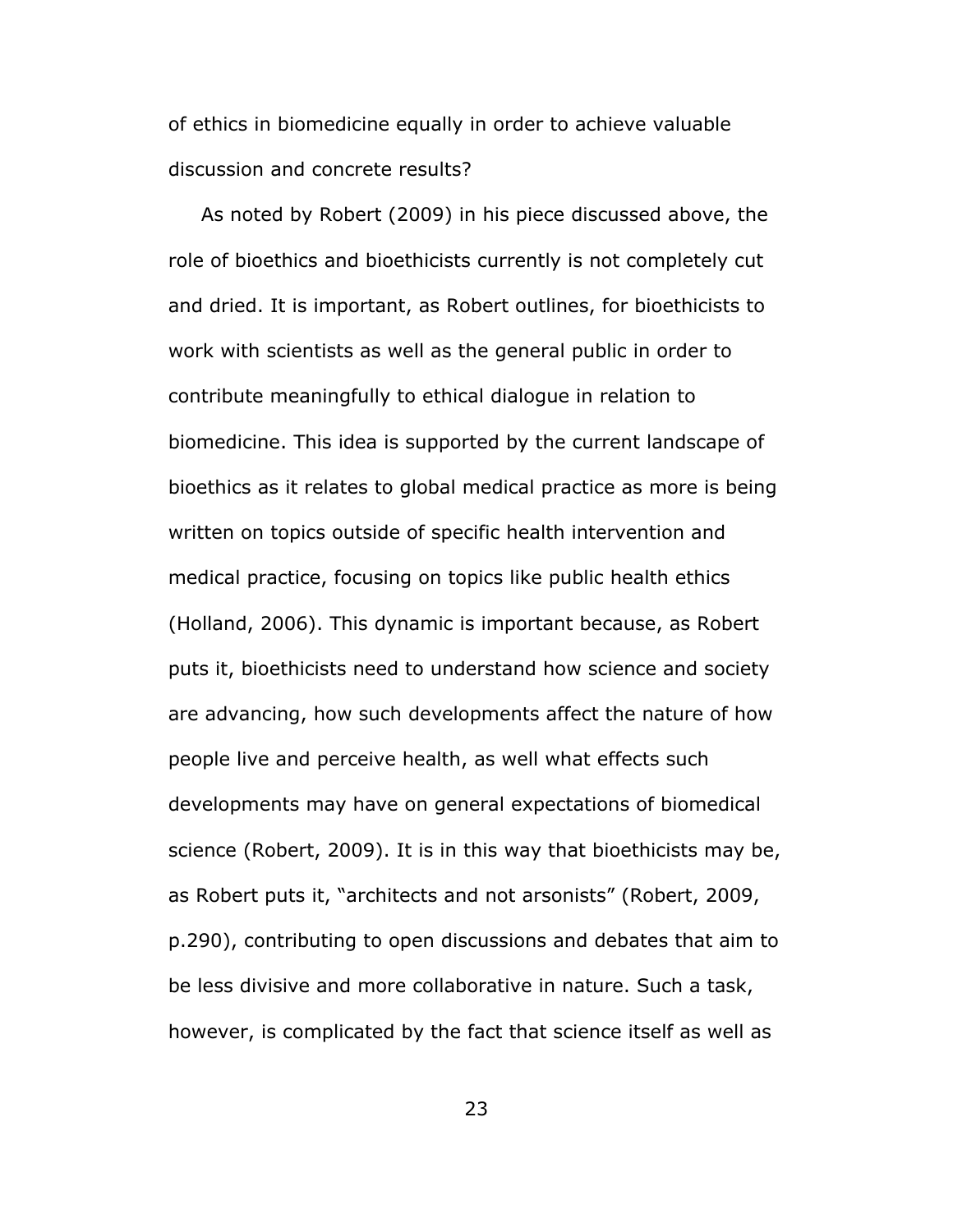social and political landscapes in the world in which science operates, are quite dynamic (Robert, 2009).

# Thinking Globally

 Given this brief exploration of the advent of bioethics as well as views on the way it functions now, what does this mean for the exploration of bioethics in a global sense? First of all, applying the efforts and goals of bioethics on a global scale immediately exacerbates the complications that marked its initial development. Religious influence that marked the fields early development gave a moral structure to bioethical discussions but ultimately hindered advancement by preventing objective, universally minded development in favor of development catered to certain ideologies and dogmas. As cultural influence becomes more important in the field, the problems that eventually came to light from religious influence are once again appearing. Further, the pursuit of the kind of "better bioethics" described by Robert (2009) in his piece is also made difficult when applied globally. Just as the dynamism of political and social atmospheres complicate the job of bioethicists in any circumstance, the same diversity displayed by cultural and social ideologies from country to country around the globe will only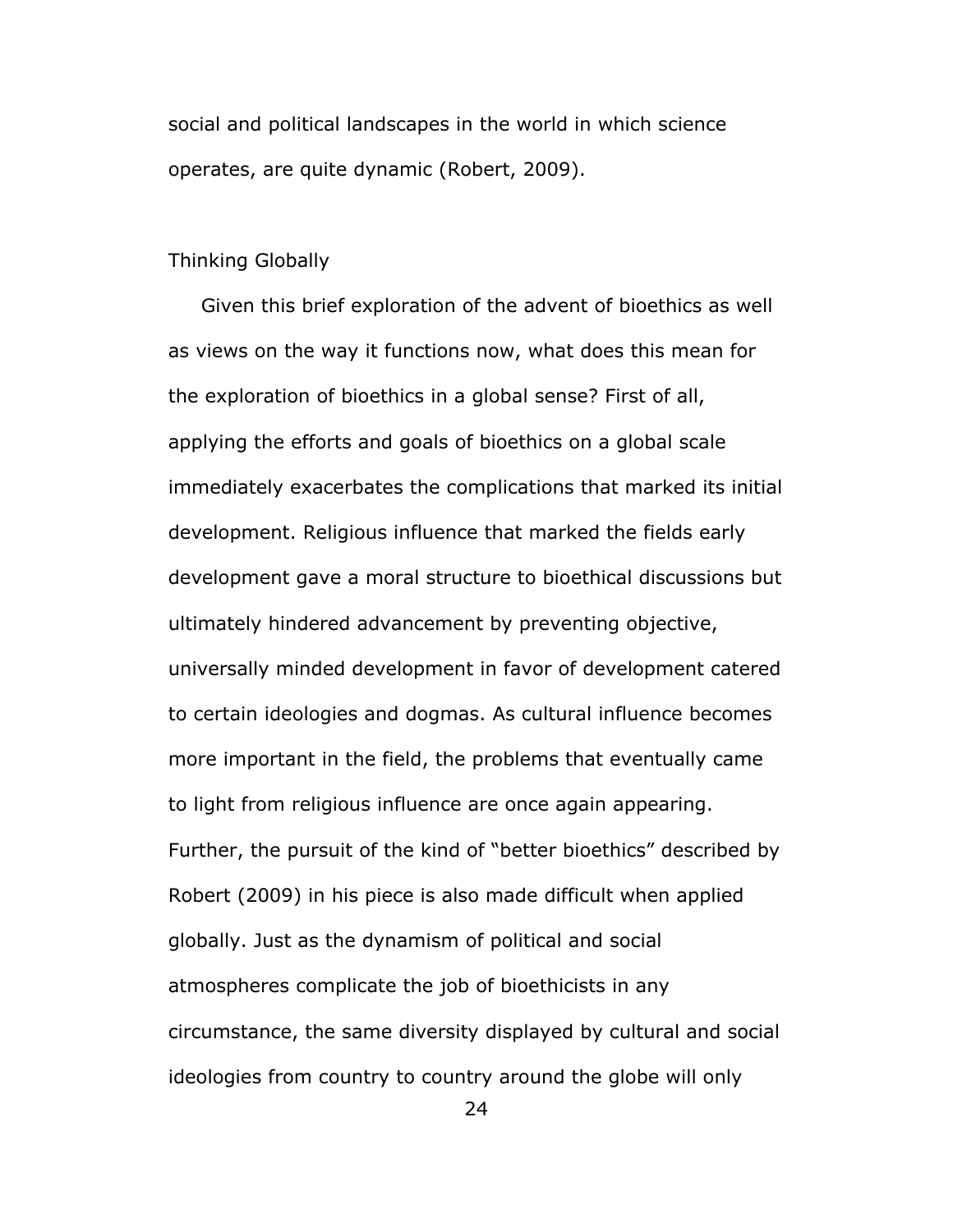fragment any attempts to make universal judgments on ethical matters which could contribute to more effective policy and social interventions to improve health and the practice of medicine worldwide. Does this problem demonstrate an overall problem with the very goal and possibility of global bioethics? Or should there be a subfield of bioethics dedicated solely to looking at bioethics in this way?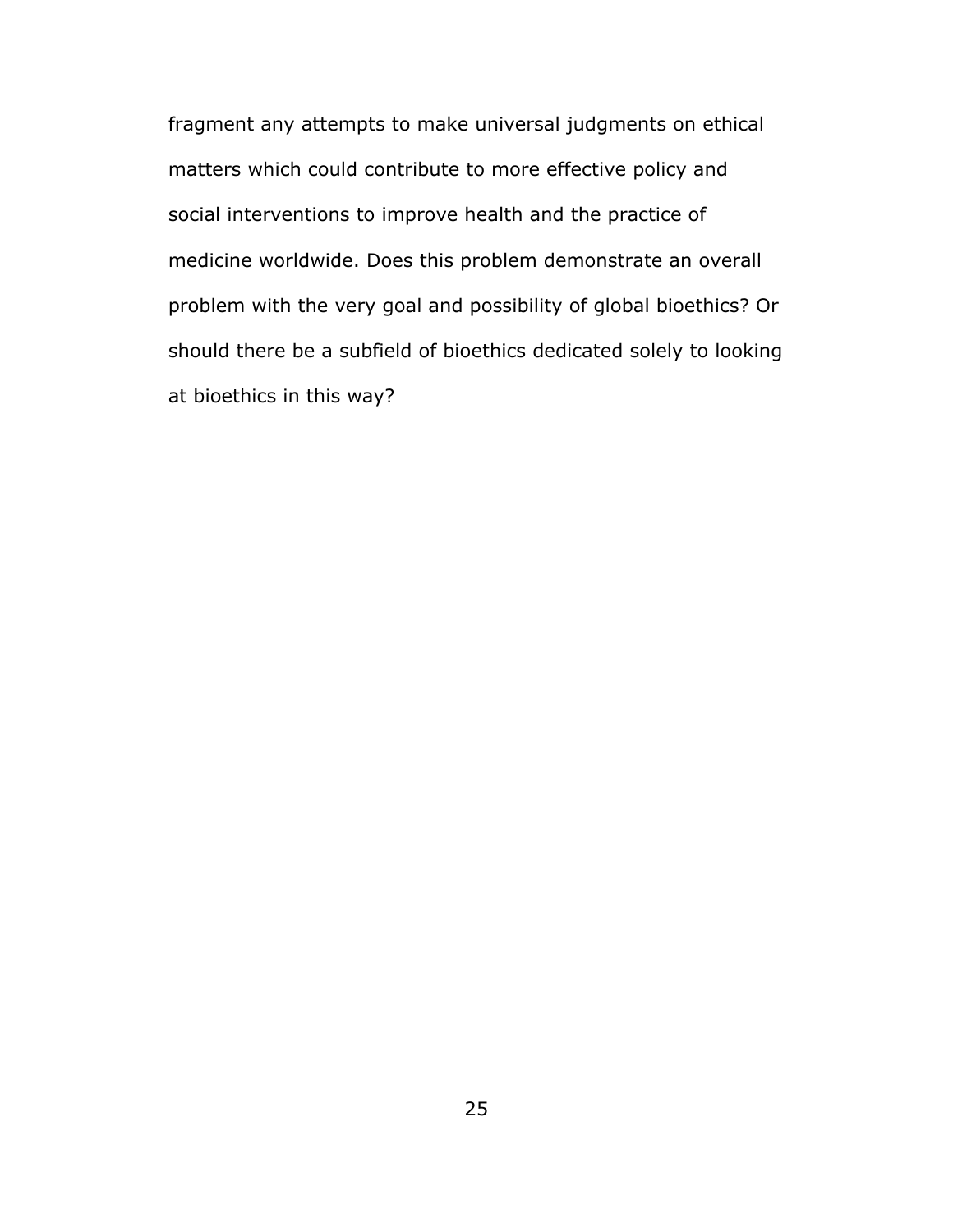#### Chapter 3

#### Health and Society

 From the preceding exploration of bioethics, it is clear that the field came to be out of necessity given advances in biology and medicine. In short, humankind's abilities to use science to change people's lives reached a point where debates arose regarding what should be considered acceptable and allowed. However, when considering the complexity of applying such goals globally, it is important to determine whether such application is necessary. Beyond the use of medical technology and implementation of health interventions, global health concerns also must address issues of healthcare and distribution of resources, definitions of health and related concepts, as well as general human rights and values related to health and medicine. All of these topics demonstrate the complexity of health as a topic and when applied in different contexts in various areas of the world, things become even more convoluted. The reason a discussion on these topics is important is that the social and cultural differences that exist between groups often translate to disparities in health outcomes. Thus, any exploration of bioethics on a global scale is made significant due to the fact that opinions on health and medical practice in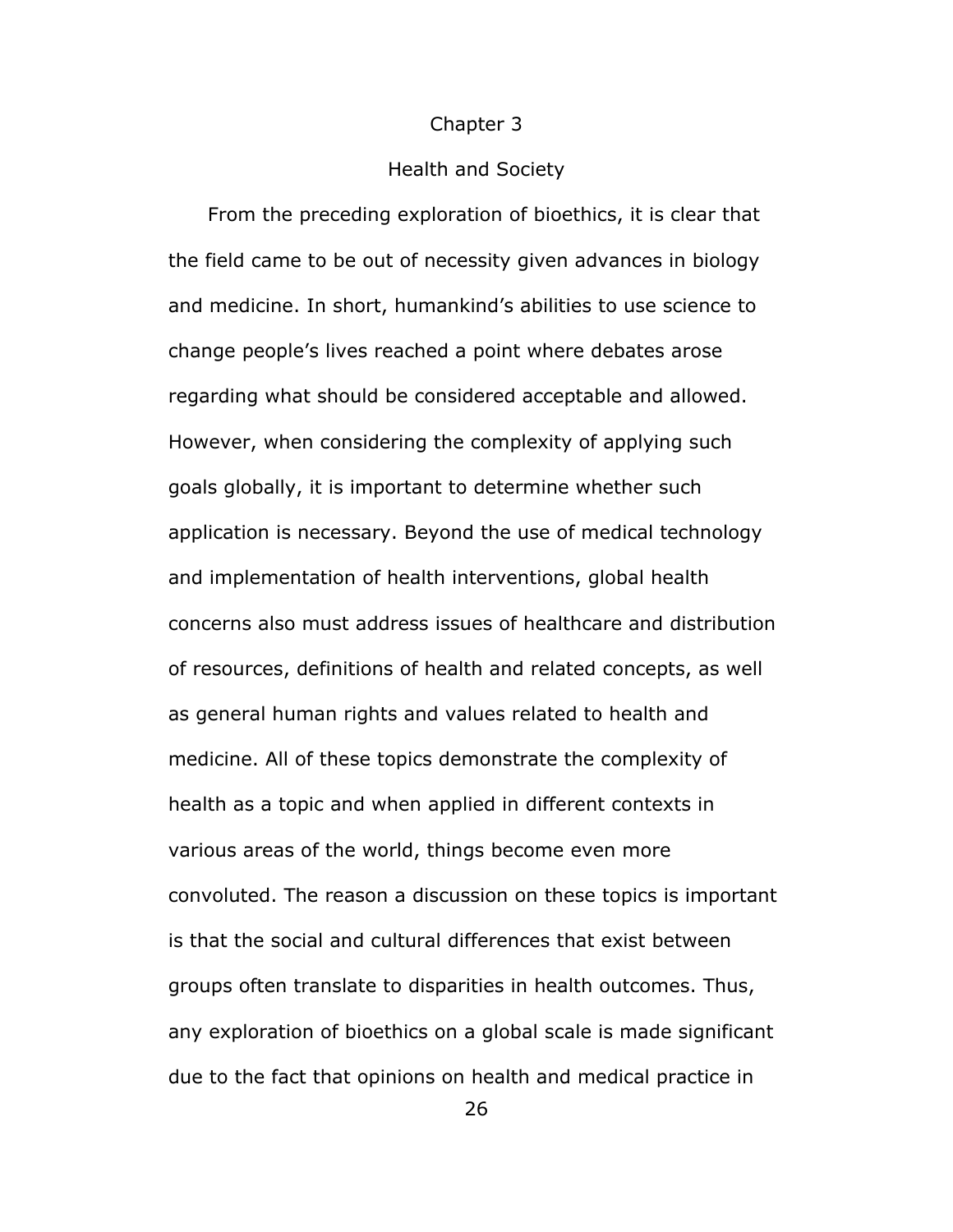different areas are often the result of a myriad of different factors and thus it becomes important to look at bioethics within the context of these factors. Whether such an endeavor is worthwhile or even possible is still to be determined but at this point it is at least clear that as long as disparities are seen in different areas based on some factors that are unique to groups based on their social and cultural characteristics bioethics may need to be applied relativistically. This inherently means that there should be some thought given to how and to what extent medical practices should be used in these areas; bioethical discussions quickly follow once that idea is broached.

 In order to determine the strict biological manifestation of social factors, the World Health Organization's (WHO) report entitled "Closing the Gap in a Generation" was explored. In this report from 2008, WHO set out to examine "social determinants of health" in order to come up with recommendations on how to combat the health disparities that exist within and between different populations around the world. The report comes from the WHO's Commission on Social Determinants of Health, established to assess and make plans to combat factors in various societies that contribute to poor health outcomes (CSDH, 2008). The goal is to pursue health equity across the globe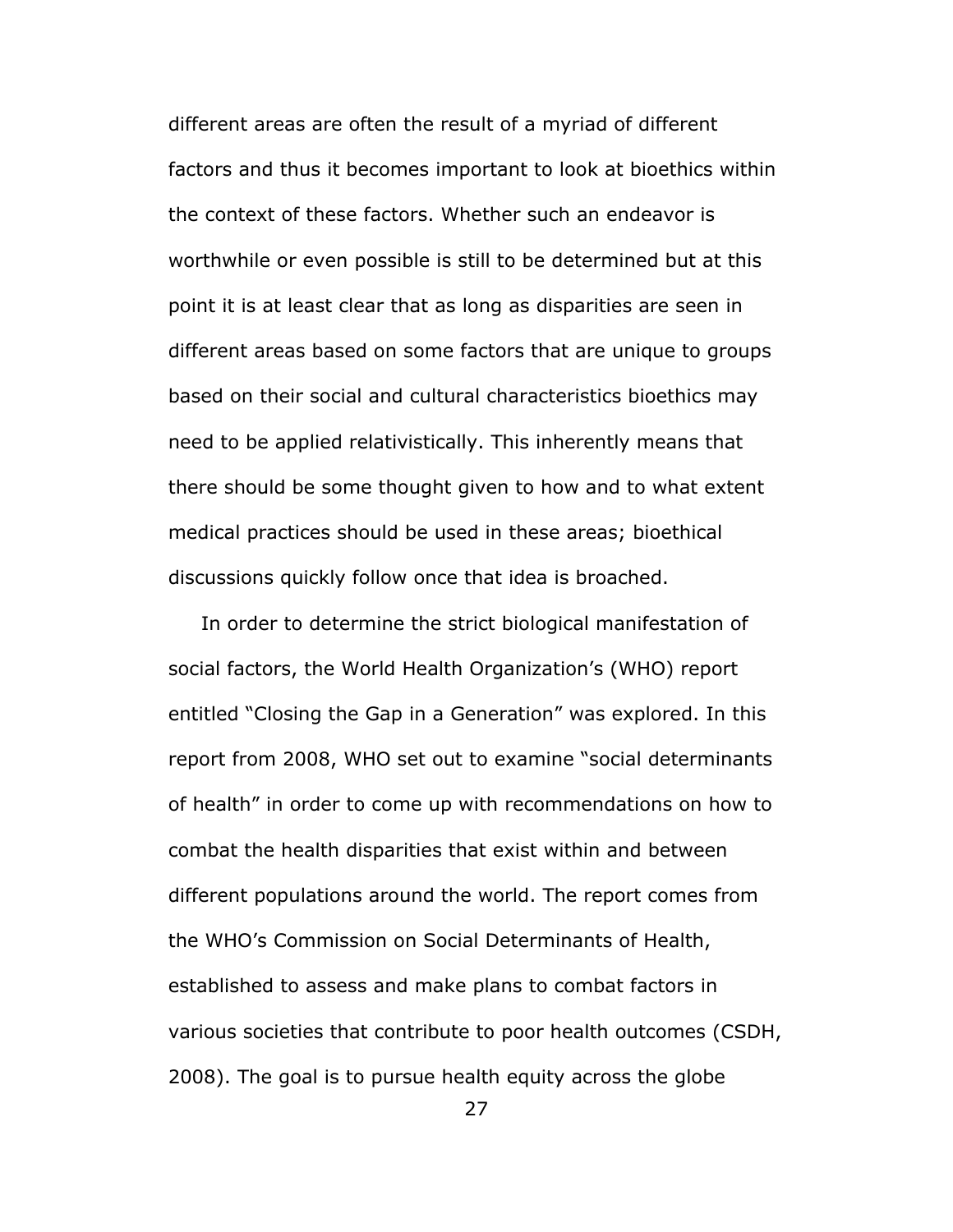though the Commission explicitly states the lofty nature of such a goal (CSDH, 2008). Rather than demand advances be made to this specific goal, the Commission instead states that their main objective is to push policymakers and powerful entities around the world to have this goal in mind in order to combat worldwide problems with health and disease more effectively (CSDH, 2008). Further, the Commission also recognizes that although distribution of health care is a major component to this discussion, they choose to focus more specifically on the conditions in which poor health outcomes are seen in an effort to accurately determine how such circumstances translate to failures in health outcomes as well as how these issues might be best combated (CSDH, 2008). This analysis will demonstrate, in the eyes of the WHO, how social factors that differ across societies relate to health problems, thereby making a case for the myriad of factors that contribute to actual health outcomes, perceptions of health, and associated attitudes on medicine and health interventions.

 Moving away from these societal factors, this section of the analysis will also take a more focused look at cultural determinants of health. Taking on such a topic is complicated for a number of reasons and thus such a task is met with caution.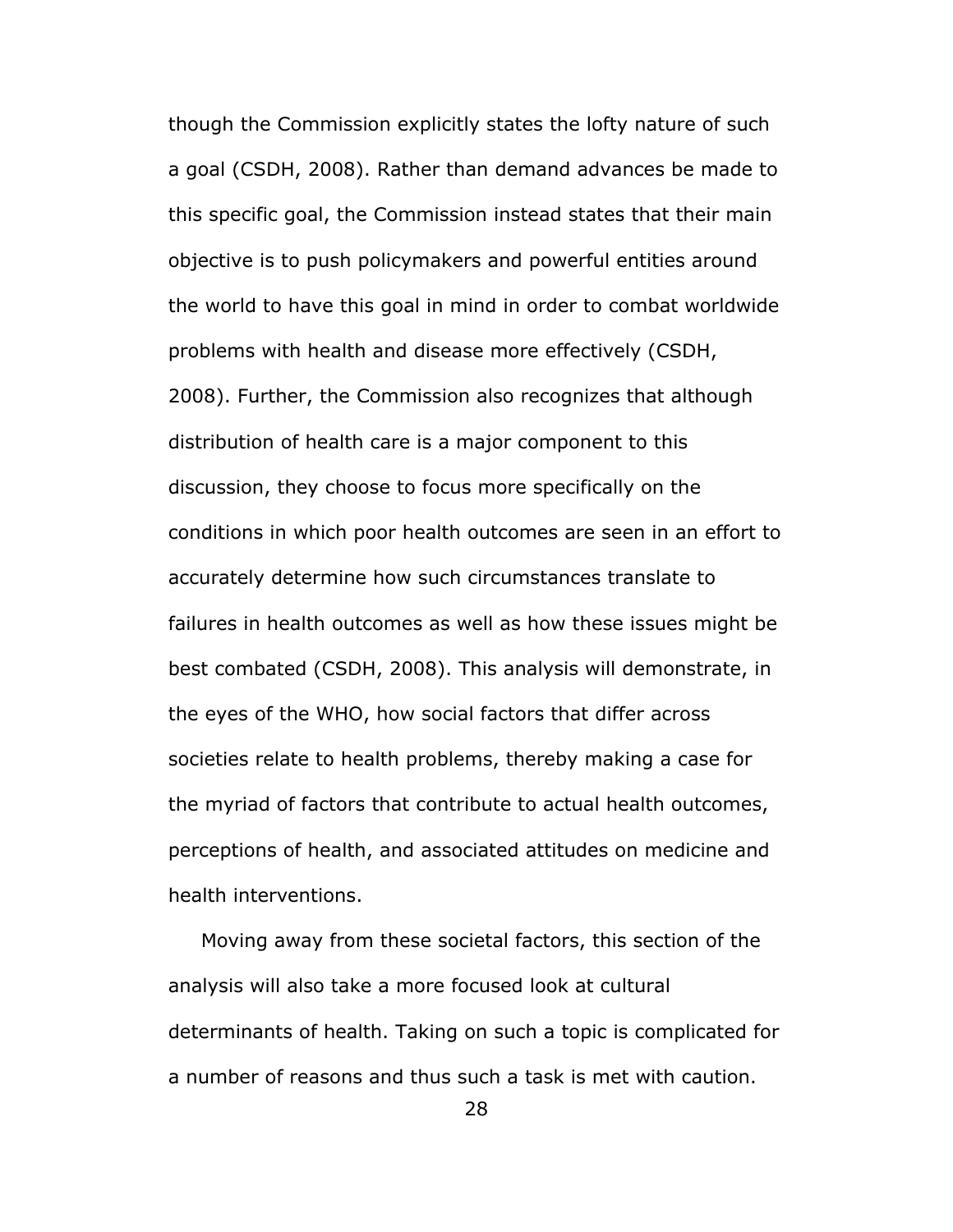First, the very definition of "culture" is somewhat complex though for the purposes of this thesis the simple definition of values and behaviors that are learned and transmitted through social mechanisms will suffice (Hruschka, 2009). Further, looking at different cultural beliefs and practices as well as their relation to health disparities is a very ambitious undertaking. Despite these obstacles, an overview of culture as it relates to health and medicine will demonstrate, though in another sense than described above, how health is considered and pursued differently based on cultural beliefs and traditions. This once again will make a case for the complex manifestation of health in different groups though this aspect of the analysis will differ from the section restricted to social determinants as there are cultural components in play that must be assessed outside of the social components outlined by the WHO (CSDH, 2008). While different, these two aspects of the analysis make the same general point: health and a given group's means and priorities of striving for health for its people are different from place to place around the world. And with these differences, it may be more important than ever also to consider the differences that may inherently exist in bioethical analysis of biomedical and health situations in these places.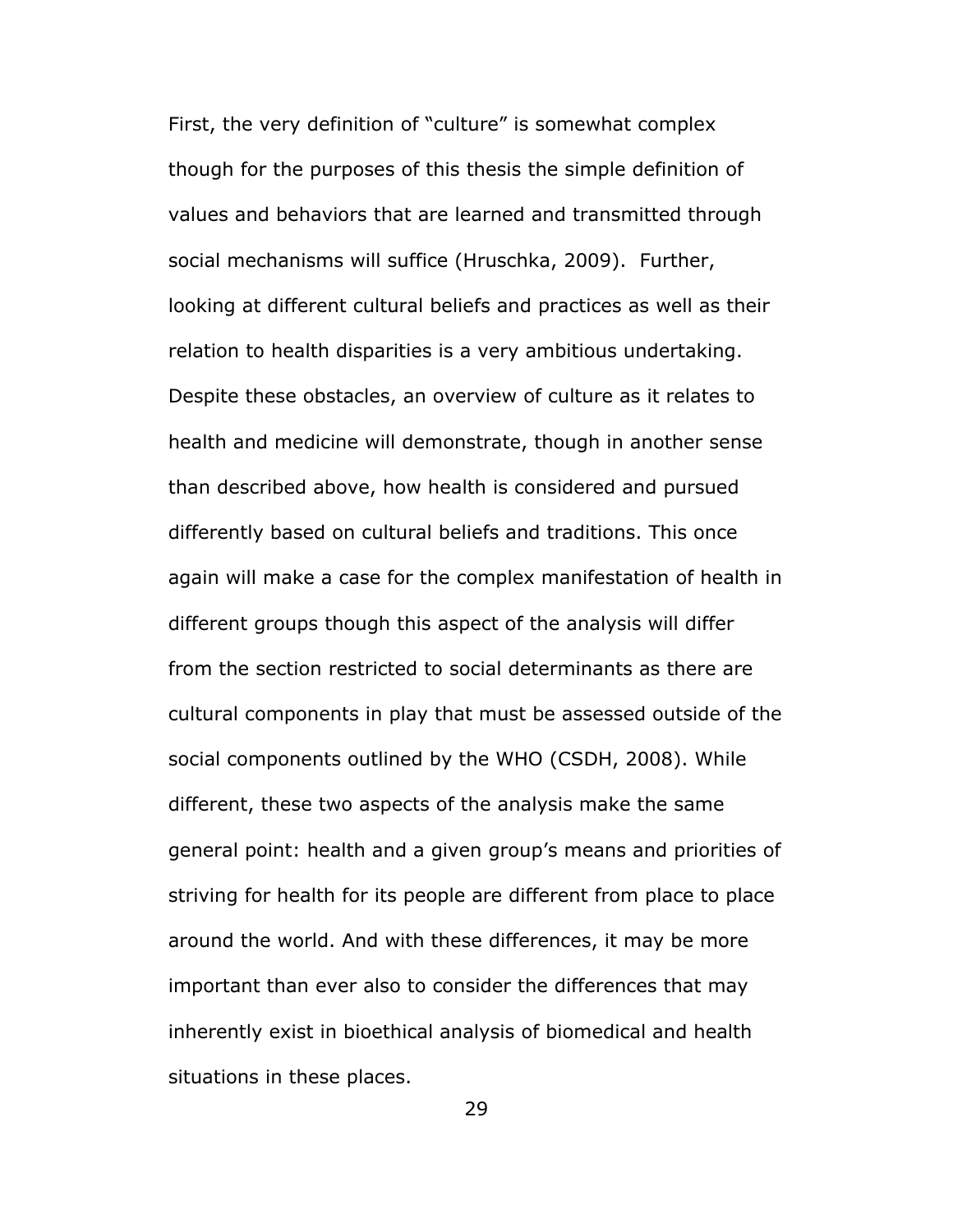Social Determinants of Health

 In the reports provided by the Commission on Social Determinants of Health from the WHO, three overarching recommendations are presented to guide the pursuit of health equity around the world (CSDH, 2008). These recommendations include improving daily living conditions, tackling inequitable distribution of power, money, and resources, and measuring and understanding the problem while assessing the impact of action (CSDH, 2008). These recommendations are telling of the initial goals of the Commission as well as the results found from their exploration of health disparities. The Commission, as stated, is more concerned with the conditions and circumstances in which these health disparities exist. It is those factors that are explored in the reports and by exploring these recommendations and their components one at a time, this analysis aims to understand the situation as depicted by the WHO, their reasoning for singling out these aspects of society and how subsequent plans of action may result from such this characterization.

 The first recommendation from the report focuses on the living conditions of various countries around the world and how different aspects of these conditions affect health (CSDH, 2008).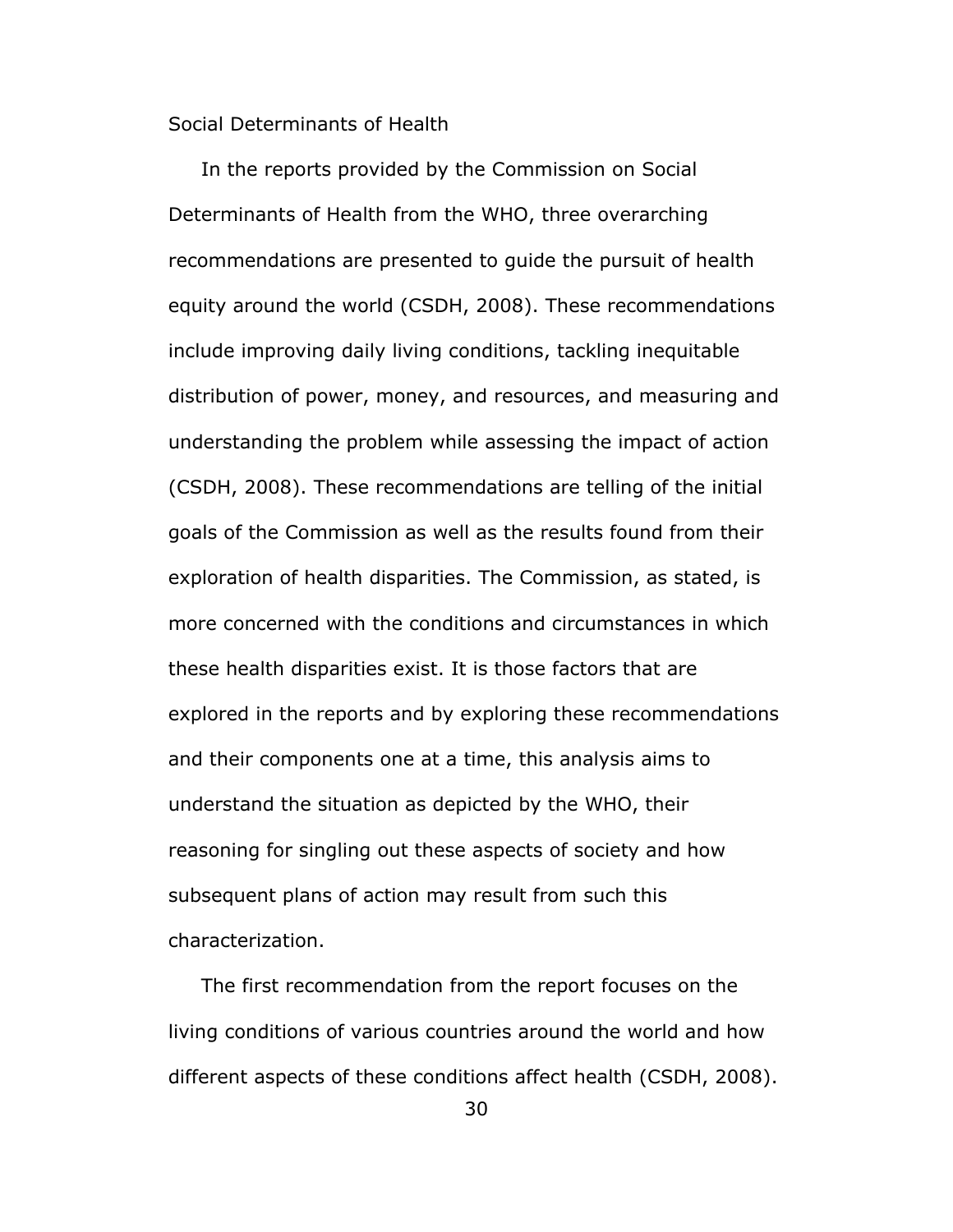This component of the report begins by discussing early child development and its importance in lifelong health outcomes (CSDH, 2008). The major point in this case is that the nutritional and health situation of a mother in most cases translates to similar outcomes for her child and thus it is important for mothers to have knowledge on these topics but also have access to resources to nourish their offspring to ensure proper development (CSDH, 2008).

 Moving along, the report then discusses the concept of health as a result of where individuals physically live. This aspect of living conditions specifically deals with the way people arrange themselves in society and explicitly mentions that as of 2007 the majority of humans are living in urban settings (CSDH, 2008). Living in these urban situations has direct effects on health in that such living conditions actually result in more problems with non-communicable diseases for the poor as well as an increase in death from violent injuries and impact from natural disasters (CSDH, 2008). Further, living location is usually directly related to a person's ability to access clean water, quality housing, sanitation, and other important means of pursuing healthy living (CSDH, 2008). Given this, it is important to consider the breakdown of global living situations to understand how health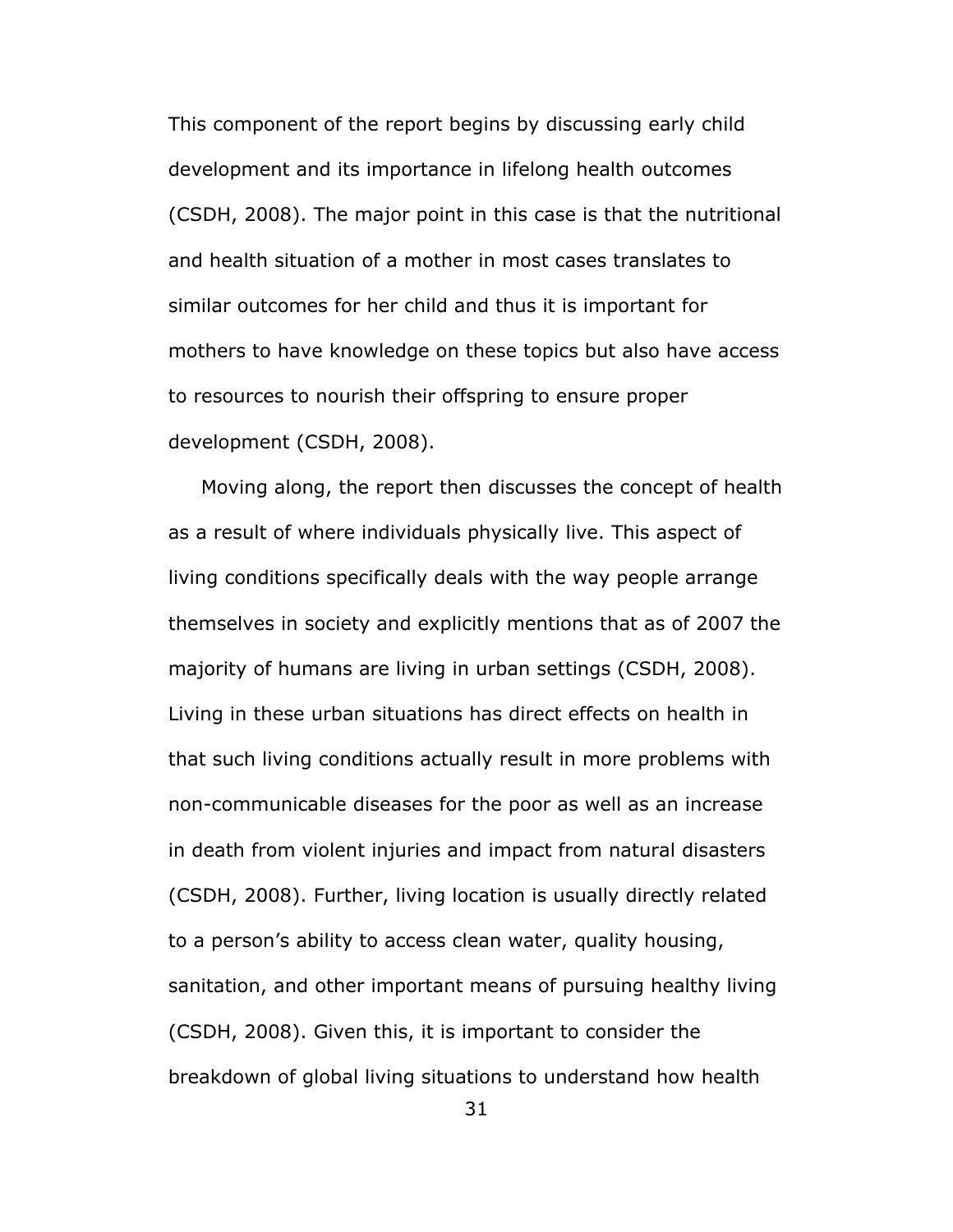trends and thus medical needs may be shifting due to a movement toward urban living.

 The next aspect of living conditions explored involves employment which may affect health in a number of ways. First of all, the direct connection between occupation and health involves one's health actually being affected by a job whether it be negative due to dangerous working conditions or psychological effects from lack of job security or positive from the benefits of having a steady job which can be financial as well as psychological (CSDH, 2008). These issues relate closely to the next topic discussed, the idea of social protection throughout one's life. This involves the idea of social structure supporting individuals at all stages in life from early development to end of life stages and is closely related to the infrastructure set up by a given government (CSDH, 2008). This topic is extremely complex from place to place as determining where funds should be allocated in terms of social programs is a subject fraught with debate. For example, many programs such as hospitals, water cleaning repositories, and others may all benefit a society but who is to say which programs take precedence. Obviously these standards are variable from place to place but it is important to remember that the ways in which government-sanctioned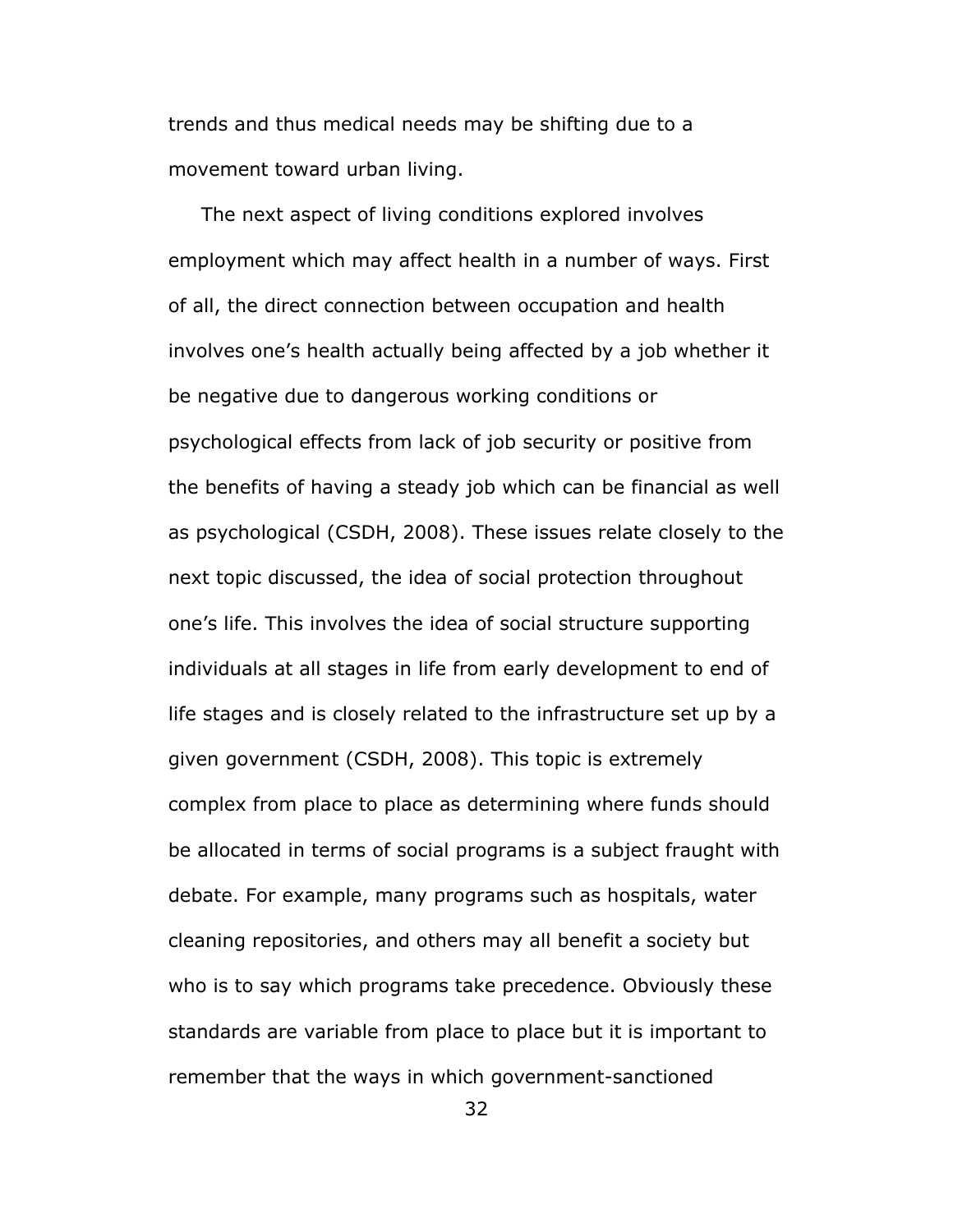programs in the form of social protection translate to health outcomes, usually through financial means (CSDH, 2008). Such a concept is obviously fraught with ethical discussion as much debate surrounds how to best utilize funds to implement health programs effectively. Finally, this exploration of living conditions looks at the concept of universal health care and the general possibility of providing some level of health care to individuals in any living situations around the world. The extent of the need for health care differs from country to country but it is an issue that all countries deal with in one way or another (CSDH, 2008). Despite the different degrees to which this problem affects different countries it is clearly a complex issue that deals with not only the infrastructure of a country but the actual individuals that may administer care effectively whether they are from the area or, in poorer examples, are brought in from elsewhere to provide care (CSDH, 2008). It is also stated in the report that the Commission sees health care as a common good, which is telling regarding its thoughts on how health care should be made available in various countries (CSDH, 2008).

 The second broad recommendation included in the report focuses on the distribution of resources around the world and the ways in which such distribution in different areas affects health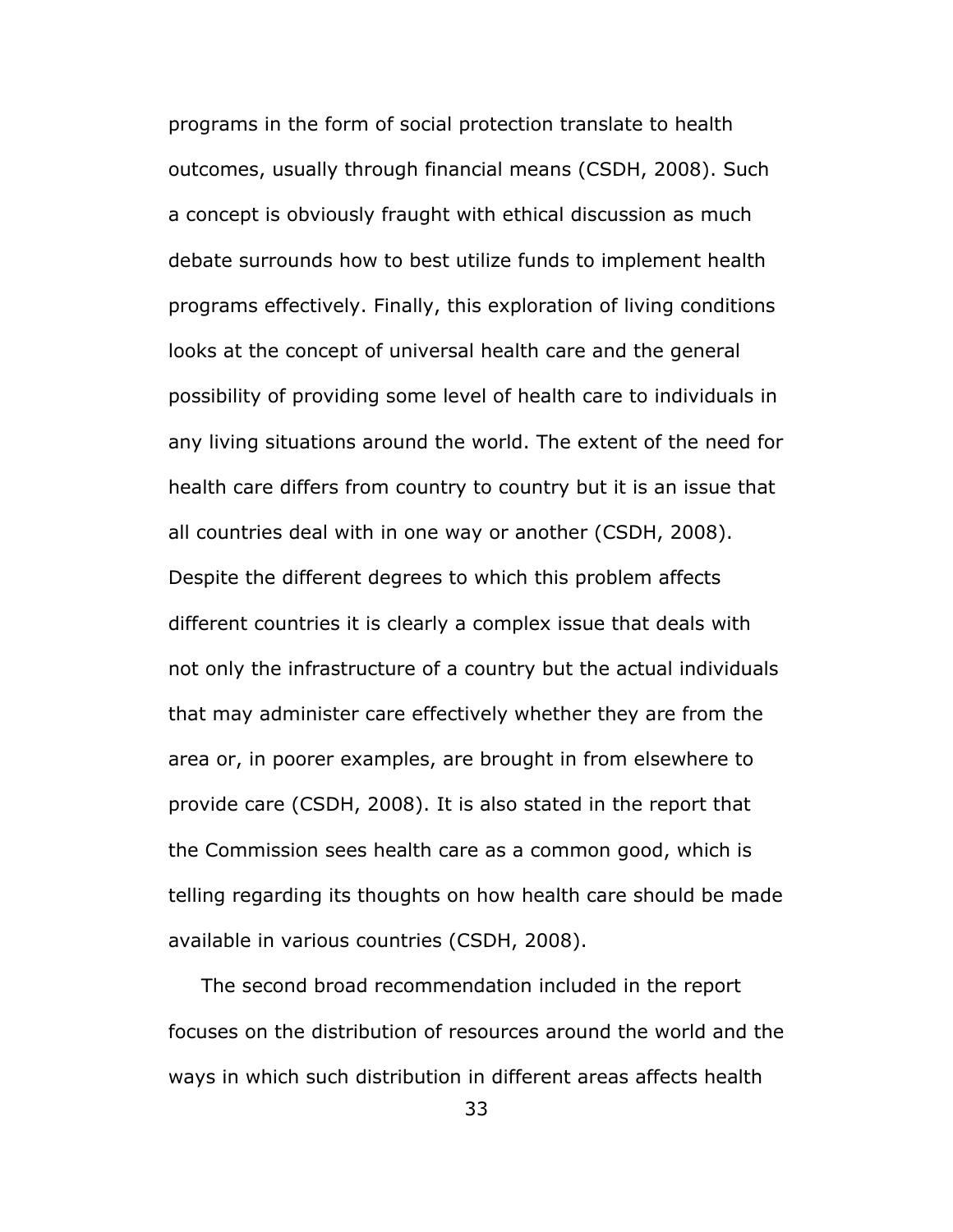trends. This portion of the report moves away from the specifics of daily living described above and instead tries to take on the policies and social norms that shape distribution of goods, translating into living conditions and thus, health outcomes (CSDH, 2008). Specific topics included in this section of the report include looking at policies and programs enacted by governments in different countries, including things like urban planning, public transportation, and others, that can affect the health of the people in those countries (CSDH, 2008). Including community input in these programs is a way to ensure quality output that works towards equity in these programs and this is done in the hopes that these potentially beneficial programs will indirectly promote health equity (CSDH, 2008). Fair financing and market responsibility are other topics covered in this section which take on the strictly financial occurrences in countries all around the world. These topics emphasize the need for funding and good market activity for positive health outcomes, while emphasizing that although health is not a tradable commodity, it can be strongly influenced by these factors (CSDH, 2008). Putting money into the right programs in a fair way while also considering how positive shifts in health trends might be manifested in a country's market can be beneficial to all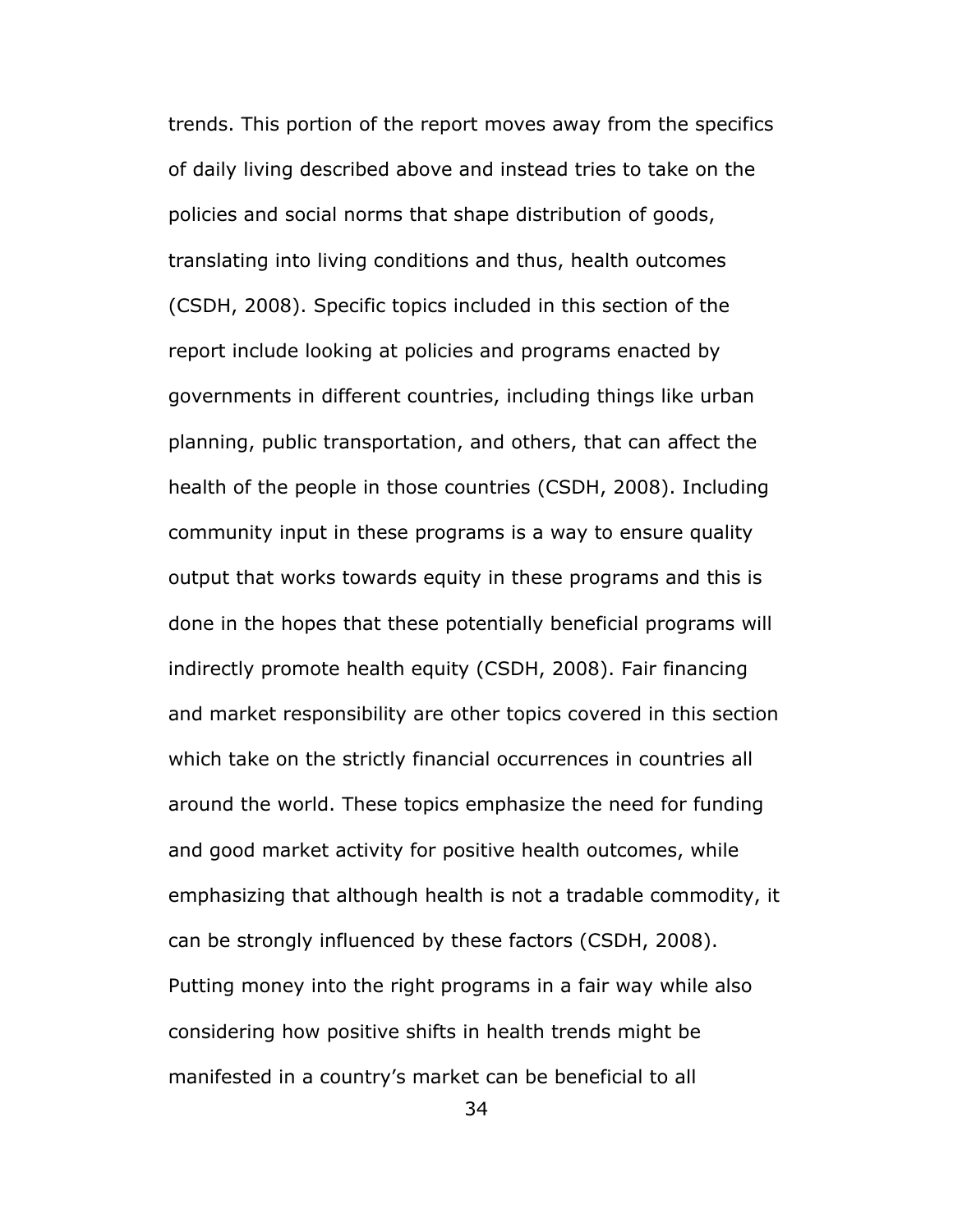involved–though carrying out such a strategy is a complex endeavor teeming with ethical issues.

 Shifting from financial to more political considerations, the report moves on to discuss gender issues, political empowerment, and global governance as the last topics of interest in this section. Again, these are issues that affect the daily life topics mentioned earlier but attempt to determine the actual roots of the problems, often embedded in long-standing social and political frameworks in various countries (CSDH, 2008). In terms of gender issues, the report focuses mainly on women as they make up half the world's population but are often still not afforded the same opportunities as men in many countries, and this disparity is often linked with poor health outcomes for women and children (CSDH, 2008). The report emphasizes the social construction of gender inequality, stating that because these differences are a result of history and little else, they can be changed to ensure the continued pursuit of health equity within societies and thus, also on a larger scale (CSDH, 2008). Further, political empowerment is also related to the idea of gender representation as it describes the extent to which the people living in an area are able to influence the government and associated policies affecting their lives. It is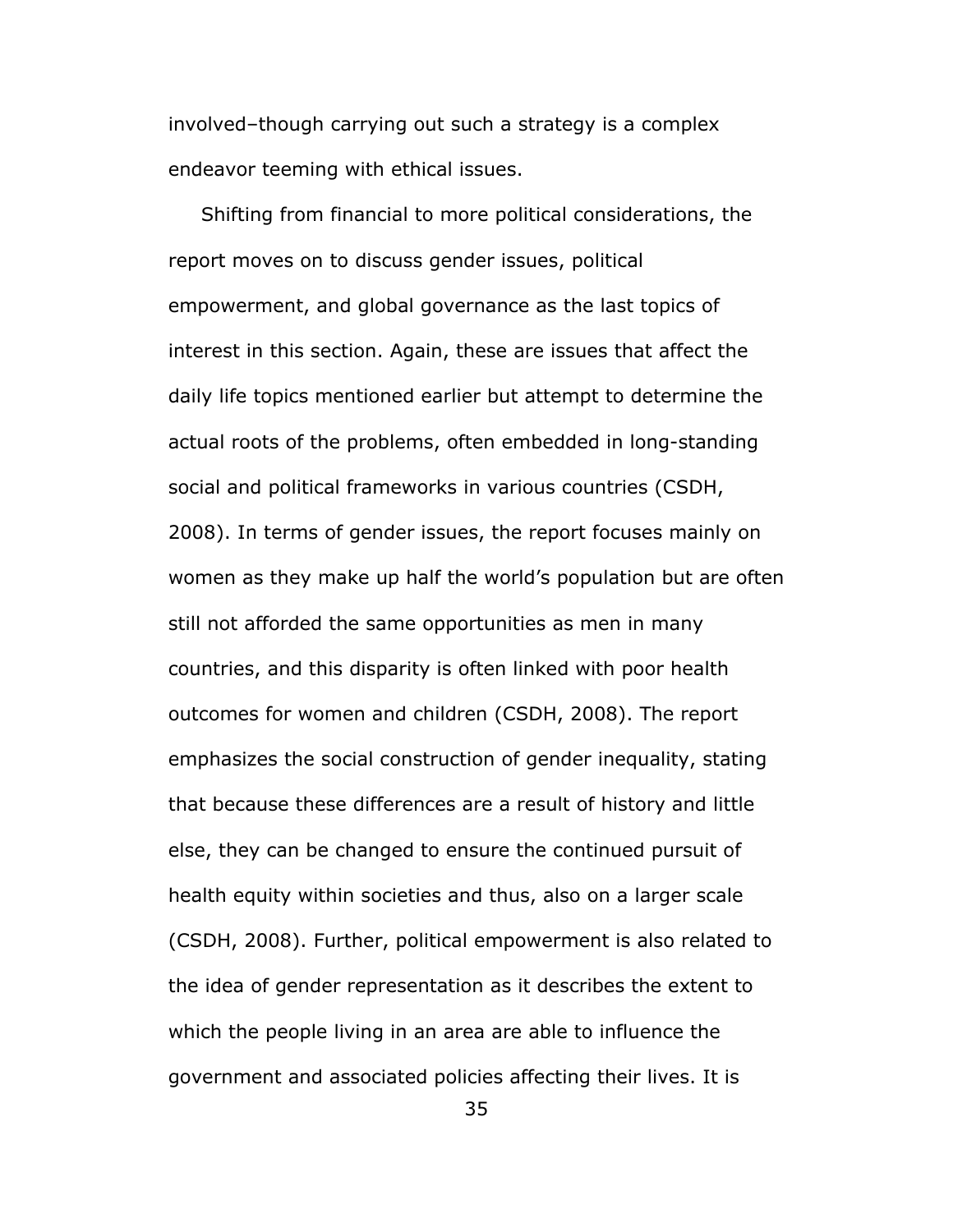important to have such input because only with accurate representation of people's lives can effective changes occur to promote improvement, particularly in terms of living conditions, resources, and health outcomes. The final section of this portion takes the issues related to political organization and control and applies them globally, emphasizing that health equity will become increasingly important as globalization continues (CSDH, 2008). With this trend, it is important to continue to strive for health equity by following the recommendations and findings of this report and that only with cooperation at an international level will real progress be made.

 The report summary closes by emphasizing how important it is to continue monitoring not only social determinants of health but also to accurately assess the impact of any actions that attempt to emphasize health equity among different societies (CSDH, 2008). Reports like this one can be very important in affecting policy all over the world and thus it is crucial that similar research is performed to get down to the root of exactly what is causing health inequities around the world. Obviously biological research on general health and epidemiology is important but it must also be remembered that social, economic, and political factors also affect health trends and should be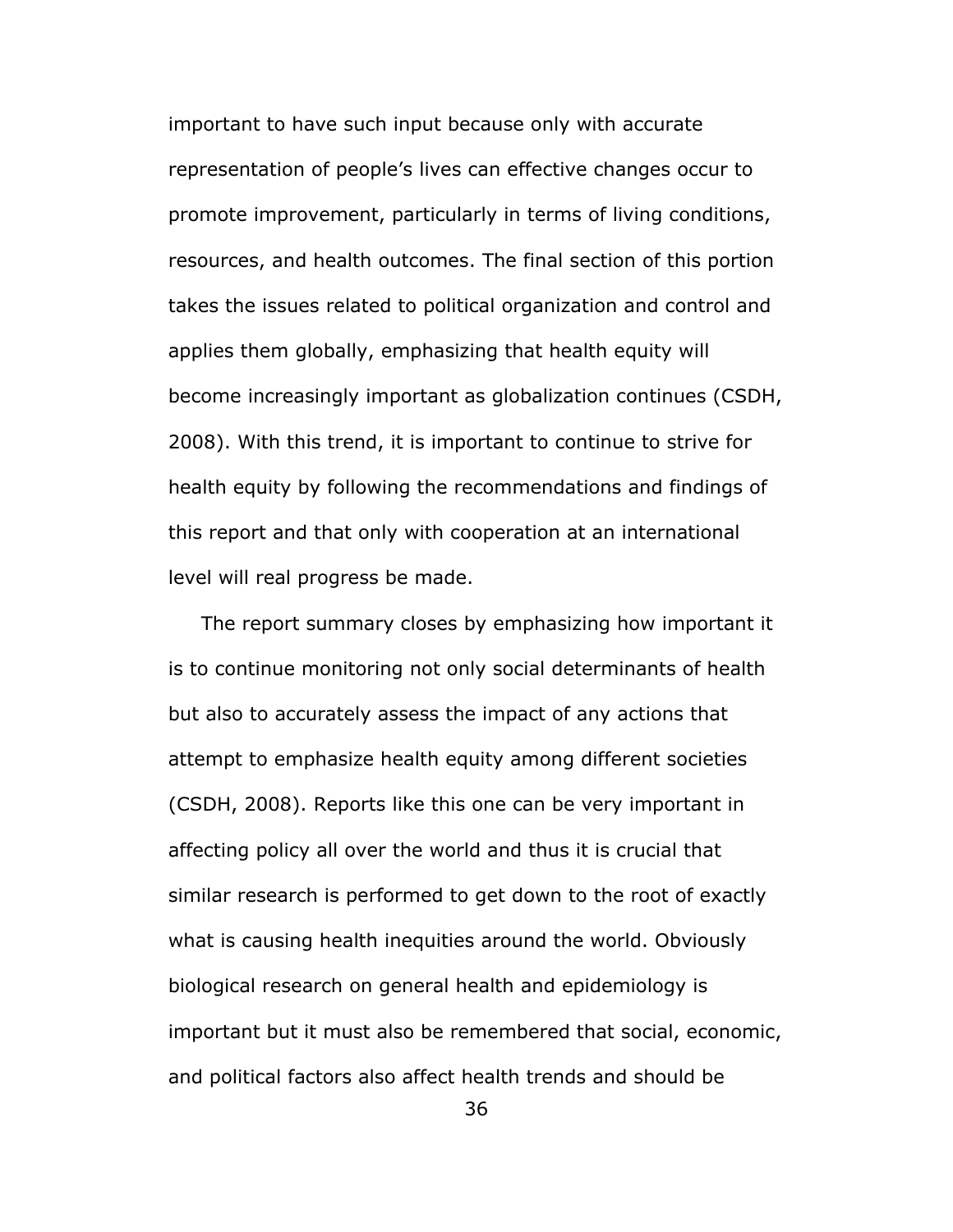analyzed and dealt with accordingly. The WHO report on Social Determinants of Health does a great deal to make this point clear, looking at the characteristics of countries that may indirectly affect health outcomes, providing a glimpse into the complex nature of exactly how health is affected differently in different places based on a myriad of factors. With this analysis alone the bioethical issues facing the pursuit of better health outcomes across the globe are evident, dealing with topics of distributive justice and political power. To further illustrate this point, however, it is also important to explore how more specific cultural considerations factor in to health outcomes all over the world.

# Health and Culture

 While the exploration of social and political factors presented above is very important to understanding some aspects of health disparities around the world, an exploration of cultural factors is also very important, particularly in relation to the idea of global bioethics. Culture, which can take on a variety of different meanings depending on the context, is generally used to describe the behaviors, traditions, and characteristics that are socially learned and passed on in a group (Hruschka, 2009).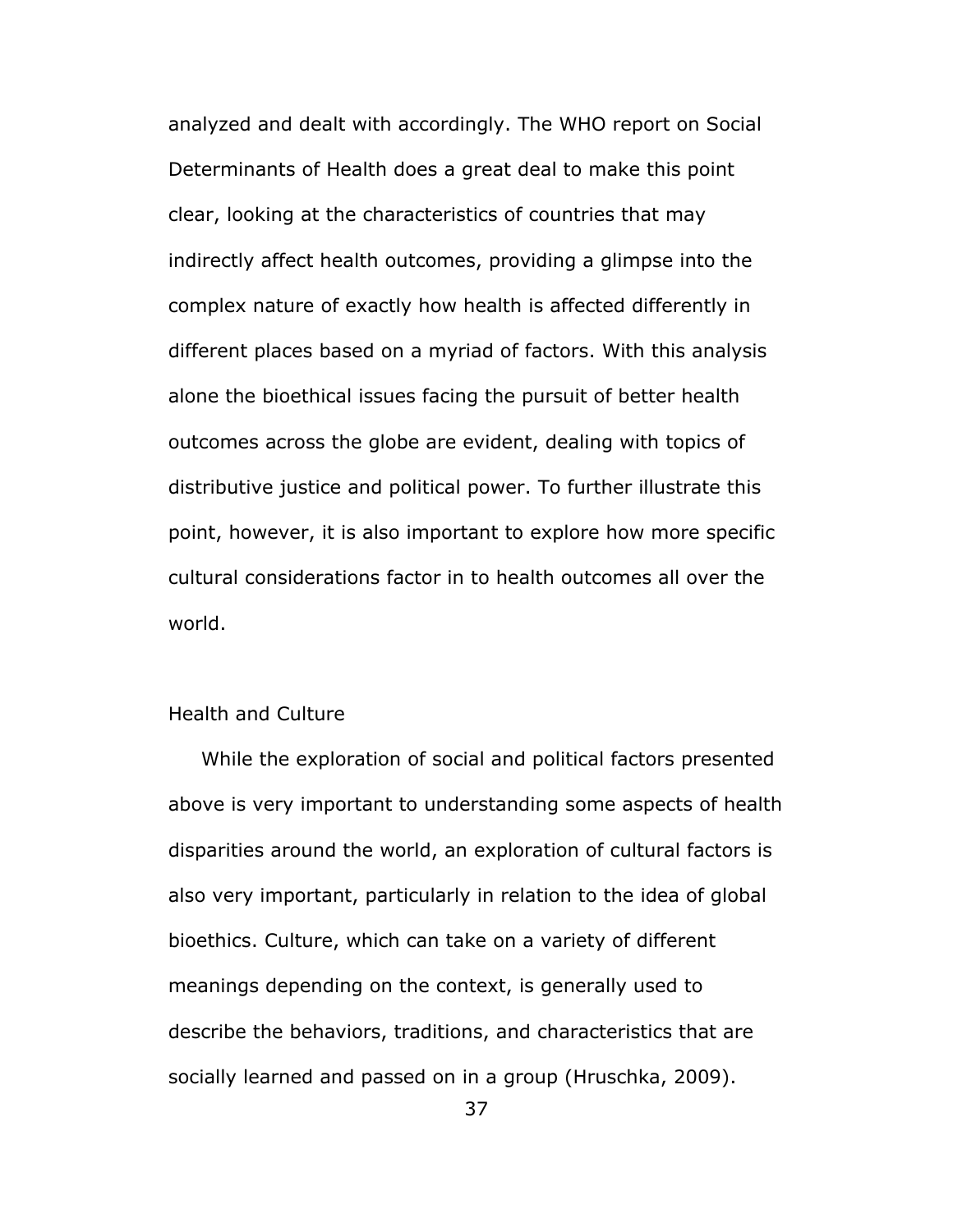Such a definition is often linked to historical or religious background though this is not always the case. Further, the extent to which cultural factors actually affect different groups is variable though it is safe to say that some level of cultural influence exists in any group around the world though the form that influence takes is also quite variable. With all this, it is clear that cultural diversity can also translate to diversity in many other areas, particularly health and medicine. A given group's thoughts on what health is, how health should be pursued most effectively, and the extent to which certain types of medical intervention should be utilized to attain health are often culturally defined and thus any general characterization regarding global health should include a cultural component. An example of this is a subject like obesity which is perceived and reacted to very differently based on culturally learned values and ideas of health and its pursuit (Brewis et al, 2011). This shows the diversity that may exist between countries that are seemingly very similar based on less descriptive social characteristics like political structure, economic status, and others though it is important to remember that such cultural characteristics are often perpetuated or reinforced by established social organization and programs.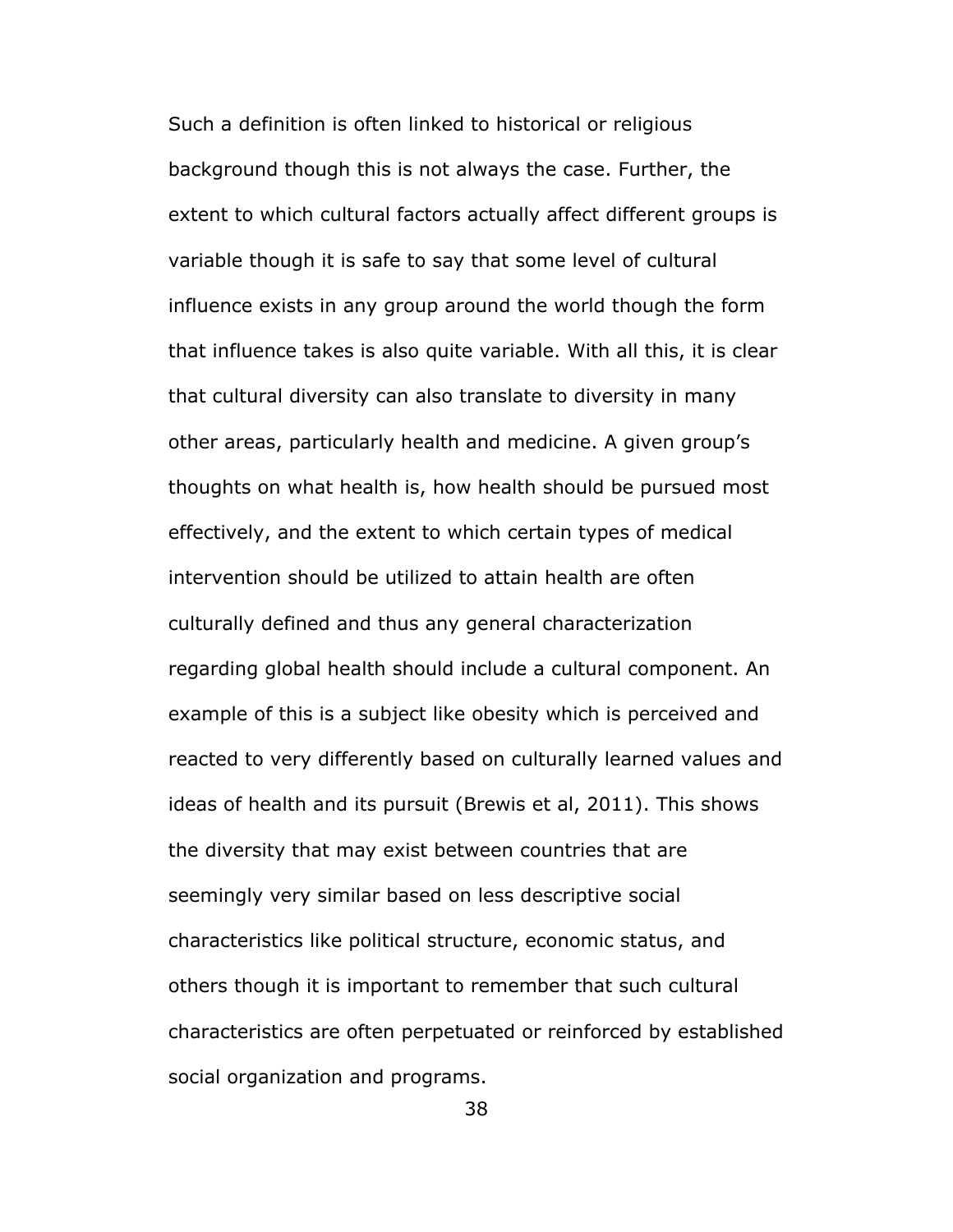Given the history of human civilization, health needs to be considered as a function of social and cultural development. The movement of humans from hunter-gatherer populations to more sedentary living had predictable effects on health and disease (McKeown, 1988; McNeill, 1976). Like any shift of this nature there were good and bad outcomes as the dangers of constantly moving and hunting were not as severe while living in close proximity with others increased the incidence of communicable diseases (McKeown, 1988; McNeill, 1976). This is not to say that certain lifestyles were more conducive to improved health outcomes but rather that the social structure of developing human civilizations had effects on their health. And though such social developments are also concurrent with (or even synonymous with) cultural development, the two are examined separately for the purposes of this analysis. The following will look at the concept of culture and health in relation to health as well as how cultural differences around the world may also denote the need for different standards of health and medical practice.

 When discussing the idea of culture and health, it is first important to determine exactly what is meant by culture. As stated, this analysis will utilize the definition of culture as those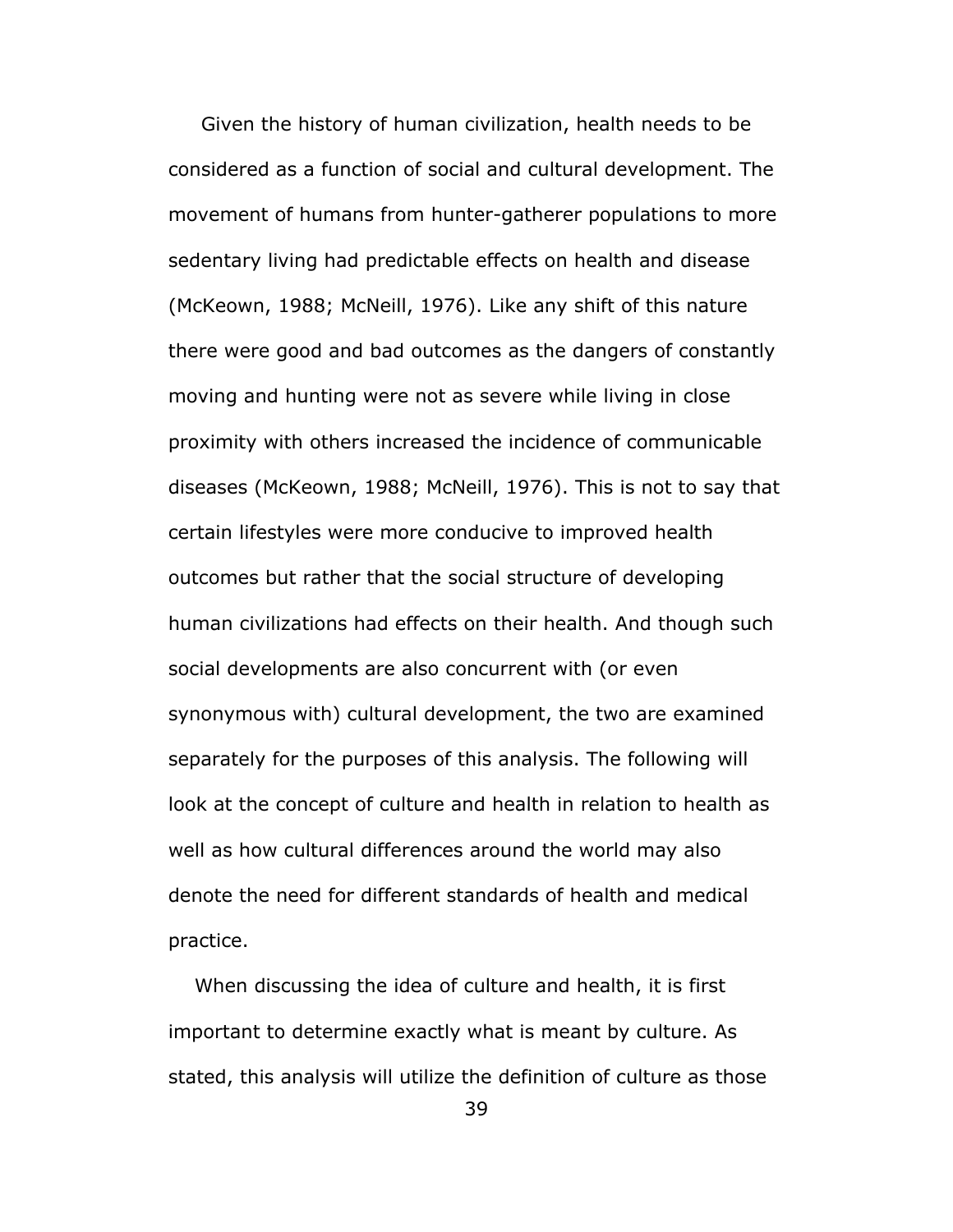norms, behaviors, and values that are learned and transmitted socially (Hruschka, 2009). In an effort to be thorough, the phrases "race" and "ethnicity" should also be addressed. Malcolm MacLachlan's text entitled *Culture and Health* was used as a guide as it provides a succinct introduction of these matters that delivers a suitable differentiation between the concepts (MacLachlan, 2006). Race is the term most often associated with strict biological, usually genetic, variation and will be used as such. Ethnicity tends to remove the biological component to encompass groups that may differ on strict racial definitions but come from a common background, making it the term most closely related to culture though this thesis will use the term culture exclusively. As MacLachlan explores the term culture, he contends that the word can refer to a vast number of characteristics to describe a group of similar individuals from their biological makeup to the area from which they come from to specific behaviors, traditions, languages, and history associated with a group of people (MacLachlan, 2006). Further, MacLachlan goes on to explore the ways in which culture has developed in different groups while also taking the time to explore how cultural differences are defined, attempting to show the compartmentalization that can result from cultural labels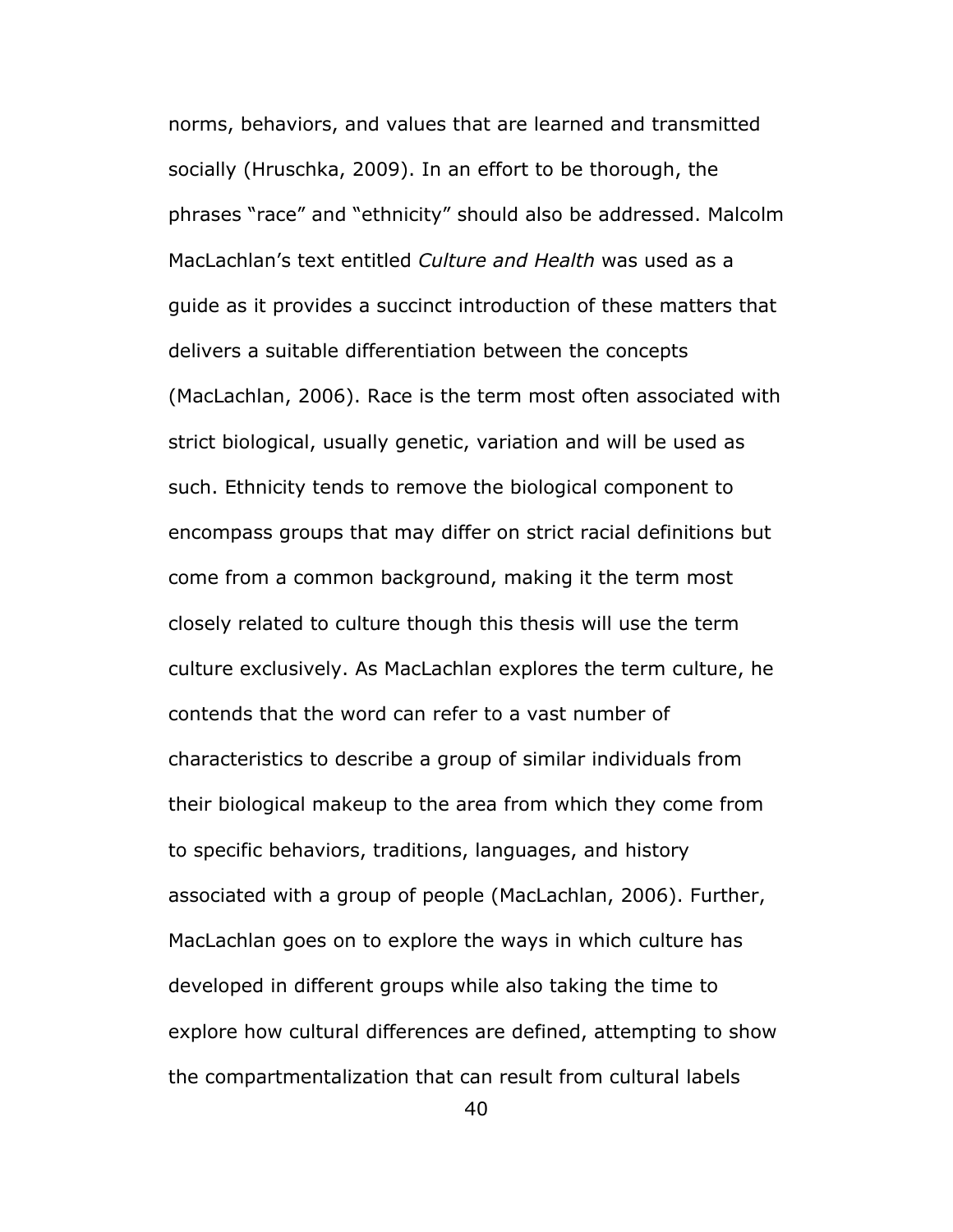(MacLachlan, 2006). But, again, the crucial point for the definition of culture used here is the social learning and transmission of its components (Hruschka, 2009).

 MacLachlan (2008) clearly makes a case for the fact that cultural influence, no matter the form it takes, can shape much about how a person views the world and defines their role in the world. In order to explore this further in relation to health, it is important to look at exactly how culture may translate to health (and vice versa) as well as specific instances in which culturally defined differences in groups are also representative of differences in perceptions of health and medicine. In the following sections these topics will be explored, from the ways in which generic cultural identifiers actually affect perceptions of health and bioemedicine in general as well as specific practices and ailments that are particularly significant in a cultural context.

 Given the variety of aspects of a group that can be considered socially learned and transmitted, narrowing down exactly how culture relates to health for certain people can be a difficult task. For the purposes of this analysis, traits that are considered more social, political, or economic will not be explored here as they have been covered in the previous section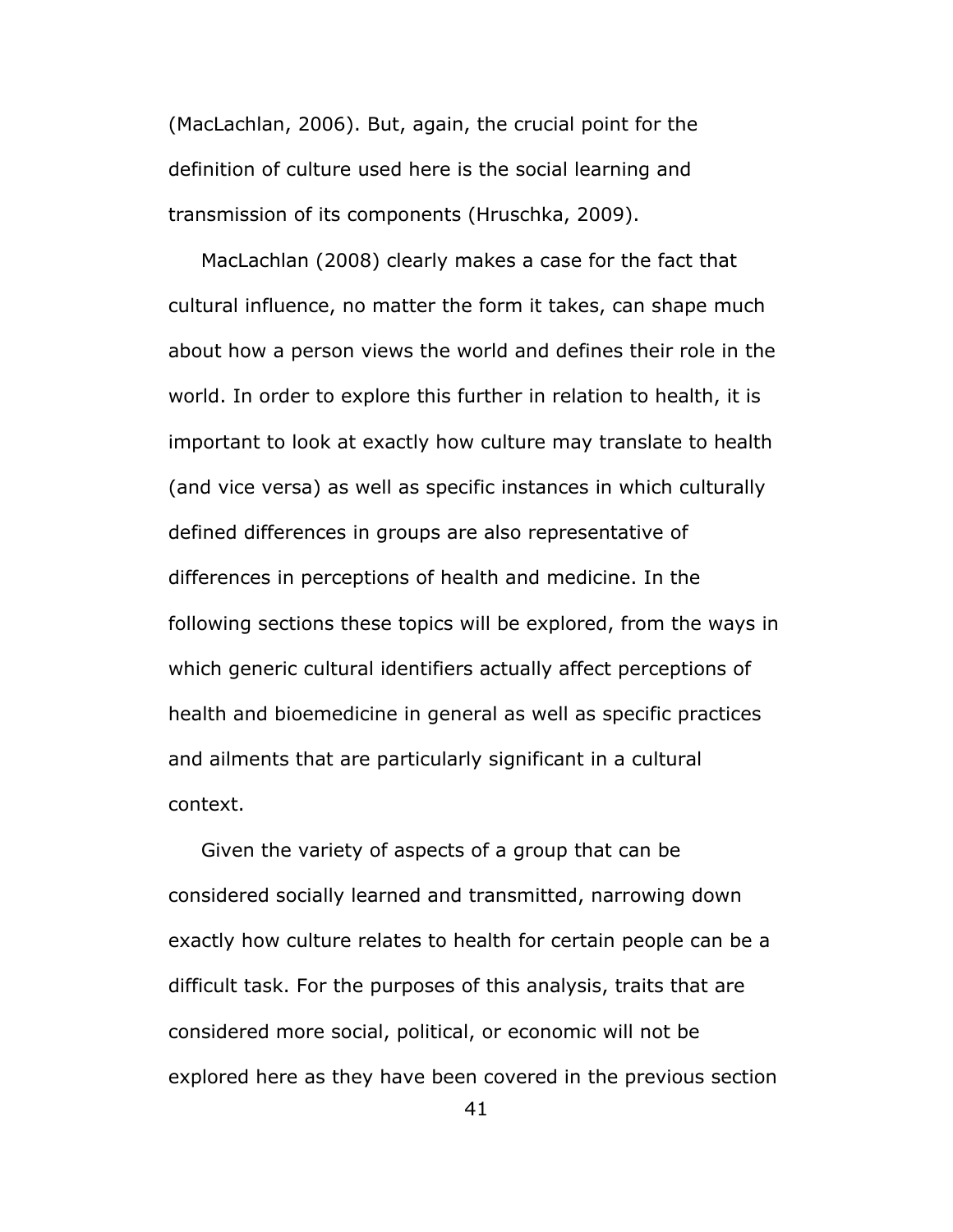with the WHO report on social determinants of health (CSDH, 2008). As MacLachlan (2006) discusses health and culture early in his book, he uses the context of cultural differences to discuss the practice of medicine and study of health on a global scale. Inherent in this discussion is a question MacLachlan poses, relating to whether human behavior is universal or at least to what extent human behavior can be considered universal (MacLachlan, 2006). This question gets at the root of any cultural discussion as those behaviors that can be seen in all humans, universally are those that should exist outside of any specific culture and thus can be analyzed on a global scale without employing relativism (MacLachlan, 2006). Of course, human behavior is much more complex than this and MacLachlan recognizes this, contending that human behavior differs between cultures but may be universal in that all humans are trying to generally answer the same questions or pursue the same general goals (MacLachlan, 2006). This is a nice exercise and certainly may simplify things but does not change the fact that human behavior can be motivated by any number of factors, often stemming from cultural understanding, and thus behavior may only make sense in its cultural context (MacLachlan, 2006). The result from this is often pluralism in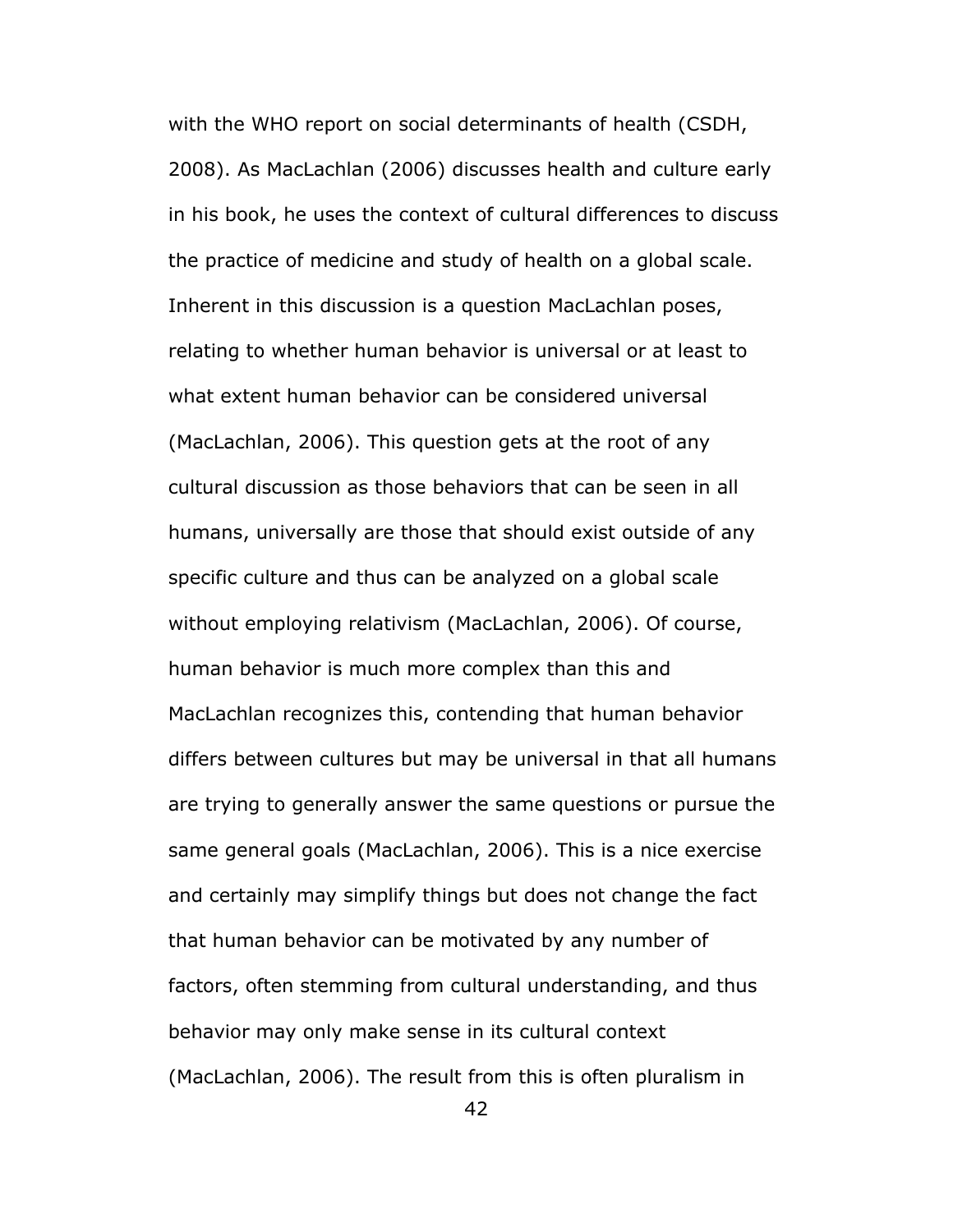health, manifested in diverse understandings of health itself as well as how best to be healthy which differ cross-culturally (MacLachlan, 2006). MacLachlan (2006) references various groups all over the world including here in the United States that utilize supernatural explanations of health problems and thus attempt to employ similar tools to combat such problems. This can range from spiritually based healing practices to actually believing health and health outcomes are the will of a supernatural power and should thus be treated accordingly (MacLachlan, 2006). Given this, it is clear that discrepancies exist between groups regarding not only what is healthy but also how health should best be pursued. Further, this also brings up the much more complex topic of whether or not an objective definition of health really exists or if it is relative based on one's culture. Nonetheless, in MacLachlan's exploration of cultural differences, it is easy to see how even basic cultural identity, such as that tied to religious or spiritual belief systems, can affect definitions of health as well as guidelines for administering medical care. This idea is illustrated with a topic like death and dying as religious and cultural beliefs often address these topics as well as how to best interpret and react to them. This fact inherently makes health a culturally defined concept when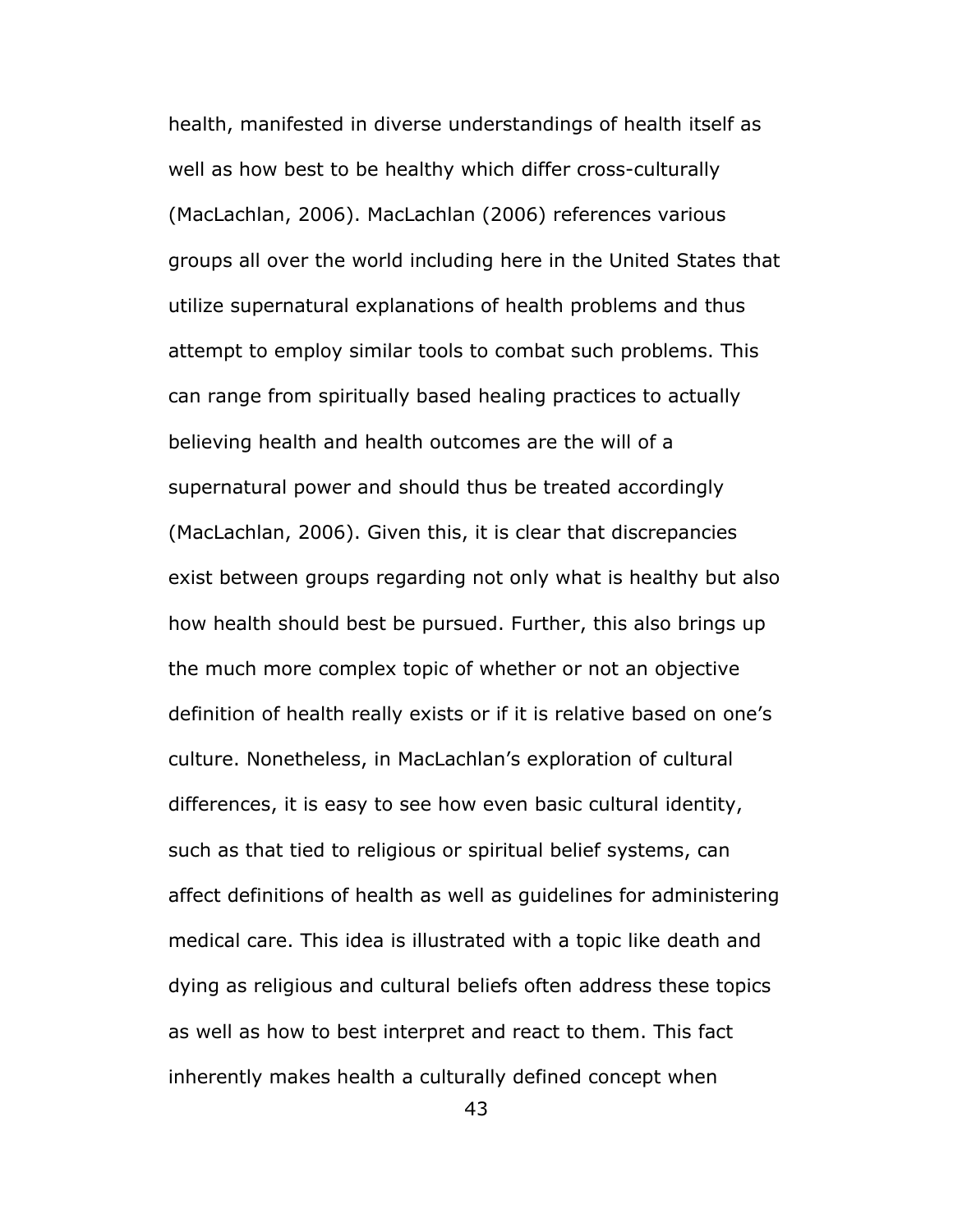considered on a global scale including countries of all social, economic, and political development.

 In terms of cultural influences that specifically affect health, it is once again seen that there is an overlap of cultural and social components, depending on what definition is used. Nonetheless, it is important to explore these influences as they show ways in which populations that may seem similar in generic terms actually interpret and react to health issues very differently. With that, Racher E. Spector's text entitled *Cultural Diversity in Health and Illness is* used as a tool for exploring such topics (Spector, 2000). Spector provides a succinct, wellorganized exploration of some of these specifics while keeping in mind that many of these cultural aspects also fall into other categories including biological, social, technological, and others.

 Spector (2000) references biological variation early in his analysis, stating that certain traits often associated with cultural groups such as skin color, body build, enzymatic and genetic variation, and others are all important when it comes to health outcomes (Spector, 2000). The connection to health here is obvious as these topics deal with explicitly biological mechanisms but the important point is that these traits, while affected by learned cultural behaviors, fall within the bounds of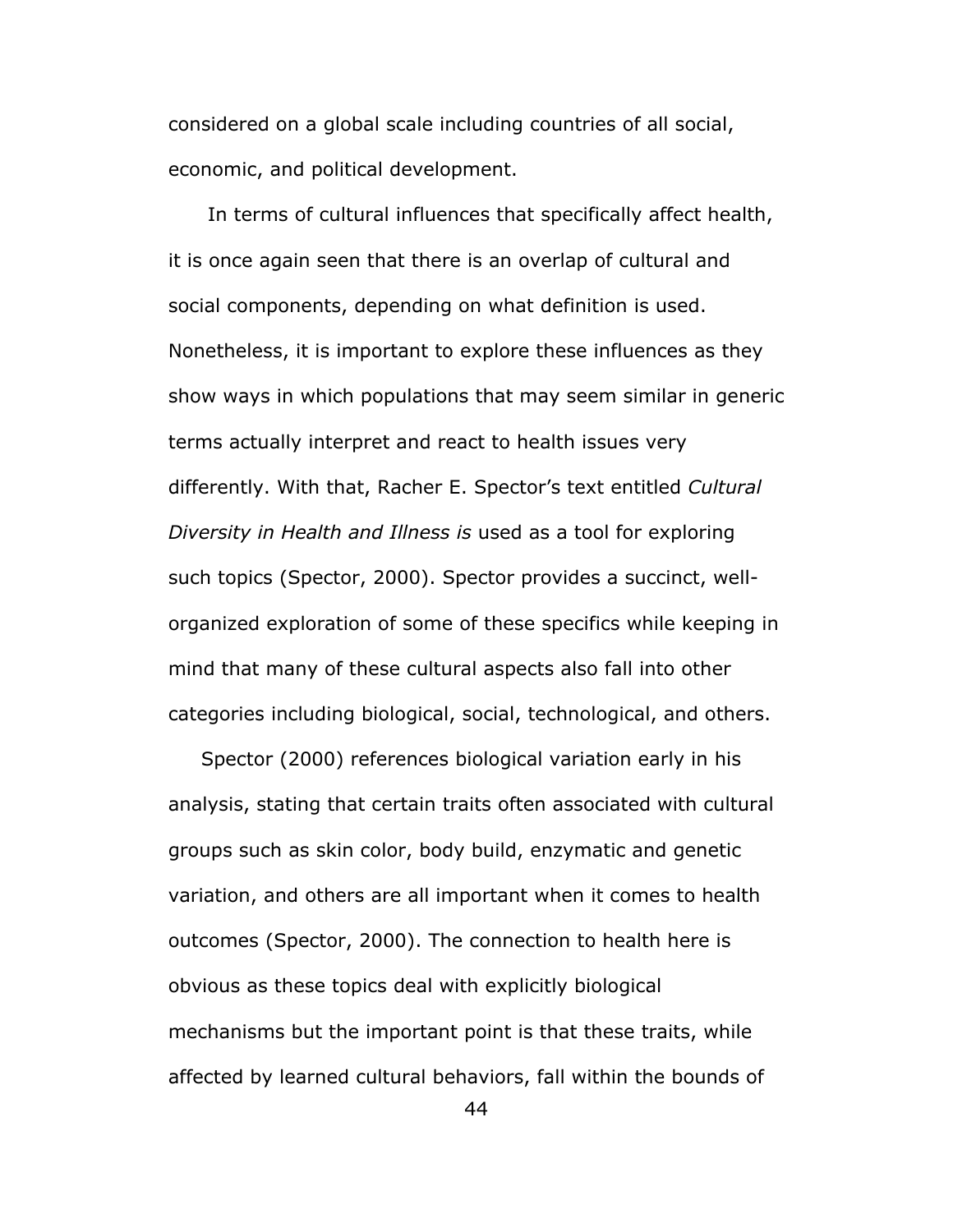more race-related traits as they are not socially learned but are rather passed on through biological mechanisms (Spector, 2000). Social organization is another aspect of culture that can affect health though it is also important to look at the roots of such social organization and their possible role in health outcomes. Social organization often defines a hierarchy within a society, giving certain individuals guidance as to where they should be learning about the world and their own role in it (Spector, 2000). In many cultures information is taken in by children from the example set by adults and such information is often linked to health though such organization may also assign more importance to certain individuals such as the nuclear family, political or religious leaders, the elderly, and other groups (Spector, 2000). Examples of information being passed include ways children interpret birth, death, sex, disease, and other important events and topics related to health (Spector, 2000). Communication is another cultural component of a given society that can affect health though it becomes more important when viewed in a cross-cultural context (Spector, 2000). Health and medicine are topics that are discussed in specific ways using certain languages and signals in cultures and this must be kept in mind when attempting to understand these topics in an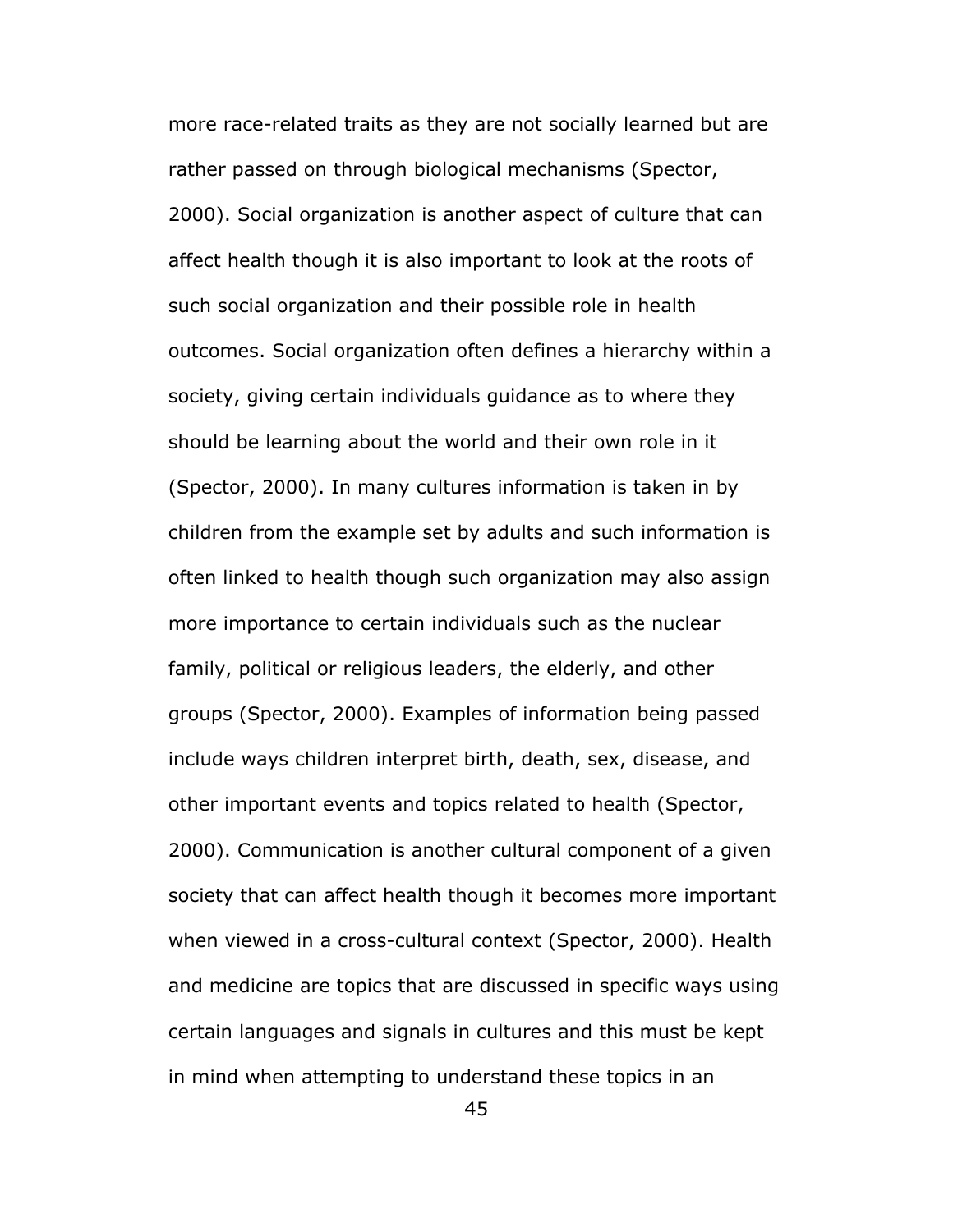unfamiliar group (Spector, 2000). Spector (2000) brings up another more nuanced cultural principle, space, stating that the way an individual defines their own space and what they feel comfortable with in that space is often culturally learned. The way a cultural group interacts normally may provide a guideline as to how a person feels comfortable being dealt with in terms of medical care and health research and thus the idea of space and territoriality can directly affect perceptions of health as well as the possibility of receiving outside medical care (Spector, 2000). Lastly, Spector discusses another abstract idea in relation to culturally-based worldviews which involves time orientation, how certain people view time and its importance (Spector, 2000). Again, this topic may touch on some very significant aspects of certain cultures including how they value their own history and the people in it as well as their perceptions of lifespan and afterlife. Though this also relates to one's general mindset about planning for the future, learning from the past, and living life according to related principles, all of which also relate to one's views on health and medicine (Spector, 2000). With these general topics, Spector is able to describe broad cultural components in an effort to evoke personal cultural beliefs as well as known beliefs from other cultures in the reader to make the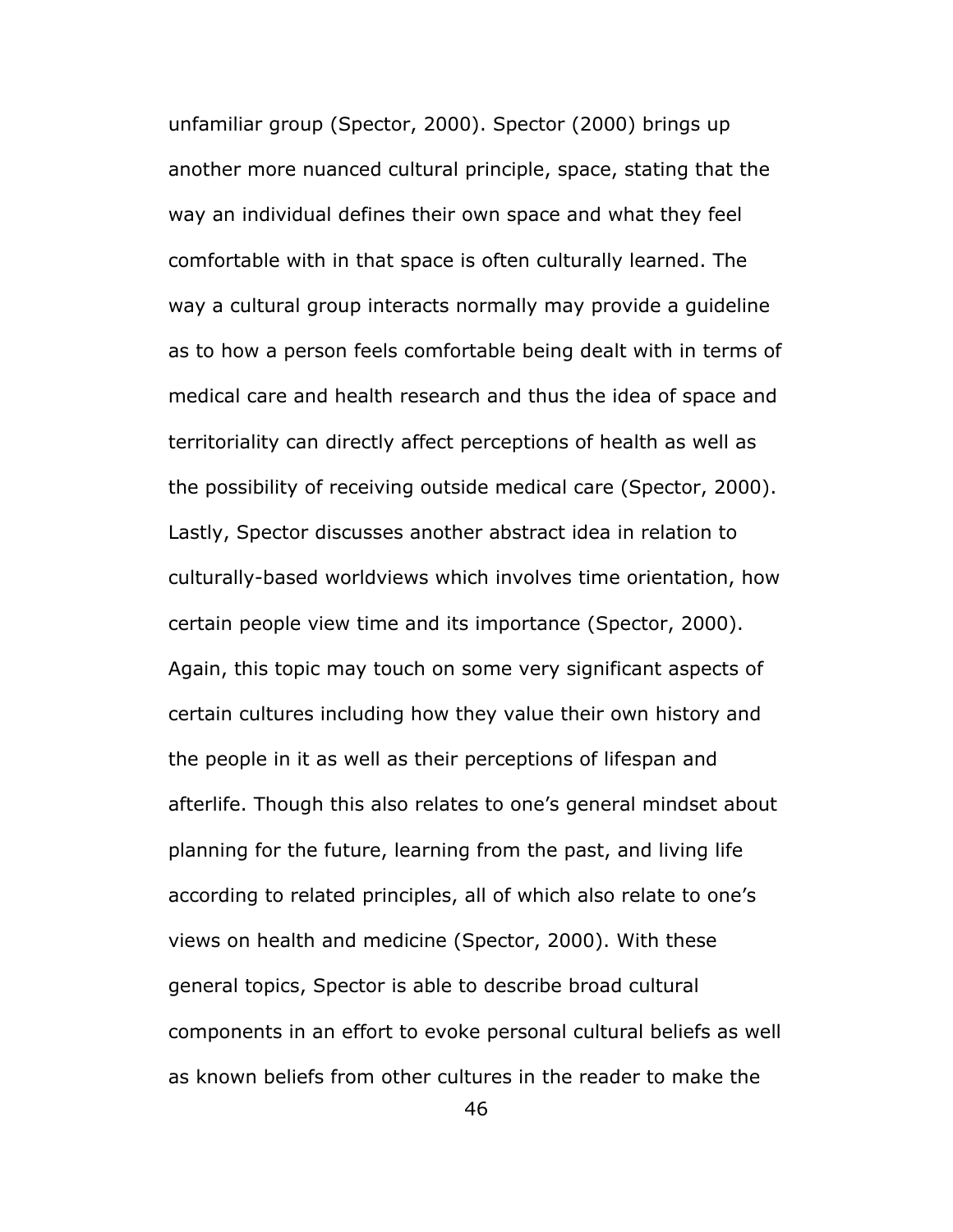case for the degree to which culturally learned principles actually affect a person's perception of their world and how to most appropriately behave within it. Because of the extensive nature of many of these components, seeing the basic link between culture and health is not difficult; culture can define a group's worldview so extensively that to try to separate health perceptions and medical practice from that is seemingly impossible.

 From this, another generic topic becomes pertinent to this discussion, the idea of "culture-bound syndromes", as discussed by MacLachlan (2006) as well as other authors. MacLachlan dedicates an entire chapter to this concept, though his definition of the concept involves those syndromes that are specific to certain cultures and areas, discussing syndromes like "Koro" and "Latah", two ailments found exclusively in China and Indonesia, respectively (MacLachlan, 2006). While MacLachlan's (2006) contentions on the subject are generally correct, they are also somewhat limited which may be a result of the scope of MacLachlan's text. MacLachlan's (2006) view is that the syndromes that fall into this category are those that are quite literally bound to the culture they are found in – meaning, they are found in that culture and no where else and thus must be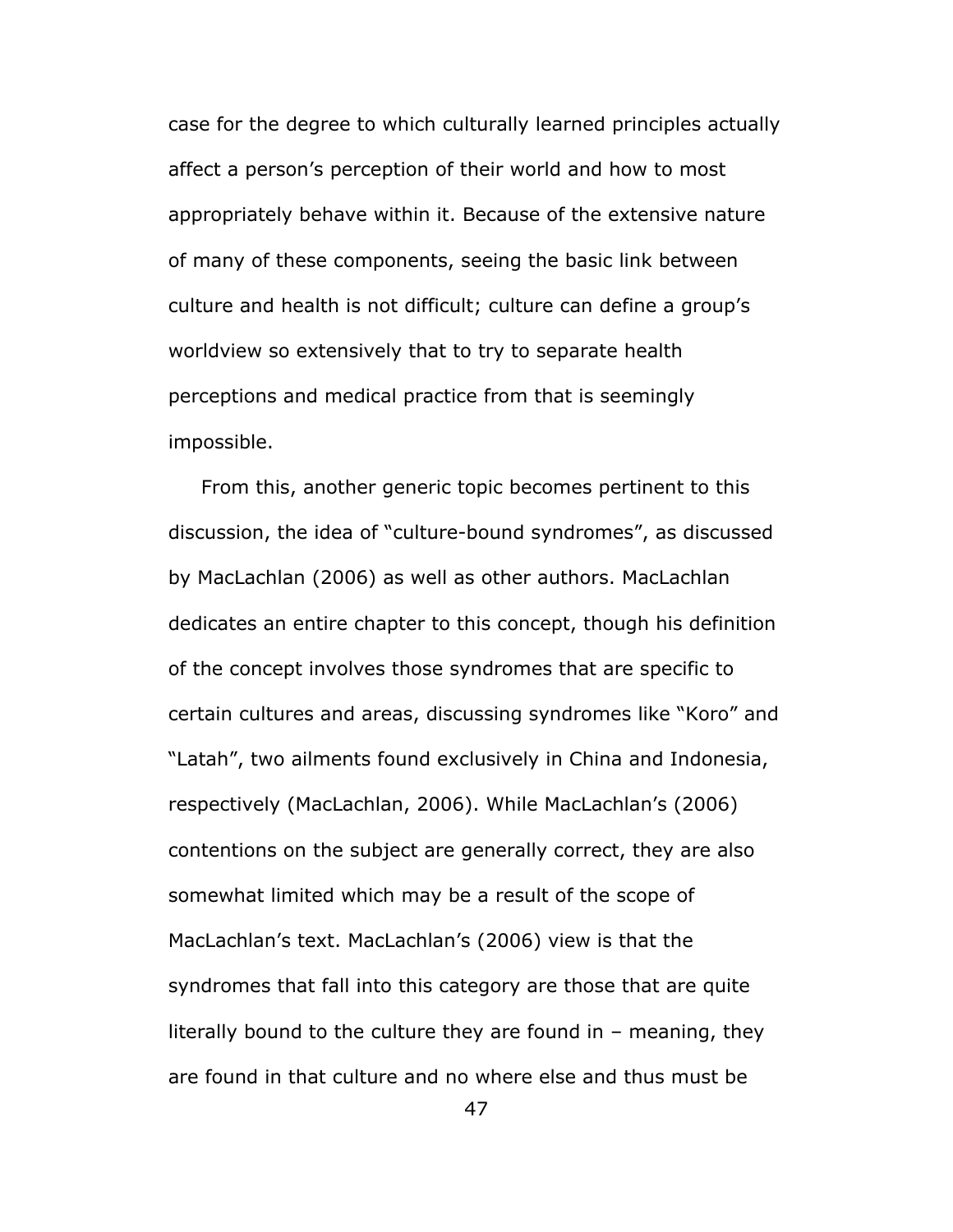considered within that context to be fully understood. However, literature exclusively examining the subject of culture-bound syndromes utilizes a broader definition, applying the term to other more common syndromes as well. Cheryl Ritenbaugh has used the term to describe obesity, saying that although obesity is a problem seen in many different parts of the world, it is important to consider it as a culture-bound syndrome in that trying to effectively understand the syndrome universally, outside of its context, does not get the full account of the phenomenon (Ritenbaugh, 1982). This more general account is appropriate, especially compared with that delivered by MacLachlan (2006), in that just because a syndrome appears in different cultures, or even universally, does not take away the importance of analyzing it within that context. In fact, considering even common syndromes cross-culturally can often elucidate aspects of them that might have not been clear in universal consideration of their incidence.

 MacLachlan (2006) goes on to expand his thoughts on the subject of culture-bound syndromes, saying that with any syndrome there are usually cultural components to its appearance and propagation and that taking such aspects into account will benefit the overall understanding and treatment of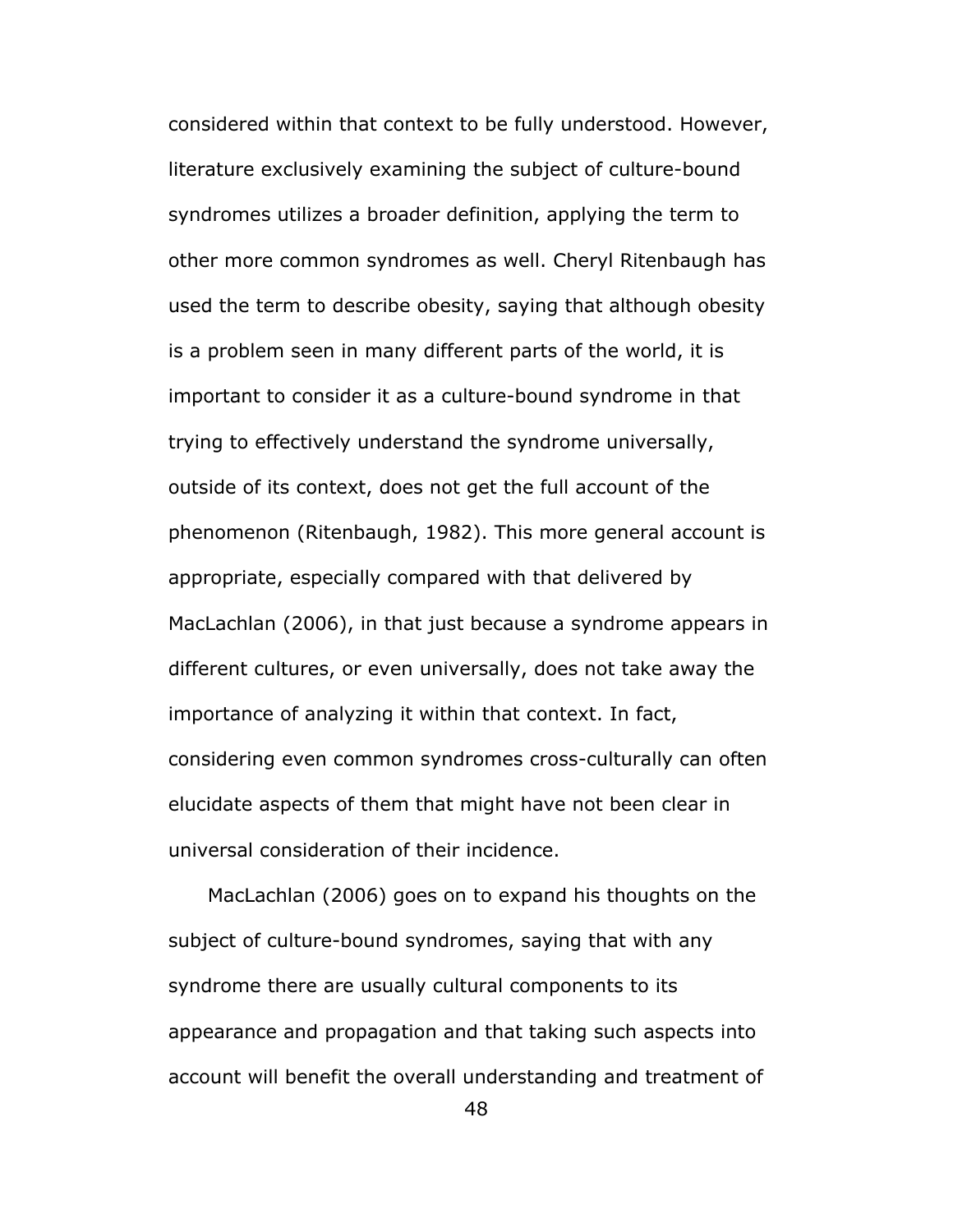such syndromes in modern medicine (MacLachlan, 2006). From both the accounts of Ritenbaugh and MacLachlan, as well as this section in general, a case is made for the cultural and social aspects of health and disease. Time and again these components are highlighted in an effort to more fully understand disease in different areas and "culture-bound syndromes" embody this more thorough analysis of health and disease in a global society.

 In the pieces discussed here, the complex relationship between culture and health is explored and through this analysis it is clear that any meaningful, thorough insight into such a relationship is difficult to provide in a succinct way. However, for the purposes of this project, it suffices to present the role that culture can potentially play in the definition and promotion of health in different areas which both Spector and MacLachlan touch upon in their works. From this it is a natural extension to think that the practice of medicine on a global scale, and thus the ethics associated with such a practice, may need to be applied in specific contexts as opposed to universally.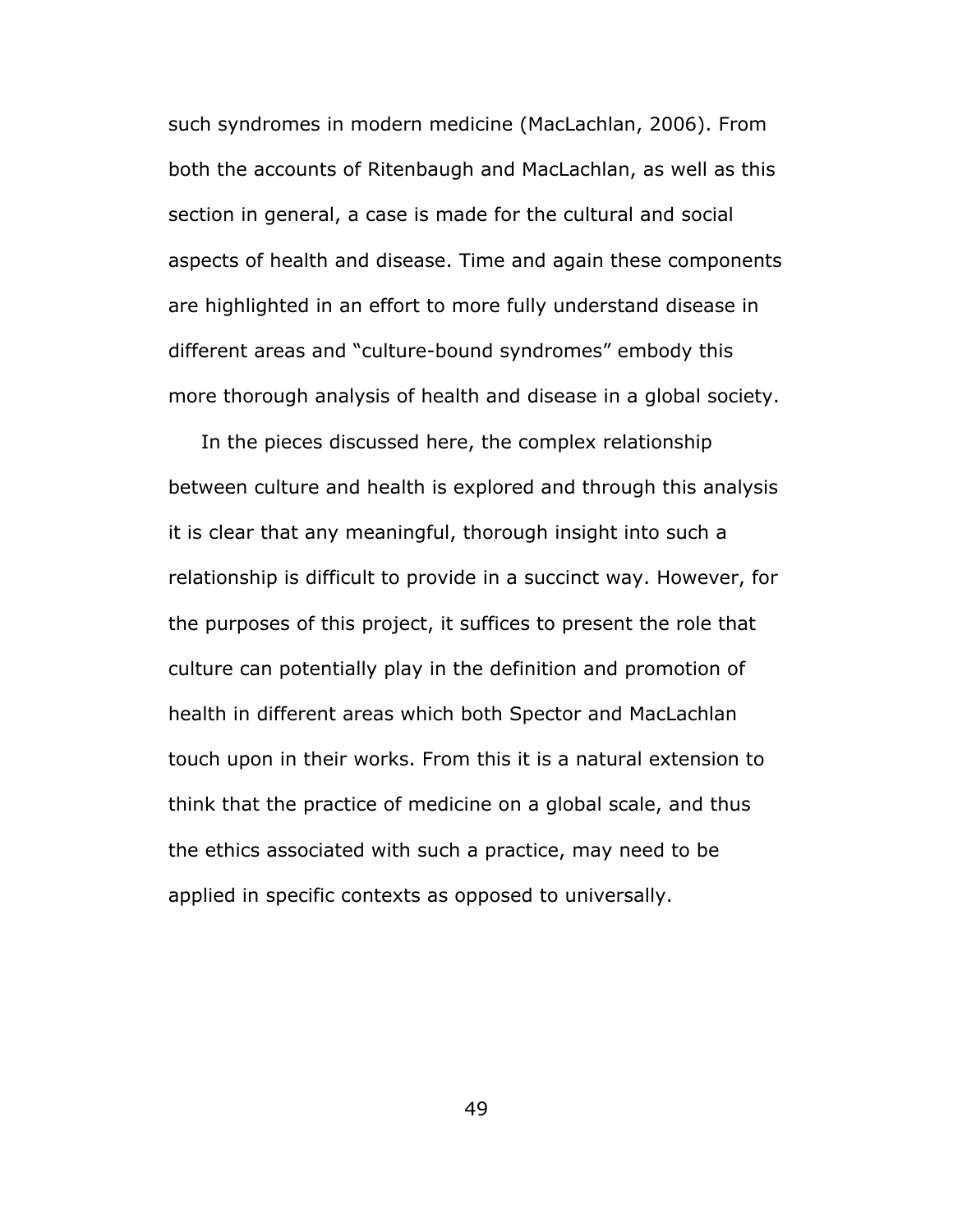Health, Society, and Bioethics

 As the different environmental components of health in diverse societies are discussed it is important to recognize the concept of "biological embedding" (Heymann, Hertzman, Barer and Evans, eds, 2006, Ch. 2). This hypothesis, used and developed by many over the last two decades, essentially says that diverse environmental factors affect developing humans from a very young age and this inherent diversity is embedded into their biological, particularly neurological, development (Heymann, Hertzman, Barer and Evans, eds, 2006). More specifically, socioeconomic, psychological, and developmental environments all work together to influence how a person will think about their world in all aspects but also how their actual biology develops and works. The hypothesis goes as far as to contend that all of these environmental factors have a significant enough effect on the brain and other organ systems that they can affect a person's general health across a lifespan, including his or her general body function and susceptibility to disease (Heymann, Hertzman, Barer and Evans, eds, 2006). While this hypothesis is mainly supported by population health research and not strict biological mechanisms, much work has been done and continues to be pursued on the idea. Obviously to get such a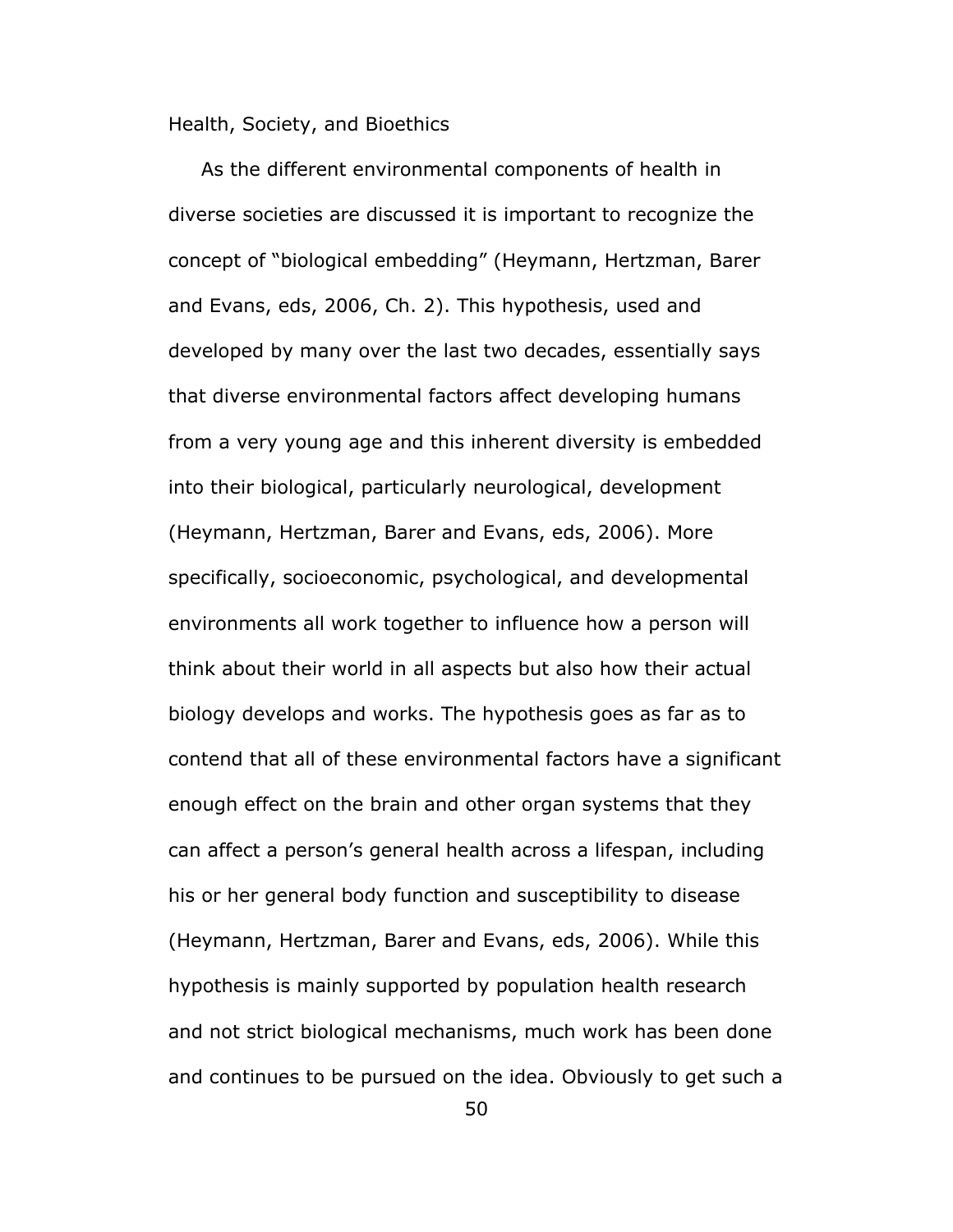direct mechanism in the link between environmental factors and health outcomes would be incredibly important to studies in global and population health and for the purposes of this analysis it continues to support the idea that health is not universally applied but is the result of a number of different factors that often different between groups in different areas. Further, the idea of "local biologies" is also important to the continuation of this discussion (Heymann, Hertzman, Barer and Evans, eds, 2006). This term refers to the different ways that actual physical sensations and general well-being related to health are experienced differently by different groups (Heymann, Hertzman, Barer and Evans, 2006). This idea supports the contentions of "biological embedding" in that not only do different environments both social and cultural affect biology and health but the same environments may also affect the reporting and interpretation of things related to such outcomes.

 With this exploration of environmental determinants of health it is clear that the categories of social and cultural aspects certainly overlap to some extent. The line between society and culture is difficult to define especially when comparing different populations at different levels of development. But nonetheless, the point is clear that health and medical care used to promote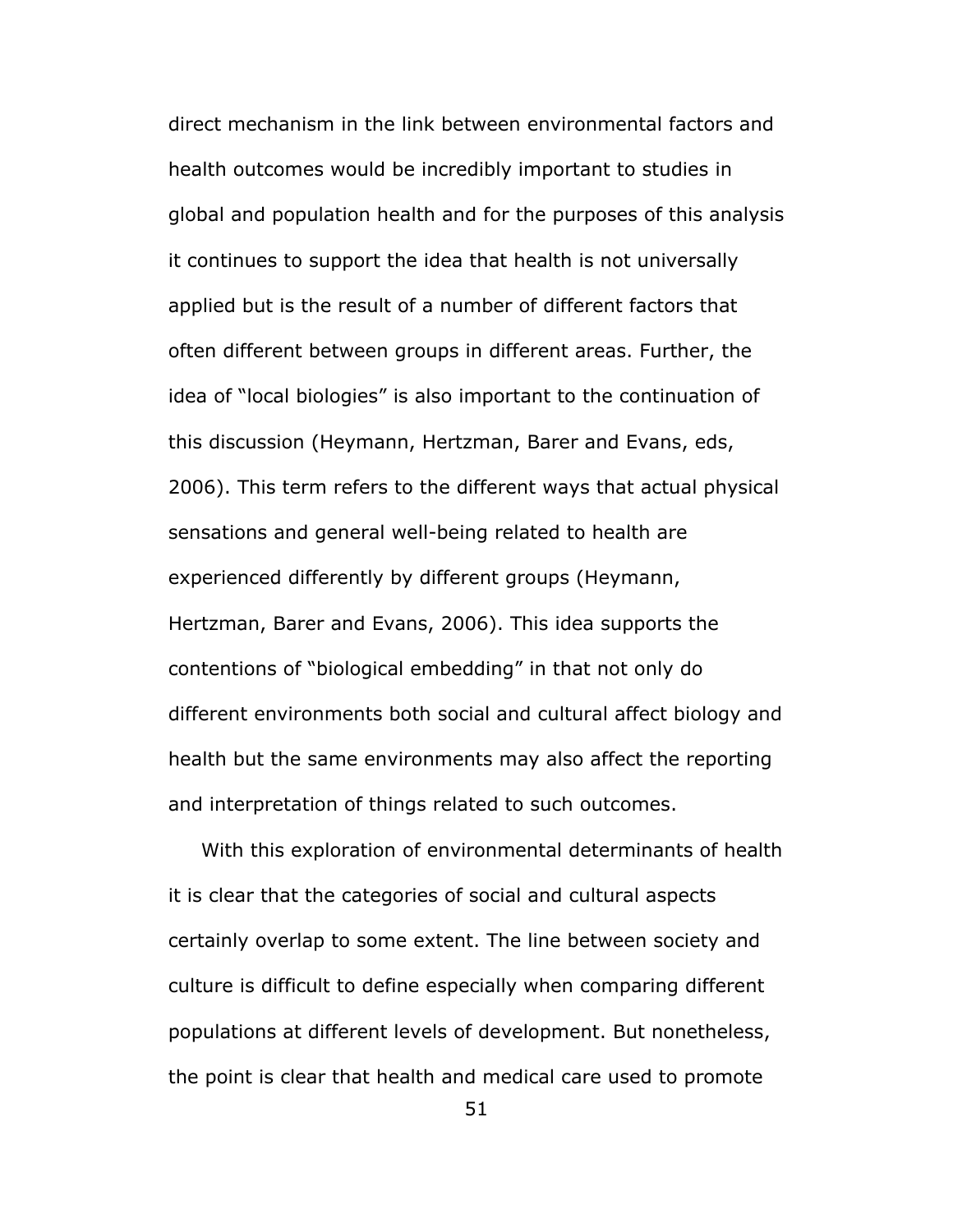and pursue health are affected by many factors outside of just biological components or any generic traits that are considered universal to all humans. Thus, when approaching the task of practicing medicine on a global scale as well as educating people on health in different areas, the endeavor becomes almost insurmountably complex. However, what is important is to promote discussion and awareness of these complexities as only in this way will the goals discussed in the WHO report (CSDH, 2008) be feasible. Further, culture must not be seen as an obstacle to increased health equity globally but rather as a tool that can aid such a movement as well an important aspect of the global society that continues to grow closer together.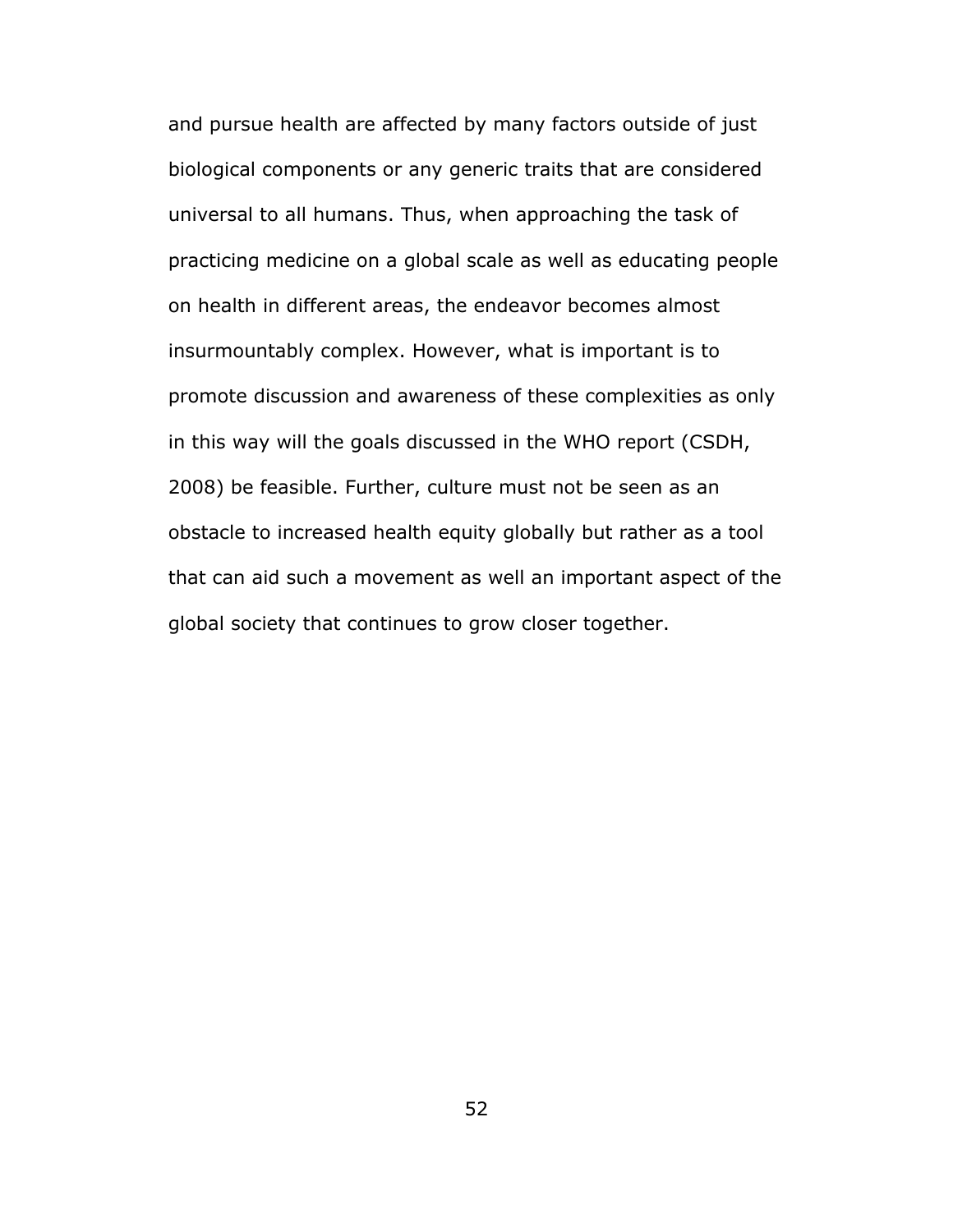#### Chapter 4

### Global Bioethics

 Thus far, this analysis has been concerned with bioethics and global health in generic terms, discussing the history and subsequent role of bioethics currently while also touching on the complexity of health on a global scale. This was all in an effort to illustrate both the difficulties and significance of global bioethics, a subject that aims to take on the complex nature of practicing medicine, promoting public health, and educating about health matters on a global scale. Now that the framework has been established, the focus will move to the actual subject of global bioethics, a term that has taken on a variety of meanings since it was first used by Van Rensselaer Potter in his 1988 book *Global Bioethics*. But given discrepancies in the use and purpose of the term and field, the current discussion on the topic involves exactly what is meant by global bioethics, whether applying bioethical values on a global level is feasible or even possible, and what benefits may come from emphasizing continued discussion and organization of such a field. This section will attempt to address the current discourse on these matters, making a case for the development of global bioethics as a possible subfield of study within bioethics while keeping in mind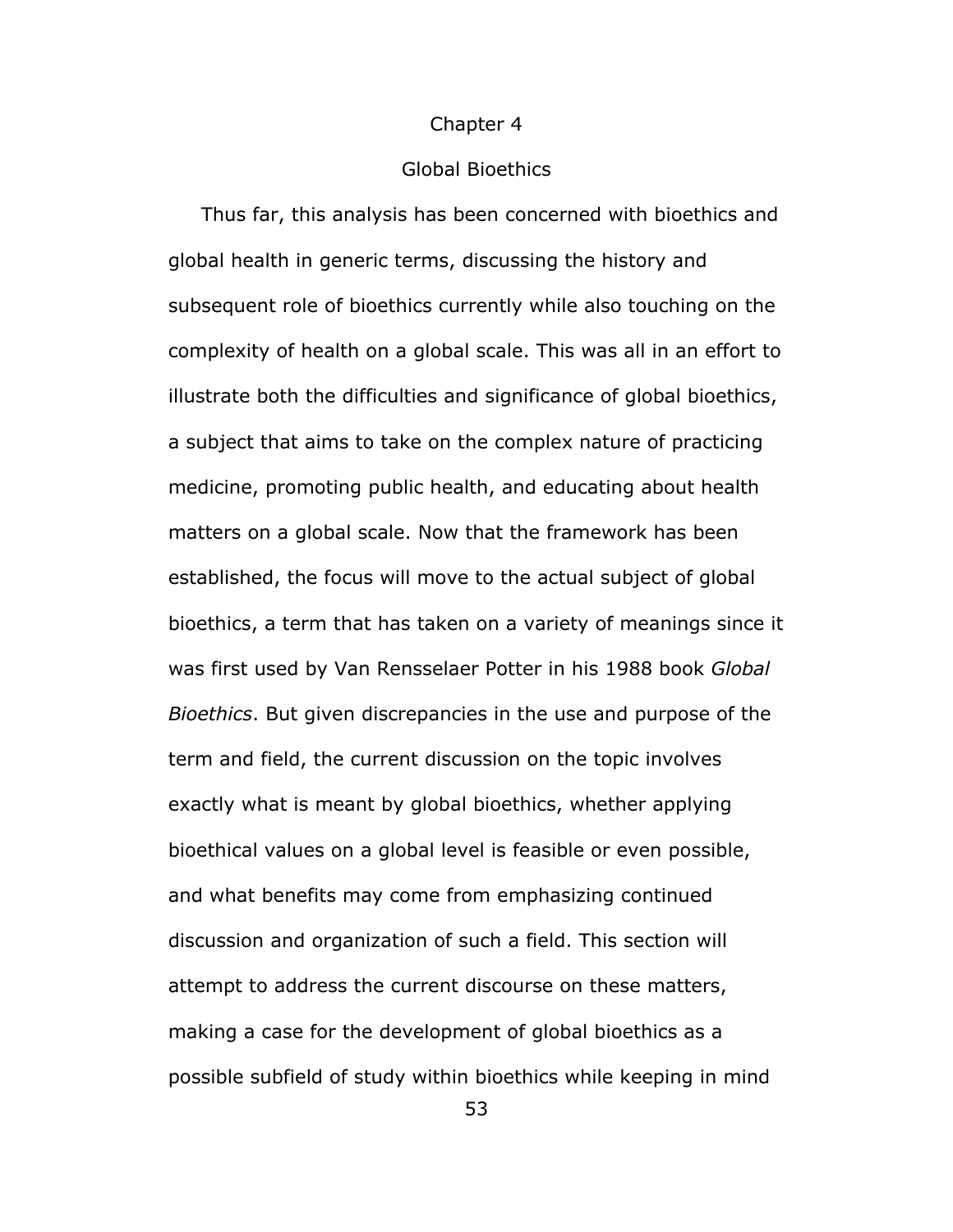that the lack of cohesion that exists now is not necessarily a detriment to its continued maturation and possible contributions.

 As technology and society develop at a rapid rate, globalization is an issue that continues to affect all aspects of daily life in different groups all around the world. Globalization is a very real phenomenon and has been described as being influenced heavily by Western powers and is continually pervading global societies and cultures at all levels; economic, technological, political, social, and otherwise (Giddens, 1999). With such importance given to the continued interconnectedness between nations, there are no topics more important than health and medicine to consider as the world continues to "shrink" in many ways. As westernized, developed nations continue to have influence in the world, particularly in underdeveloped nations, the effects on health and medical practice in different societies must be carefully examined. Cross-cultural influences on health related subjects like nutrition, definitions of health, biomedical practices, and health promotion strategies have the ability to undermine long standing cultural tradition as well as social infrastructure (MacLachlan, 2006; Heymann, Hertzman, Barer and Evans, 2006). Given this, any health or medical interventions emanating from one place and being injected into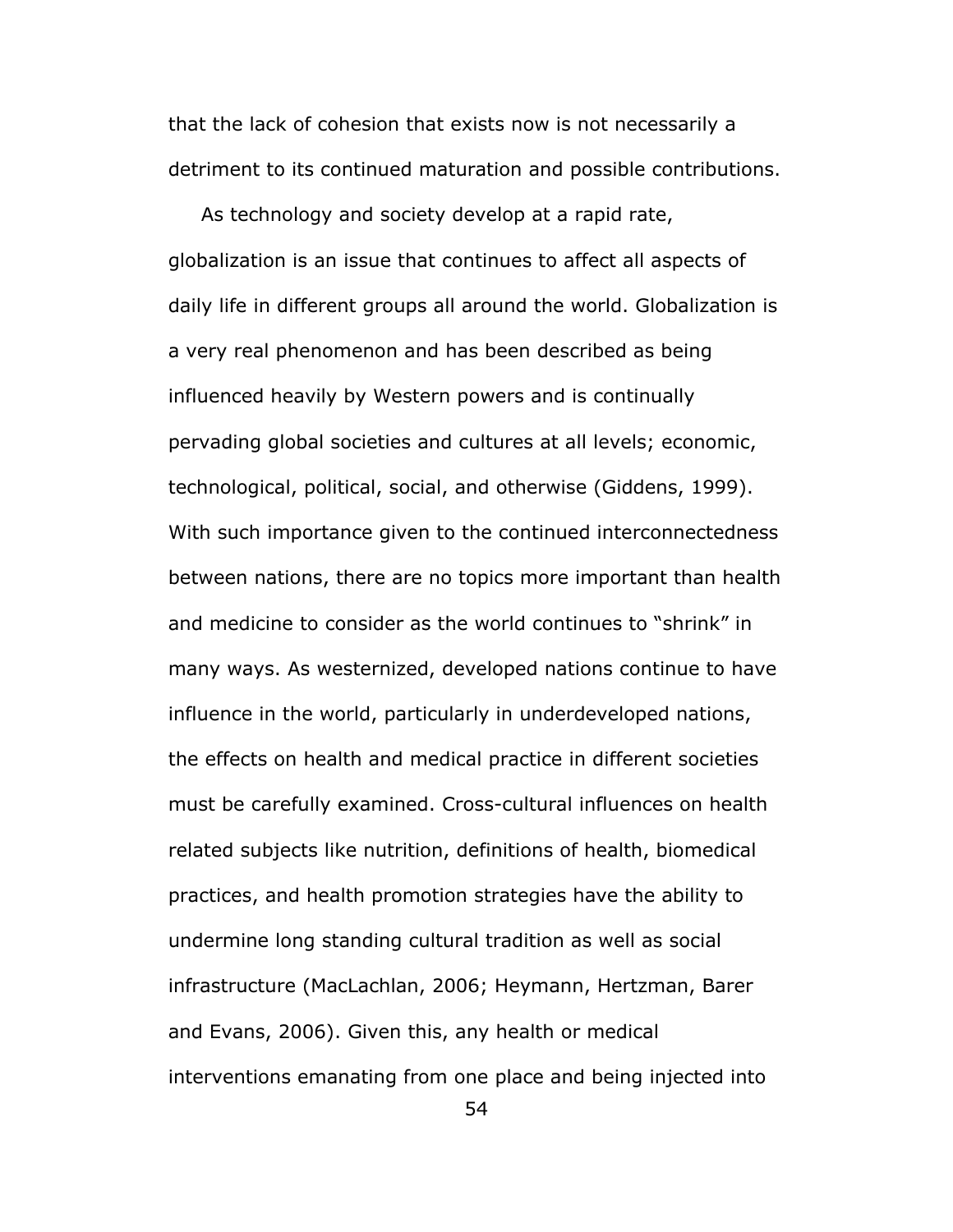foreign populations should be done with great caution and consideration for what is actually going on in that context. Thus, bioethics on a global scale is a subject that will become increasingly important in the growing global society and a field dedicated to such discussion and exploration may be warranted. To explore the possibility and proposed function of such a field is a worthwhile endeavor at this point as little consensus exists on the matter currently and only through continued promotion of awareness and discussion may any results actually come from the attempted development of global bioethics.

## History and Early Development

 As mentioned, even the term "global bioethics" has been the subject of discussion and disagreement among global health and bioethics authorities alike. In his 1988 book *Global Bioethics,*  Van Rensselaer Potter was attempting to separate bioethics in general with a subfield that focused more on environmental ethics, a movement supported by his contemporary Burnetto Chiarelli (Giddens, 1999; Whitehouse, 2003). In this book, Potter (1988) aims to, as the subtitle of the book states, build on the legacy of Aldo Leopold, an American ecologist and environmentalist who promoted the importance of the earth in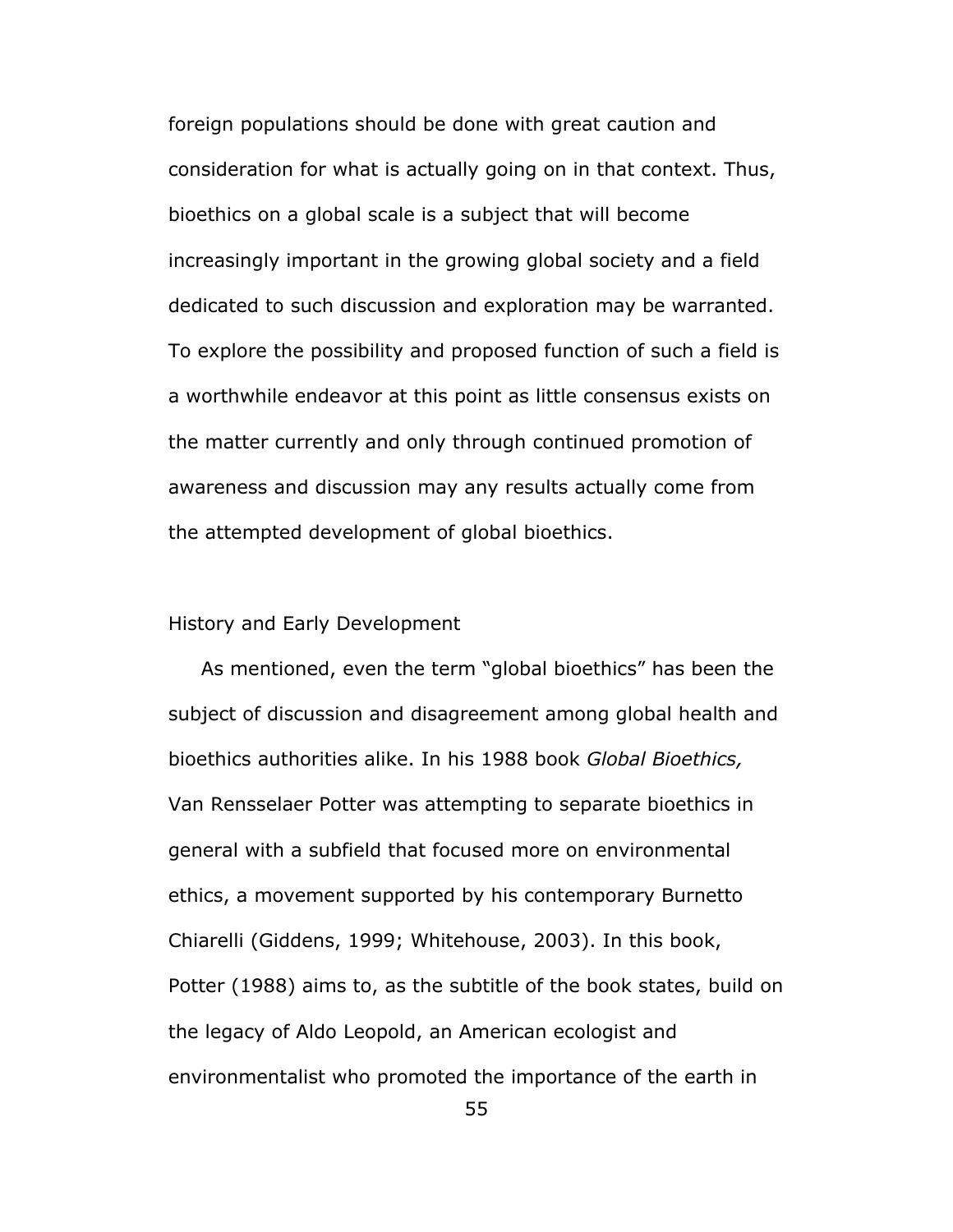the study and application of ethics (Potter, 1988). Though Potter's discussion of bioethics on a global scale was more literal, actually referring to the earth itself, the legacy he left was more about his contributions to the scope of bioethics, emphasizing that it include more than just medical and environmental considerations but also religious, legal, and philosophical aspects (Whitehouse, 2003). In essence, Potter emphasized the importance of context in the pursuit of bioethics by constantly stressing the importance of the globe as a whole in terms of human health (Potter, 1988). In this way, Potter tried to get bioethicists, in the early years of their field, to think critically about bioethics on a global scale. This meant considering the function of the globe itself in bioethical matters but also the complexity and diversity associated with the people residing all over the world. And with this the term global bioethics was added to the general bioethics lexicon though discussion and exploration of what the term could and should mean would occur for years to come, continuing today.

 As the development of bioethics continued into the early 1990's, discussion of global bioethics also persisted as publications arose discussing bioethics including Potter's contributions and proposed direction of the field. However, given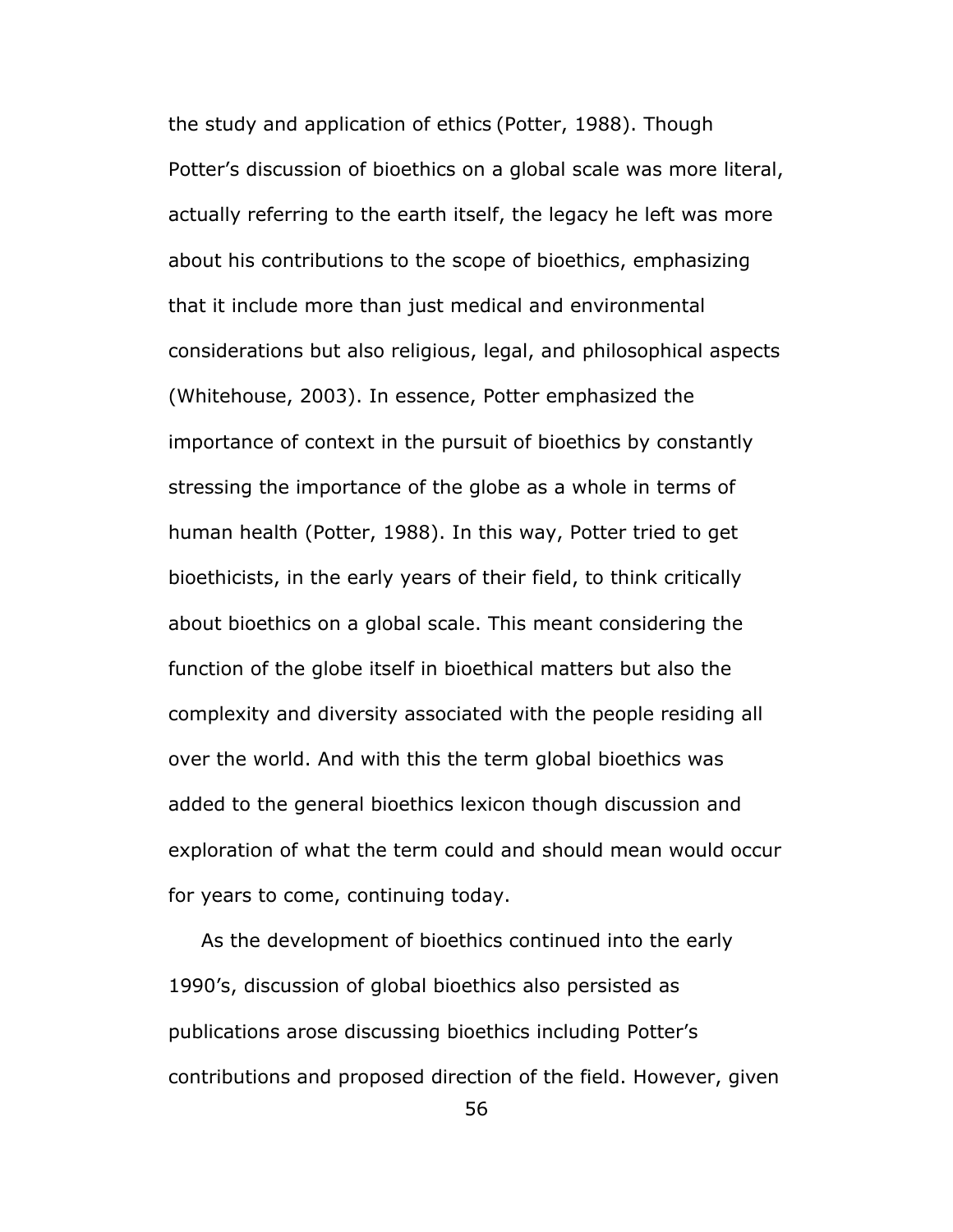the infancy of bioethics in general, literature focusing specifically on the possibility of global bioethics became more commonplace in the early 2000's as authorities in the field began discussing how the more established field of bioethics might be applied globally. A number of publications arose with titles like *Crosscultural Perspectives on the (Im)Possibility of Global Bioethics* (Po-Wah, 2002), "What is Wrong with Global Bioethics" (Takala, 2001), and "Critical care: Why there is no global bioethics" (Engelhardt, 2005). Clearly literature on the subject questioned the very possibility of global bioethics as well as the problems facing the attempted implementation of bioethics on a global scale. The aforementioned articles and others like them (Sakamto, 1999; Dwyer, 2003; Finkler, 2008) essentially discuss the role bioethics plays in modern biomedicine and healthcare while explicitly exploring the challenges of applying such principles on a global scale. The articles all touch upon the general debate within the discussion of global bioethics which is whether bioethics may be applied universally or whether relativism must be employed to apply bioethical principles effectively (Finkler, 2008). This debate comes up often when discussing cross-cultural application of scientific or medical technologies and practices, as explored in the preceding section.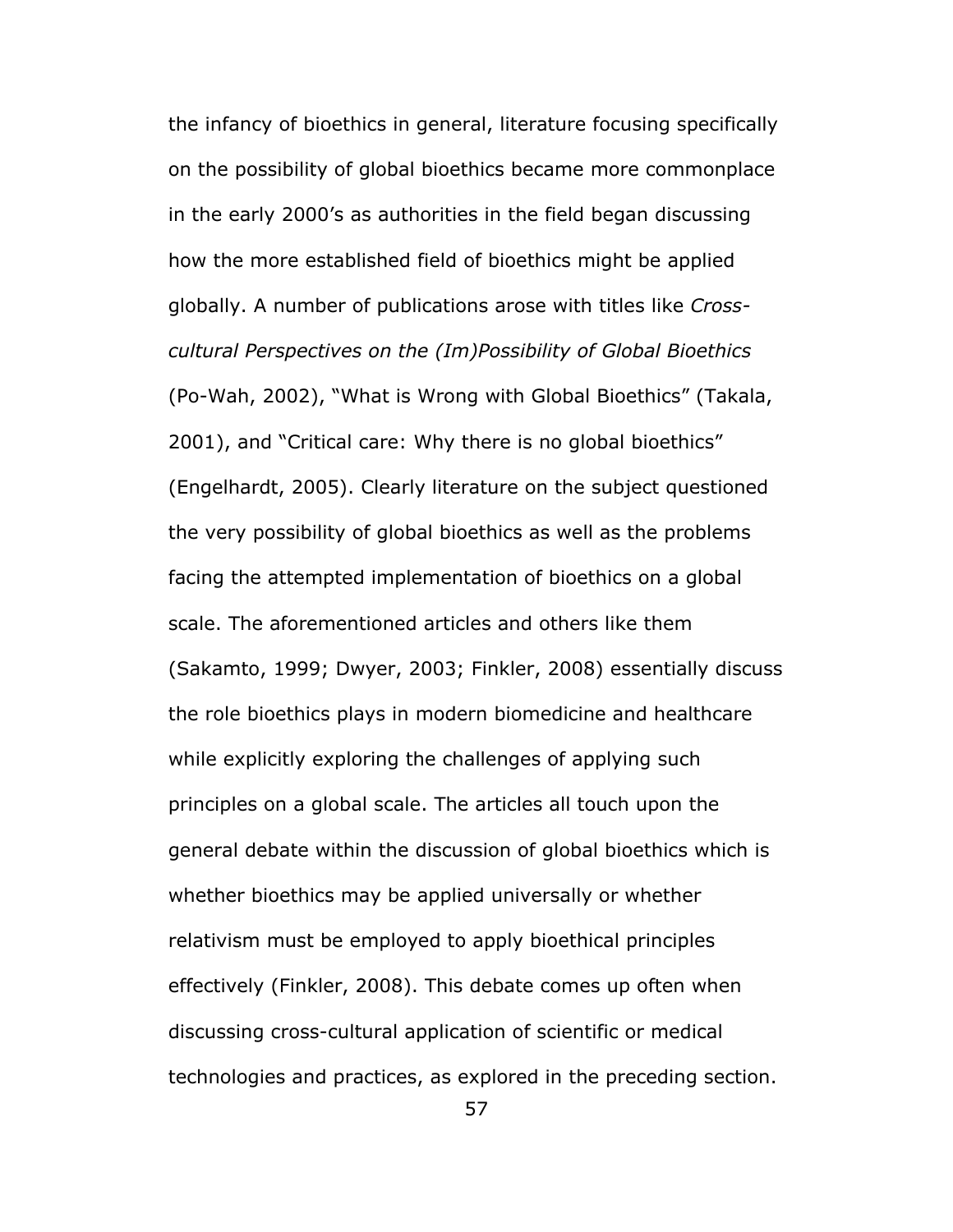Put simply, many are unsure as to whether attempting to apply bioethics within the contexts of certain cultures and societies is a worthwhile endeavor. Some contend that doing so is nearly impossible (Po-Wah, 2002; Engelhardt, 2005) and while cultural consideration is important it simply makes the practice of bioethics too complex, especially when that practice involves the pursuit of normative claims for specific situations. Further, there is a question as to whether universal bioethical principles can be formulated for all clinical and health education settings though the analysis provided here has illustrated the difficulty of doing this given the complex factors affecting opinions on health and medicine in different areas. And thus discussion and publication on the matter continued with little resolution, up until the delivery of the most significant, official declaration related to global bioethics, coming from the United Nations Educational, Scientific, and Cultural Organization's (UNESCO) Declaration on Bioethics and Human Rights in 2005 (UNESCO, 2005).

# UNESCO and Global Bioethics

UNESCO's declaration came as an update to policies dating back to 1948 (UNESCO, 2005). The declaration, in short, states that it is important, as medical and scientific technological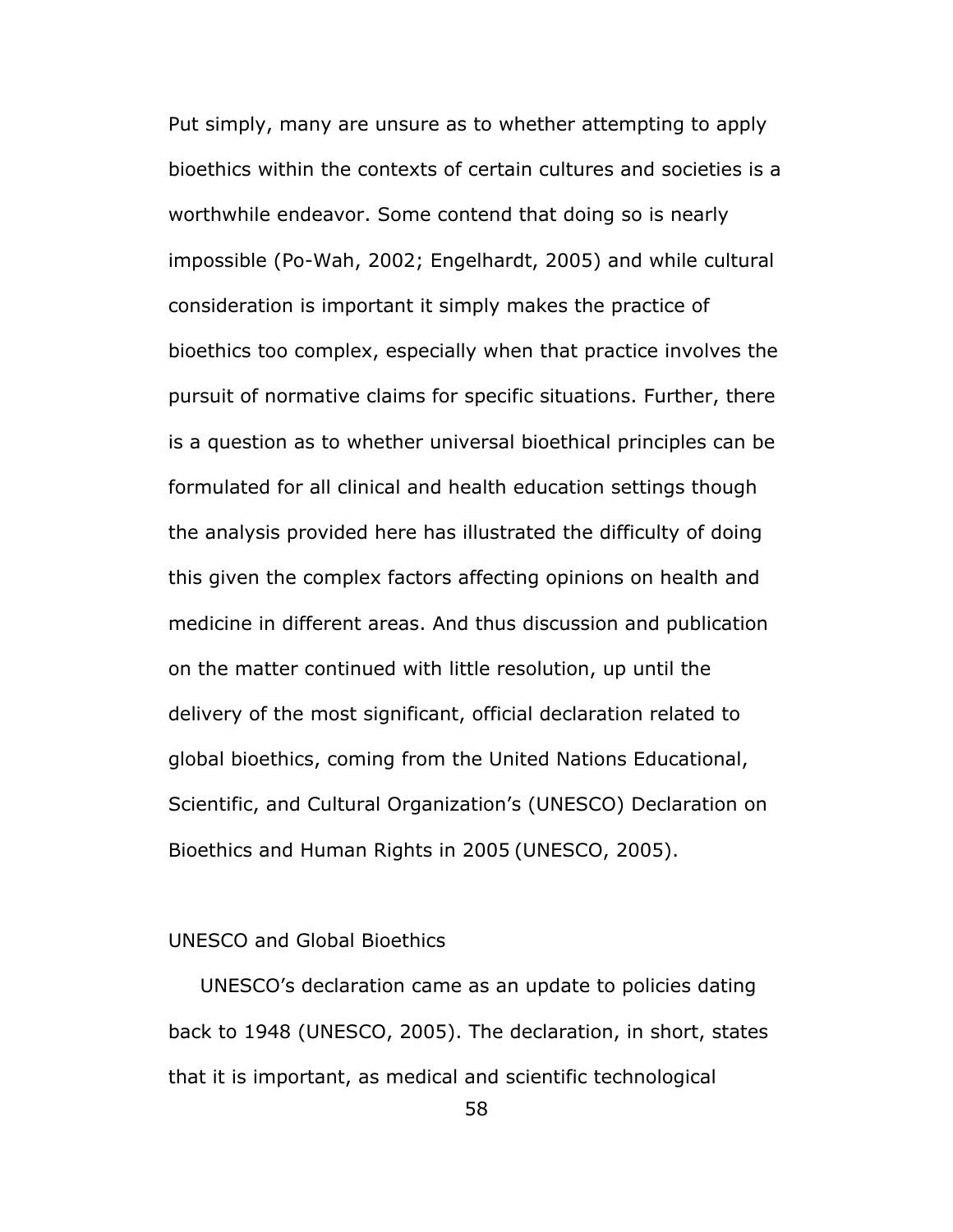advancements continue, to honor universal human rights afforded to all citizens of the world though it still gives credence to the cultural and social context in which such principles should be applied (UNESCO, 2005). The declaration, while significant in its acknowledgement of the issues of human rights that surround a pursuit like that of establishing global bioethics as its own subfield, did not add much in terms of cohesiveness to the discussion. Essentially it just recognized the debate that was already prevalent in current discussions on global bioethics, that of universality versus pluralism in applying ethical principles with human rights in mind on a global scale. Further, with this declaration, articles continued to appear on the subject of bioethics with many speaking out against UNESCO including Mary C. Rawlinson and Anne Donchin in their piece "The quest for universality: Reflections on the universal draft declaration on bioethics and human rights" (Rawlinson and Donchin, 2005).

 Rawlinson and Donchin criticize UNESCO's declaration saying that it inherently aims to disregard structural factors between groups that contribute to health disparities while also pursuing universal ethical values that disregard the pluralism that exists on such matters in a cross-cultural context (Rawlinson and Donchin, 2005). This notion was a common theme in a great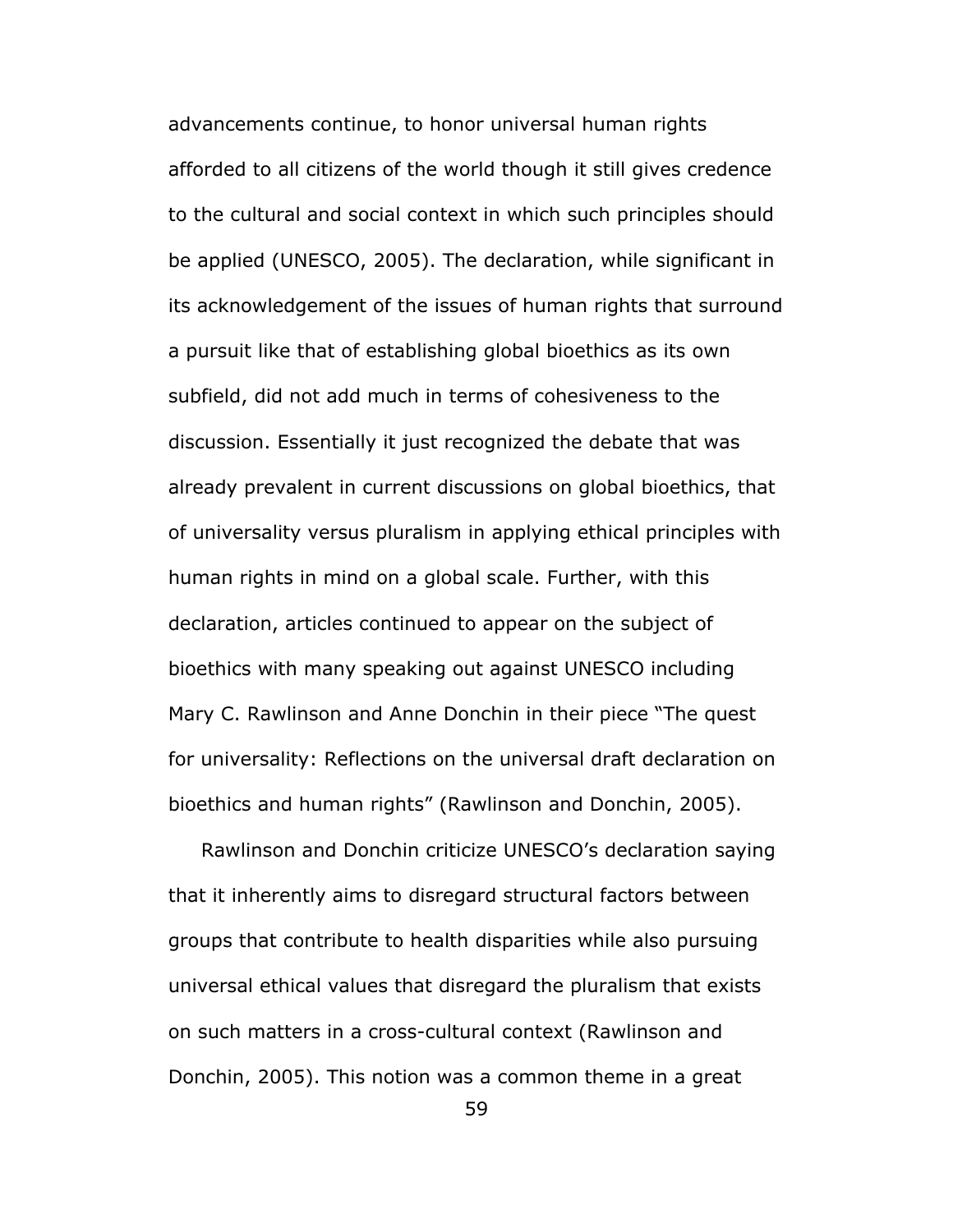deal of the literature published after 2005 on the subject as more articles surfaced discussing the difficulty in attempting to universalize ethical values on a global scale given the cultural differences that often translate to different moral and ethical frameworks, particularly in relation to health and medical practice.

Beyond the work of Rawlinson and Donchin, Michael J. Selgelid also delivered a response to UNESCO's Declaration soon after it was adopted which also voiced many concerns of writers of the time. In his piece, Selgelid also criticizes UNESCO for attempting to establish universal principles on human values that inherently contradict their emphasis of differences between people (Selgelid, 2005). Selgelid (2005) contends that the Declaration essentially ignores the inevitable conflicts that will arise from the pursuit of such universality on a global scale, particularly in relation to health and medicine. These contentions make sense as UNESCO's Declaration does seem to ignore the fact that attempting to determine universal human values as a framework for the application of ethical principles will no doubt result in conflicts over the means by which many cultures define their worldview. Attempting to reconcile the different moral and human value systems of all the cultures of the world in the effort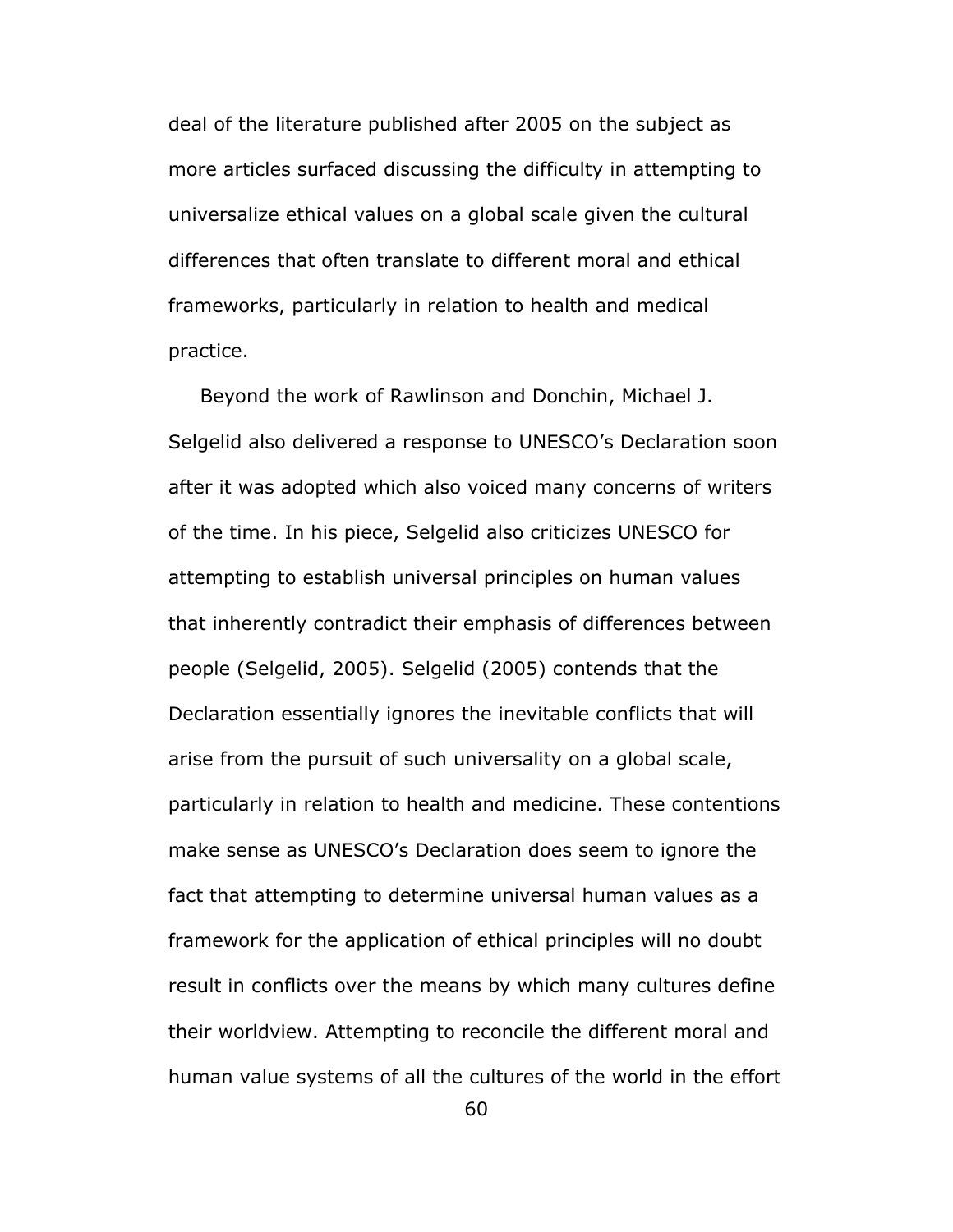to determine which values or morals are universal is an incredibly complex endeavor and this fact, according to Selgelid, should carry more clout in UNESCO's Declaration (UNESCO, 2005).

# Global Bioethics Since UNESCO

 In the aftermath of the direct responses to UNESCO's Declaration described above, articles exploring global bioethics and its possibility continued to be published. These articles continue the important dialogue relating to global bioethics, continually questioning the role of the field within bioethics, its scope, and even its very possibility. These questions are expected, of course, particularly in the aftermath of UNESCO's Declaration, which attempted to add some official organization to the pursuits of global bioethics but instead seemed only to point out the difficulties authorities on the subject had been discussing years earlier. This, in many ways, only exacerbated concerns with the continued development of the field, as illustrated by subsequent writings on the subject which displayed the same amount of tribulation – if not more – as seen in articles from the early 2000's.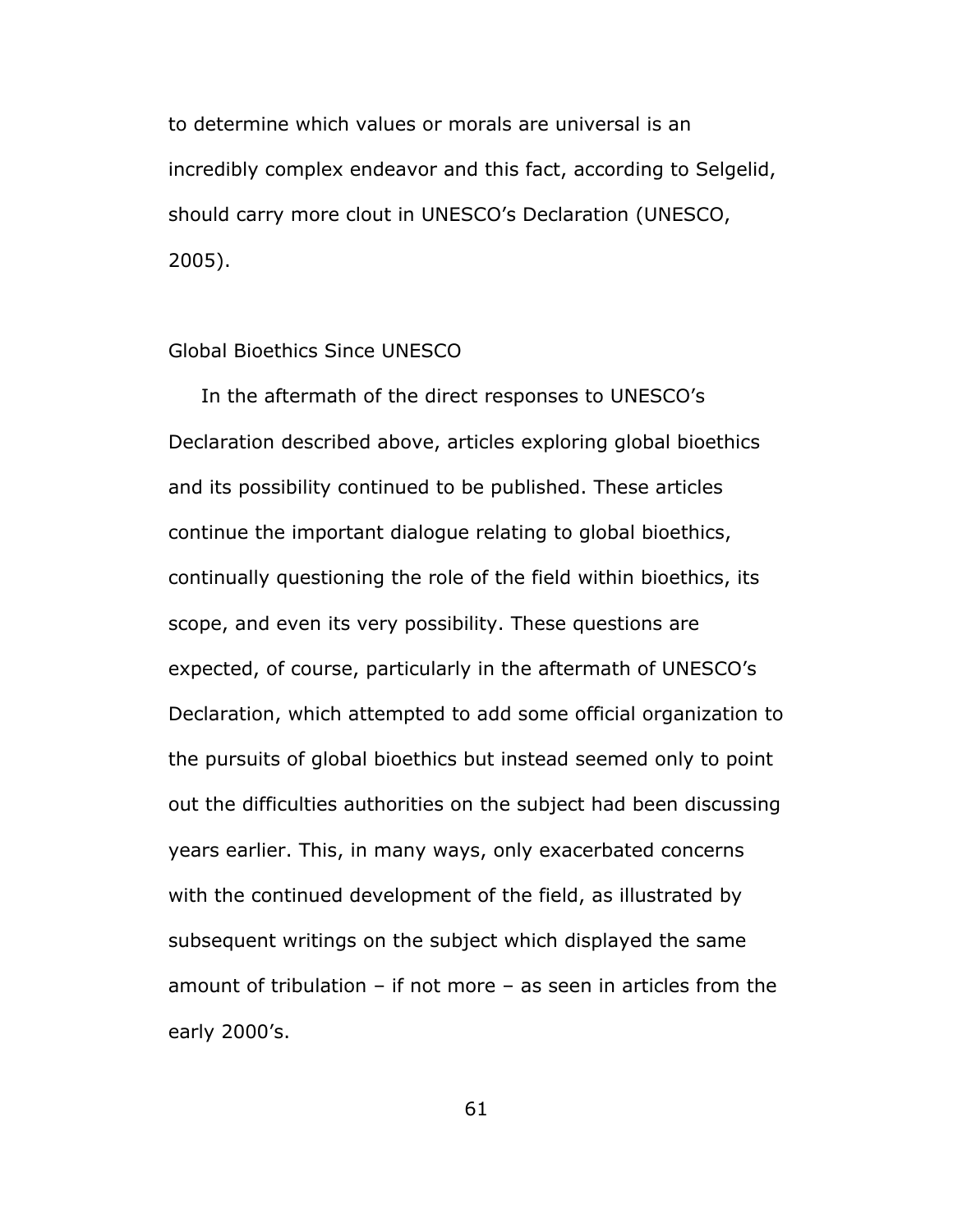Sirkku K. Hellsten provides an interesting contribution to the discussion with her 2008 piece in *Developing World Bioethics*  entitled "Global Bioethics: Utopia or Reality?". In this piece, Hellsten provides an exploration of the history of global bioethics similar to what is presented here but makes an important distinction between global bioethics research and actually globalizing bioethical norms, the latter of which is a much more difficult undertaking. Hellsten emphasizes the fact that bioethics on a global level would be descriptive rather than prescriptive while also contending that even in the descriptive sense there are some normative aspects associated with bioethics in different cultures (Hellsten, 2008). Overall, the message provided by Hellsten is similar to other authors writing on this topic recently (Holm and Williams-Jones, 2006; Donovan, Green, and Jauss, 2008; Finkler, 2008): bioethics needs to be researched and thought about critically in a global context (Hellsten, 2008). Hellsten (2008) believes that doing so is a step in the right direction for bioethics as a whole as thinking this way will promote discussion and engagement of bioethics issues around the world within a global mindset. However, Hellsten (2008) also believes that this is only the first step in a longer process, endorsing the idea of global bioethics as both a descriptive and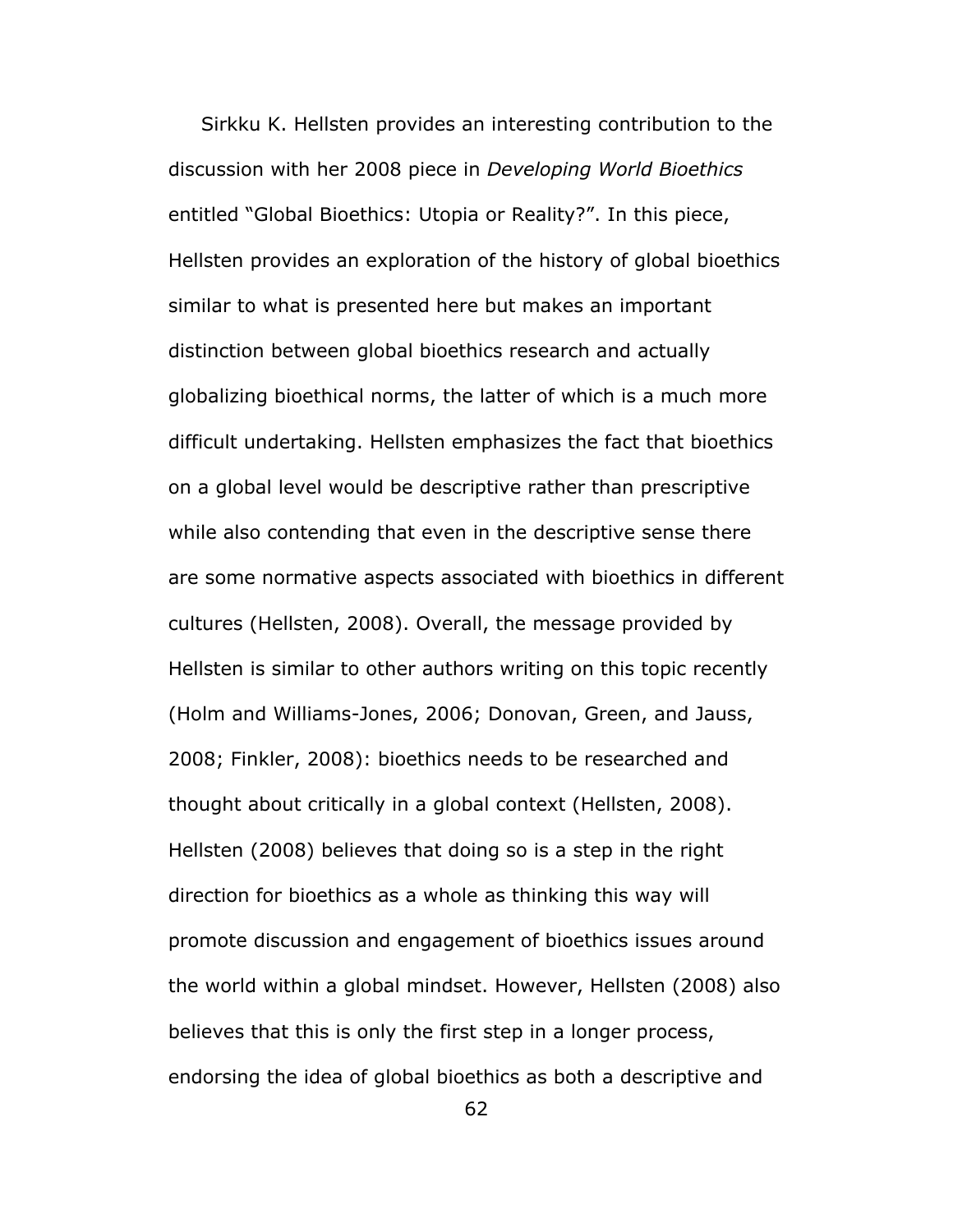normative tool that will be increasingly important in coming generations.

### Continued Development of Global Bioethics

 From this analysis, it is clear that there has been a great deal of discussion on the topic of global bioethics both from scholars in the general field of bioethics as well as from international organizations like UNESCO. From its advent, global bioethics has been subject to the general idea that as bioethics continues to grow and gain prominence in all aspects of biomedicine, a global component must be included. For some the term "global" has meant striving for universality, finding principles of bioethics and human rights that can be applied to all situations in the hopes that there can be an international standard on issues related to health and medical practice and associated ethics. However, as discussion on the topic continued, supplemented by more thorough research on cultural and social factors and their relation to health, many authors now contend that this "global" approach to bioethics needs to be acutely aware of contextual differences between groups far as bioethical principles are concerned (Whitehouse, 2003). Only in this way will the subject avoid homogenization of global groups, as task that is not only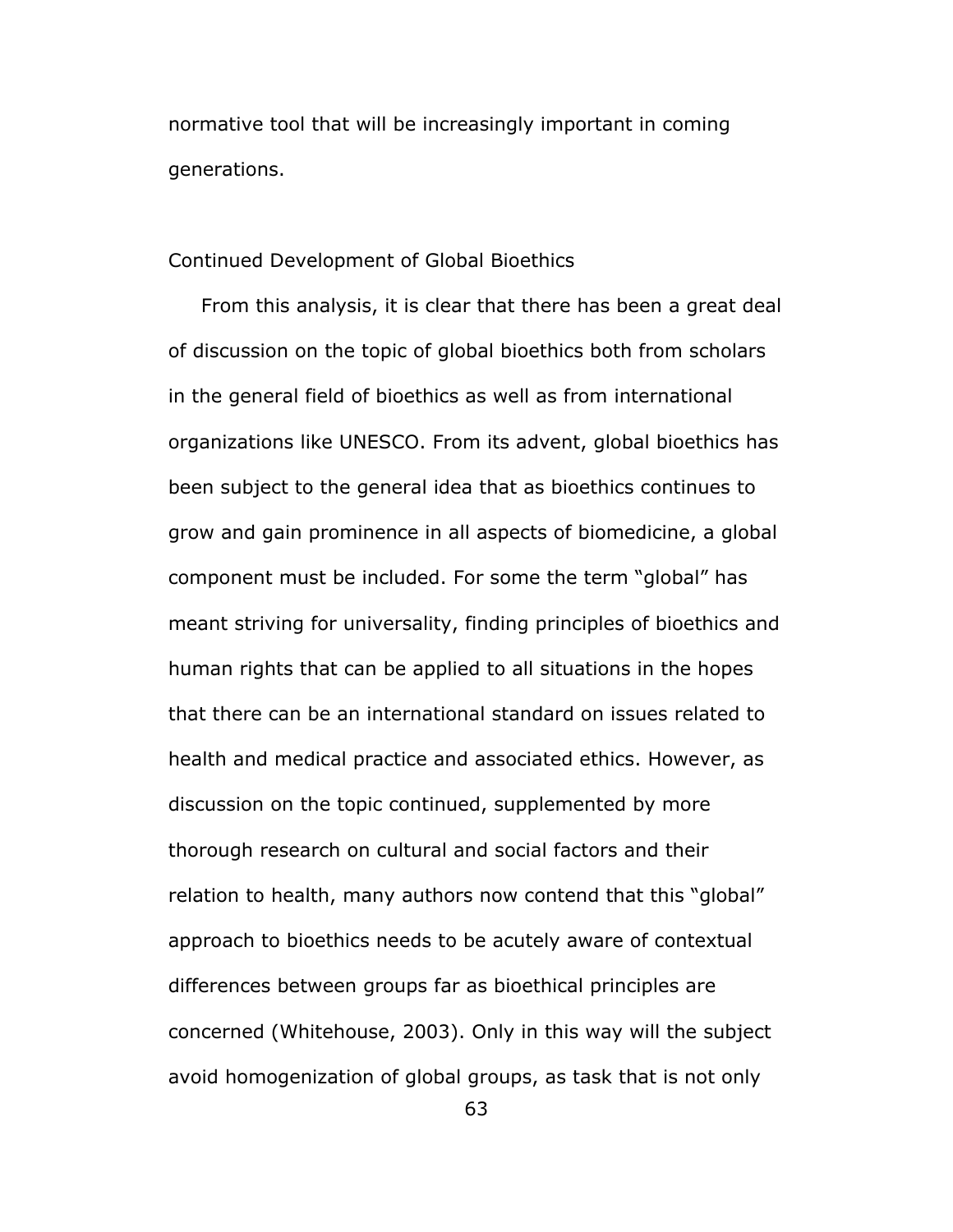extremely difficult but also unwarranted. Attempting to avoid cultural influences as a means of finding universal applications of bioethics would undermine what makes bioethics as a normative practice interesting: looking at specific instances and examples of biomedicine and critically discussing the context in which they occur to promote ethical and moral thinking in all global health situations. This goal also avoids the narrow-minded pursuit of the field of global bioethics striving to make specific normative claims for all situations, a task the field is not suited for currently and maybe something that it wants to avoid completely.

 Further, from this analysis it is also clear that global bioethics has not developed to the point that it can be considered its own field of study. The initial goal of this project was to analyze global bioethics as it has developed within the field of bioethics in an effort to design a curriculum of some kind to study global bioethics. But with the continued fragmentation on the subject, such a goal is not realistic at this point. Given that, what can be learned from the development of global bioethics to this point and how can the field continue to move forward in a meaningful way? Given the preceding analysis of social and cultural components of health as well as the variety of publications emphasizing exploring global examples of bioethics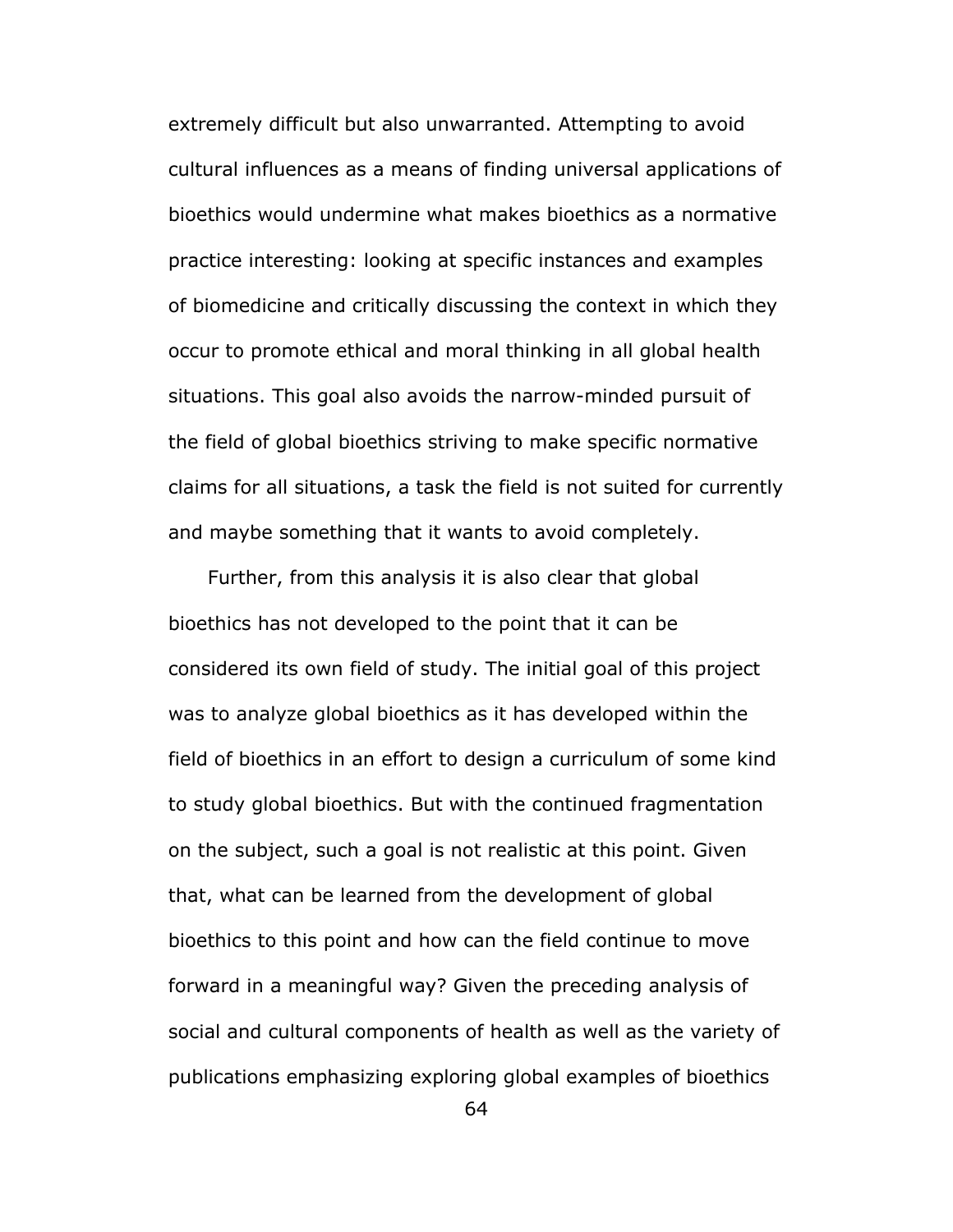issues, it seems that in moving forward, this subject should focus on promoting discussion and awareness on topics crucial to the study of bioethics on a global scale. The following section aims to explore just such topics, those that lend themselves to complexity on a global level based on their strong cultural and social components. In this way, the complexity of exploring global bioethics will be on full display while simultaneously emphasizing the need for continued discussion on the subject within the context of specific issues that make the case for the need for such globally minded analysis on ethics issues related to biomedicine and health.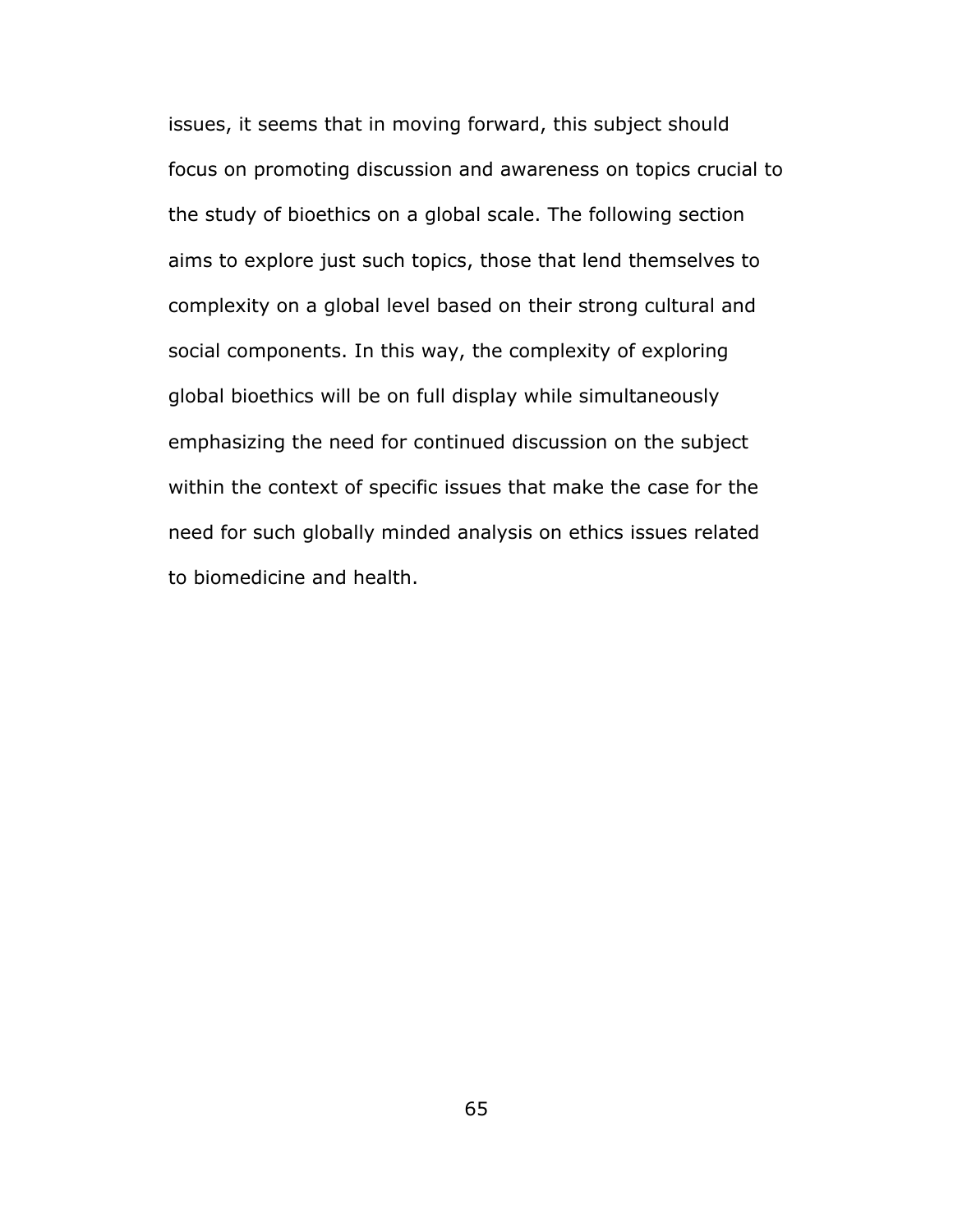#### Chapter 5

Global Health Topics Through a Bioethics Lens Given the preceding exploration of health in society, bioethics in general and the advent of global bioethics, it is important to look forward and determine how considerations of global bioethics may be important for the continued development of these fields. As explored in the preceding section, global bioethics is still a widely discussed topic with many debating its scope and possibility. More specifically, many question how to apply the topic most effectively and whether bioethical principles can be applied universally, on a global level, or whether relativism should be employed, thereby thwarting what some consider the goal of "global bioethics". Given this lack of cohesion on the subject, it is clear that the time may not be right to establish global bioethics as its own independent field. Discussion on the subject, however, is still important because only in this way will continued developments in both bioethics and global health continue to consider ethical principles in the context of society and culture as they develop. Whether global bioethics will develop into its own compartmentalized subject within general ethics and bioethics is still yet to be seen.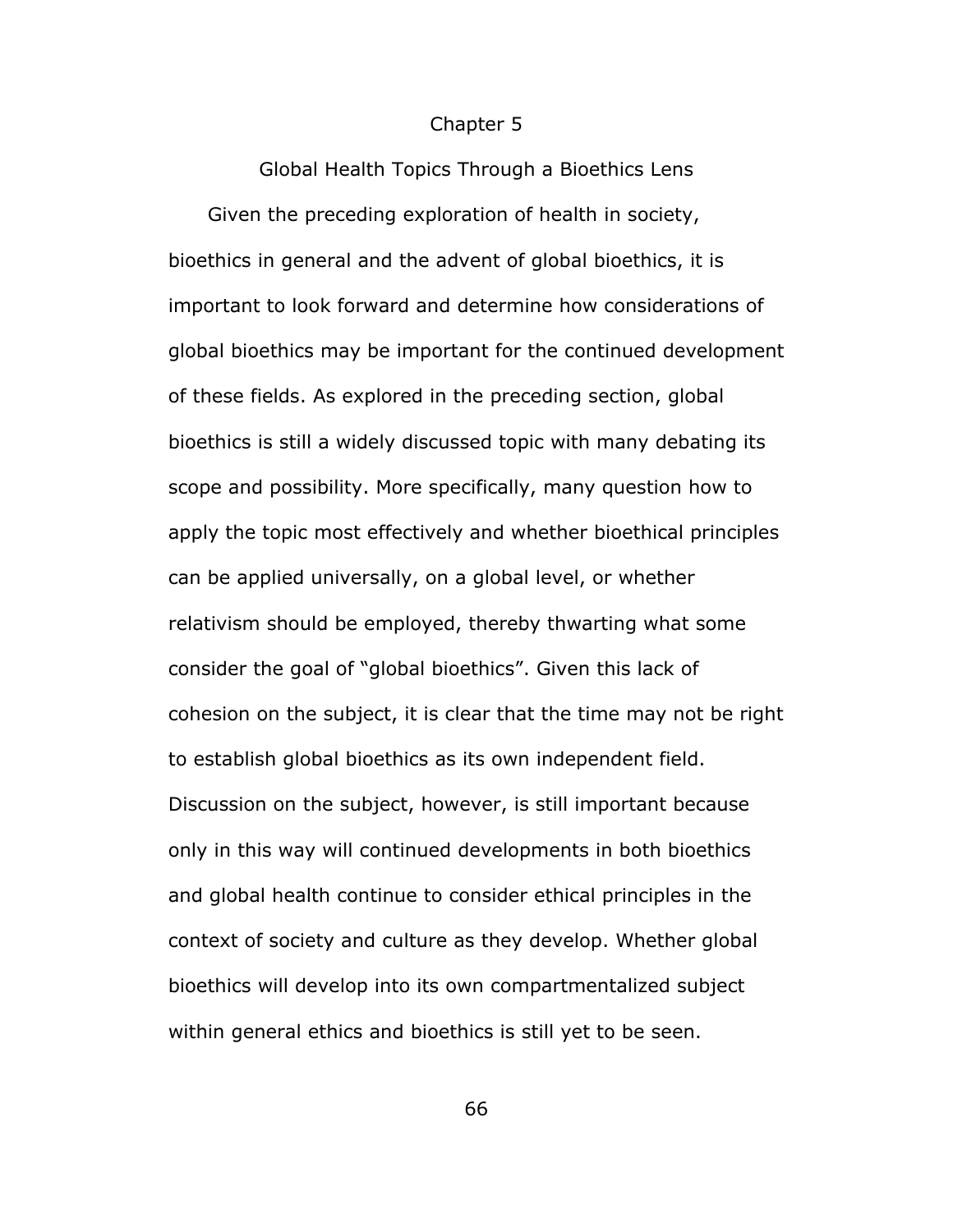While continued discussion of bioethics on a global level is important, there is still more specific and applicable discussion to be had on subjects related to global bioethics, particularly within the realm of global health. When global health topics are examined closely within the context of ethics, the importance, as well as the complexity, of these topics in a cross-cultural perspective comes to light. Certain specific topics like obesity, death and dying, as well as specific procedures female genital cutting are all topics that involve both biomedical and health issues as well as important and highly debated ethical issues. When considered in different cultures on a global scale, these topics become even more important to global health as it becomes clear that not all people view these topics in the same way, creating uncertainty in continued development of health education modules and medical interventions in different countries and societies around the globe. Despite these problems, however, the following exploration of such global health topics will demonstrate the need for consideration of these complex topics in a cultural context. This idea relates to the previously discussed concept of culture-bound syndromes in that generic diseases or syndromes, when examined in the framework of global health topics, demonstrate why health and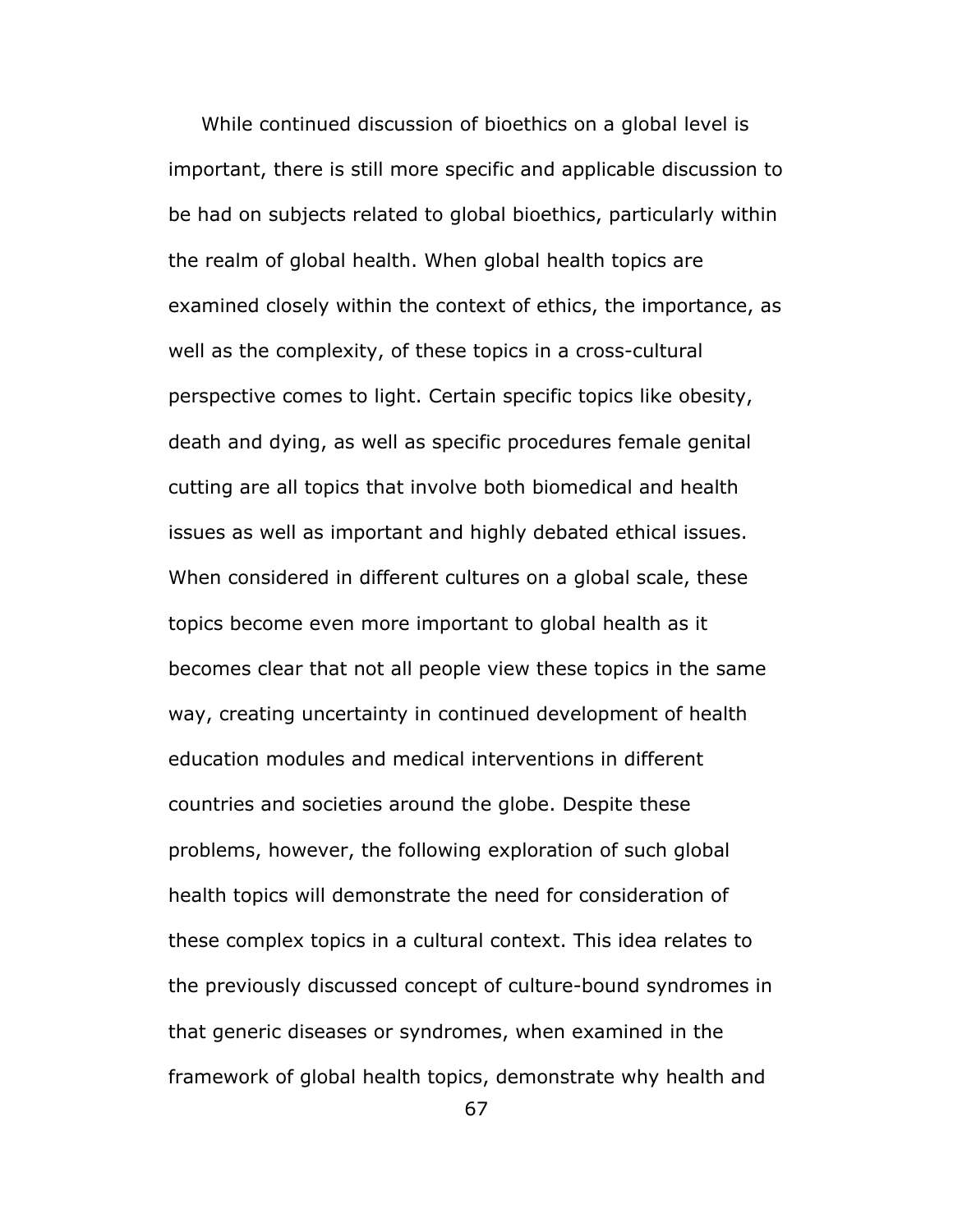culture must be considered together (MacLachlan, 2006; Ritenbaugh, 1982). Through analysis of topics of this nature, considerations of what goals global bioethics should be exploring will be addressed while the general benefits of exploring these topics even in lieu of a defined field of global bioethics will come to light. In this way, the relativism in ethical issues will be highlighted and the complexity of these issues when examined globally will be on full display. For the purposes of this project, this complexity is a good thing, supporting the need for continued discussion and organization relating to global bioethics though it will also show why application of such a field is difficult and thought to be impossible by many. However, despite what the future may hold for global bioethics as its own discipline, the following will show that global health issues, particularly in relation to ethical principles, are much too complex to be approached with the current state of bioethics in general.

 The following topics attempt to address different categories of important considerations in global health. From specific biological ailments like obesity to more philosophically minded concepts related to medicine like death and dying, all of these topics relate in some way to perceptions of health. From their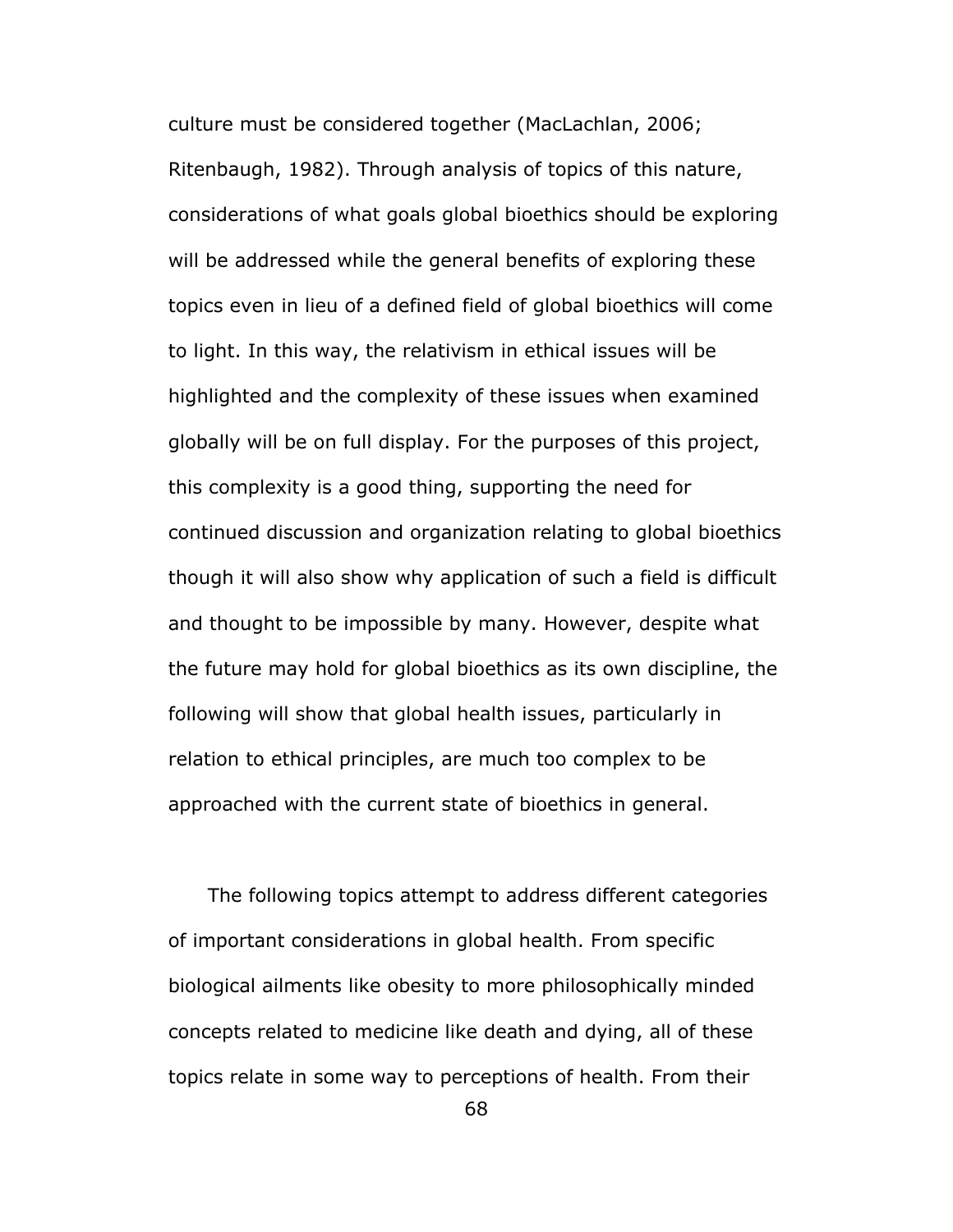examination, this analysis hopes to demonstrate that while relating to health and medicine, these topics are also incredibly important to social and cultural aspects of societies. Thus, when they are addressed even from a purely biological and medical standpoint, there may be unavoidable cultural components that need to be addressed depending on the context. And in this way any ethical considerations related to these topics are also dependent on such social and cultural components.

# **Obesity**

 The concept of obesity is incredibly important in global health today as many countries, particularly the United States, witness increasing rates of obesity in their populations (Caballero, 2007). As obesity continues to pervade industrialized societies all over the world, global health researchers are working to better understand this problem as well as how it is perceived by different groups, particularly cross-culturally. This work is important because, beyond a strict biological definition and interpretation of obesity, its causes, and its ramifications, understanding how the problem is interpreted socially and culturally may contribute to effective education and intervention against obesity. In this way, the actual strict biological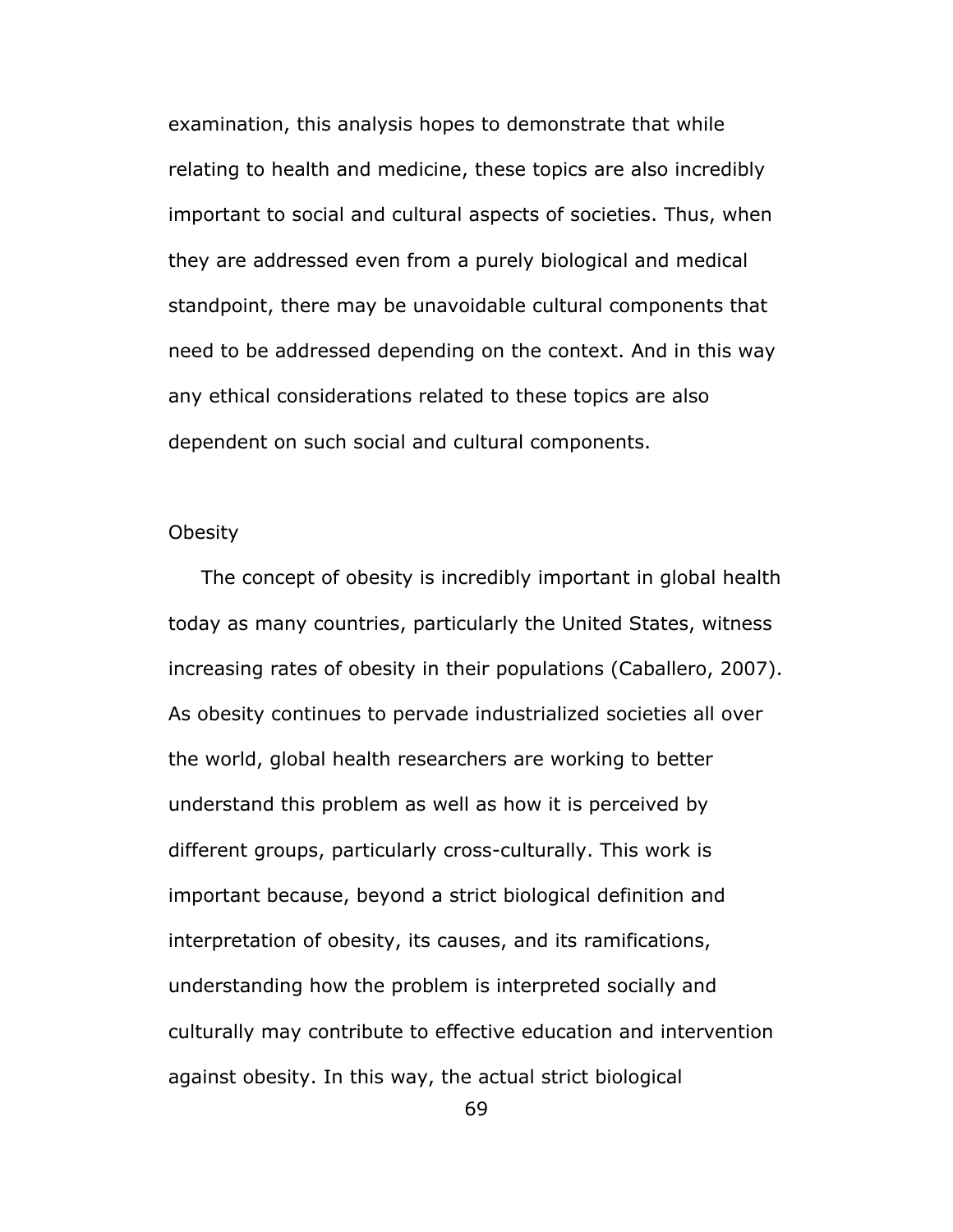interpretation of obesity almost takes a backseat as even if a group of scientists and physicians agree on a certain definition of obesity and what it means, this definition loses significance if it is not recognized and corroborated by cultural and social perceptions of obesity. Further, it is difficult to work effectively to thwart of obesity around the world if strategies to do so may be effective in one area but wholly ineffective or even counterproductive in other areas.

 To understand obesity as a function of developing societies and cultures, it is crucial to look at the history of obesity and exactly how it has become prevalent in some populations and societies but not others. This phenomenon has a lot to do with the history of food production and consumption in human societies which was dynamic across societies as humans developed, resulting in modern societies that have different opinions and perceptions on calorie consumption and associated ramifications, such as the incidence of obesity (Ulijasszek and Lofink, 2006). Obesity is actually a relatively recent development in human health, being seen as a serious problem only within the last 60 years or so, though sporadic instances of obesity have been recorded as long as 10,000 years ago (Ulijaszek and Lofink, 2006). The increased appearance of obesity in countries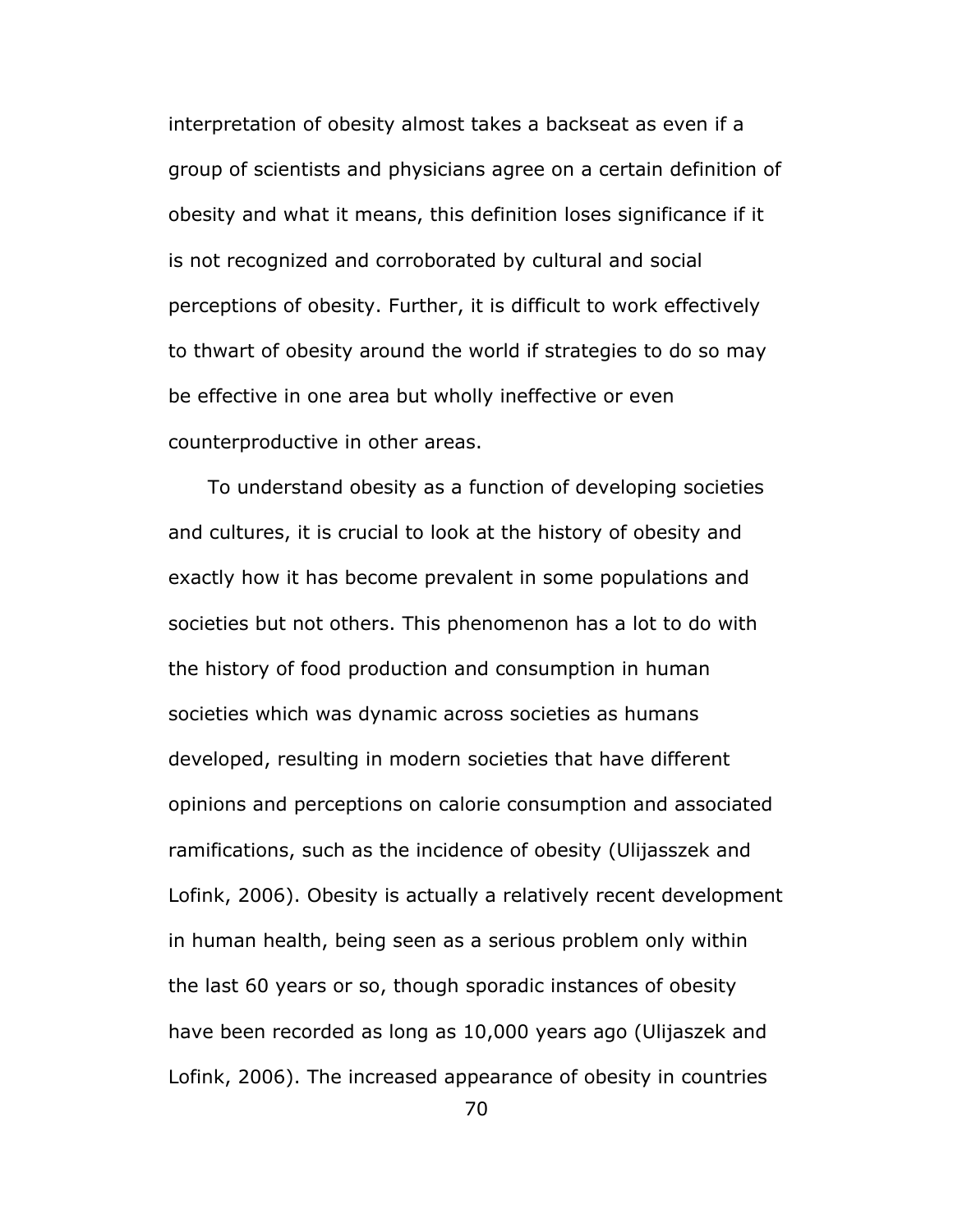all over the world is closely tied to industrial development and increased food security, demonstrating that historically speaking, obesity trends are the result of a combination of biology and environmental factors (Ulijaszek and Lofink, 2006). The technological advancements leading to these trends include better food storage tools as well as more efficient food production systems, allowing societies to abandon foraging tactics in favor of more efficient means of obtaining, consuming, and saving sources of sustenance (Ulijaszek and Lofink, 2006). As societies continued to use these tools, food security was increased and as societies continued to develop around the world, obtaining food and appropriate calorie intake became less of a problem (Ulijaszek and Lofink, 2006). Thus, as societies around the world began to show disparities in development and affluence, food intake began to be a problem in some areas but not others, a problem we see even today.

 What's important to realize about these developments, however, is that social and technological developments surrounding the consumption of food were progressing faster than evolutionary forces could affect the genetic tendencies of humans in terms of calorie storage and use (Lev-Ran, 2001). Put simply, human behavior in societies where food was readily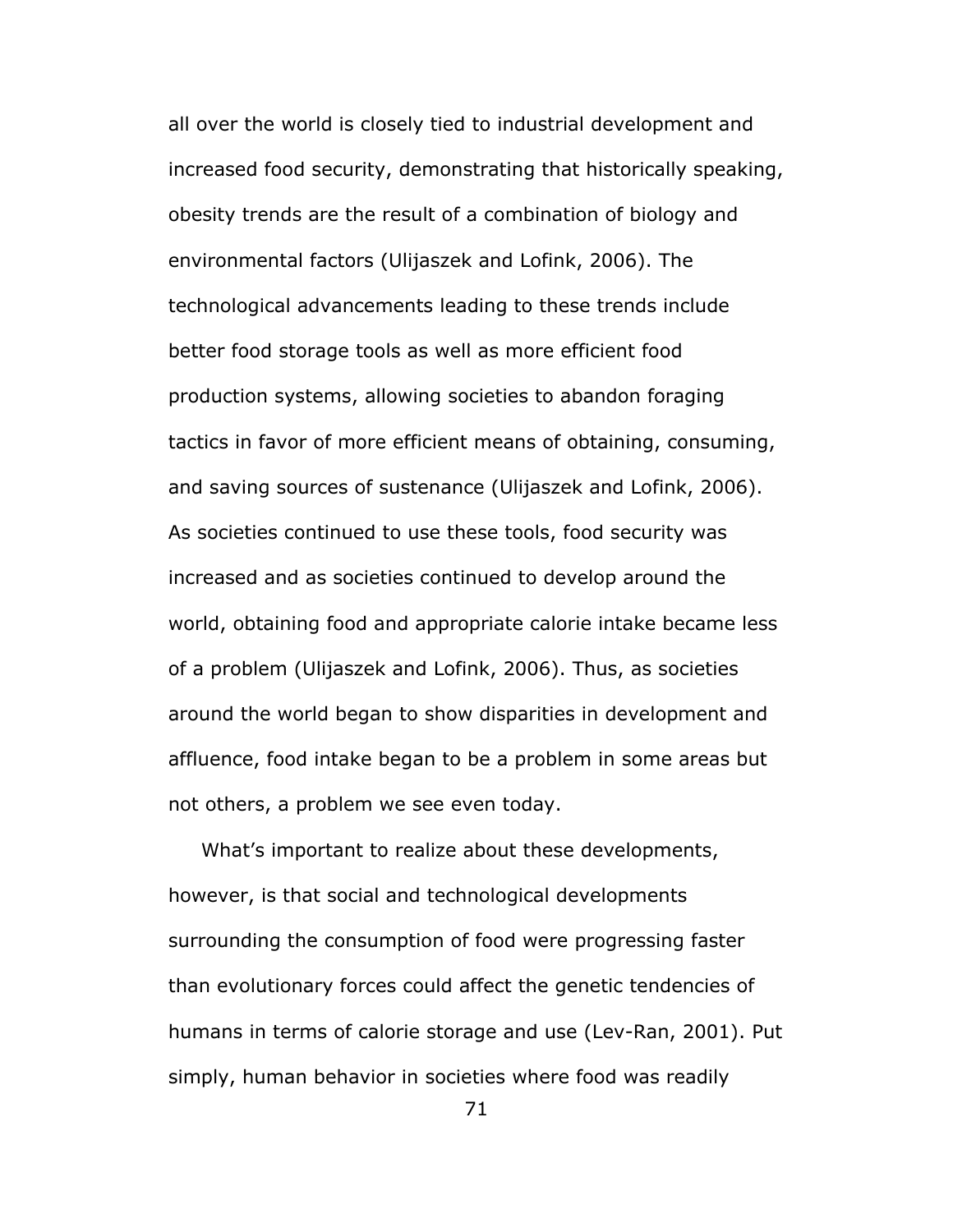available did not match the genetic tendencies of humans at the time which stored fat as much as possible due to the expected scarcity of food that had been seen in earlier human society (Lev-Ran, 2001). This relates to the idea of a "thrifty genotype", a concept first discussed by Neel in 1962 in relation to diabetes (Neel, 1962). This idea basically states that there are certain genotypic tendencies which were selected for as humans developed which eventually became unnecessary or even detrimental as human societies developed faster than evolutionary forces could act (Lev-Ran, 2001, Neel, 1962). With this genetic phenomenon still existing even in areas where food has become abundant due to advancements in human societies, it is no wonder that obesity has become a problem in many industrialized societies whereas it still remains a sign of abundance, status, and wealth in developing countries and indigenous populations (Ulijaszek and Lofink, 2006; Lev-Ran, 2001; Brewis et al, 2011).

 Given the close ties of obesity to social development, it is logical that there is a cultural component to obesity, its causes, and opinions on its incidence in populations. Obesity has been described as a "culture-bound syndrome", a concept discussed earlier, which means that it is difficult to fully understand the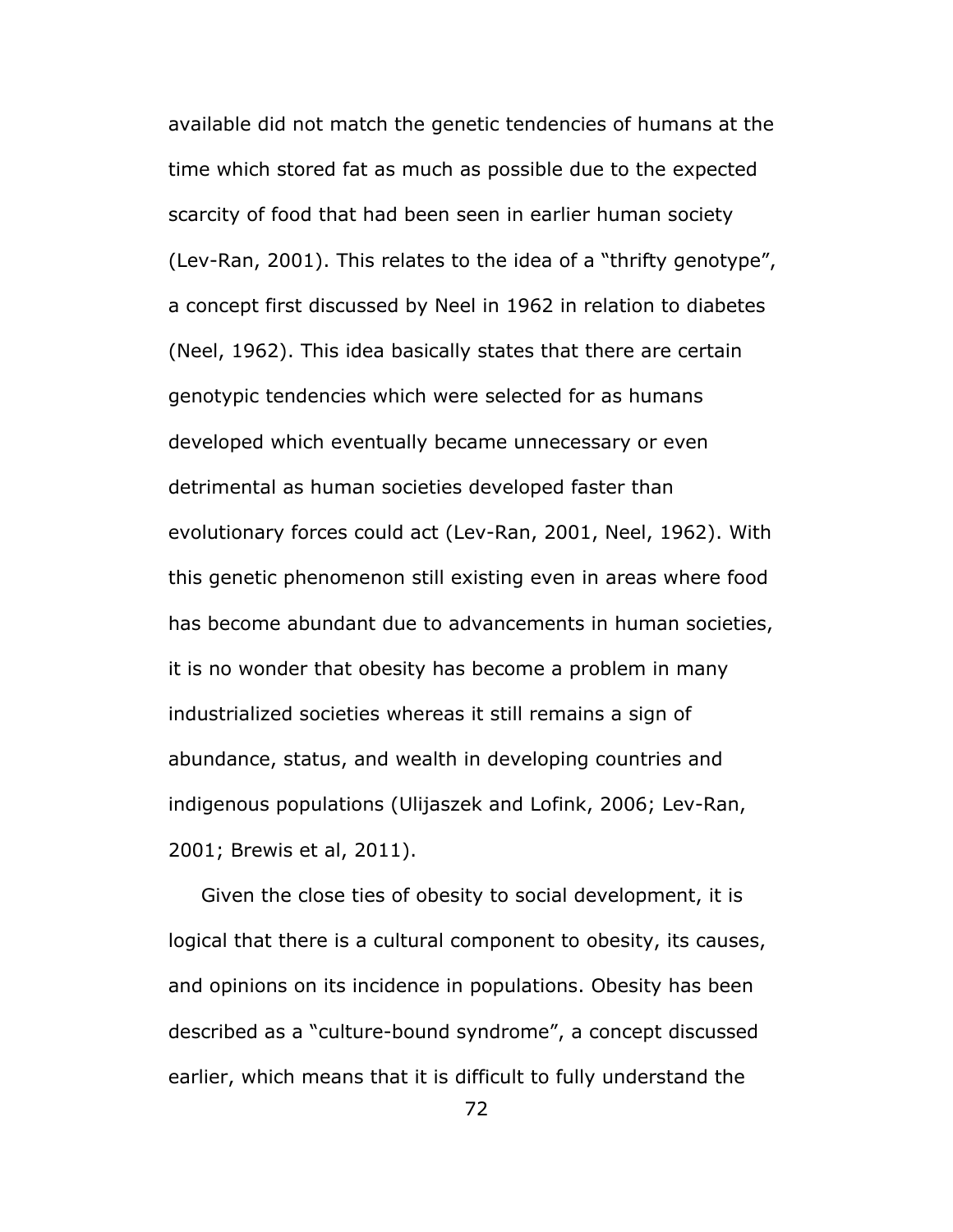concept outside of the cultural context it appears in (Ritenbaugh, 1982). For obesity specifically, this label makes sense as it states that opinions on obesity and the varying levels of value given to it are very much a product of the society in which it appears, as well as the development of that society over time (Ritenbaugh, 1982). Studies on the concept of obesity as a global issue have shown varying levels of stigma related to the ailment depending on the area in which it appears, though the general attitude toward obesity in industrialized societies has been negative (Brewis et al, 2011). Dr. Alexandra Brewis of Arizona State University has been conducting a widespread study attempting to study the diffusion of opinions on obesity in different areas around the globe, showing that while generally opinions on obesity show negative attitudes toward it, ideas on causes and responsibility related to obesity are usually culturally learned (Brewis et al, 2011). Studies like this one aim to demonstrate the complex problem that obesity represents, being a concept that is not strictly biological but rather heavily dependent on the society and culture in which it is seen.

 From this discussion, the topic of obesity as a global health topic is clearly just as dependent on social and cultural factors as it is on biological components. To truly understand obesity as a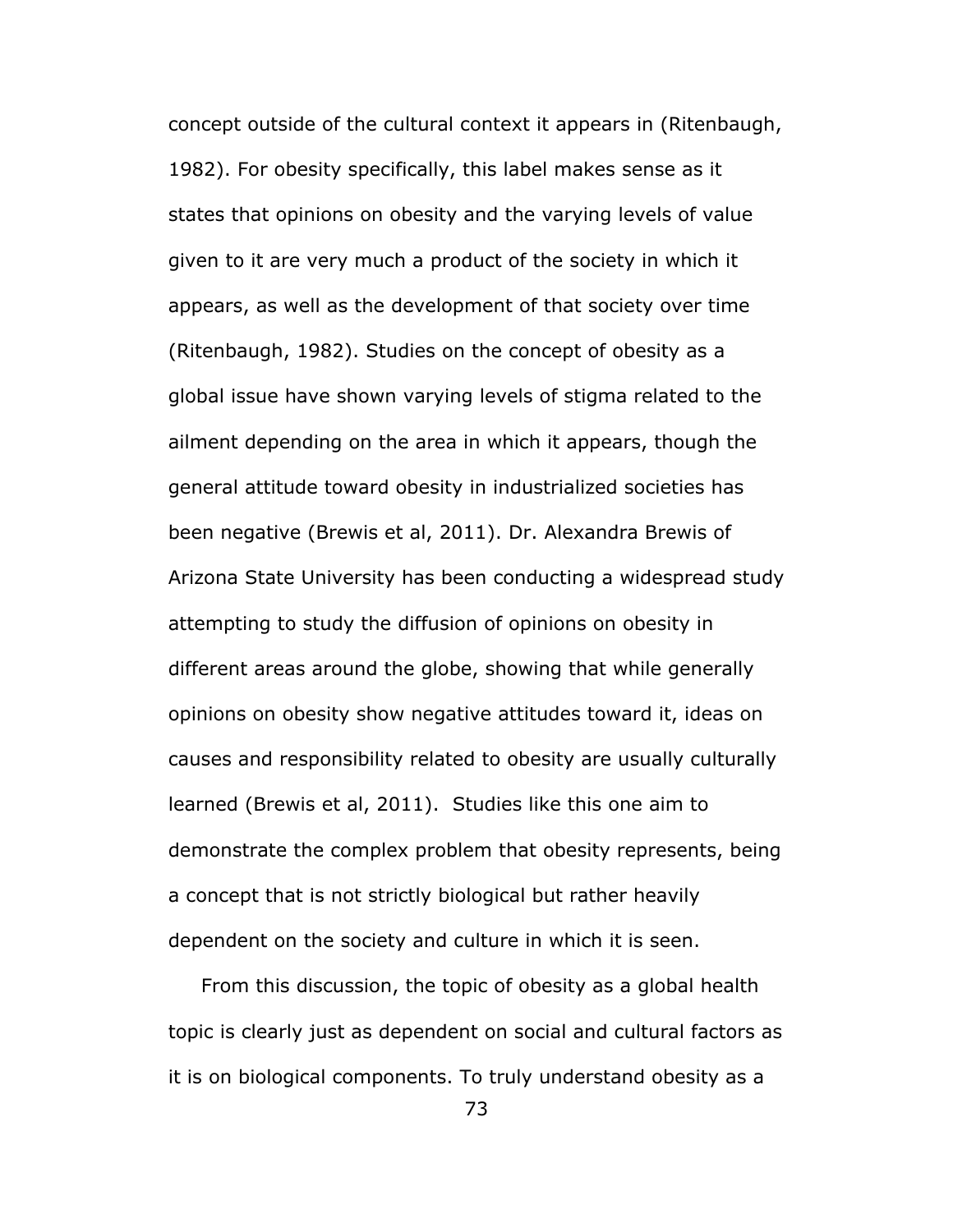global epidemic, as it was classified by the World Health Organization in 2000 (Caballero, 2007), global health scientists and physicians must work together to incorporate social science research such as that being done by Dr. Brewis (2011). As discussion of the topic of obesity continues to pervade scientific journals as well as popular media, these considerations will be increasingly important, particularly in the pursuit of effective measures to educate individuals on obesity as well as combat against it. Further, as these goals are considered in terms of their ethical merits, it becomes clear that cultural and social considerations are immensely important to the idea of obesity, particularly when trying to determine what methods of education and intervention should be considered objectively "right" or acceptable. In some societies intervening on increasing levels of obesity seems like an ethical and beneficial endeavor, given the way environments are contributing to such a health problem without people's conscious knowledge. However, in other areas, doing so may disrupt the social organization of a group where obesity may not necessarily be prevalent or extremely problematic and thus intervention may not only be unnecessary but also unethical.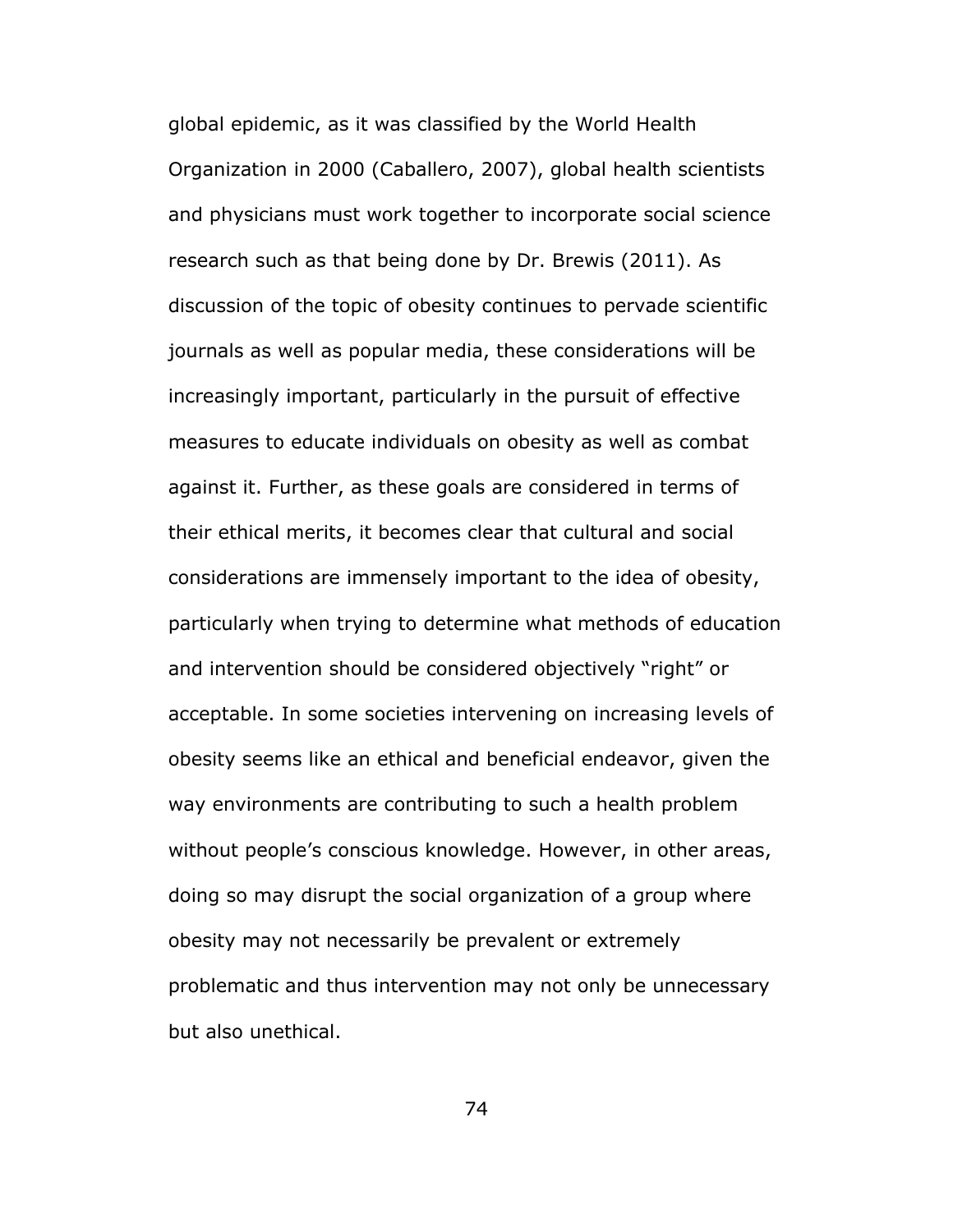Death and Dying

 While obesity represents a more strictly biological condition that, as discussed above, has come about from both genetic forces as well as social and cultural development, other topics in global health are more nuanced in their relation to strict biology though their place in cultural identity is clear. Perceptions and traditions of death and dying are exemplary. Death and dying is a topic that clearly relates to health while also being interpreted very differently in various societies. This section will briefly examine some examples of how death and dying, an objectively medical phenomenon, is interpreted and dealt with in varying ways cross-culturally as well as how this phenomenon affects health in general in different areas.

 Rituals surrounding death vary greatly from culture to culture and are often rooted in historical or religious tradition. Spector's previously mentioned text, *Cultural Diversity in Health and Illness*, explores this topic, discussing the various ways in which different groups of people interpret and deal with death. Spector lists various rites and rituals associated with dying from countries all over the world, exploring rituals attributed to specific groups and countries ranging from explicit rites dictated by religions such as Islam to cultural practices seen in some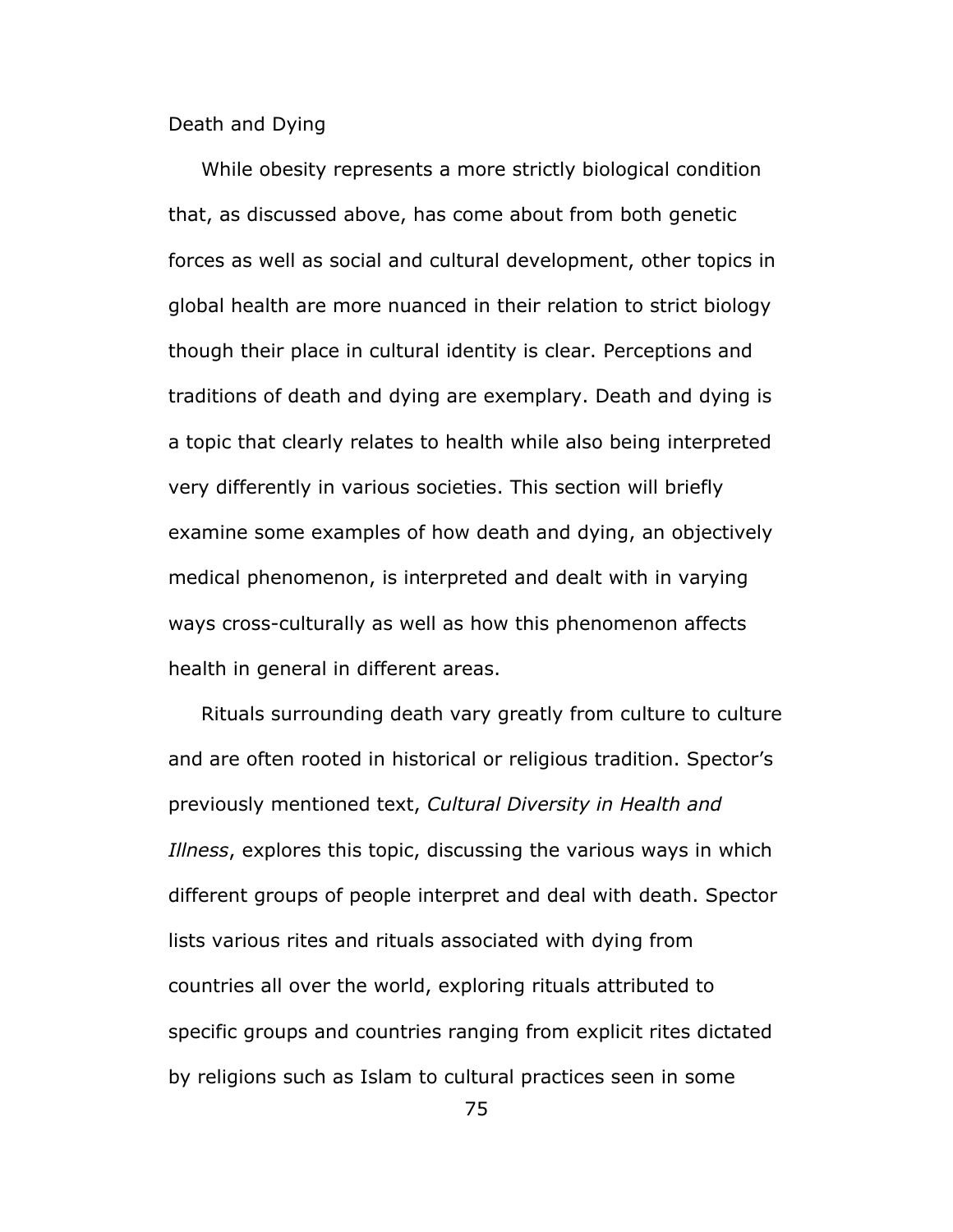areas, such as "Death at home preferred" ,"Close family members stay with person", "Fatal diagnosis not discussed with patient and family" (Spector, 2000, p.130-138). Beyond this, Spector also covers some of the more religious or philosophical cultural components of dying including believing in reincarnation, belief in an afterlife, consciousness at the time of death and after, and many others (Spector, 2000). In essence, Spector displays the wide variety of death rituals and beliefs associated with the locations and cultures of the world, showing that death is not interpreted or dealt with in a universal way by any means. Of course, each group has reasons for believing and acting the way they do when it comes to death, but this leaves a lot of questions for medical professionals and bioethicists looking to interpret and make end of life decisions for all people, despite their backgrounds. With this, once again the overlap between cultural and social health with biological health is seen and the topic of death and dying, particularly in relation to ethics, becomes much more complex.

 A major discussion related to this topic involves definitions of life and death, particularly pinpointing the criteria by which death may be defined in all people. Of course, with culture being such a strong influence on a subject like death, it makes the job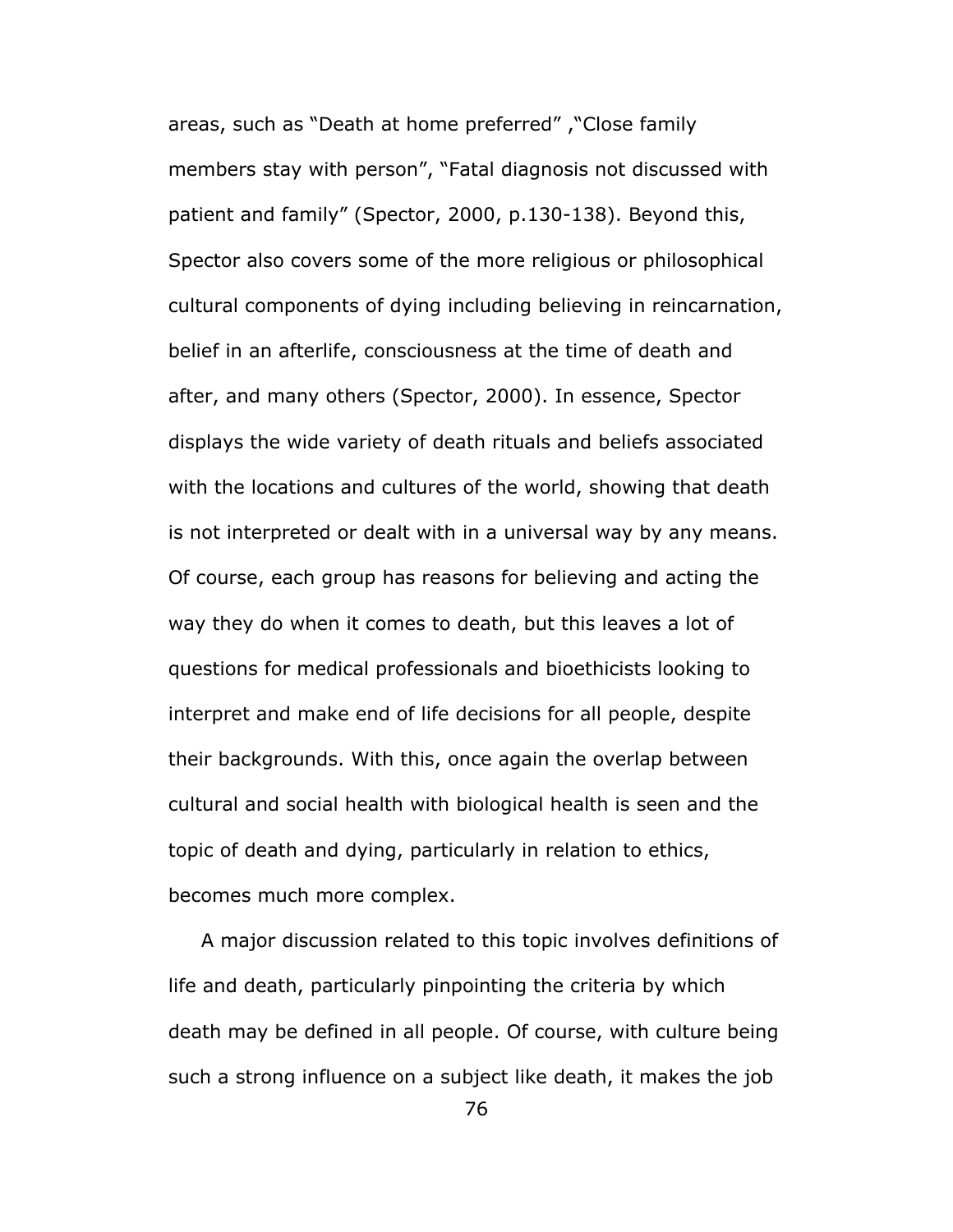of physicians and bioethicists in relation to this topic very difficult. Ahmed Ammar in "The influence of different cultures on neurosurgical practice" discusses the way globalization has contributed to the interaction of different cultures in clinical settings and the way this complicates many medical topics including definitions of death (Ammar, 1997). Ammar (1997) discusses the way in which less developed nations have a tendency to accept death more easily as they do not expect medical intervention to extend life the way many in more affluent countries expect it to. Further, Ammar (1997) contends that "brain death" is, for the most part, accepted by most cultures as biological death but also mentions that the grieving process and associated rituals may also have their effects on health and may go against what medical professionals would recommend. Even with strict biological definitions of death like "brain death", death is a complicated subject for many cultures and anecdotal evidence demonstrates how this can be detrimental to universal practices related to death and health care at the end of life.

 One such example of this comes from James Hughes' piece on "Buddhism and Medical Ethics" in which he explores many aspects of bioethics and traditions of Buddhism, taking the time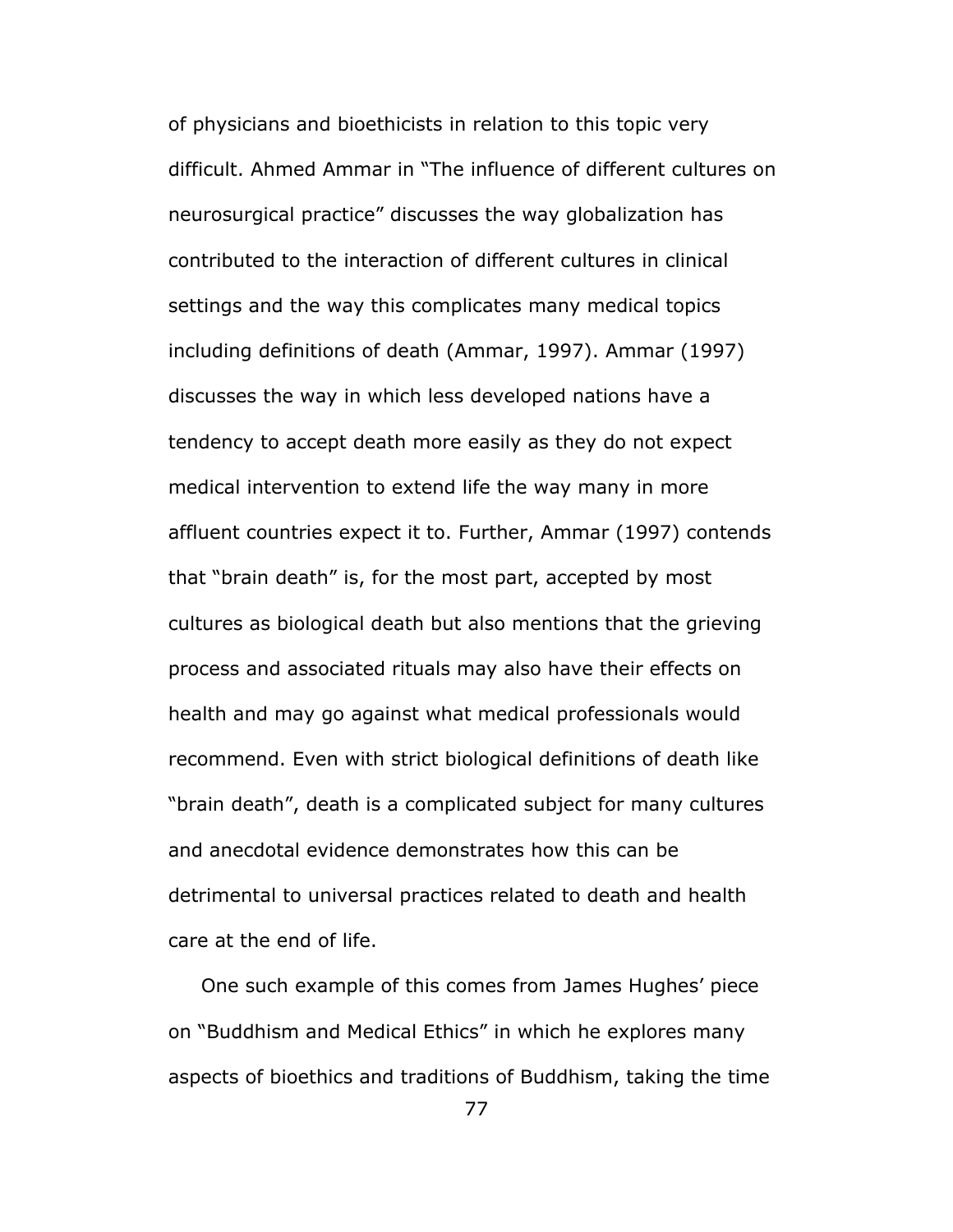to specifically explore death and dying in the culture (Hughes, 1995). Here, Hughes (1995) specifically discusses the way in which rituals that take place even after medically and culturally accepted death occurs actually inhibit effective transplantation of organs (Hughes, 1995). This example, while anecdotal, still gets at the root of the discussion of this topic. If a physician or any medical practitioner has a patient die who is an organ donor, do they have the right to override the culturally based wishes of the grieving family to immediately harvest the organs because this will ensure the highest rate of success in transplantation? Obviously this is an incredibly complex medical and ethical question in which a universal pursuit of health is hindered due to cultural beliefs not shared by all people. And, as Hughes discusses, instances in which medical personnel from one culture treat patients from another culture are becoming more commonplace and questions like this are inevitable (Hughes, 2005).

 From this analysis, it is clear that death and dying, much like obesity, are phenomena that while obviously related to health concerns are also deeply connected to cultural and social beliefs. Much like obesity, perceptions of death as well as how it should best be approached and responded to are often culturally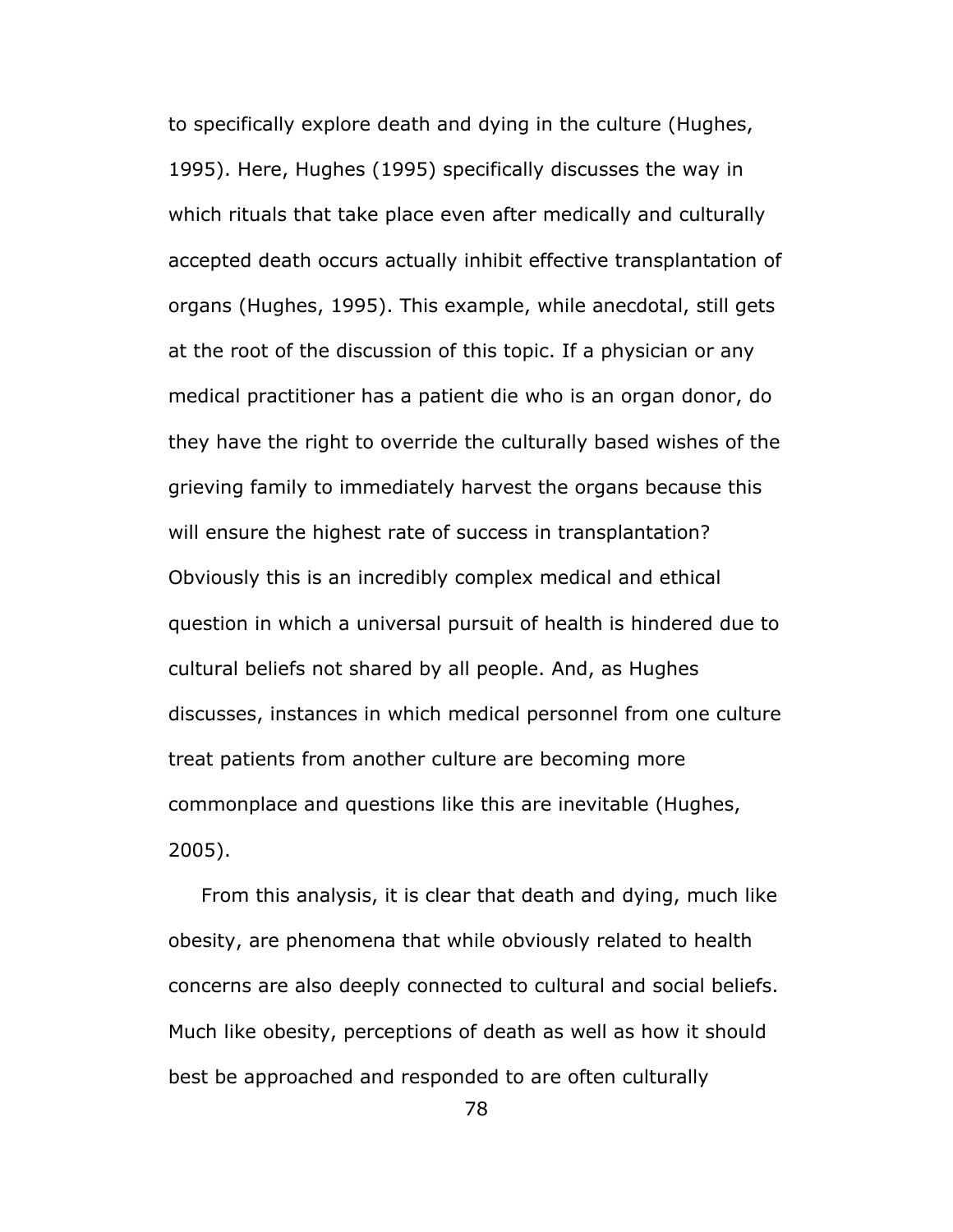learned (Spector, 2000), and thus medical and ethical questions related to this topic must take social and cultural context into consideration. However, unlike obesity, death is an inevitable phenomenon in all societies and cultures and thus, as globalization continues, it is something that medical professionals will constantly have to deal with in different ways. Questions about the extent to which medical professionals will need to be aware of cultural considerations related to death and dying need to be addressed and this is exactly the type of discussion that could be facilitated by the continued development of global bioethics as a whole.

# Female Genital Cutting

 Yet another topic in the vein of those discussed thus far is the act of female genital mutilation or cutting (FGC), a set of practices described by the World Health Organization as "procedures that intentionally alter or injure female genital organs for non-medical reasons" (WHO, 2010). FGC is not as common now but has still been seen in East and West Africa as well as the Arabian Peninsula (Cook, 2002) and it has been reported that 130 million girls and women worldwide have been subjected to FGC while many more are still at risk for being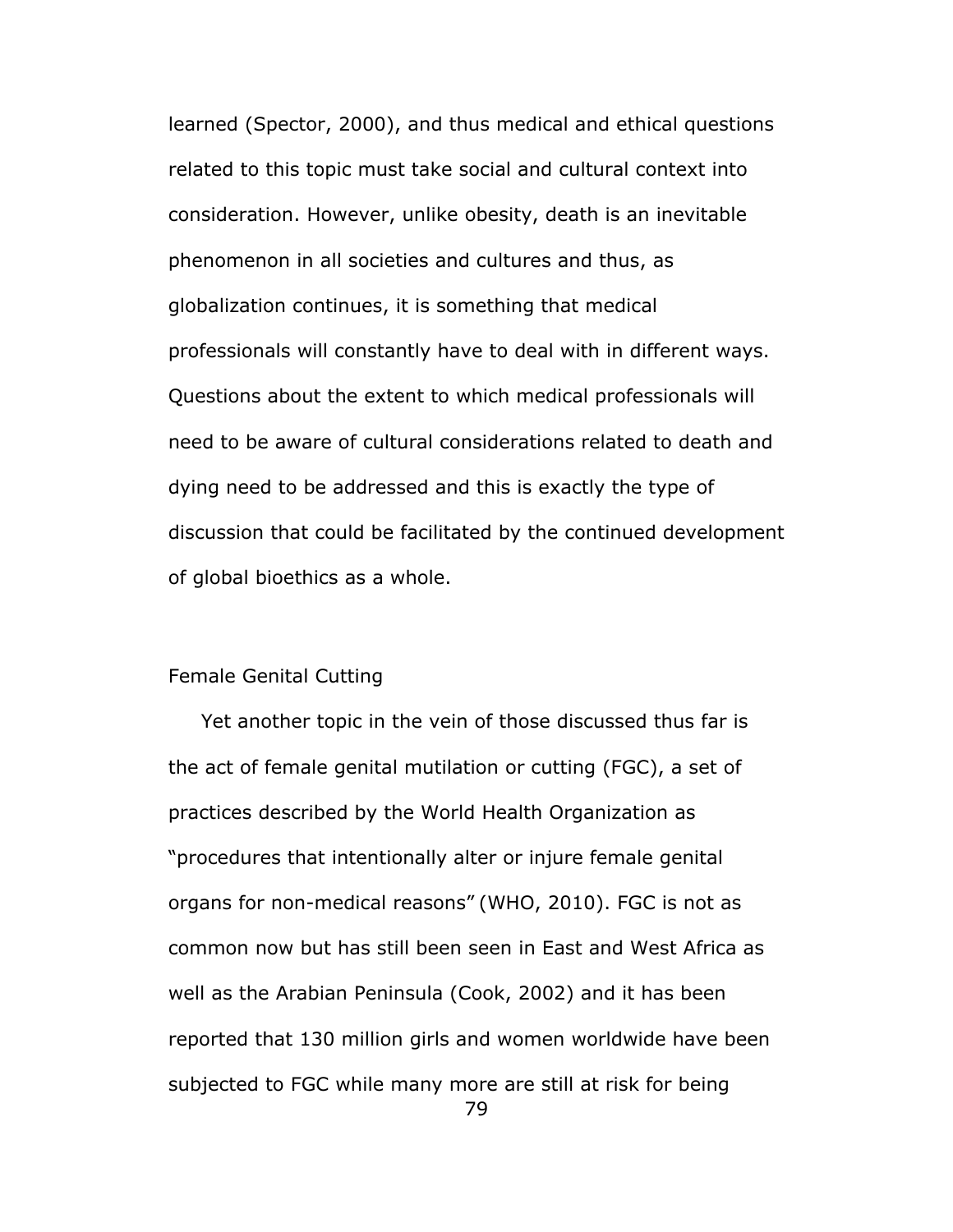subjected to it even today (Cook, 2002). The reasons for the procedure are a mixture of cultural, religious, and social ones including giving into social norms, the pursuit of proper sexual behavior as dictated by religious dogma, striving for culturally valued ideals of femininity as well as modesty, as well as others (WHO, 2010). More specifically, the procedure is intended to make women "cleaner", while also decreasing their libido, thereby promoting religious and cultural tenets related to women in society (WHO, 2010). Further, the procedure has been perpetuated due to various social groups attempting to assimilate with other nearby groups who traditionally perform and undergo FGC as they try to adopt and become part of local culture (WHO, 2010). Given all of this, it is clear that, while the stance of the World Health Organization and many other authorities is that there is no medical benefit to the procedure, it is still a topic that relates very closely to health on a global level and specifically the way that cultural, religious, and social beliefs can affect the health and well-being of those subjected to them.

 Given this history and explanation of the phenomenon as well as its continuation even today, it is logical to consider the role this topic and others like it play in the big picture of global health and global bioethics, particularly as globalization continues to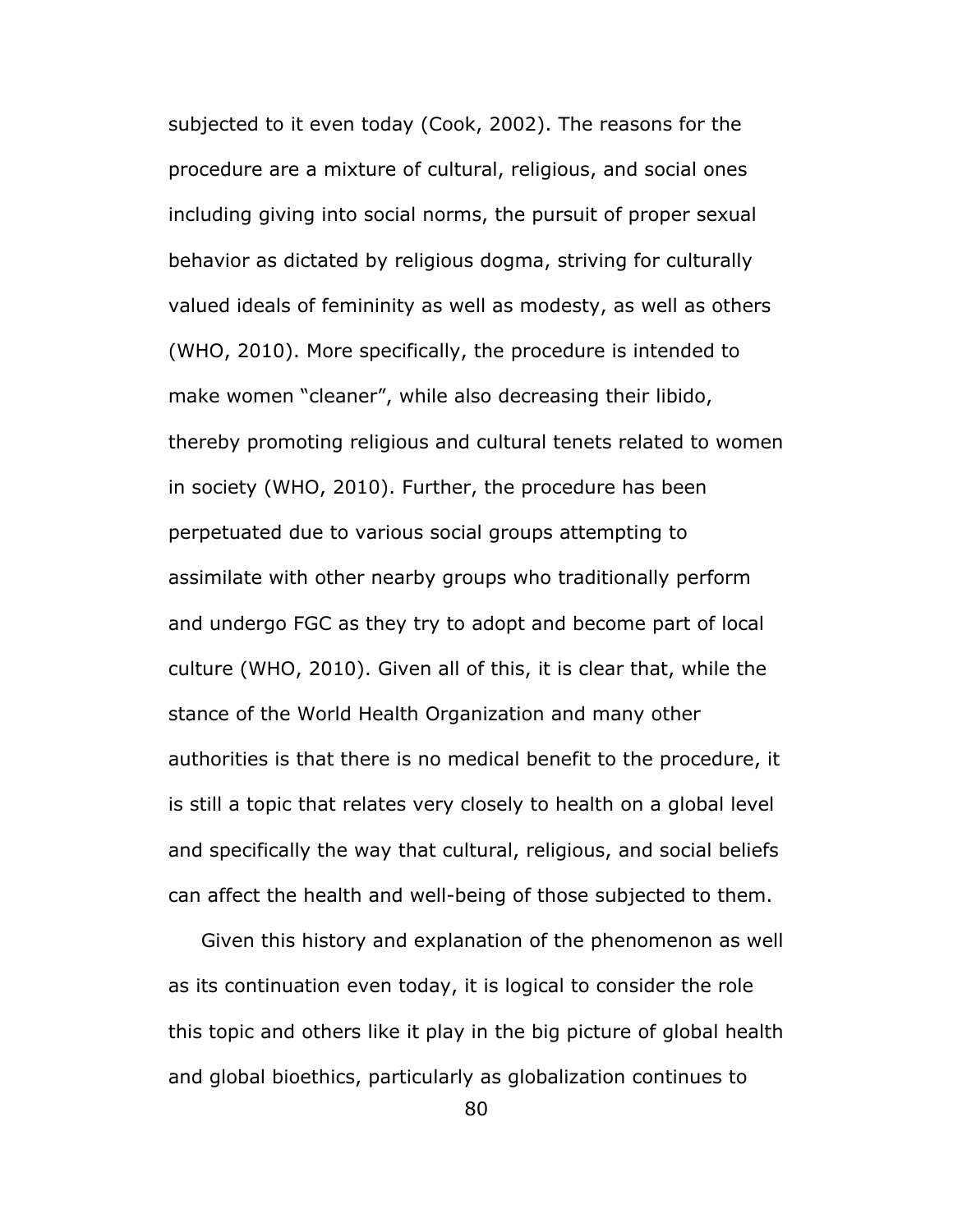affect clinical medicine on an international scale. In short, FGC is a prevalent practice in certain parts of the world and is something that medical professionals from all over the world may encounter in clinical settings and thus is something they must be familiar with in order to deal with it properly. Further, knowledge of the factors contributing to the continued implementation of this procedure might be important information for these medical workers as they attempt to communicate with their patients on what exactly has happened to them and what it means for their future sexual and reproductive health.

 With the prevalence of this practice in various parts of the world, political and social outcry against the act has become more frequent. The WHO definition of the act states that there is no medical benefit to FGC and thus those subjected to it are seen as victims, forced to undergo procedures in order to remain accepted members of their cultural, social, and religious groups despite possible health problems and negative consequences that may result from the unwanted procedure (WHO, 2010; Cook, 2002). This puts medical professionals in tough position, particularly with the movement toward the "medicalization" of the procedure in which health professionals would perform the FGC under monitored, hygienic conditions rather than the less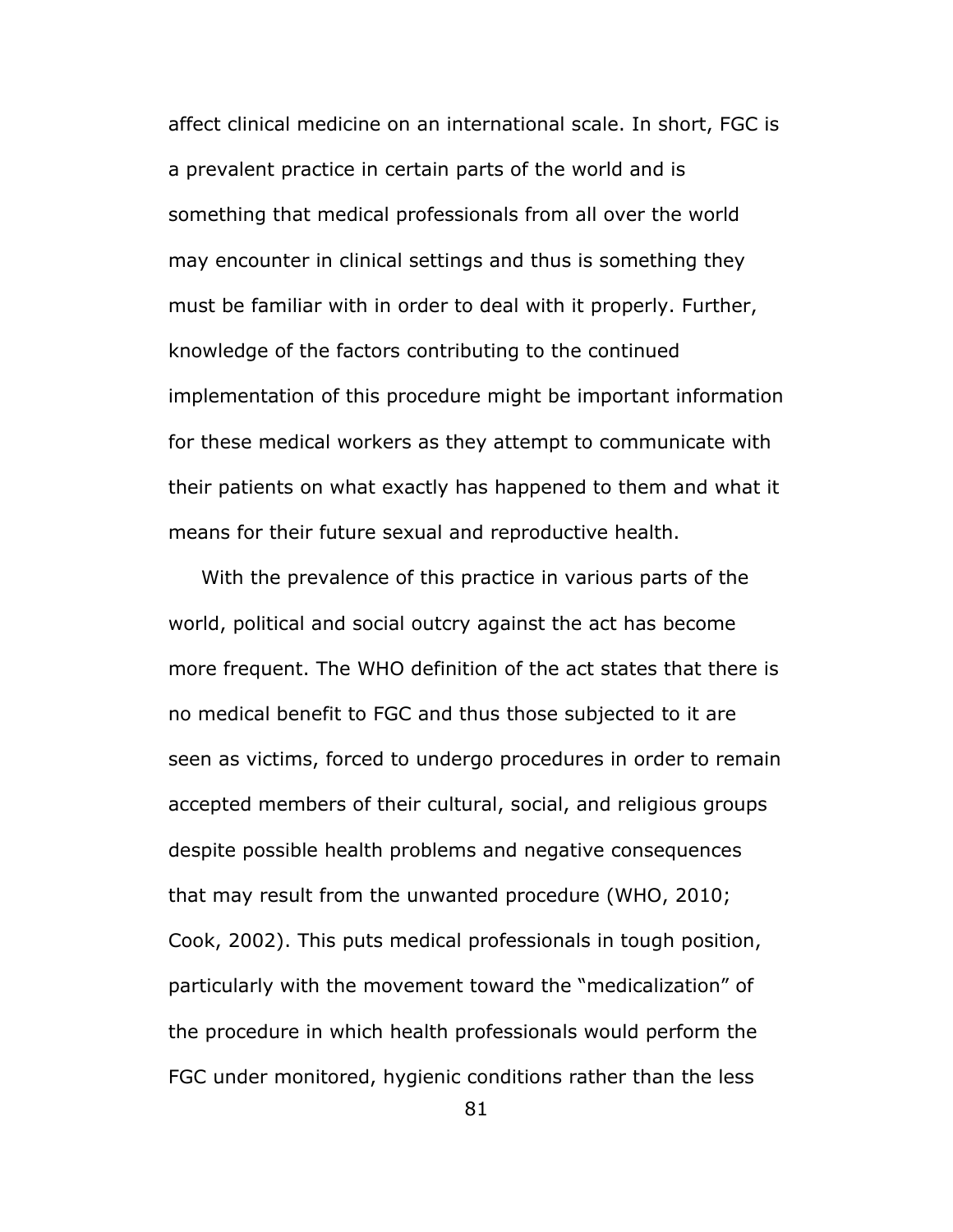than ideal circumstances in which the procedure is often carried out (Shell-Duncan, 2001).

 This brings up a complex ethical debate in that any health professional's primary goal is to do no harm, and many consider FGC to be harmful and not beneficial in any way (Shell-Duncan, 2001). However, medicalizing FGC would also ensure that a procedure that would be carried out anyway is done in the safest way possible, thereby minimizing many complications and negative effects that make FGC such a heinous act in the eyes of anti-FGC advocates (Shell-Duncan, 2001). Many believe that the movement toward making the procedure more medically sound, even when performed by health professionals that may disagree with the act, there is movement away from the goal of total eradication of FGC (Shell-Duncan, 2001).

 No matter what side of the aforementioned debate a person is on, it is clear that there is a need for medical information on FGC for physicians and other health professionals that may encounter the phenomenon in a clinical setting. Such information already exists in the form of clinical guides to genital mutilation, usually detailing the most common types of the procedure and pertinent medical information related to the act. These guides also often include cultural information on the subject as it has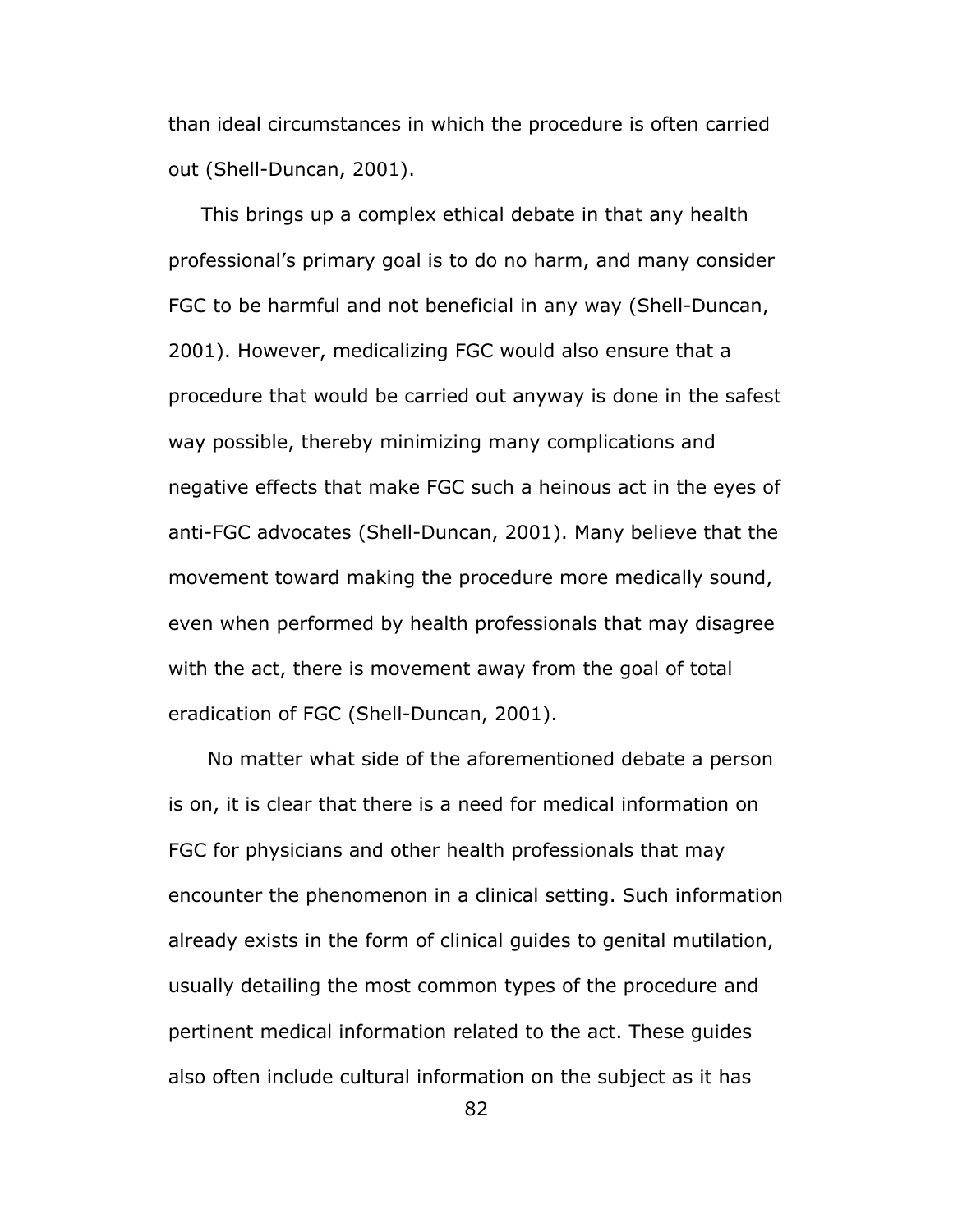become more clear that it is hard to treat and discuss the consequences of FGC outside of its cultural, religious, and social contexts. Guides like Dr. Nawal M. Nour's "Female Genital Cutting: Clinical and Cultural Guidelines" from the *Obstetrical and Gynecological Survey* are invaluable tools for clinicians that already encounter these issues in their practices (Nour, 2004). The guide emphasizes the idea of cultural competency when dealing with a sensitive subject like FGC though the inclusion of such information is out of necessity rather than with the goal of actually promoting meaningful discussion on the subject, why it continues to exist and what to do about it. Despite this, the guide is important for current clinical intervention and education on FGC as it details what the clinician may encounter when dealing with a patient that was subjected to the procedure as well as guidelines on how to best direct the patient in future care (Nour, 2008). In this way, the guide is pragmatic, it deals with the situation as it exists now and facilitates effective treatment and spread of information on the subject. However, given the extensive ethical, cultural, and health-related aspects of the topic compounded with the harmful nature of the phenomenon, there is still a need for continued discussion and debate on FGC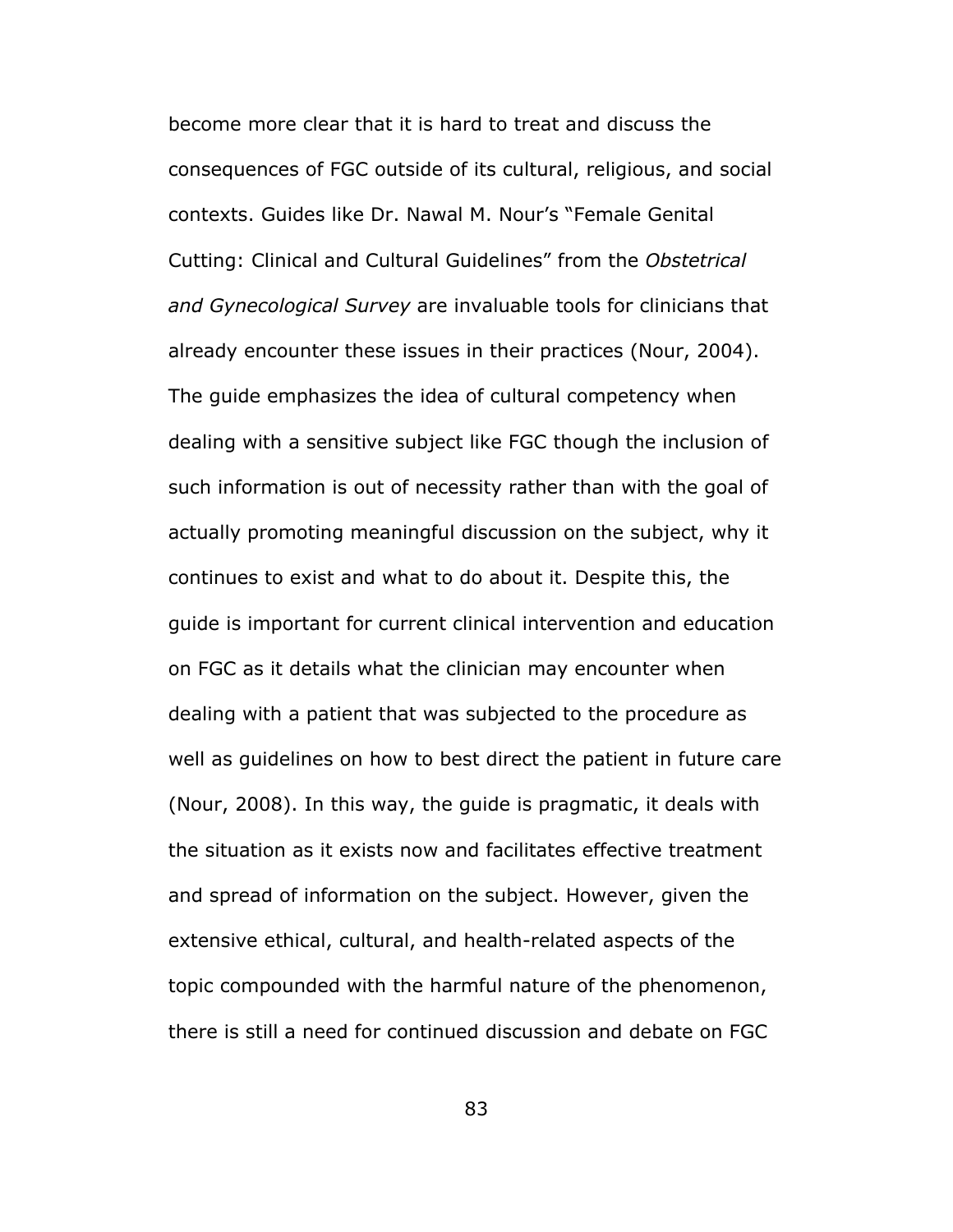with many pushing for the eventual complete eradication of the act.

 As discussed, the link between FGC, global health, and cultural and social considerations is quite clear. Like the topics discussed thus far, there are clearly a number of considerations both clinical as well as ethical for medical professionals to take into account when dealing with this subject. However, unlike topics of obesity and death and dying, this subject surrounds a phenomenon that many consider an avoidable and tragic occurrence restricted to far away cultures and people. And yet, this is still something physicians all over the world may have to deal with in one way or another and thus it is important to promote awareness and discussion on the topic. Not just on the medical and cultural guidelines but also on the development of the debate on the topic, the ethical principles that may apply in different situations related to FGC, and how these implications affect clinical approaches to the topic. Again, the complex nature of this subject lends itself to organized discussion on the matter, discussion that could be commonplace in global bioethics as it continues to develop.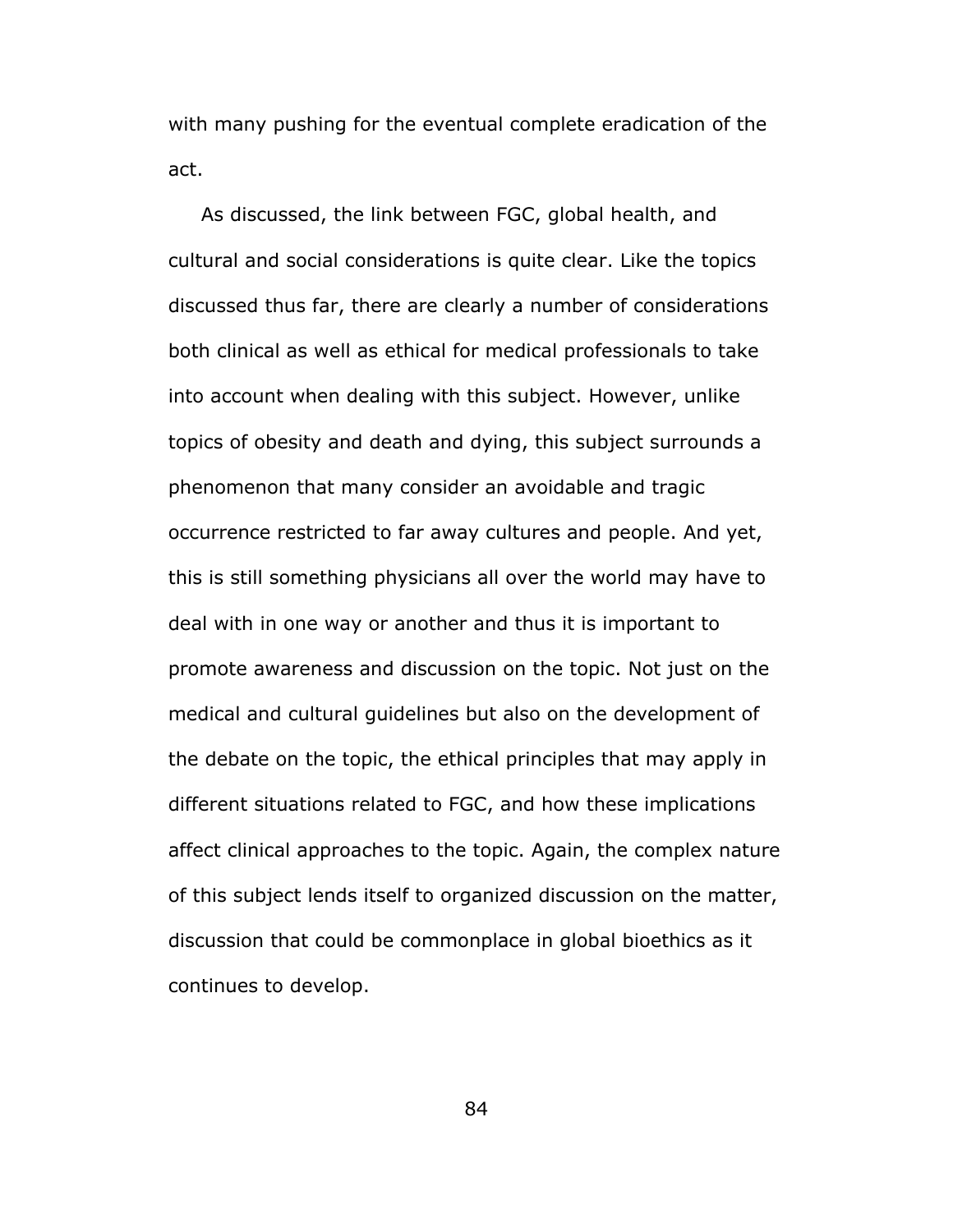Global Bioethics and Global Health Topics

 The preceding section attempts to illustrate the current state of global bioethics by demonstrating just a few of the extremely complex topics that my fall in its realm. These topics are only a few of the myriad that could have been selected. Other topics of importance include organ transplantation, general epidemiology, reproductive health technologies, sexually transmitted diseases and associated prevention topics, and many others. Further, more abstract global health topics are also important including ideas of distributive justice in public health, patient autonomy and rights, and even specific theories of global health like personhood theory, the pursuit of understanding how a person is defined within a certain group and how this relates to specific health issues (Macklin, 1983). The topics explored thoroughly in this section, however, are more concrete and thus provide a clearer illustration of bioethical considerations as they relate to global health. Future discussion and consideration of such topics should be aware of the more nuanced public health-related topics as these are continuing to gain prominence and importance (Holland, 2006). The general points illustrated with these topics, however, may easily be extrapolated to other topics of global health as even in the analysis of these three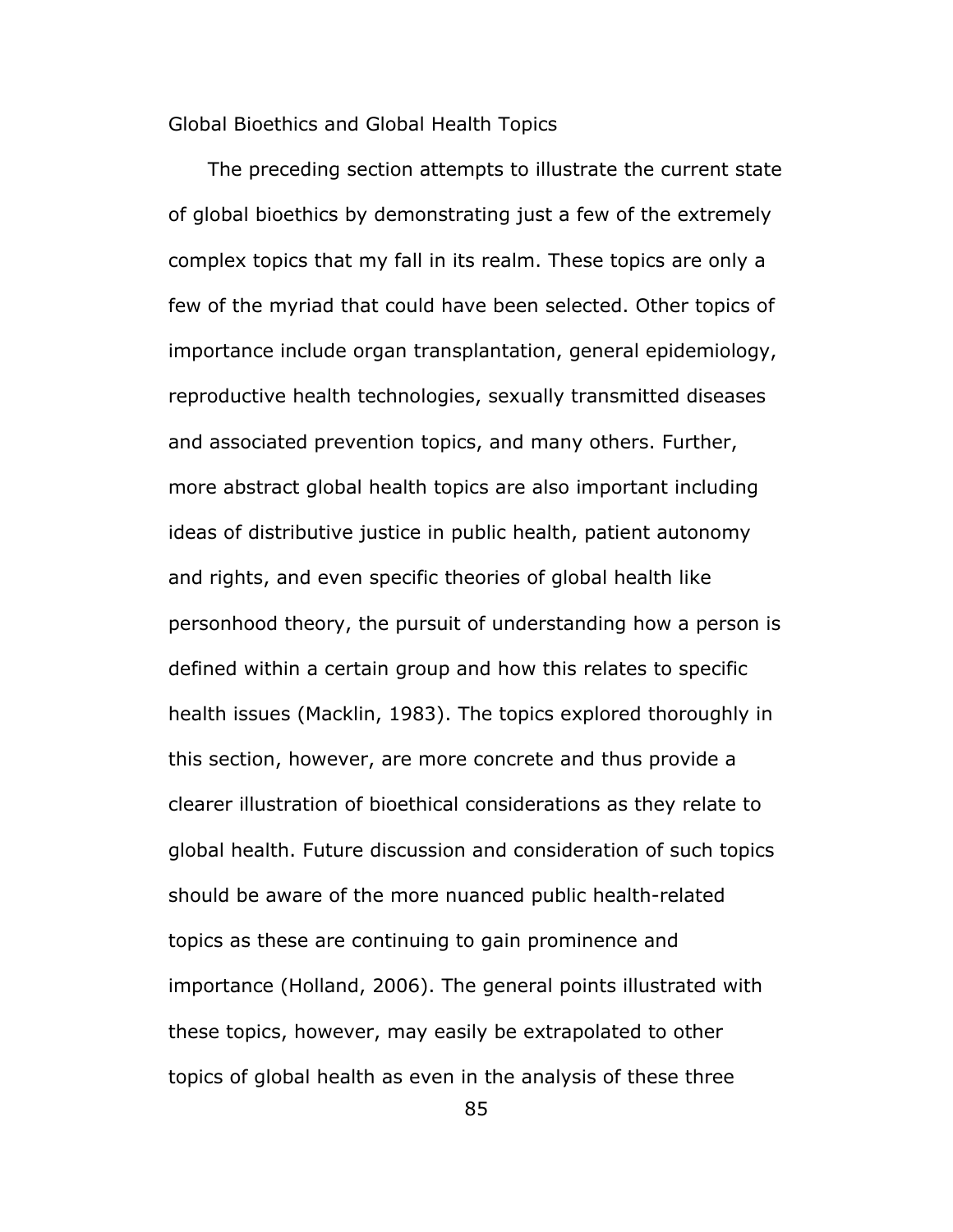topics comes a vast number of ethical dilemmas and situations that may not be easily addressed universally.

 As stated, global bioethics as its own discipline does not seem organized or developed enough to merit degree paths and entire curricula dedicated to it. However, when considering the goals and tenets of global bioethics in relation to global health topics like those here, it is clear that there is already a need for bioethical considerations on a global scale in relation to health and medicine in different cultures. Such discussion is assumed to naturally occur in the discussion of these topics but for the benefit of global bioethics as its own field these discussions should be framed within the developing subject. By doing this, extensive, meaningful discussions on global health ethics topics may give way to an actual framework for the field itself. Debates like universality versus relativism will be brought up organically in these discussions but it is also important to ensure that awareness of these topics and their relation to global bioethics is emphasized. Only in this way will discussions on these topics – which are undoubtedly already occurring - benefit both global health as a field while also contributing to the development and legitimization of global bioethics as its own discipline within bioethics and ethics in general.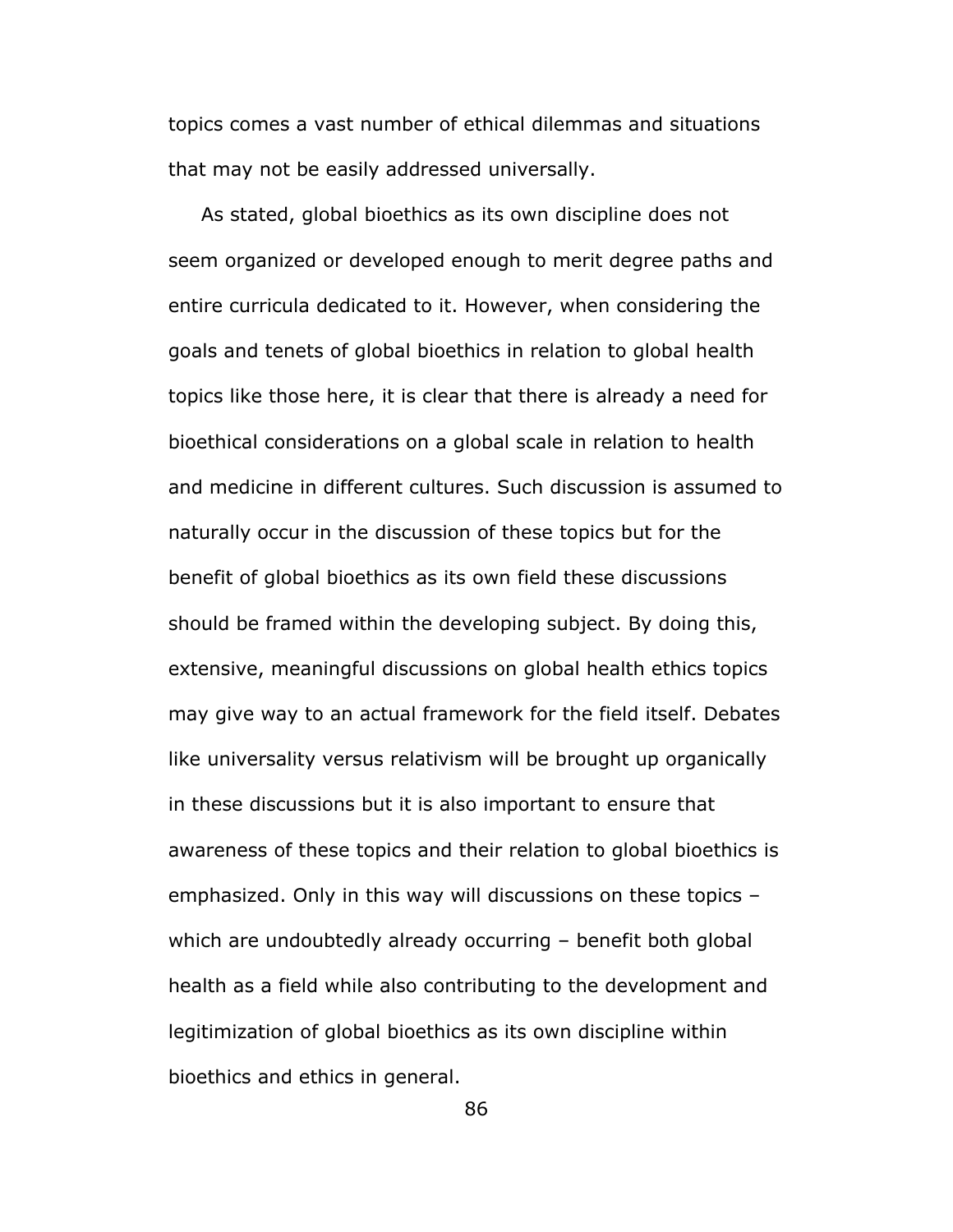### Chapter 6

### Discussion/Conclusion

 Due to the descriptive nature of this project, it is difficult to say succinctly what conclusions may be drawn from this analysis that translate to explicit developments in the continued growth of global bioethics. However, the lack of cohesion in the field is evident as a result of this analysis, showing that even with years of discussion and growth, little concrete application exists for global bioethics right now. Thus, as explored in the preceding section, the most important goal related to global bioethics now might be promoting discussion and awareness on the topic, its development this point, and the aspects of global health and medicine that may benefit from its establishment as its own field.

 Global bioethics is a compelling and important subject because of the way it contributes to larger, established fields like bioethics and global health while also showing foresight to issues that may lie ahead. Specific topics of health technologies and interventions lend themselves easily to ethical discussions and, as shown, are even more interesting and complex when discussed cross-culturally. Beyond this, issues inherent in comparing health in different countries such as those related to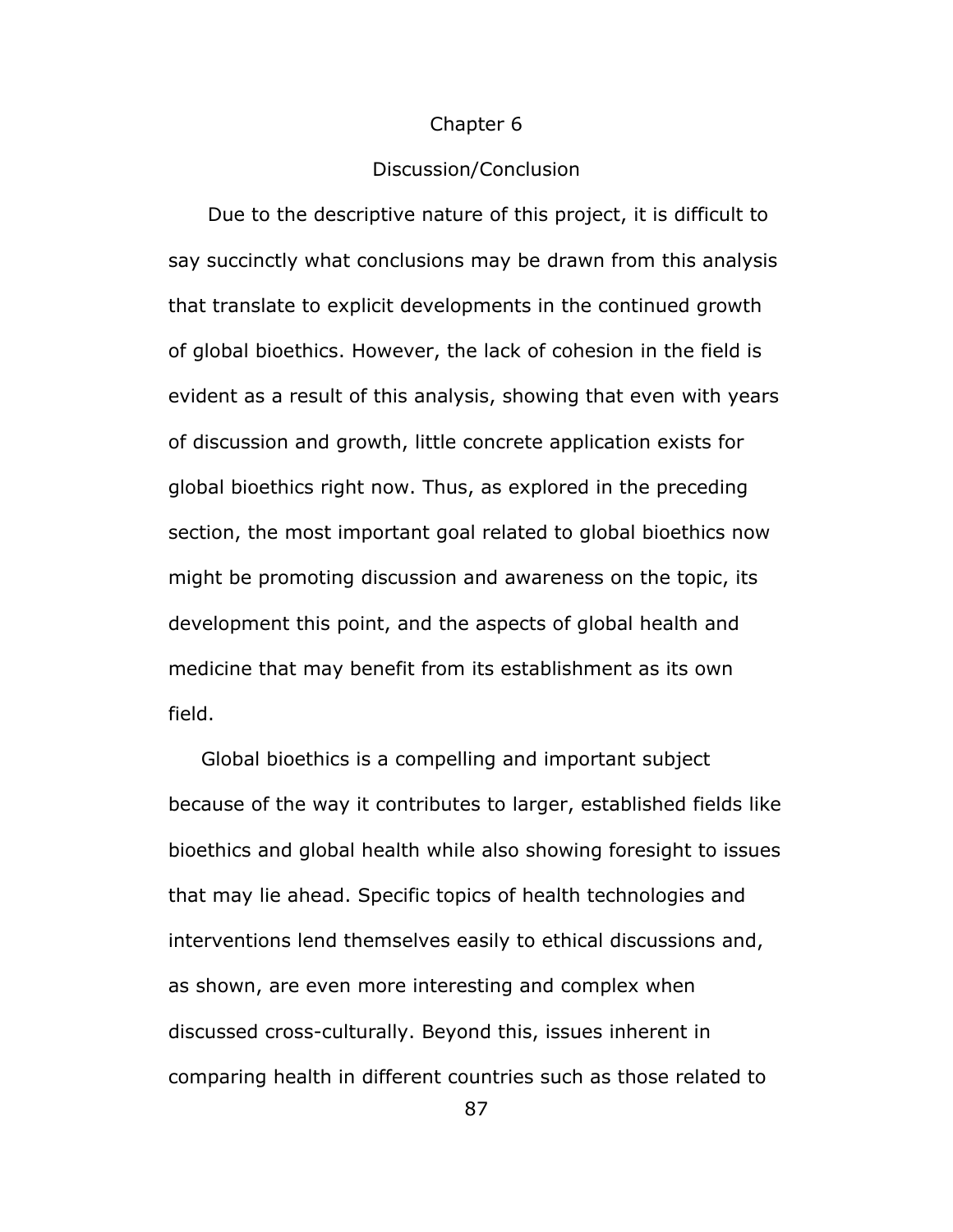distributive justice, cost-effective healthcare implementation, perceptions of health in social and cultural contexts, and many others also bring about important moral and ethical discussions. And in all of these topics, it is important, particularly at this point, to not attempt to pursue universal normative claims on global health and its practices but rather facilitate discussion of and contributions to a general ethical framework of health and medicine globally.

 As discussed, the idea of globalization will affect countless aspects of interaction between people in different parts of the world and this phenomenon is particularly clear in health and medicine. Obviously, many health care providers exist around the world that aim to deliver a high standard of care to those they serve, though they are often limited by their resources. Given this, international organizations also exist to try to make up for health disparities that are seen currently, attempting to provide medical care from developed nations to areas that do not have the personnel or equipment to treat patients effectively. Further, beyond direct care, the dissemination of information about health and disease is important, particularly in underdeveloped nations where such information is not readily available. Technological developments contributing to the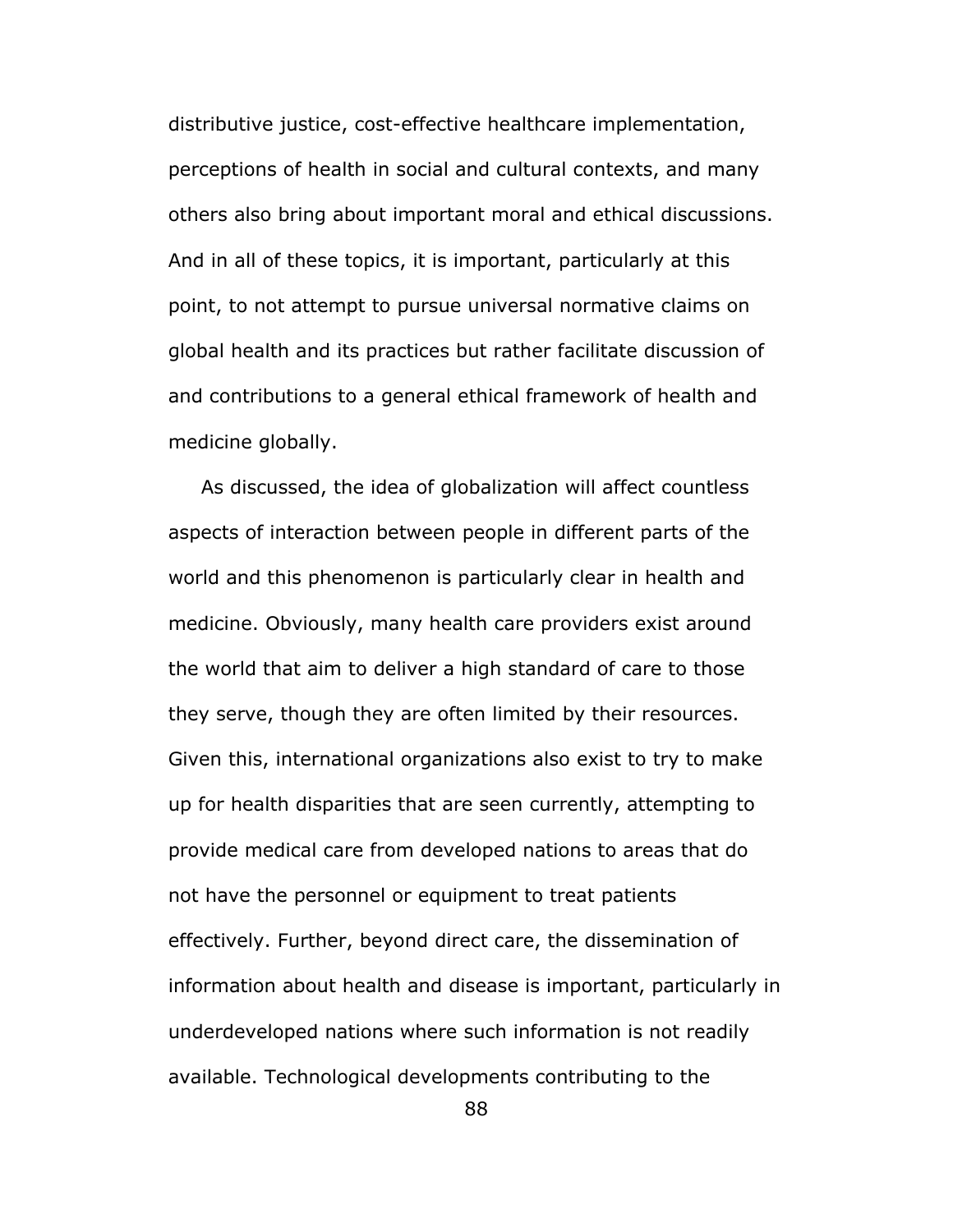"shrinking" of the world means that people from all over the globe can interact more readily and more frequently. This increased global interaction highlights the differences between people that define them and their worldview and behaviors. These cultural components mean that the practice of medicine and study of health is not specific to one area or type of person. And with this trend, undoubtedly a movement to universalize medical practice and perceptions of health would seem inevitable, while a similar movement pushing to constantly take context into account when considering these ideas is also expected.

 Global bioethics is at the intersection of these two movements, but should not necessarily aim to make a judgment for one side or the other but rather recognize how complex health and medical concerns are when considered on a global scale. Such an idea may help guide continued development of bioethics itself as it is clear that this field is going to face issues of social and cultural context more and more in coming years. This will in turn promote discussion and awareness of these issues for professionals working in fields related to health and medicine globally.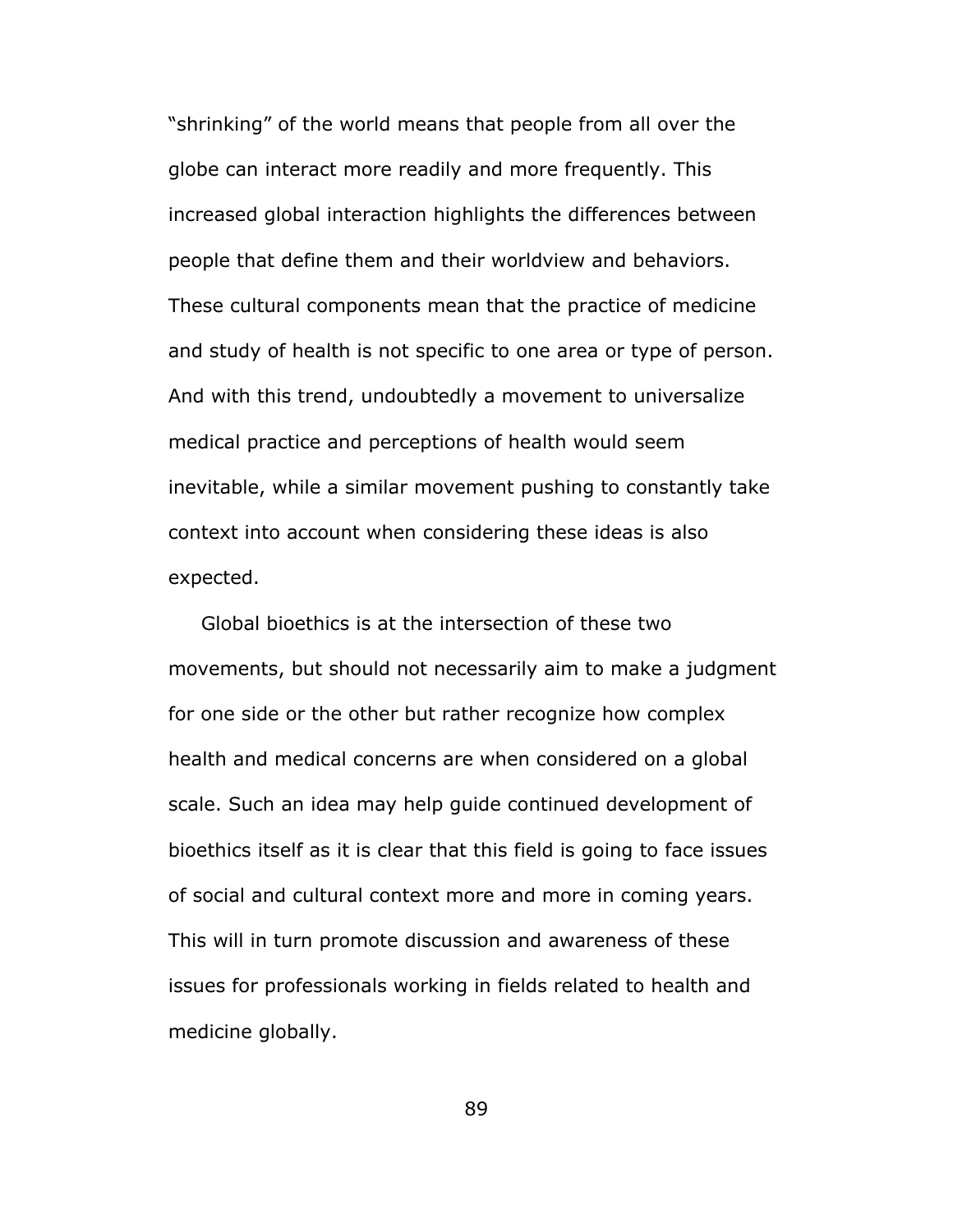With this current goal, the natural question is exactly what a more developed iteration of global bioethics could offer to global health, medicine, and bioethics in general. From this analysis, it seems that the major debate within the development of the field is that of universality versus relativism. This makes sense, as the core of this subject explores exactly what role the cultural and social context of a medical or health situation should play in carrying out clinical care and health research and education. However, given the specific topics discussed that lend themselves to in-depth discussion of bioethics in a global and cultural context, this debate might be missing the point. As clinicians and health researchers continue to explore their fields on a global scale, it is not a question of whether they should recognize the cultural context they encounter as such aspects of societies exist and affect things – regardless of whether these workers choose to acknowledge them. Thus, a better goal of global bioethics, rather than solving the relativism versus universality debate, might be to simply approach health and medicine knowing that cultural and social components are a major part of these subjects on a global scale just as they are on a local scale. With this, the goal of the field no longer relies on actual prescriptions for global health and international medical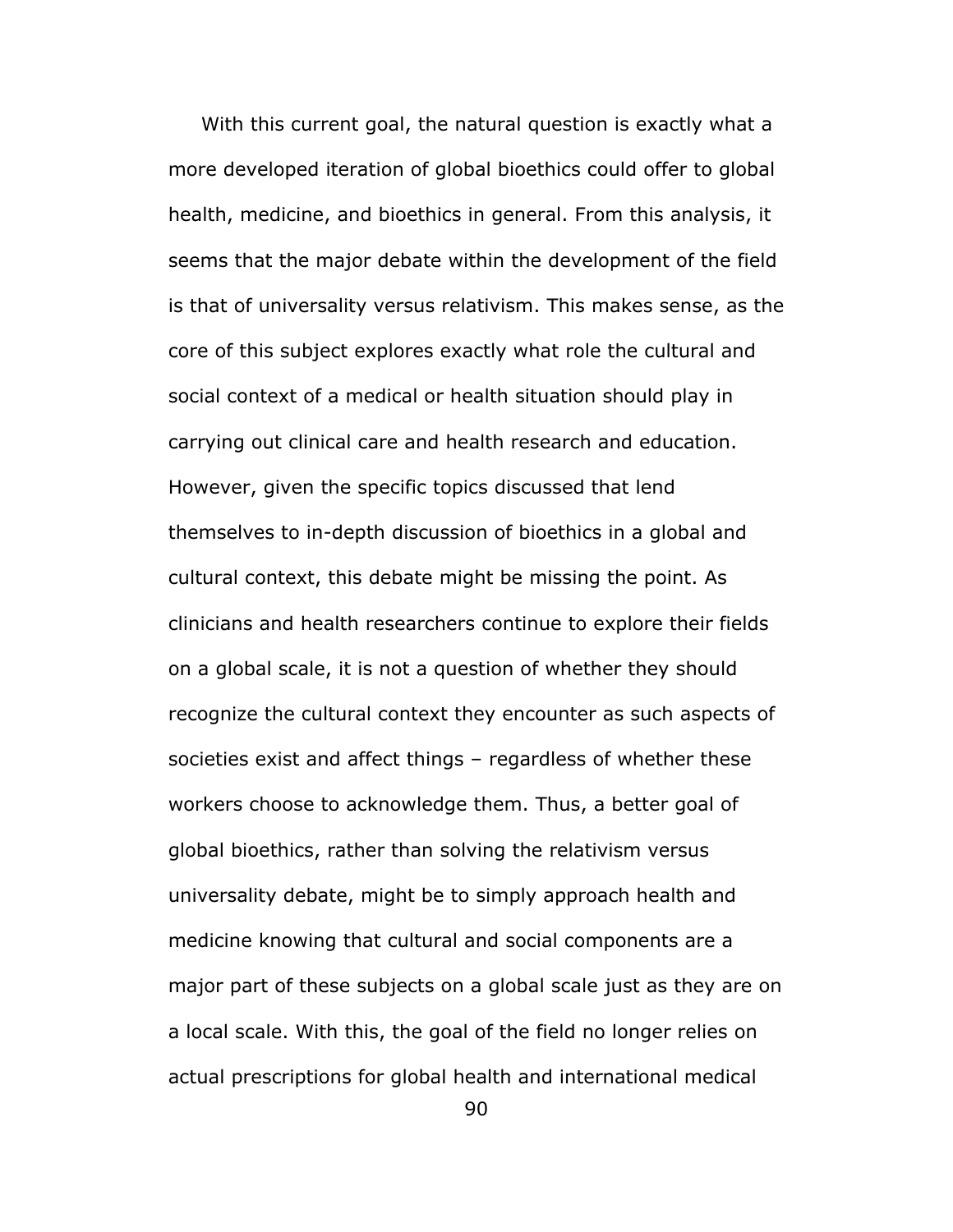practice. Instead the field would aim to objectively determine what makes health and medicine more complex and interesting when analyzed globally, setting up a reference or framework for medical and health workers that are attempting to reconcile the objectivity of medicine with the fragmentation of perceptions of health and medicine seen in different societies and cultures.

# Goals of this Thesis

 With these ideas in mind, it is important to address the original questions posed by this thesis now that the analysis has covered many of the components that have contributed to the development of global bioethics historically as well as examining contentions on where it might be going. Based on the preceding exploration of bioethics, health as a function of society and culture, global bioethics itself, and health topics pertinent to this discussion, it is no wonder that many bioethics authorities have contributed their thoughts on exactly what it means to discuss global bioethics. Stemming from Potter's (1988) initial discussion of the idea, the term has evolved and taken on a variety of new meanings and associated debates, but threads of Potter's initial ideas remain. When speaking on the subject of global bioethics, Potter (1988) emphasizes the myriad of considerations that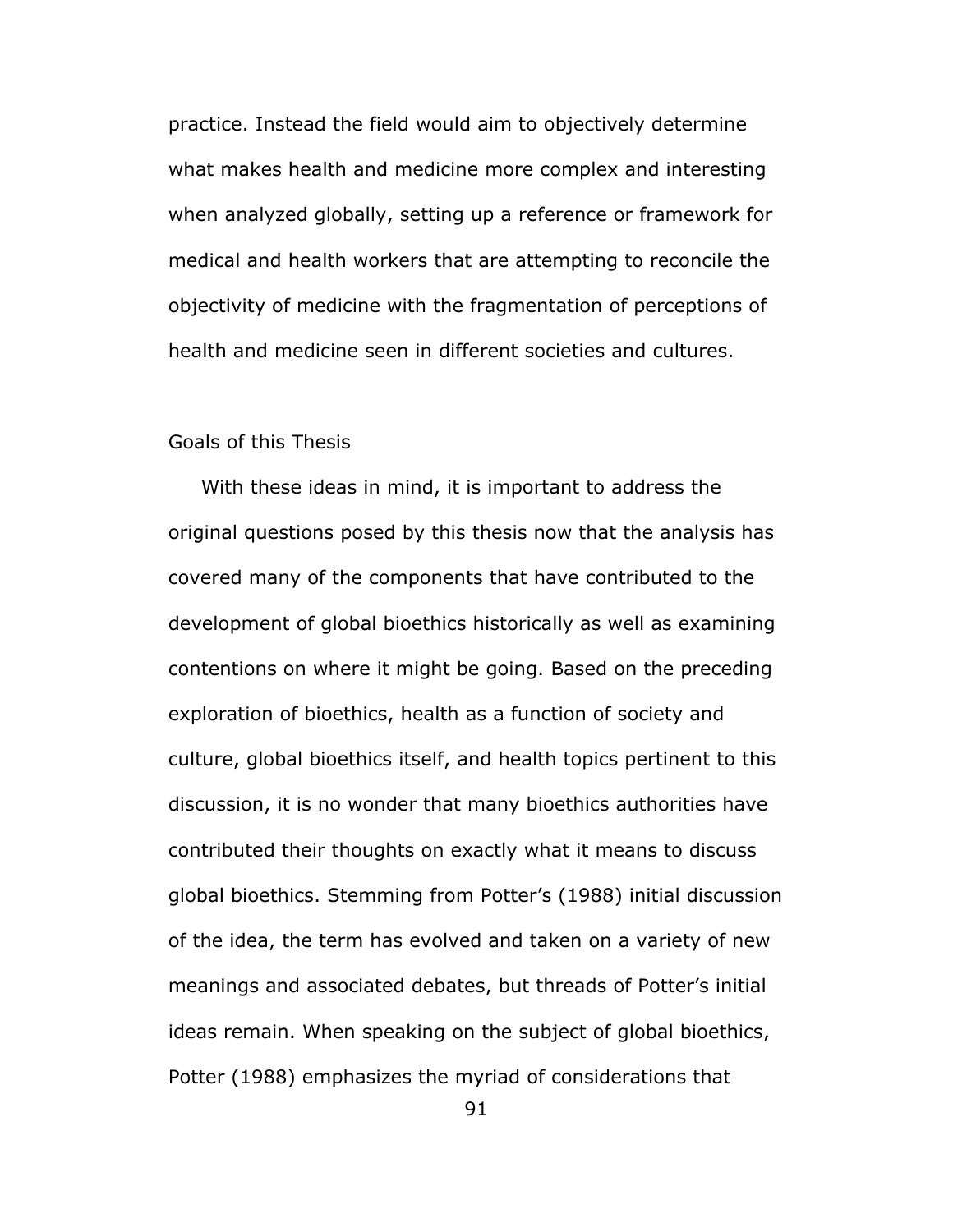bioethics in general should encompass while making specific references to the globe and environment itself. But as Potter (1988, p.151) extends these ideas and attempts to define the term more specifically, his focus is that of giving consideration to the context in which bioethical considerations are applied, emphasizing diversity of all kinds in the world and the associated importance of recognizing this diversity in matters of health and medicine.

 From this, subsequent decades of discussion and publication on global bioethics wrestle with this general concept. Aforementioned articles on the subject and its scope and possibility attempt to articulate the importance of context of culture and society in health and medical issues while also struggling with how such components fit into bioethics in general. Thus, when it comes to authorities on global bioethics currently and the evidence used to support their opinions, fragmentation still exists. Even a cursory exploration of global health as it relates to bioethics provides evidence of the complexity of trying to give cultural context its due in relation to health and medicine. Whether from specific topics like those in the preceding section or more politically minded issues related to health, the complexity of issues raised by these issues when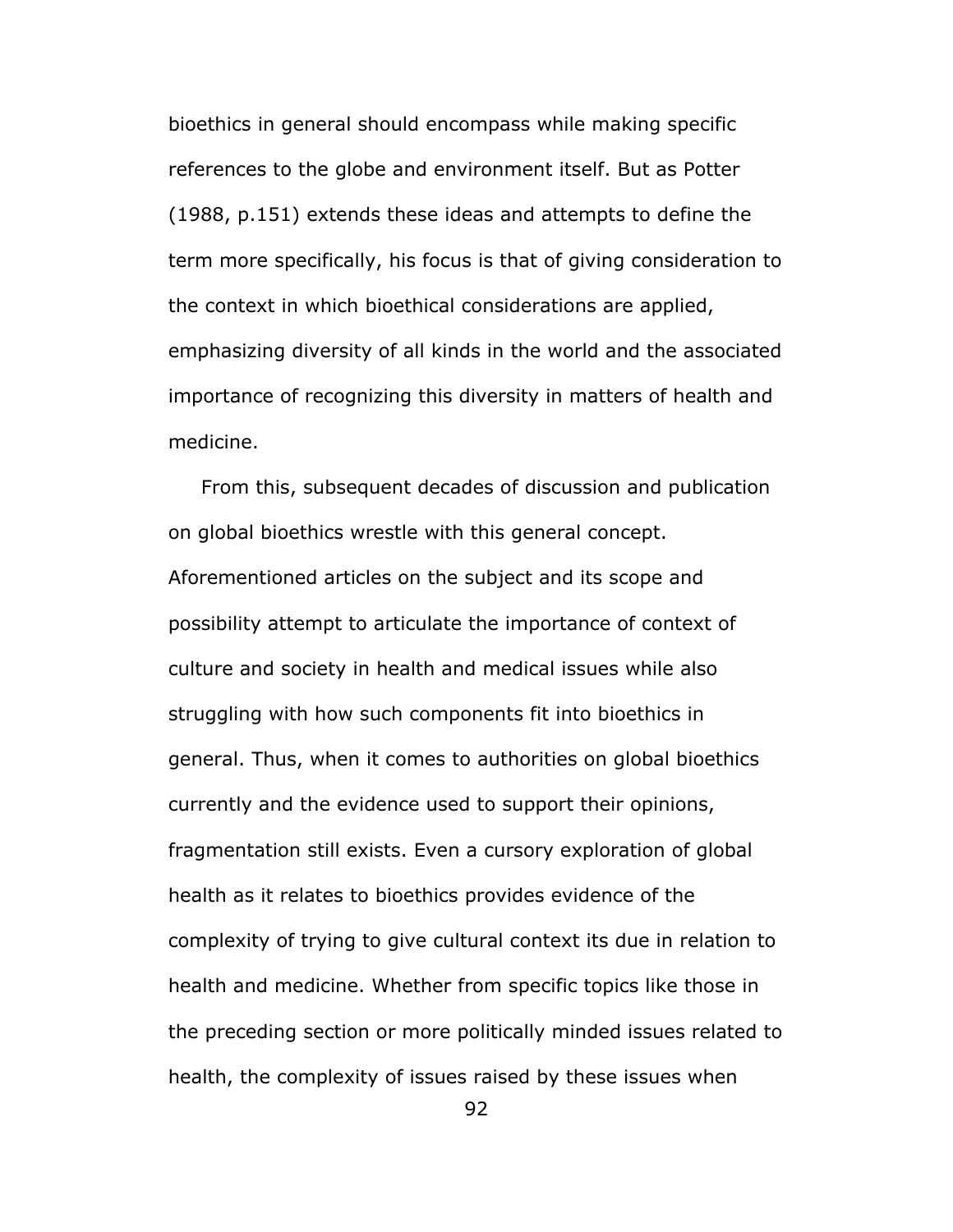considered globally is striking. And thus, little consensus marks discussions and publications on global bioethics currently as it seems some are attempting to elicit the wrong kind of results from the continued development of the subject. As discussed, the idea of relativism versus universality in the application of ethical principles in health and medicine globally may be misguided. In many ways, the current exploration of the topic is beneficial in that it may lead to the realization that not only is this debate devoid of a clear winner but is also unnecessary in the pursuit of global bioethics as a concrete subject and contributor to bioethics as a whole.

 When considering the role of global bioethics within the larger fields of bioethics and general ethics, Robert's piece on a "better bioethics" provides pertinent framing. As Robert discusses, bioethicists should strive to be architects of moral space as the field continues to develop and this seems to be very applicable to the development of global bioethics. Rather than striving for concrete normative claims in all instances of global health ethical situations, the field should be more concerned with constructing usable frameworks and styles of thinking related to global health and bioethics. In this way, the field may emphasize discussion on complex topics and situations related to health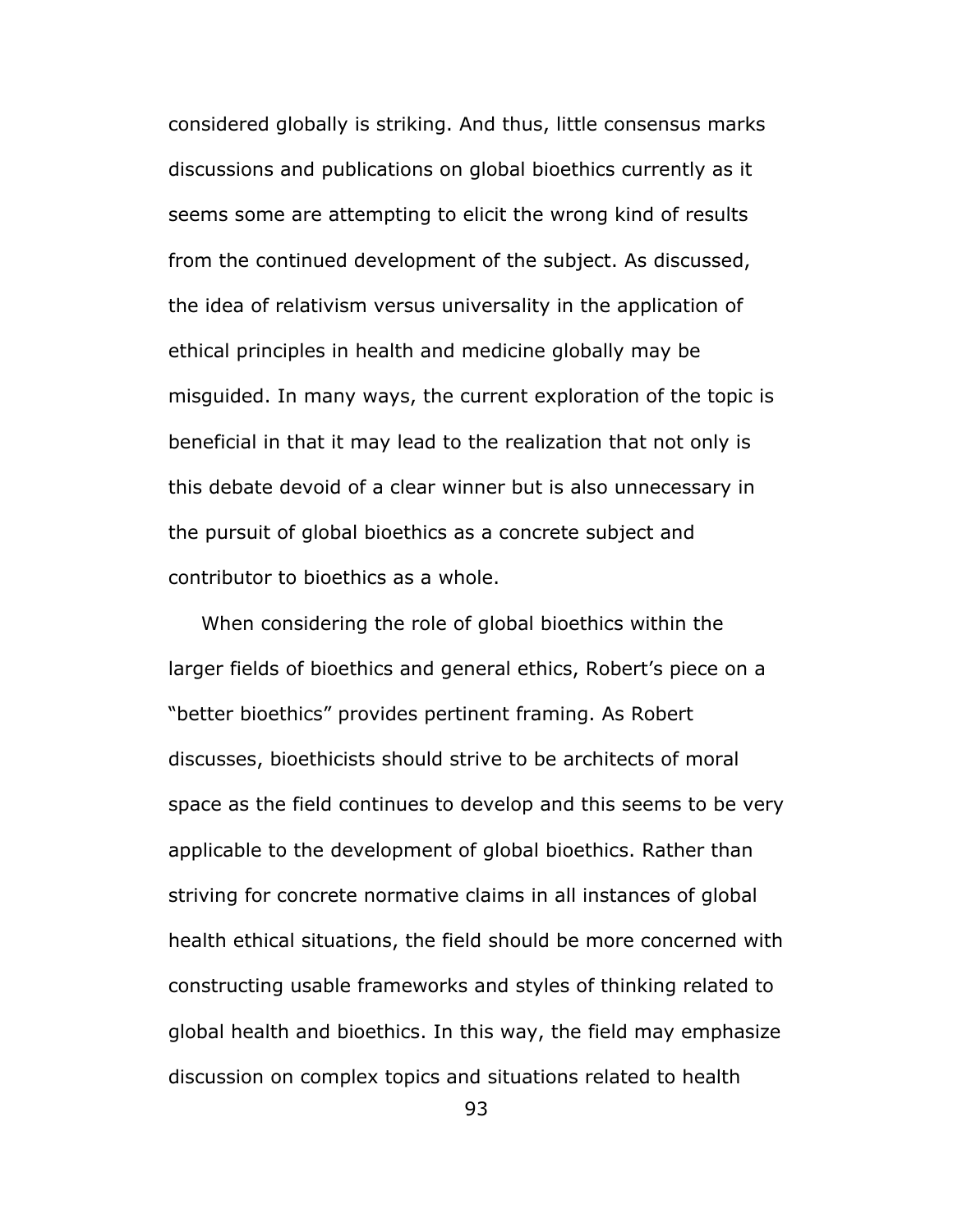interventions globally and may even be able to make judgments on specific situations but, perhaps more importantly, the field may also be apt to discuss far more complex topics that might not lend themselves to concrete moral and ethical judgments. In this way the subject of global bioethics may benefit bioethics in general by infusing it with some principles that guide work in global and public health research.

 Thus, when looking forward to goals that should be pursued by global bioethics through its development, the emphasis should not be on relativism versus universality of health and medicine and, in turn, universal bioethical principles but rather the continued awareness of why these issues are worth discussing and exploring. Universality on these topics might facilitate policies and intervention procedures related to health and medicine but would also take attention away from cultural and social components that make the world interesting. Awareness and discussion on these components will contribute to the fields of medicine and global health by continually reminding clinicians, health researchers, and educators that medicine and health may not be fully understood when taken out of their social and cultural contexts.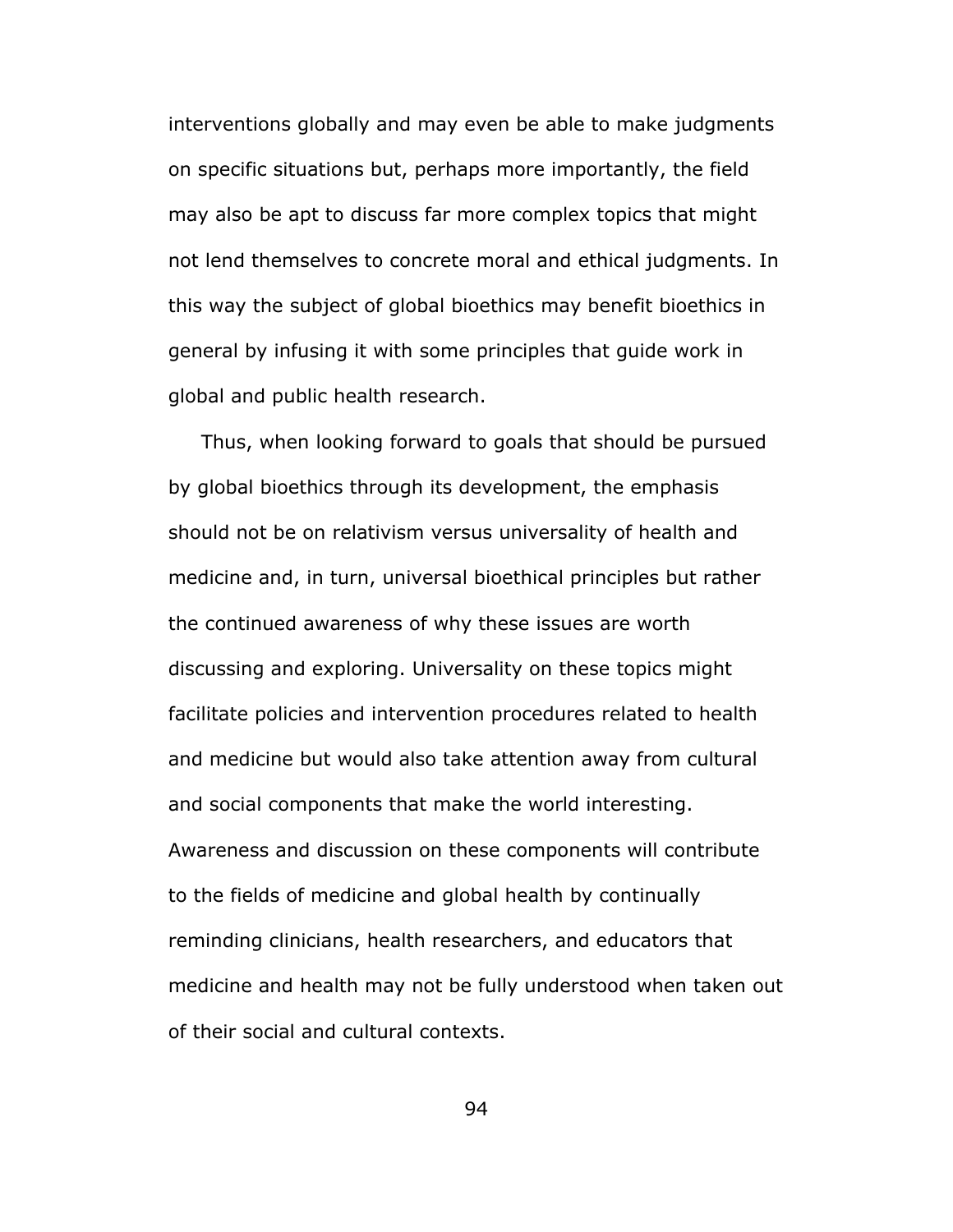General Application

 What is important to consider regarding global bioethics is that, although applying bioethics in such a way has resulted in a great deal of disagreement and divisiveness, such a pursuit may also benefit the general field of bioethics greatly. While cultural and social context complicate many of the aims of bioethics, they may also contribute to the continued development of the field in general by adjusting some of its goals and means. Particularly in relation to normative claims of bioethics, global bioethics illuminates the fact that pursuing concrete decisions on ethical matters may not be the most beneficial means of improving biomedicine and public health in their relation to human values. The difficulties and complexities associated with global bioethics are the result of attempting to reconcile the vast differences between societies and cultures across the globe but what is important to remember is that these differences exist and affect health and medicine whether or not they are explicitly recognized and taken into account. By constantly emphasizing these issues and the ways they complicate ethical application will benefit the ways in which bioethics itself is practiced.

 This type of thinking should make bioethicists as well as clinicians, researchers, and even policy makers more apt to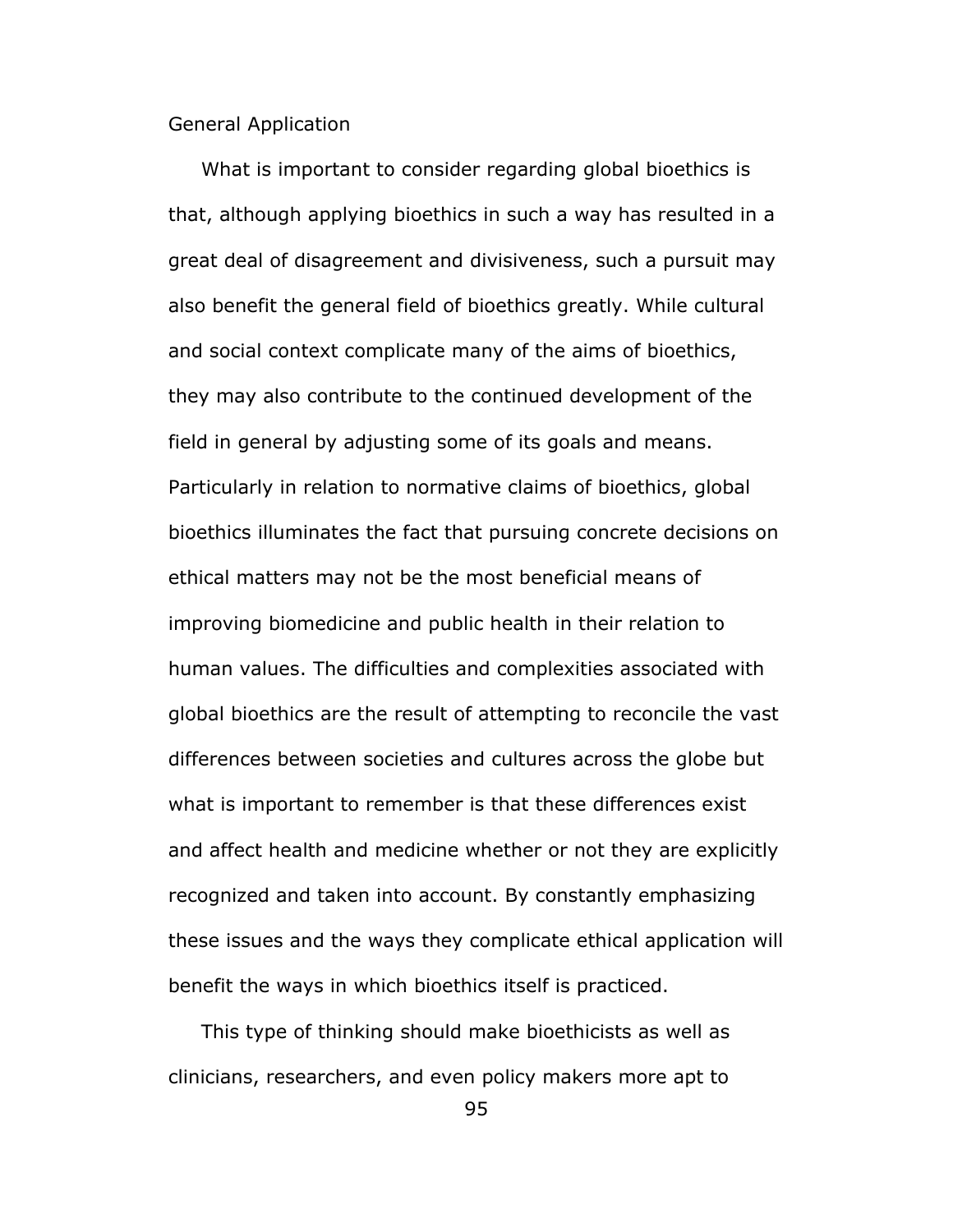address issues of global health and health disparities that lie ahead. Considering the context that contributes to these issues between countries, particularly those related to resource distribution and human rights as they relate to medical care, may bring about a more complete understanding of why disparities occur and how to best combat them. This idea touches on the concept of public health ethics, applying much of what has been discussed here to how health may be best researched, pursued, and understood globally. This concept will be increasingly important as bioethics develops and is applied globally as such an application is not just about specific health topics and medical interventions but also related to how health is perceived by the public and thus, how the public chooses to interpret health information and interventions. This will be important to groups like WHO and UNESCO as they attempt to understand the reasons for trends in health and disease globally and attempt to implement strategies and plans of action for responding appropriately to health disparities and epidemiologic trends and associated interventions.

 Further, when considering specific health interventions and technologies, promoting bioethics in this way may alleviate some of the confusion and ignorance that contribute to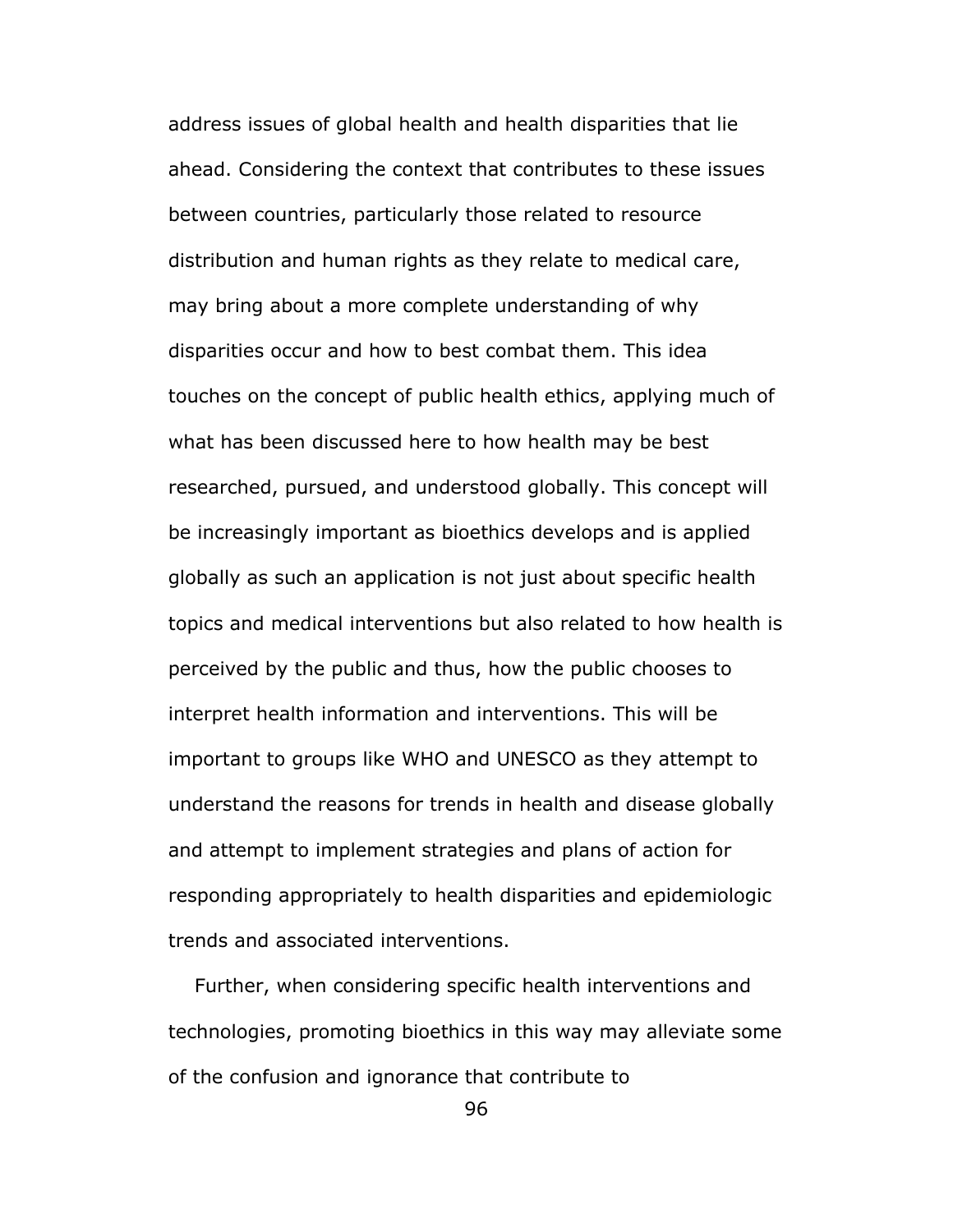misunderstandings of health interventions as well as perceptions and pursuit of health. Clinicians, no matter their background, will be more aware of cultural and social matters as they relate to health and medicine, thereby making them more adept at caring for patients from different backgrounds. This is important for the practice of medicine all over the world as international health organizations continue to utilize workers and their tools to promote global health but beyond this, it may benefit the fields of global health and medicine domestically as well. As these fields continue to develop and change, a globally focused viewpoint will be increasingly important, particularly in relation to increased globalization and technological advances discussed earlier.

# **Conclusion**

 With this, it may be off-base to try to consider the role of global bioethics as its own subfield within bioethics. Rather, the continued discussion of the topic as it is now may benefit the continued development of bioethics as a whole. The logistics of how global bioethics will be discussed and taught are not a priority at this stage. Instead, it is important to make sure that discussions on the subject are shaping the continued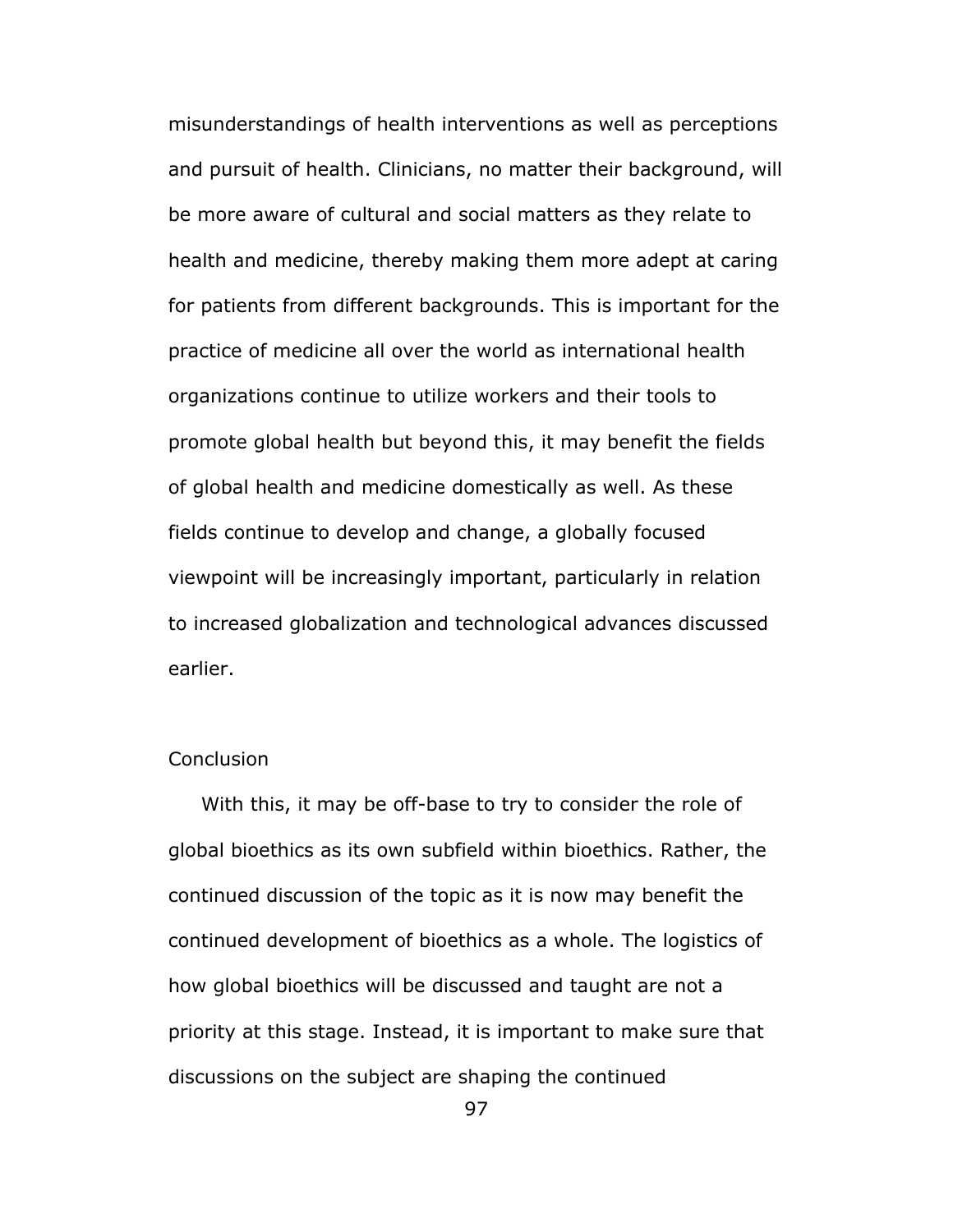development of ethical frameworks and associated styles of thinking as they relate to health and medicine across the globe. This mindset will assure the most beneficial contributions from global health to related fields as development continues on all fronts.

 Global bioethics' contributions to global health considerations in relation to specific topics and ailments like those discussed in the preceding section are obvious. People interpret these topics and procedures differently based on their cultural and social backgrounds and thus when trying to understand how these topics should best be dealt with globally, these contexts must be taken into account. Topics more related to the ethics of public health on a global scale contain the same ethical issues but may be even more complex, getting at the root of the social, political, and economic factors that contribute to health disparities. Given the complex nature of these topics, global bioethics should not concern itself with making specific claims for all situations related to global health, public health, and medicine crossculturally but should hope to guide the continued careful consideration of these topics, their ethical pitfalls, and how dealing with them effectively may improve health worldwide.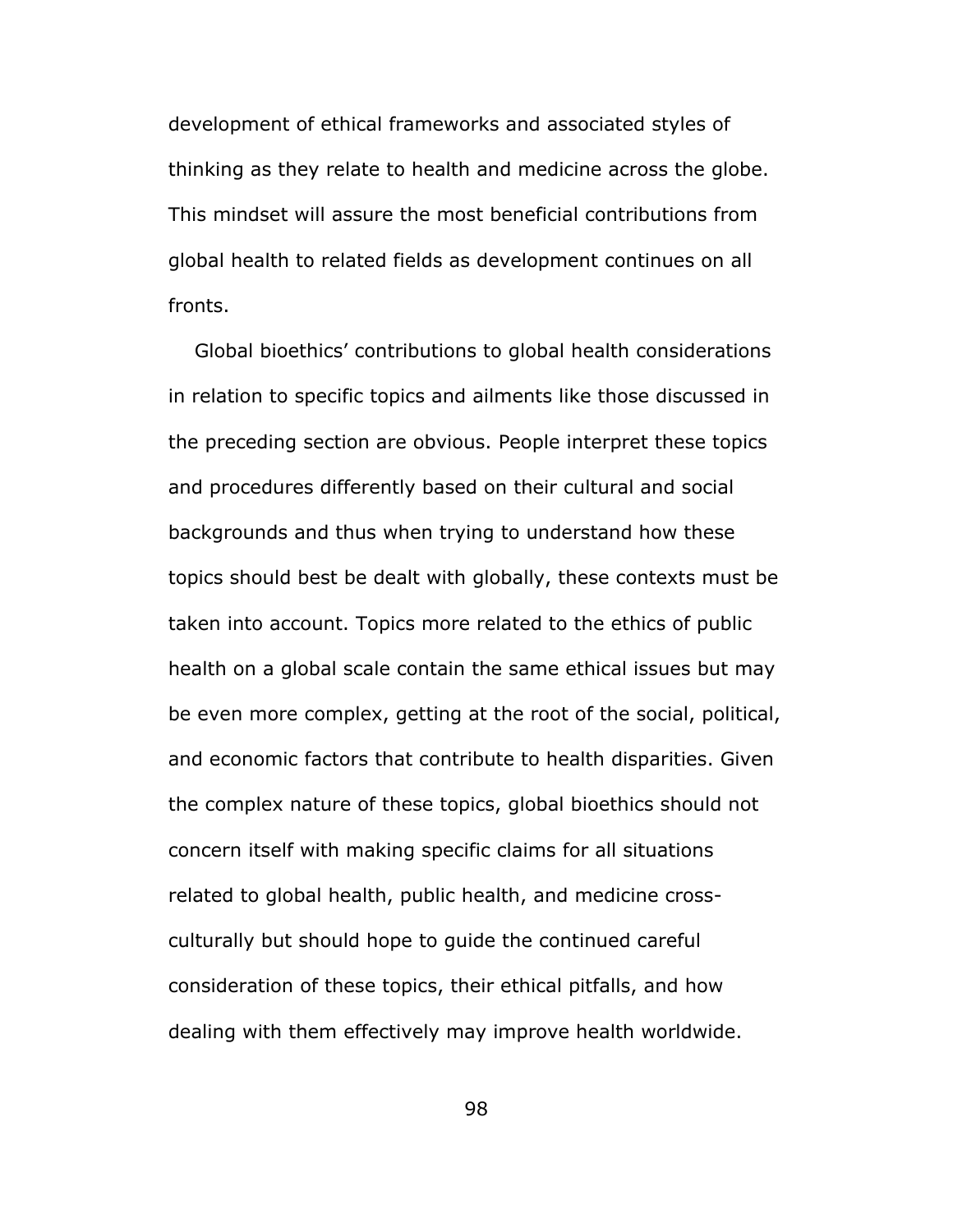Moving forward, it is important again to consider Robert's call for bioethicists to be architects of moral space (Robert, 2009, p.287). This prescription marks the development of global bioethics as only through such means will the subject contribute positively to general developments in bioethics, global health, and medicine in general. As the world continues witness a growing global society teeming with people from different cultural and social backgrounds, context must always be considered in the practice of medical care and pursuit of health and this is a concept that should be important to all health and ethics professionals in coming years.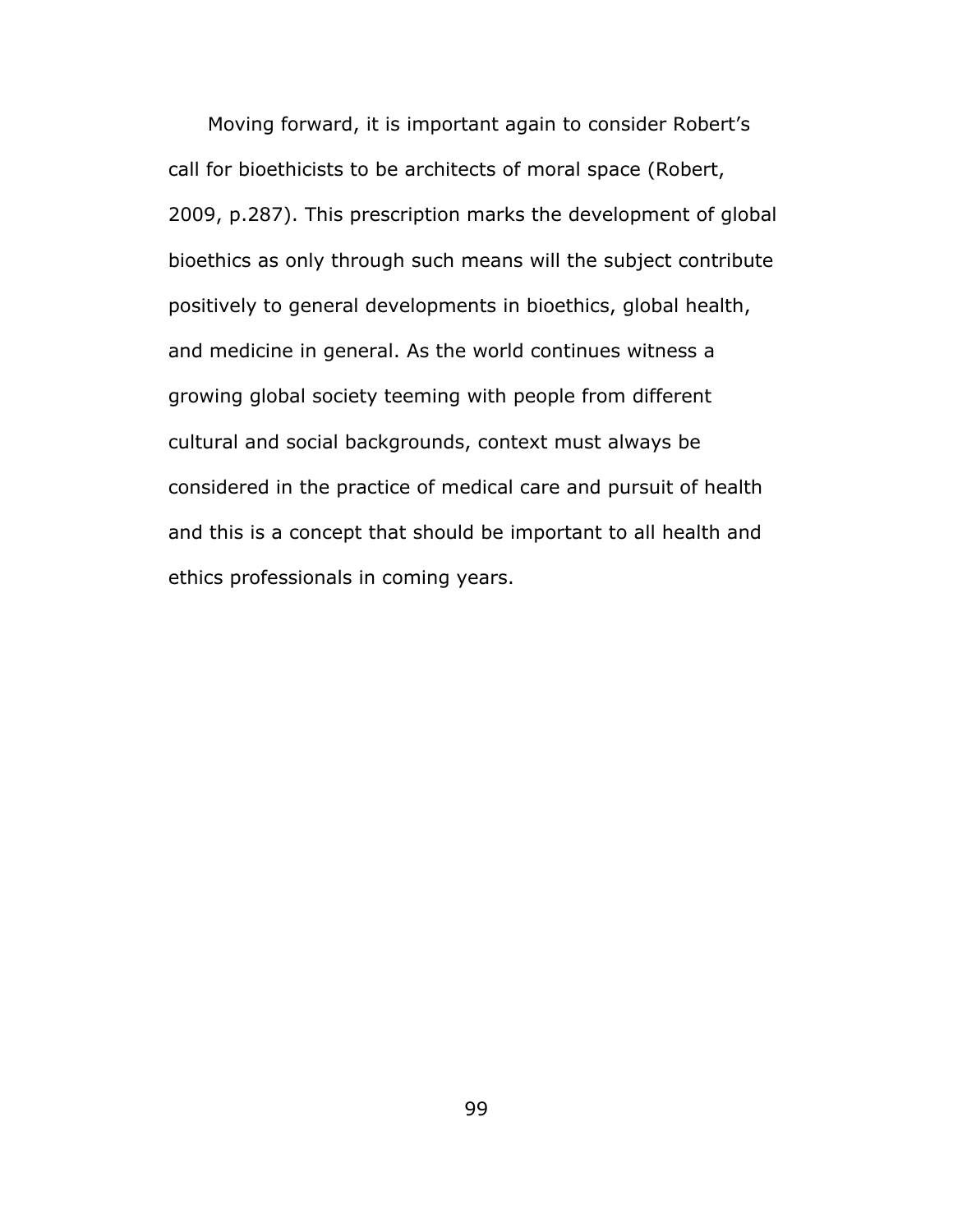# REFERENCES

- Ammar, Ahmed. 1997. The influence of different cultures on neurosurgical practice. *Child's Nervous System: Official Journal of the International Society for Pediatric Neurosurgery* 13(2):91-94.
- Brewis, Alexandra A, Amber Wutich, Ashlan Faletta-Cowden, and Isa Rodriguez-Soto. 2011. Body Norms and fat stigma in a global perspective. *Current Anthropology* 52(2):269-276.
- Caballero, Benjamin. 2007. The global epidemic of obesity: an overview. *Epidemiologic Reviews,* 29:1-5.
- Clouser, K. Danner. 1993. Bioethics and Philosophy. *The Hastings Center Report 23*(6).
- Cook, Rebecca J, Bernard Dickens, Mahmoud Fathalla. 2002. Female genital cutting (mutilation/circumcision): Ethical and legal dimensions*. International Journal of Gynaecology and Obstetrics* 79(3):281-287.
- Donovan, Aine, Ronald Michael Green, and Steven A. Jauss. 2008. *Global Bioethics: Issues of conscience for the 21st century*. Oxford,UK: Clarendon Press.
- Dwyer, James. 2003. Teaching global bioethics. *Bioethics*  17:432-446.
- Engelhardt, Hugo Tristam Jr. 2005. Critical care: Why there is no global bioethics. *Current Opinion in Critical Care* 11:605-609.
- Finkler, Kaja. 2008. Can bioethics be global and local, or must it be both? *Journal of Contemporary Ethnography* 37:155-180.
- Fox, Renée C. and Judith P. Swazey. 2008. *Observing Bioethics*. Madison, NY: Oxford University Press.
- Giddens, Anthony. 1999. *Runaway world: How globalisation is reshaping our lives*. London, UK: Profile Books.
- Hellsten, Sirkku H. 2008. Global bioethics: Utopia or reality? *Developing World Bioethics* 8(2):70-81.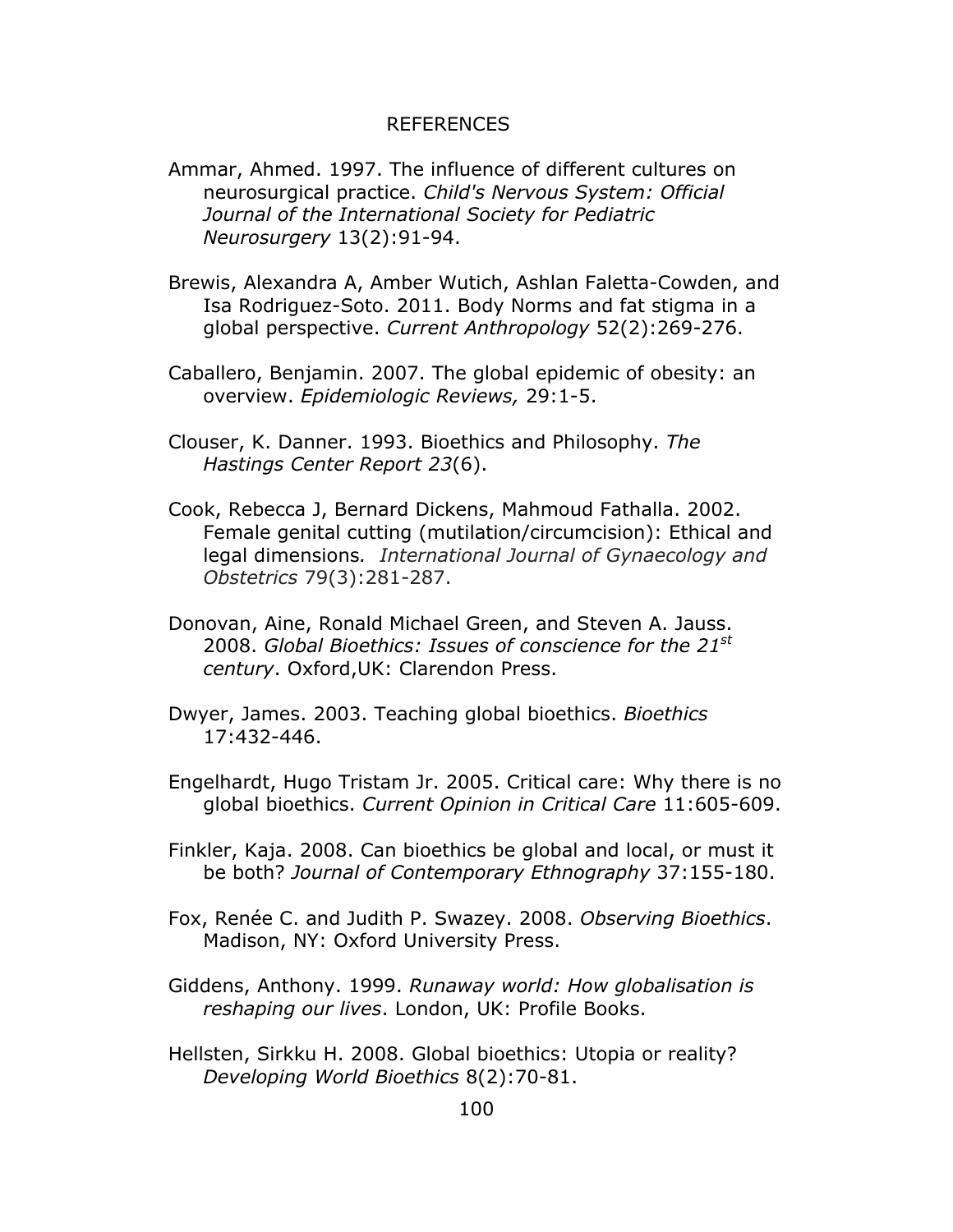- Heymann, Jody, Clyde Hertzman, Morris L. Barer, and Robert G. Evans, eds. 2006. *Healthier Societies*. New York, NY: Oxford University Press.
- Holland, Stephen. 2006. Bioethics. *Philosophical Books*  47(3):245-254.
- Holm, Soren, Bryn Williams-Jones. 2006. Global bioethics–myth or reality? *Biomedical Central Medical Ethics* 7:10-20.
- Hruschka, Daniel J. 2009. Culture as an explanation in population health. *Annals of Human Biology* 36(3): 235-247.
- Hughes, James. 1995. Buddhism and medical ethics: A bibliographic introduction. *Journal of Buddhist Ethics* 2:105- 124.
- Lev-Ran, A. 2001. Human obesity: an evolutionary approach to understanding our bulging waistline. *Diabetes Metabolism Research and Reviews* 17:347-362.
- Macklin, Ruth. 1983. Personhood in the bioethics literature. *Health and Society* 61(1):35-57.
- MacLachlan, Macolm. 2006. *Culture and health 2nd Ed.* Sussex, England: John Wiley and Sons Ltd.
- McKeown, Thomas. 1988. *The origins of human disease*. Oxford, UK: Blackwell Publishers.
- McNeill, William H. 1976. *Plagues and peoples.* New York, NY: Anchor Books.
- Minteer, Ben A. and James P. Collins. 2005. Why we need an "ecological ethics". *Frontiers in Ecology and the Environment 3*(6):332-337.
- Minteer, Ben A. and James P. Collins. 2005. Ecological ethics: Building a new tool kit for ecologists and biodiversity managers. *Conservation Biology 19*(6):1803-1812.

Neel, J.V. 1962. Diabetes mellitus: a "thrifty" genotype rendered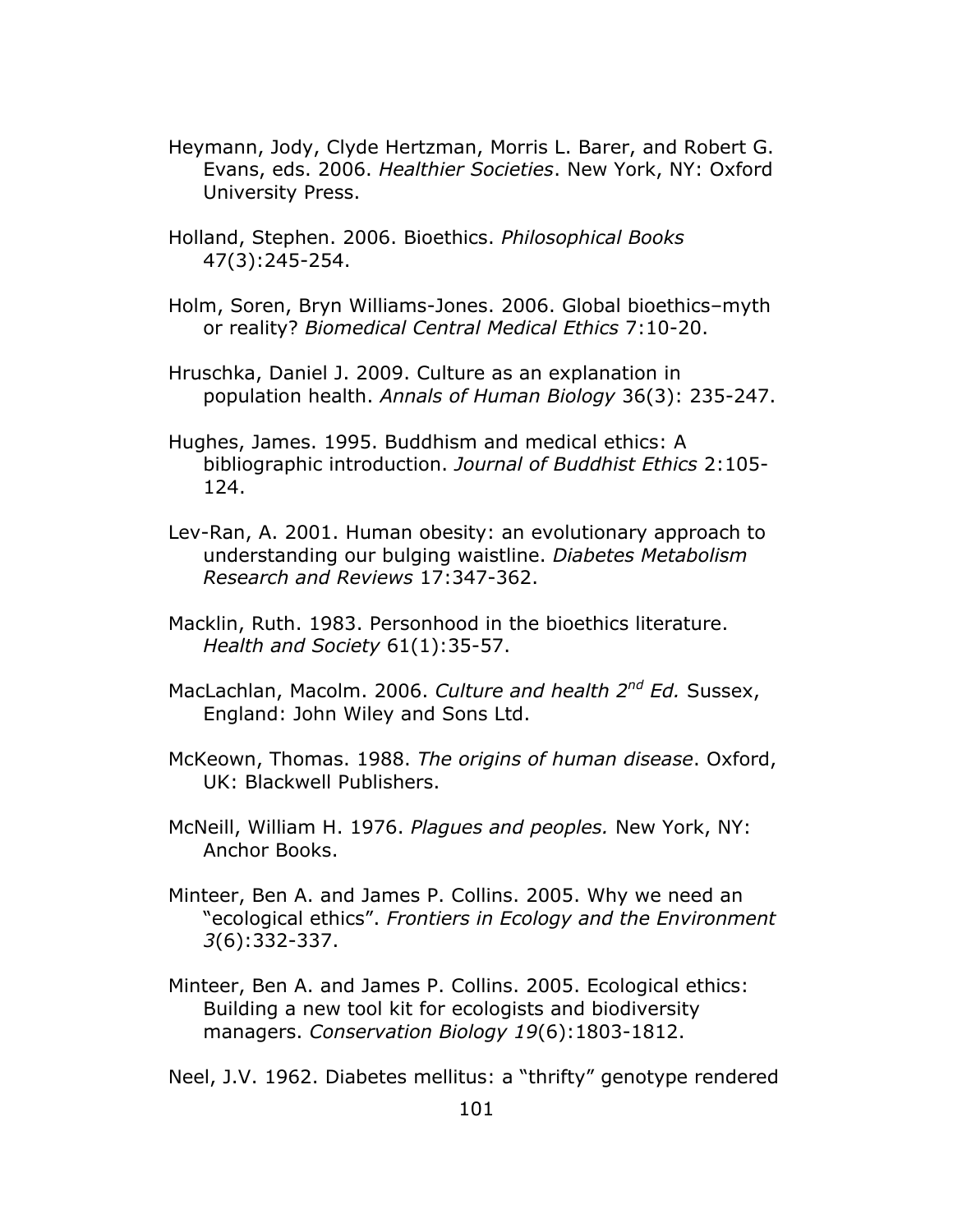detrimental by "progress"? *American Journal of Human Genetics*, 14:353-362.

- Nelson, Michael P. 2008. On doing helpful philosophy. *Science and Engineering Ethics* 14:611-614.
- Nour, Nawal 2004. Female genital cutting: Clinical and cultural guidelines*. Obstetrical and Gynecological Survey* 59(4):272- 279.
- Potter, Van Rensselaer. 1971. *Bioethics: Bridge to the Future.*  Englewood Cliffs, N.J.:Prentice-Hall.
- Potter, Van Rensselaer. 1988. *Global Bioethics: Building on the Leopold Legacy.* East Lansing, MI: Michigan State University Press.
- Po-Wah, Julia Tao Lai. 2002. *Cross-Cultural Perspectives on the (Im)Possibility of Global Bioethics*. Dordrecht, The Netherlands: Kluwer Academic Publishers.
- Rawlinson, Mary C., Anne Donchin. (2005). The quest for universality: Reflections on the universal draft declaration on bioethics and human rights. *Developing World Bioethics*  5:258–266.
- Ritenbaugh, Cheryl. 1982. Obesity as a culture-bound syndrome. *Culture Medical Psychiatry* 6:347-364.
- Robert, Jason. 2009. Toward a better bioethics. *Science and Engineering Ethics* 15:283-291.
- Sakamoto, Hyakudai. 1999. Towards a new 'Global Bioethics'. *Bioethics* 13(3/4):191-197.
- Selgelid, Michael J. 2005. Universal norms and conflicting values. *Developing World Bioethics 5*(3):267-273.
- Shell-Duncan, B. (2001) The medicalization of female "Circumcision": Harm reduction or promotion of a dangerous practice? *Social Science and Medicine* 52(7):1013-1028.

Spector, Racher E. 2000. *Cultural diversity in health and illness.*